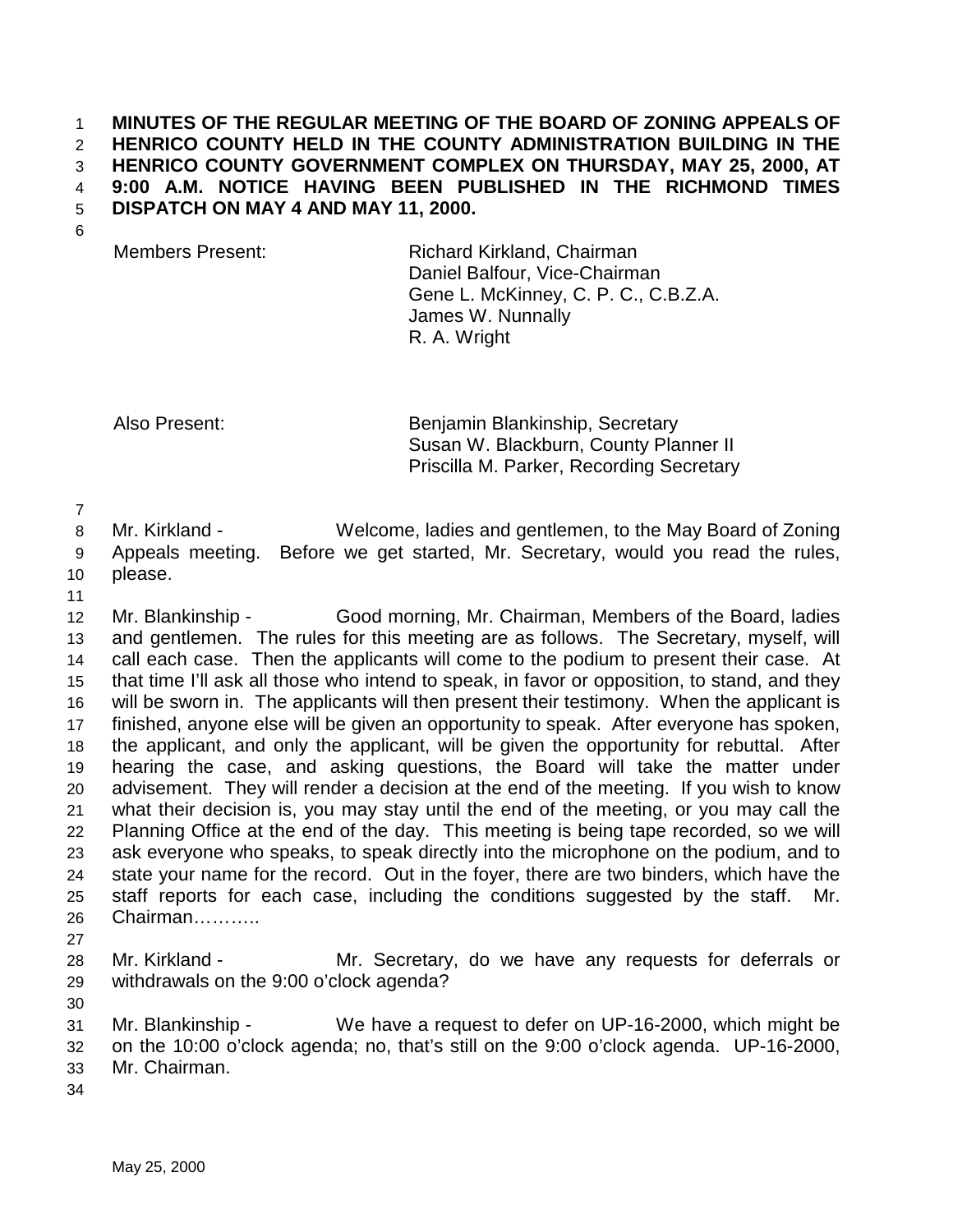35 Mr. Kirkland - Do we have a motion to defer? 36 37 Upon a motion by Mr. Wright, seconded by Mr. McKinney, the Board **deferred** the **UP-**38 **16-2000** application for 30 days, from the May 25, 2000, until the June 22, 2000 39 meeting, at the request of the applicant. 40 41 Affirmative: Balfour, Kirkland, McKinney, Nunnally, Wright 5 42 Negative: 0 43 Absent: 0 44 45 Mr. Kirkland -- Anyone else? That it? Mr. Blankinship, is that it? 46 47 Mr. Blankinship - Yes sir, for the 9:00 o'clock agenda; there will be another at 48 10:00 o'clock. 49 50 Mr. Kirkland - If you would, sir, call the first case. 51 52 **A - 24-2000 LORENZO AND MASHELL GOODE** request a variance from 53 Section 24-9 of Chapter 24 of the County Code to build a single 54 family home at 10845 Good Oak Lane (Tax Parcel 30-A-21A), 55 zoned A-1, Agricultural District (Brookland). The public street 56 frontage requirement is not met. The applicants have 0 feet public 57 street frontage where the Code requires 50 feet. The applicants 58 request a variance of 50 feet public street frontage. 59 60 Mr. Kirkland - Anyone else wish to speak on this case, A-24-2000? If not 61 sir, raise your right hand. 62 63 Mr. Blankinship - Do you swear the testimony you are about to give is the 64 truth, the whole truth, and nothing but the truth, so help you God? 65 66 Mr. Goode - Yes sir. 67 68 Mr. Kirkland - Have all your notices been turned in according to County 69 Code? We have them in file. 70 71 Mr. Goode - Yes sir. 72 73 Mr. Kirkland - If you would, state your name for the record and present 74 your case. Let's hear what you've got to say. 75 76 Mr. Goode - Lorenzo Goode. Well, actually, I'm trying to build a single 77 family house on Good Oak Lane, and the County's requiring us to have street frontage 78 so I can put in my driveway. 79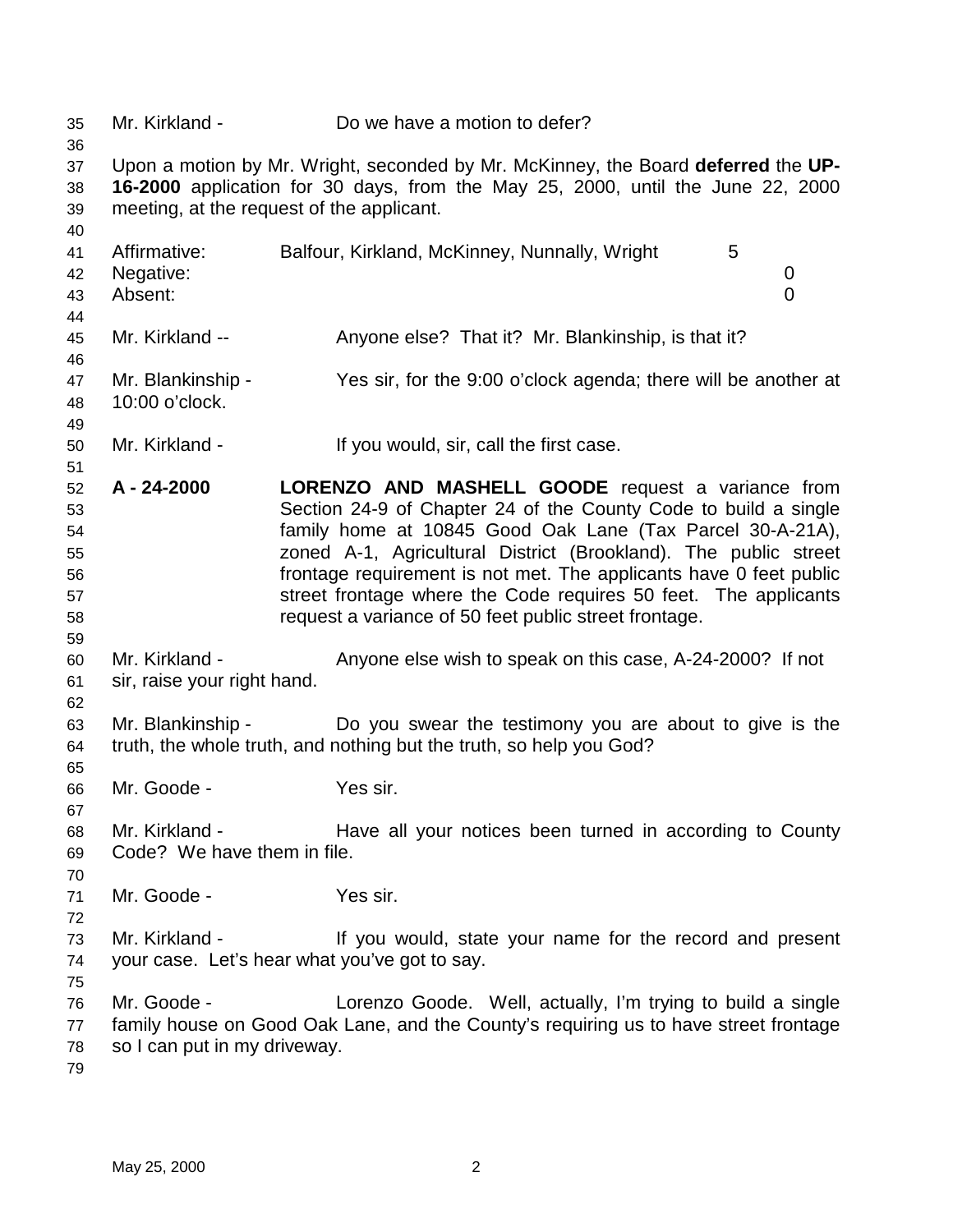80 Mr. Kirkland - Do we have a map we can throw up on the viewer? Are you 81 part of the Goode family that lives back there? 82 83 Mr. Goode - Yes sir. 84 85 Mr. Kirkland - So that's all a family area, is that correct? 86 87 Mr. Goode - Yes sir, and the house is going right beside my grandmother, 88 which she's been out there a right good while. 89 90 Mr. Wright - Mr. Goode, how would you access this property, from the 91 main, from the public road? 92 93 Mr. Goode - Okay, we will be using Good Oak Lane to come in to the 94 property, and our roadway will be connected also to Good Oak Lane. 95 96 Mr. Wright - Do you have a legal access to the property? 97 98 Mr. Goode - Yes sir. 99 100 Mr. Wright - Have you read the conditions that have been proposed on 101 the case? The five conditions attached to the staff report that was mailed to you? 102 103 Mr. Goode - Yes sir, I have read that. 104 105 Mr. Wright - You understand that you have to comply with all those 106 conditions if this is approved? 107 108 Mr. Goode - Yes sir, and I also know that the Board doesn't have to grant 109 this, you know, but if I don't get it granted, I wouldn't be able to access the property. 110 111 Mr. Kirkland - Any other questions of the Board members? Anyone else 112 wish to speak on this case? If not, sir, that concludes the case. You can get your 113 answer this afternoon. 114 115 Mr. Goode - Thank you very much. 116 117 Mr. Kirkland - Next case, sir. 118 119 **UP- 7-2000 CHRISTOPHER PENROSE** requests a use permit pursuant to 120 Section 24-95(a)(4)c. of Chapter 24 of the County Code to install 121 antennas on the roof at 1970 East Parham Road (Tax Parcel 52-A-122 5(part)), zoned O-2C, Office District (Conditional) (Brookland). 123 124 Mr. Kirkland - Does anyone else here wish to speak on this case? If you 125 would, sir, please stand and raise your right hand and be sworn in. Ma'am, if you're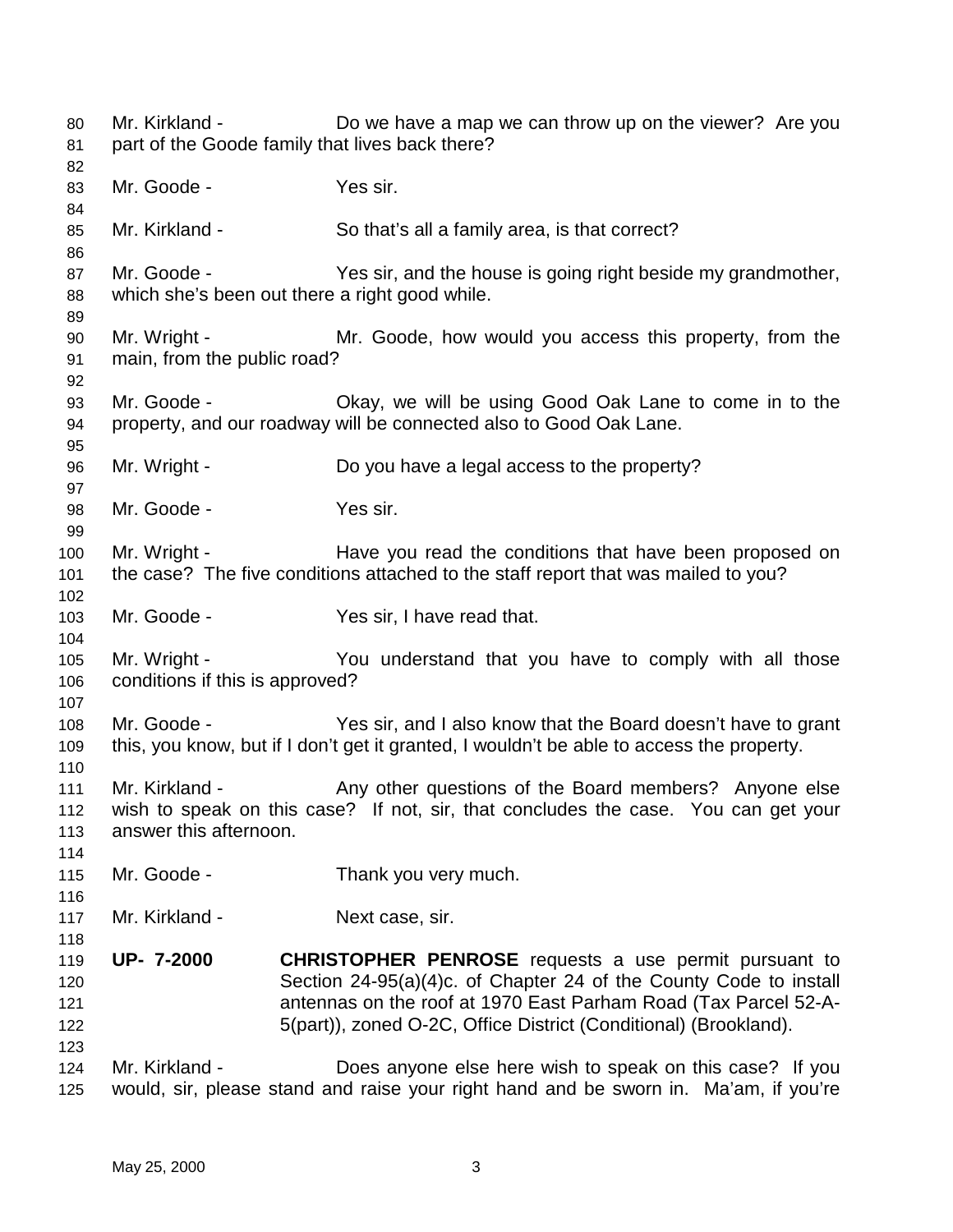126 going to speak, you need to be sworn in. 127 128 Mr. Blankinship - Do you swear that the testimony you are about to give is the 129 truth, the whole truth, and nothing but the truth, so help you God? 130 131 Mr. Kirkland - Have all your notices been turned in, according to the 132 County Code? 133 134 Mr. Jones - I do. Mr. Chairman, the notices were turned in by the 135 Penrose Corporation, so to the best of my knowledge, they have been turned in. 136 137 Mr. Kirkland - We have them in the file. If you would, state your name for 138 the record. 139 140 Mr. Jones - My name is Douglas Jones, I am with the FBI, administrative 141 officer here in Richmond, VA. I am here today on behalf of the Penrose Corporation 142 who is constructing the new FBI headquarters facility at 1970 Parham Road. Our 143 request today is to have the authority to install antennas that exceed the county height 144 limitations. Basically, to explain what we want to do, should it become necessary, we 145 would like to have the ability to install 6 whip type antennas that would range anywhere 146 from 4 to 21 feet in height, 2 four-foot whip antennas, and one 4-foot dish. Depending 147 on the communication ability from our building, it's a three-story building, we may not 148 have to install this many antennas, or antennas at far less than 21 feet. We need to get 149 into the building and see how our communications capability is going to be. Further, I 150 would tell you that much of our communications are hard wired or by telephone lines, 151 and a lot of this is for back-up purposes. 152 153 What did you say the height of those antennas is going to be 154 again? 155 156 Mr. Jones - Six of the antennas would be from 4 to 21 feet; again, that 157 would depend on the communication ability from the roof of this building; 2 would be no 158 more than 4 feet; and one 4-foot dish, kind of like a home receiving dish for your 159 television. 160 161 Mr. Jones, do you have any brochures on these antennas? 162 163 Mr. Jones - I do not have any brochures; we have a picture of our ....... 164 165 You do have a picture of them? Because we weren't 166 submitted anything on what they are to look like. 167 168 Mr. Jones - I would like to introduce my associate, Karen Rufus; she's 169 the FBI's telecommunications manager. 170 171 Ms. Rufus - These are examples of antennas that we have on our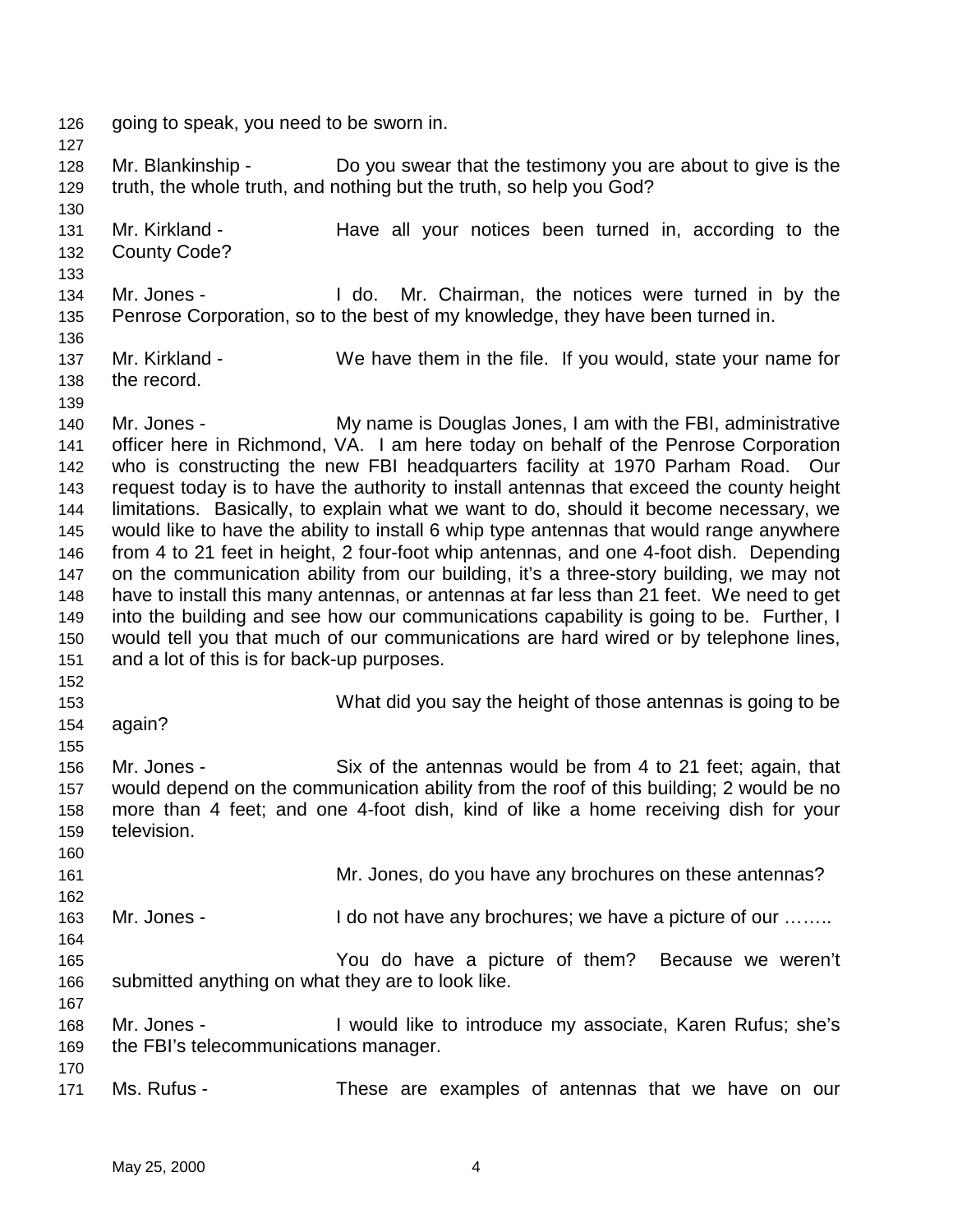172 existing facility, which is a one-story building, so these were the needs on our current 173 building. 174 175 Now Mr. Jones, you said that you're not sure what you're 176 going to need at this point, till you find out – what, do you have to get an engineer, an 177 electronics engineer, to decide which antennas you need, etc.? 178 179 Mr. Jones - Let me defer to Ms. Rufus. 180 181 Ms. Rufus - Ultimately, we do not want to put a tower up, so whatever is 182 going to be the most feasible for us to use. When Mr. Jones said that we may use a 4- 183 foot antenna, I'm going to try to use a 4-foot type whip rather than a 21-foot whip, 184 because we also do all our own installations, and it's a lot 6yteasier to maintain and 185 install a four-foot whip than a 21-foot whip; that would be the example on the left, the 186 white stick. We only had to go with this type of set-up on our 1-story building; we are 187 assuming on the 3-story building, we're also on higher land, so we're not going to have 188 the desire for the height that we have now. 189 190 **How high is the mast?** 191 192 Ms. Rufus - Six feet. 193 194 The mast is six feet.? 195 196 Ms. Rufus - Oh, I'm sorry, the mast itself is 21 feet; the pole that it's 197 attached to is 6 feet. 198 199 So the actual antenna is 6 feet? 200 201 Ms. Rufus - Yes. No, the actual antenna is 21 feet. 202 203 So it's a full wave antenna? 204 205 Ms. Rufus - Yes. 206 207 On a 6-foot mast? So the mast will come off the top of the 208 building 6 feet, then you've got another 21 feet, so you're talking about 27 feet? 209 210 Ms. Rufus - The Mustaff's possible. Yes. 211 212 What do you mean possible? 213 214 Ms. Rufus - It's going to be the same type of set-up. Mr. Penrose built a 215 screen so he can monitor antennas to the screen; we're above the treetops at that point, 216 so the conduit that it's going to be mounted to will vary, but no more that 6 feet. 217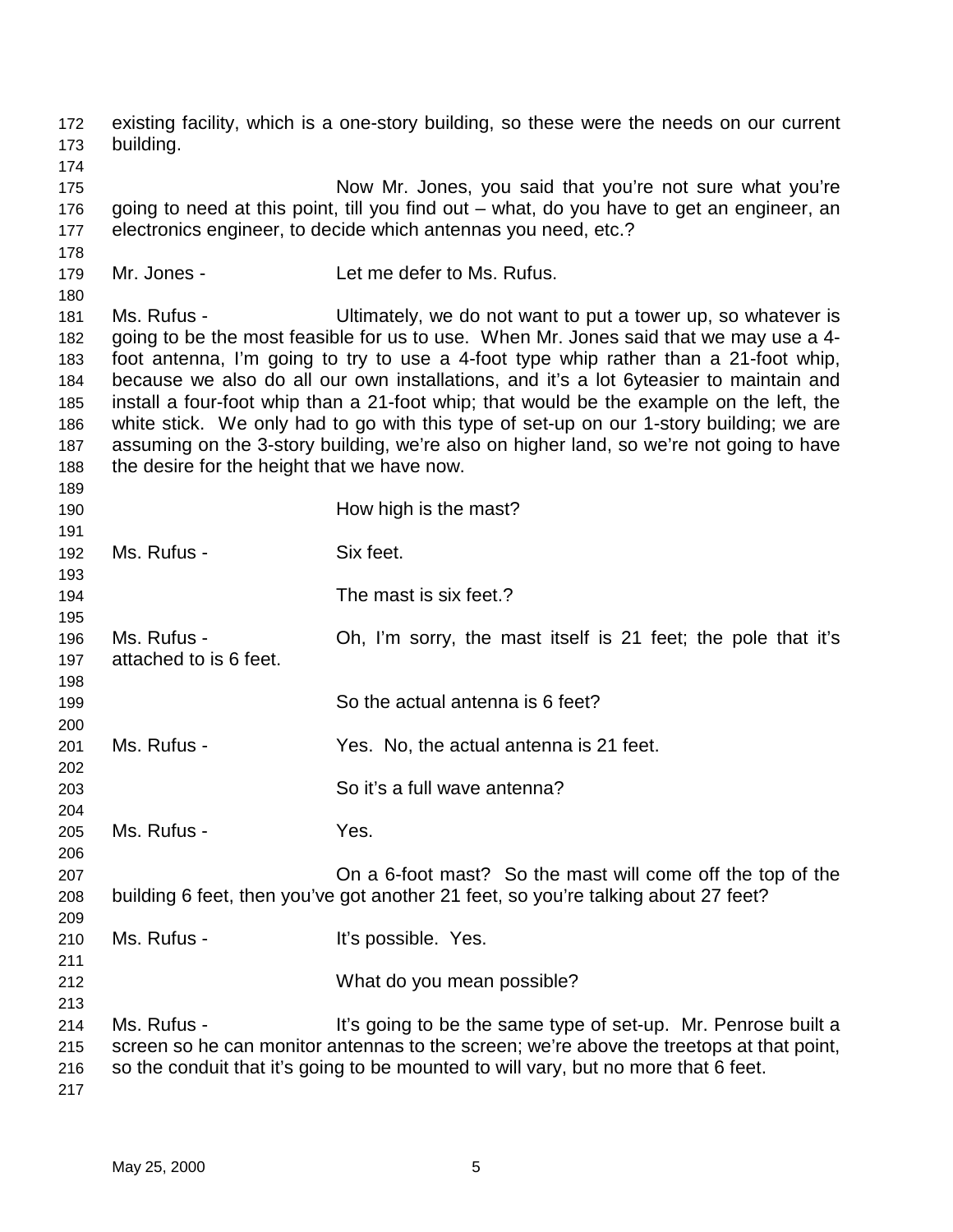- 218 Mr. Kirkland Any other questions of the Board members. Okay, anyone 219 else to speak? If we have opposition, you'll have time to rebut the opposition.
- 221 Mr. Jones Thank you, Mr. Chairman.
- 222

224

252

255

257

260

220

223 Mr. Kirkland - Yes sir, come on down.

225 Mr. Rowe - My name is Dan M. Rowe; I live at 1823 Hungary Road, 226 which is adjacent to the FBI property. I am not really familiar with what is going to be 227 installed over there any more than you are. I had understood that the County limit on 228 the height of these antennas was 20 feet, and I had also understood that they wanted to 229 go to 30 feet; I could be wrong on that, but that was my understanding. I assume the 230 County had some reason for limiting antennas to 20 feet. I do not know what the 231 reasoning was, but if they have that limit, I assume that they do have good reason for 232 that. I would hope that it would not be necessary to have antennas going above that 233 height. I do not have any idea of the power or the waves that would be coming off of 234 these antennas. I have a microwave oven, and I hope that I'm not going to be able to 235 microwave a potato on my back porch, next door to these things. It would seem that 20 236 feet above the roof of a 3-story building would be ample. I do have one other question. 237 I'm not certain, you can cut me off if you want to, If you feel it's not relevant to this. This 238 is the second variance that has been requested at that location. Also there's a request 239 for a proffer change – these things were never mentioned, to my knowledge, prior to 240 receiving notice of it. There have been many meetings with the FBI, among the people 241 in the community. These things, to my knowledge  $-1$  was at most of those meetings  $-$ 242 were never mentioned, and why they're coming up now, I don't know. It seems like they 243 would have known this in the beginning and could have consulted with people in the 244 neighborhood, but that was not done. My question is, and I don't know that you would 245 be able to answer it, but how many more variances are going to come up? This is being 246 done in the same fashion as I have mentioned to the people at the FBI. This is being 247 done in the fashion of cooking the bullfrog. You don't put him in cold water; I mean, you 248 don't put him in hot, boiling water to cook him. You put him in cold water, and then you 249 turn up the heat gradually, and that's what's happening to us on this case. I would like 250 to know if there are more changes or variances that are going to be requested, and 251 what they are, so that we could have a little time to examine them. Thank you.

- 253 Mr. Kirkland Sir, the answer to your question is that we don't know how 254 many variances there will be…………..
- 256 Mr. Rowe I don't either………
- 258 Mr. Kirkland ……..and we judge each case by its merit, and we have no 259 idea of what's coming up months in advance.
- 261 Mr. Chairman, this is not a variance; this is a use permit. 262
- 263 Mr. Kirkland A use permit; that's correct.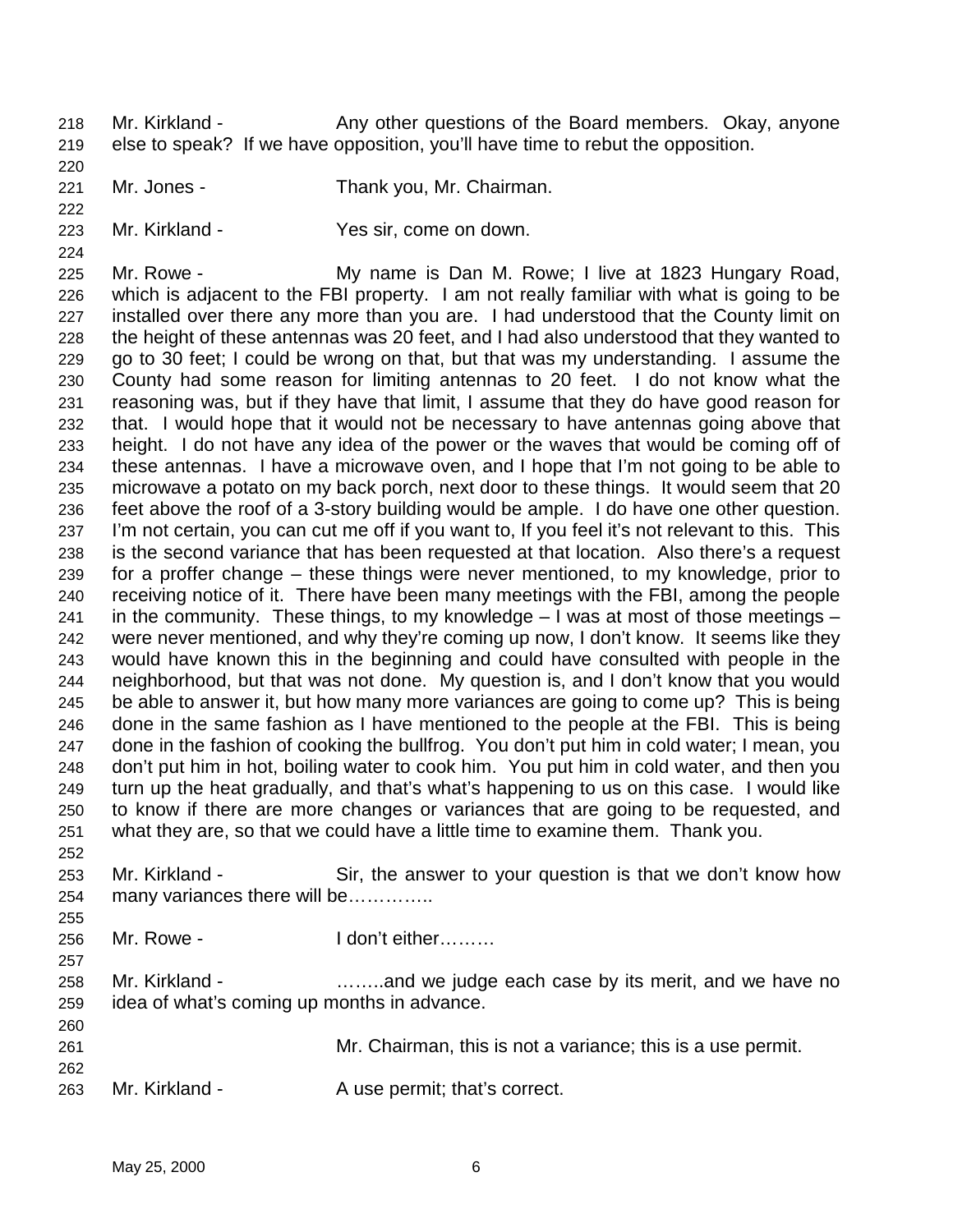264 265 All right, same thing to me. 266 267 Mr. Kirkland - Well it's a little bit different in the Code, so that's the only 268 way I can answer; I don't know any part of any ………… 269 270 Mr. Rowe, he said, I think that Mr. Jones said the antennas 271 would be no higher than 21 feet. They have 4 going in there at 21 feet high…….. 272 273 27………. 274 275 21 I have here……… 276 277 That's the antenna; you have the mast also. 278 279 Right, I understand that. I assume that's 7 feet above the 280 County limit, which is why they are here. I had understood, now I don't know where, it 281 may be in my file, but I'd understood 30 foot antennas, but nothing that I'd received 282 indicates, really, the notice here, doesn't give any idea even that it's antennas or 283 anything else. 284 285 Mr. Kirkland - Okay sir, anyone else have any questions of Mr. Rowe? 286 Okay, anyone else wish to speak? Yes ma'am………. 287 288 Ms. Barrett - Good morning Mr. Chairman and Zoning Board members. 289 My name is Gladys Barrett. I am President of the Civic Association for the North Run 290 Terrace subdivision, that is immediately to the northeast of the property that's being 291 developed by the Penrose Corp. for the FBI. We have voiced our concerns on the 292 many meetings that we've had, with Mr. Penrose and his attorneys and the 293 representative from the FBI. The facility that's being built there; we're perfectly aware 294 that antennas must be in place, because they have to be able to transmit and to receive 295 data; we're aware of that, but we took the liberty, several of us from the community, took 296 the liberty of going by Green Court, where their facility is currently located, and there are 297 several, we didn't count them 1-2-3, but there are several antennas on that building. 298 That building is a 1-story structure, and my best estimation for the tallest one that's on 299 the existing building, is 20 feet if it's an inch. Now our thinking is that they're going to a 300 more modern, a much larger facility; they would need more higher powered equipment 301 to be able to transmit and to receive, and reading in the log out in the hall, the last time 302 we were here, the request was for 35 feet, and we read the current stipulation of 20 feet 303 restriction set for the County. We're concerned for health reasons; the building of this 304 facility is a welcome, we welcome change, positive change, but we do not see, we do 305 not envision that antennas 35 feet high on an existing 3-story building is going to 306 enhance our wellbeing, our health, our cellular phones, our televisions, our microwave 307 ovens, and anything else that's electronic that we use on a daily basis. We do not see, 308 we cannot understand why a 35 foot antenna would enhance our life and our wellbeing 309 and our homes where we live. Repeating, we do not object to antennas being put on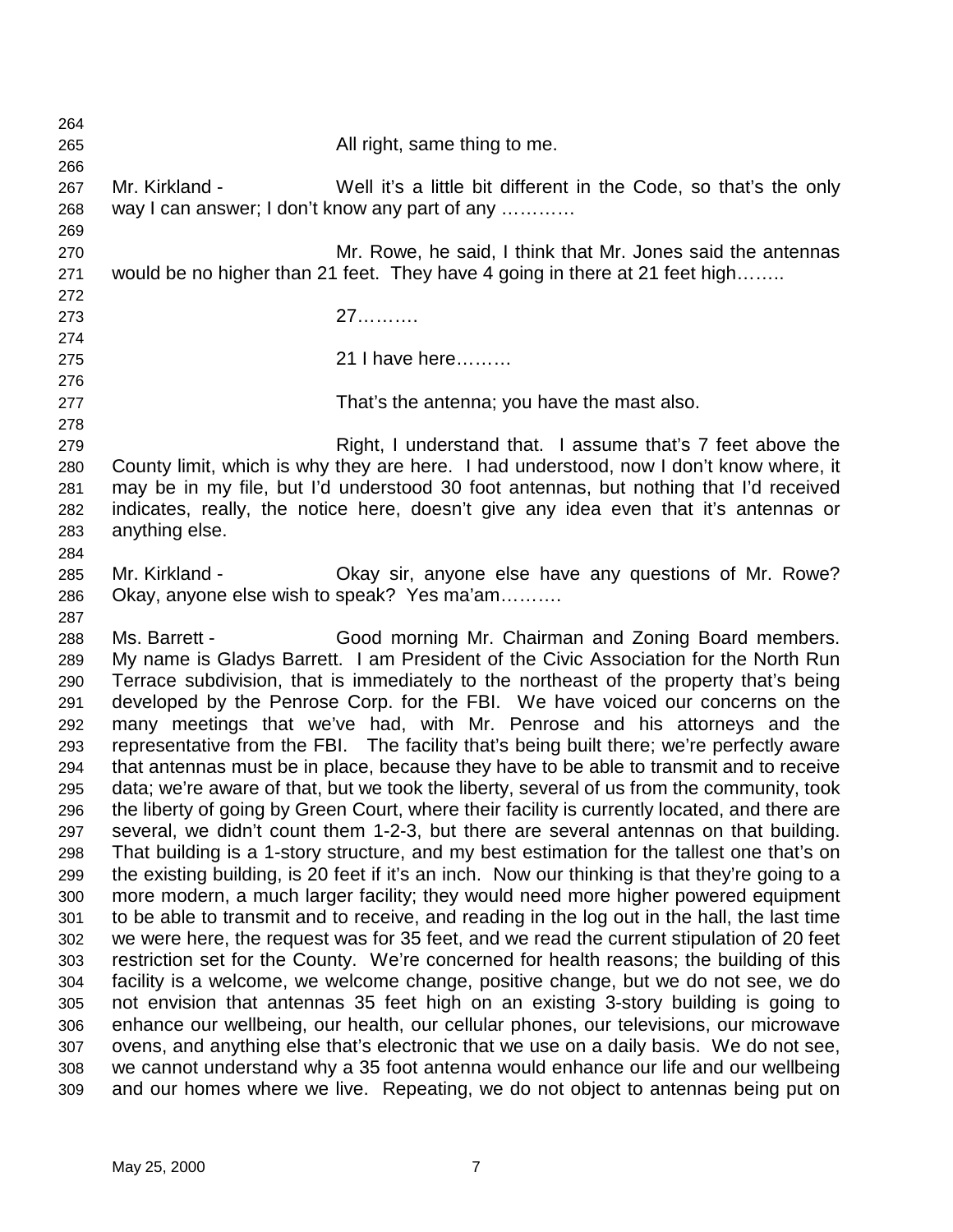310 that building; we realize they are necessary, but it's the height and the intensity of the 311 power of that equipment that we oppose.

312

313 Mr. McKinney - Ms. Barrett, all of these antennas, transmission lines, and so 314 forth, are governed by the FCC, which is another arm of the federal government, and if 315 any of this would disrupt any of your appliances or anything else, the FCC would make 316 sure that that was taken care of immediately. They can't infringe on any of the 317 equipment that you have or anybody else has. And as I understand it, what they have 318 said to this point, is that these antennas will only be used basically in emergency 319 situations, if they lose their land lines, their telephone lines, these are back-up systems, 320 as I understand it at this point.

321

328

333

340

343

345

348

352

322 Ms. Barrett - Well I did sir, talk with someone at the FCC. The young 323 lady's name, please forgive me, but I did not make note of it, and she spoke more or 324 less in terms of correcting an existing problem. We're aiming for prevention of creating 325 the problem in the first place. I don't know how informed she was, but those were the 326 statements that she made to me, that they come out and they check and use whatever 327 is available to them, after a problem is in existence.

- 329 Mr. McKinney Usually, when they apply for their license to transmit, the 330 license goes to the FCC, and it goes into their system, to make sure it doesn't conflict 331 with any other channels or frequencies that other people use, whatever the case may 332 be.
- 334 Ms. Barrett See I don't know that high powered, this may be off the 335 course of what we're talking about, though, but, just a little bit, I know that our high 336 powered electric lines have an impact on health of individuals nearby. I don't know if 337 anybody would ever admit that publicly, but we're thinking that antennas as being 338 discussed here today, may have the very same health problems, not today, not 339 tomorrow, but in the future. That's where our primary concern is as a community.
- 341 Mr. McKinney Well I'm sure they will address that on their rebuttal, Ms. 342 Barrett. We'll hear what they have to say about it.
- 344 Ms. Barrett Thanks for your time.
- 346 Mr. Kirkland Anyone else wish to speak? Mr. Jones, would you like to 347 come back up to the podium………
- 349 Excuse me, just a moment, Mr. Chairman. Mr. Secretary, in 350 your staff report, you said that the FBI intends to erect antennas on the roof to a 351 maximum height of 35 feet. Now I've heard 27, which is going to be correct?
- 353 Mr. Blankinship Well, 35 is what we took off the plans that they submitted, 354 but it sounds to me like they have not "specked" the equipment yet, so perhaps they 355 were asking for a little more ………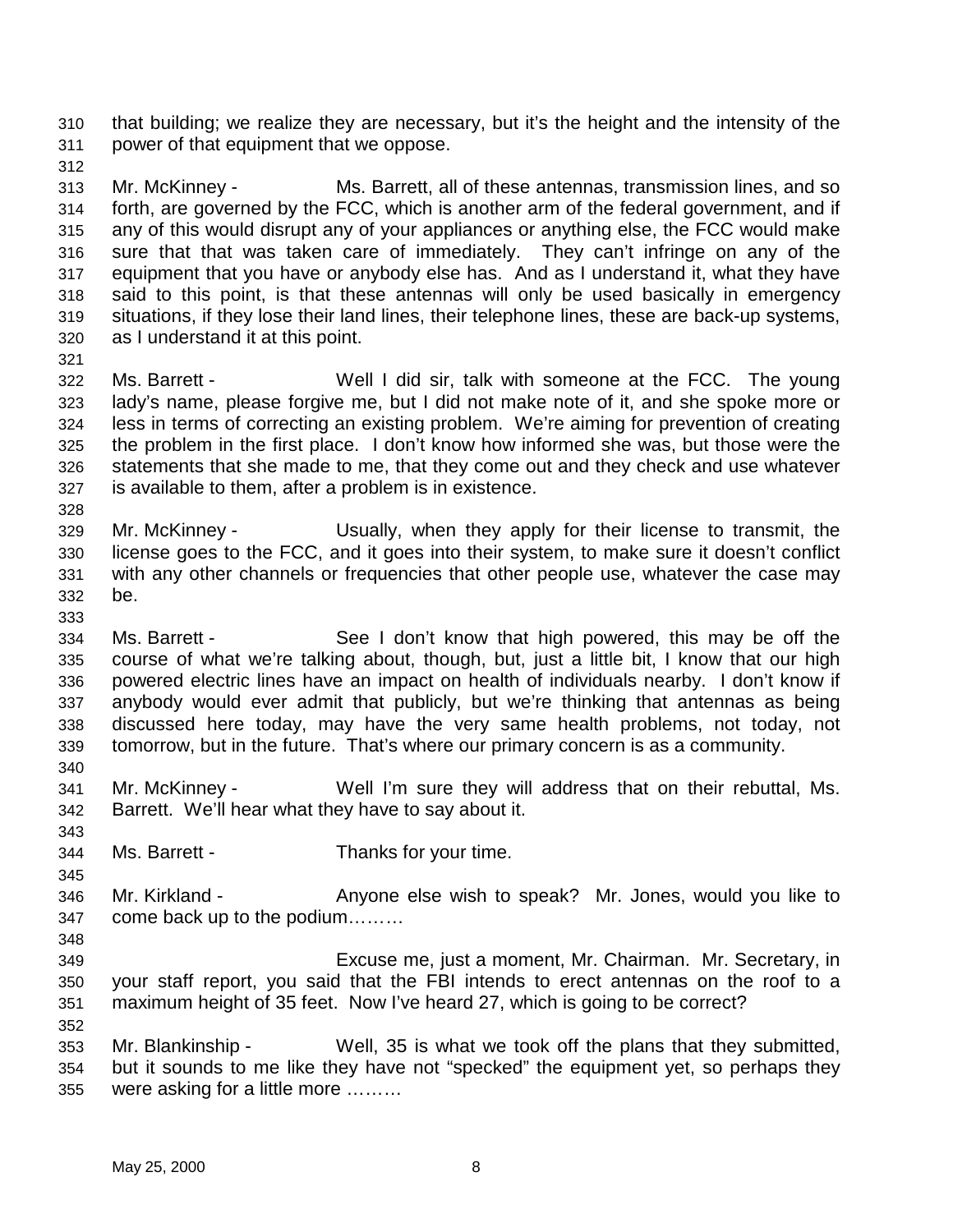| 356 |                                        |                                                                                            |
|-----|----------------------------------------|--------------------------------------------------------------------------------------------|
| 357 |                                        | So what they're looking for in this use permit is an additional                            |
| 358 |                                        | 7 feet above what the Code states. The Code says that they can have it up to 20?           |
| 359 |                                        |                                                                                            |
| 360 | Mr. Blankinship -                      | That is what I understood them to say this morning, yes sir.                               |
| 361 | The plan shows 35, so                  |                                                                                            |
| 362 |                                        |                                                                                            |
| 363 |                                        | Well maybe Mr. Jones or Ms. Rufus could let us know $-$ is                                 |
|     |                                        |                                                                                            |
| 364 | this the maximum height to be 27 feet? |                                                                                            |
| 365 |                                        |                                                                                            |
| 366 | Mr. Jones -                            | With the mast.                                                                             |
| 367 |                                        |                                                                                            |
| 368 | Ms. Rufus -                            | I'd say 27 feet. What they saw on the original, current                                    |
| 369 |                                        | building, there is a 35 foot antenna on there now; it's an HF antenna, and it's just a 35- |
| 370 |                                        | foot whip; it's on the existing building now. I'd planned on changing that antenna out,    |
| 371 |                                        | and it should not be 35 feet any longer; it should be 25, 26 feet.                         |
| 372 |                                        |                                                                                            |
| 373 |                                        | So you don't have any problem with the condition being 27                                  |
| 374 | feet? Thank you.                       |                                                                                            |
| 375 |                                        |                                                                                            |
| 376 | Mr. Kirkland -                         | Would you like to answer any other questions about the                                     |
| 377 | antennas?                              |                                                                                            |
| 378 |                                        |                                                                                            |
| 379 | Mr. Jones -                            | Yes Mr. Chairman, I'd like to make a couple of points.                                     |
|     |                                        | Currently, in our current office at 111 Greencourt Road, there are about 6 family homes    |
| 380 |                                        |                                                                                            |
| 381 |                                        | right across the street from our office. We have no problems with any of our equipment     |
| 382 |                                        | interfering with televisions or microwaves or anyone's health. Primarily these antennas    |
| 383 |                                        | are for the receipt of data; there's nothing about them that would affect anyone's health  |
| 384 | or any equipment in their home.        |                                                                                            |
| 385 |                                        |                                                                                            |
| 386 |                                        | How long have you been at Greencourt Road?                                                 |
| 387 |                                        |                                                                                            |
| 388 | Mr. Jones -                            | About 10 years.                                                                            |
| 389 |                                        |                                                                                            |
| 390 | Ms. Rufus -                            | The antennas that we are currently using, the equipment that                               |
| 391 |                                        | we currently have, will be moved to the new facility, and right now we put out 80 to 100   |
| 392 |                                        | watts on a couple of antennas, that's it. We don't transmit any more than that. We         |
| 393 |                                        | follow all FCC regulations; we're constantly being audited every 6 months; we check our    |
| 394 |                                        | equipment to make sure it's not out of alignment; we don't go above what the standards     |
| 395 | are.                                   |                                                                                            |
| 396 |                                        |                                                                                            |
| 397 |                                        | These are VHF, UHF, what type?                                                             |
|     |                                        |                                                                                            |
| 398 |                                        |                                                                                            |
| 399 | Ms. Rufus -                            | VHF.                                                                                       |
| 400 |                                        |                                                                                            |
| 401 | Mr. Jones -                            | And again, once we move into this building and assess our                                  |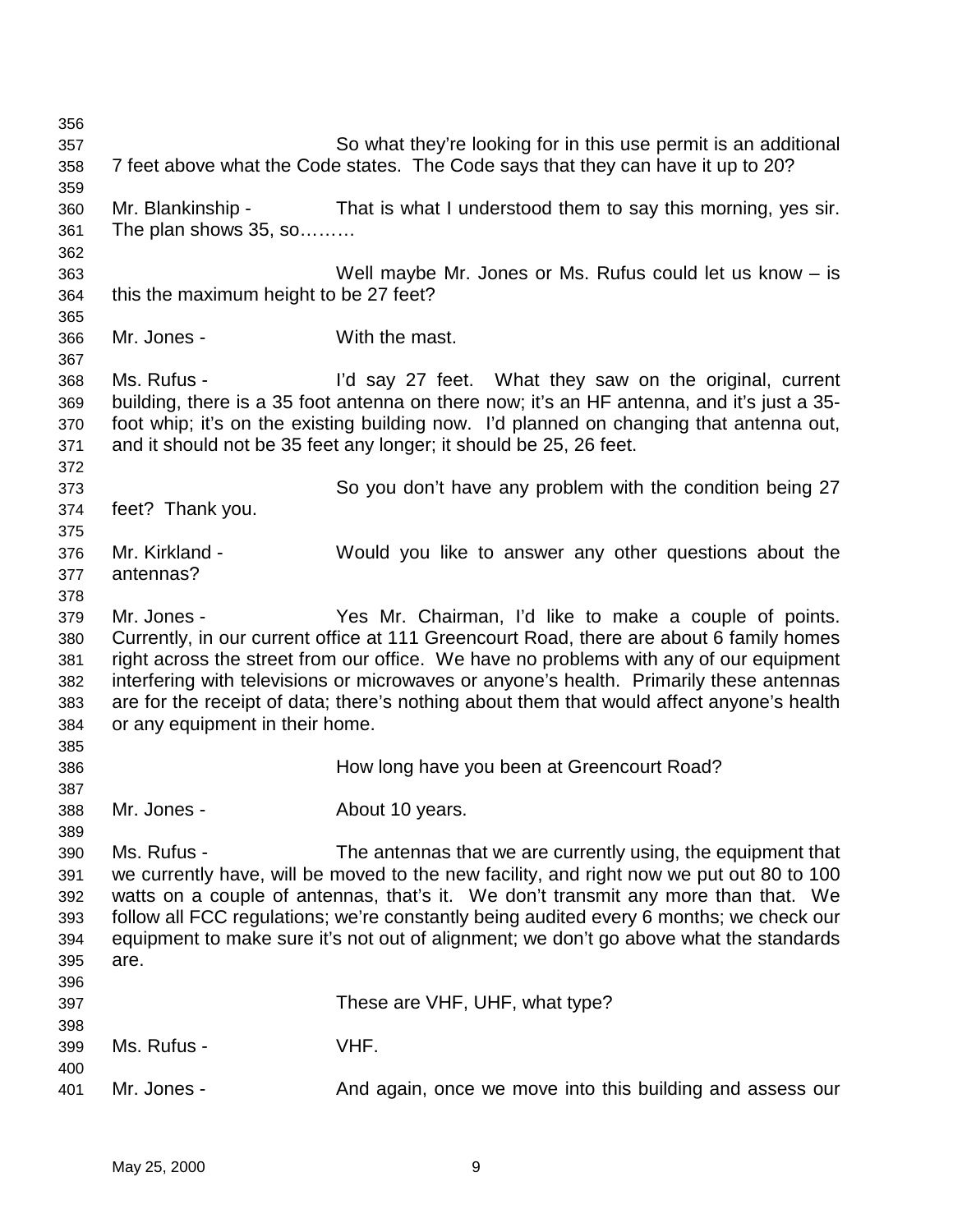| 402<br>403        | asking for today.                                                               | communication capability, the antennas could certainly be even below what we're                                                                           |   |
|-------------------|---------------------------------------------------------------------------------|-----------------------------------------------------------------------------------------------------------------------------------------------------------|---|
| 404<br>405<br>406 | Ms. Rufus -                                                                     | We want our building to look as pleasing as, you know, the<br>money that's going into this building, we want it to look the best. I don't want to erect a |   |
| 407               |                                                                                 | tower; I don't want to put up 21-foot antennas that are going to make the building look                                                                   |   |
| 408               | unpleasing to the neighbors or even to us. I'm going to put up the best antenna |                                                                                                                                                           |   |
| 409               |                                                                                 | available; I just don't, I want to have the limitations there to get our needs put out.                                                                   |   |
| 410               |                                                                                 |                                                                                                                                                           |   |
| 411               |                                                                                 | So these go to a repeater station anyhow, don't you?                                                                                                      |   |
| 412               |                                                                                 |                                                                                                                                                           |   |
| 413               | Ms. Rufus -                                                                     | Repeaters that we have in the building                                                                                                                    |   |
| 414               |                                                                                 |                                                                                                                                                           |   |
| 415               |                                                                                 | No, I'm talking about the antennas on the outside, go to a                                                                                                |   |
| 416               | tower                                                                           |                                                                                                                                                           |   |
| 417               |                                                                                 |                                                                                                                                                           |   |
| 418               | Mr. Rufus -                                                                     | No, actually, we have repeaters in the building that are there                                                                                            |   |
| 419               | for back-up                                                                     |                                                                                                                                                           |   |
| 420               |                                                                                 |                                                                                                                                                           |   |
| 421               |                                                                                 | I'm talking about when you transmit on these antennas, their                                                                                              |   |
| 422               |                                                                                 | frequency goes out, goes to another antenna somewhere, and is repeated, isn't it?                                                                         |   |
| 423               |                                                                                 |                                                                                                                                                           |   |
| 424               | Ms. Rufus -                                                                     | No, they're for in-house repeaters that are around for the                                                                                                |   |
| 425               |                                                                                 | area. We have the repeater itself in a transmitter room on the roof.                                                                                      |   |
| 426               |                                                                                 |                                                                                                                                                           |   |
| 427               |                                                                                 | Well what distance does this antenna get, in miles?                                                                                                       |   |
| 428               |                                                                                 |                                                                                                                                                           |   |
| 429               | Ms. Rufus -                                                                     | I don't have a propagation to really show you that; it's just for                                                                                         |   |
| 430               |                                                                                 | back-up, if our main line communications go down, and the agents are out on the street,                                                                   |   |
| 431               | we have a means for them to call back and forth.                                |                                                                                                                                                           |   |
| 432               |                                                                                 |                                                                                                                                                           |   |
| 433               |                                                                                 | So by using VHF, this is just for the metropolitan area?                                                                                                  |   |
| 434               |                                                                                 |                                                                                                                                                           |   |
| 435               | Ms. Rufus -                                                                     | Yes.                                                                                                                                                      |   |
| 436               |                                                                                 |                                                                                                                                                           |   |
|                   | Mr. Kirkland -                                                                  | Any other questions for Mr. Jones? If no other questions,                                                                                                 |   |
| 437               |                                                                                 |                                                                                                                                                           |   |
| 438               | that concludes the case, sir.                                                   |                                                                                                                                                           |   |
| 439               |                                                                                 |                                                                                                                                                           |   |
| 440               | Mr. Jones -                                                                     | Thank you, Mr. Chairman.                                                                                                                                  |   |
| 441               |                                                                                 |                                                                                                                                                           |   |
| 442               |                                                                                 | After an advertised public hearing and on a motion by Mr. Balfour, seconded by Mr.                                                                        |   |
| 443               | Wright, the Board approved the case UP-7-2000.                                  |                                                                                                                                                           |   |
| 444               |                                                                                 |                                                                                                                                                           |   |
| 445               | Affirmative:                                                                    | Balfour, Kirkland, McKinney, Nunnally, Wright<br>5                                                                                                        |   |
| 446               | Negative:                                                                       |                                                                                                                                                           | 0 |
| 447               | Absent:                                                                         |                                                                                                                                                           | 0 |
|                   |                                                                                 |                                                                                                                                                           |   |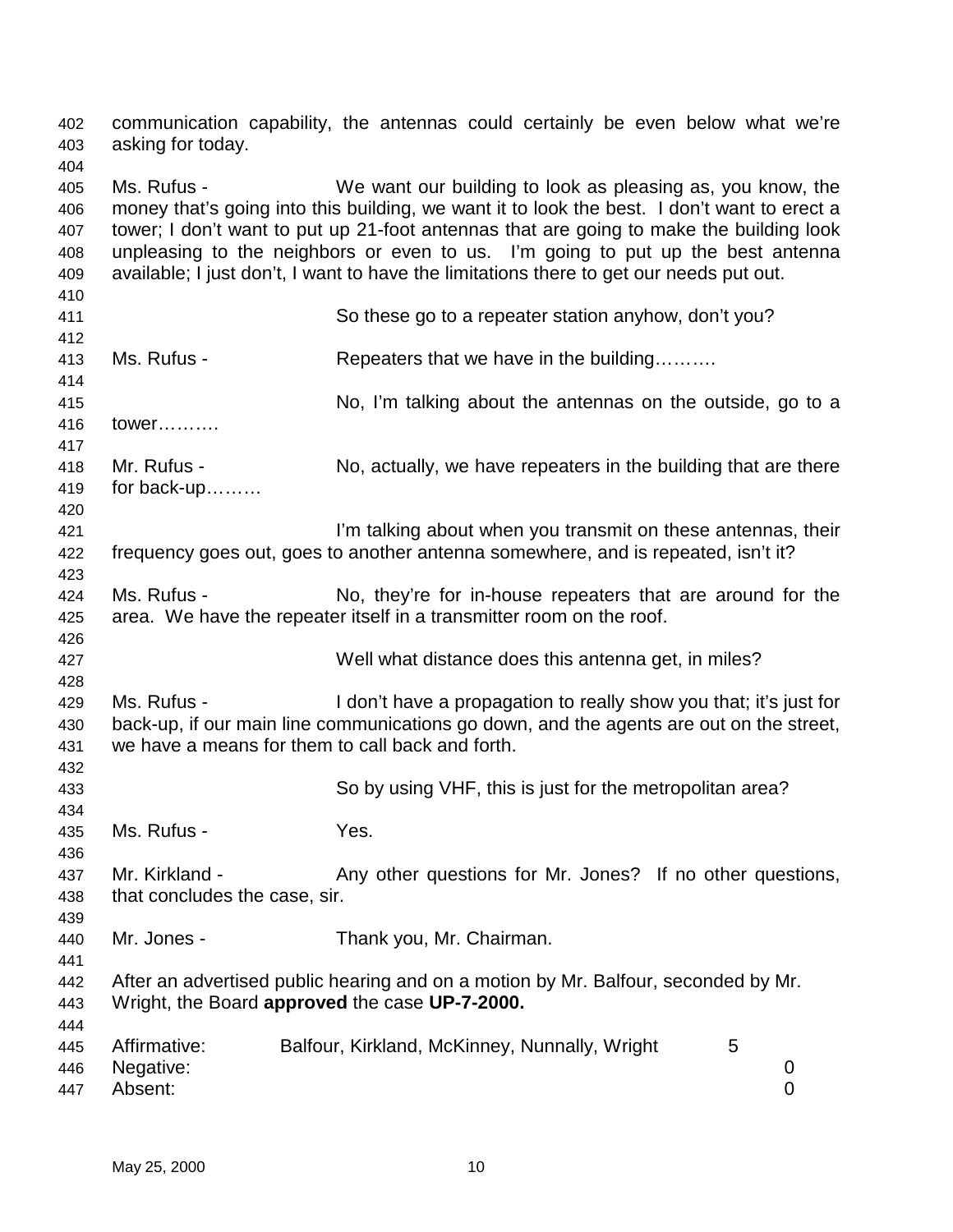448 449 The Board of Zoning Appeals granted your application for a conditional use permit 450 pursuant to Section 24-95(a)(4)c. of Chapter 24 of the County Code to install antennas 451 on the roof at 1970 East Parham Road (Tax Parcel 52-A-5(part)). The Board granted 452 the use permit subject to the following conditions: 453 454 1. Only the antennas shown on the plan filed with the application may be constructed 455 pursuant to this approval. Any additional improvements shall comply with the applicable 456 regulations of the County Code. 457 458 2. The antennas shall be limited in height to 27 feet above the roof. 459 460 The Board granted this request, as it found from the evidence presented, that 461 authorizing this variance will not be of substantial detriment to adjacent property and will 462 not materially impair the purpose of the zoning regulations. 463 464 Mr. Kirkland - Call the next case, sir. 465 466 **A - 29-2000** BARNES & NOBLE BOOKSTORE requests a variance from 467 Section 24-105(k)(5)d of Chapter 24 of the County Code to position 468 a sign above the roofline at 11552 W Broad Street (Tax Parcel 36- 469 A-21 (part)), zoned B-2C, Business District (Conditional) and 470 WBSO, West Broad Street Overlay District (Three Chopt). The sign 471 height requirement is not met. The applicant has a sign above the 472 roofline where the Code allows signs no higher than the roofline. 473 The applicant requests a variance to allow a sign above the 474 roofline. 475 476 Mr. Kirkland - Is anyone here to speak on this case? Anyone else – if you 477 would, if you plan to speak, stand and be sworn in by the Secretary, please. 478 479 Mr. Blankinship - Do you swear that the testimony you are about to give is the 480 truth, the whole truth, and nothing but the truth, so help you God? 481 482 Mr. Kirkland - Have all your notices been turned in, according to the 483 County Code? We have them in the file. If you would, state your name for the record. 484 485 Mr. Theobold - Yes sir. My name is Jim Theobold, here on behalf of Barnes 486 and Noble. 487 488 Mr. Kirkland - Would you present your case sir. 489 490 Before we get started, I need to ask Mr. Blankinship a 491 question – did you check on my situation? 492 493 Mr. Blankinship - No sir, I apologize.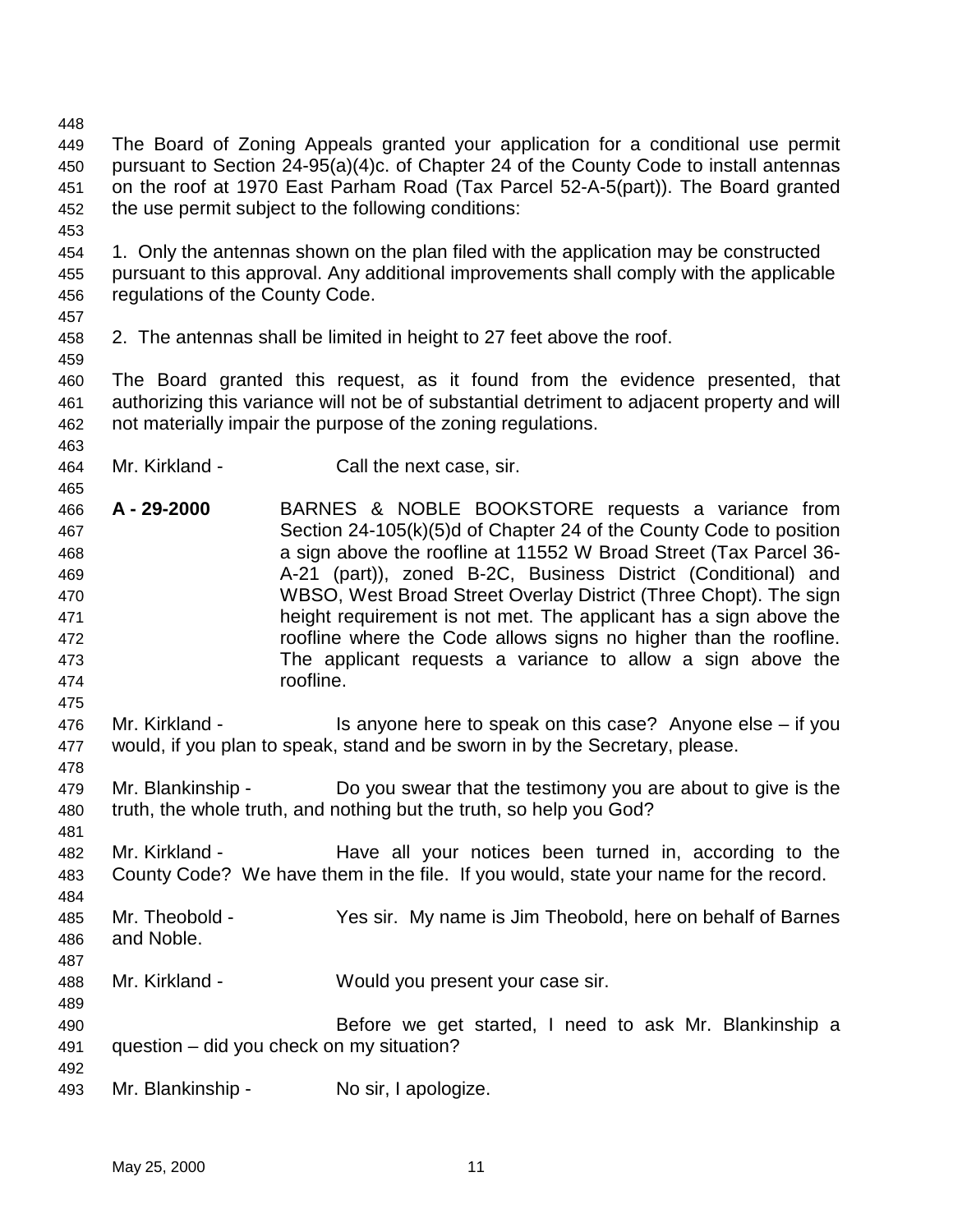494

496

497 Mr. Theobold - Mr. Chairman, gentlemen, again, my name is Jim Theobold, 498 and I'm here on behalf of Barnes & Noble. If we could have the light 499 table…………thank you, there we go. With me as well is Greg Belanger, who is the 500 architect for Barnes & Noble. This is a request for a variance to permit building 501 mounted signage on the parapet of the proposed Barnes & Noble Bookstore at the 502 shopping center being constructed at the corner of West Broad Street and Pouncey 503 Tract Road. This request is needed because the parapet in the sign is technically 504 above the roof line. This is really a case of not being able to get where we need to go, 505 under the Henrico County Ordinance, without a certain amount of artifice or intrigue, as 506 has been engaged in by others, which we'll show you in a moment. What we're trying 507 to accomplish here is to be able to use our national prototype architectural design in 508 terms of our façade and signage, but if you focus on the second story of the Barnes & 509 Noble building, with all the glass on the second floor immediately under the sign, that 510 whole front second floor toward the front is our reading room, and as such, those 511 windows go from virtually floor to ceiling, and to lower the parapet there or to bring down 512 the signage to meet the technical requirements for the Code, we would be reducing the 513 natural light in that area by some 40%. I don't know about you, gentlemen, but I'm 514 finding myself at an age where I need a big spotlight glued to my head to be able to 515 read things, most evenings, and we do think this also contributes to the design. The 516 restrictions on ………..

517

518 Jim, I'm sorry, but I didn't understand what you're just trying 519 to tell me there. What about the light and not being able to see it?

520

521 Mr. Theobold - If you look at this part of the second floor, it's a 2-story 522 building; this is all ceiling-to-floor glass, and this whole front area – Penny, do you have 523 the floor plan there, showing the second floor? This whole front area of the building is a 524 reading area for the bookstore, where people, you can see across the front, here, these 525 are all tables where people will take books of interest to them, read them in a quiet, 526 library-like setting, and so the natural light is a purposeful design element of the building 527 and is why this front parapet gets shoved up a little bit. The restrictions that………….

528

530

529 Well, you made a choice; you could shrink the sign……..

531 Mr. Theobold - We can shrink the sign, but we're still going to be over on 532 this parapet, we're still going to be over – let me show you what those restrictions are – 533 Penny, if you've got the front drawing like this, well that'll work. Basically the roof line 534 here, the flat roof, which is the building height, essentially is at a point right about here 535 where you see this black band, and that's at about 34-35 feet. That is the height of the 536 building permitted by proffered condition; that's really where the flat roof is; this little bit 537 of parapet above it is at about 37 feet. This next level of parapet is about 39 feet 8 538 inches; the very top parapet is up to 47 feet; this is all permitted; the parapet is all 539 permitted by Code. The problem we run into is the definition of building height and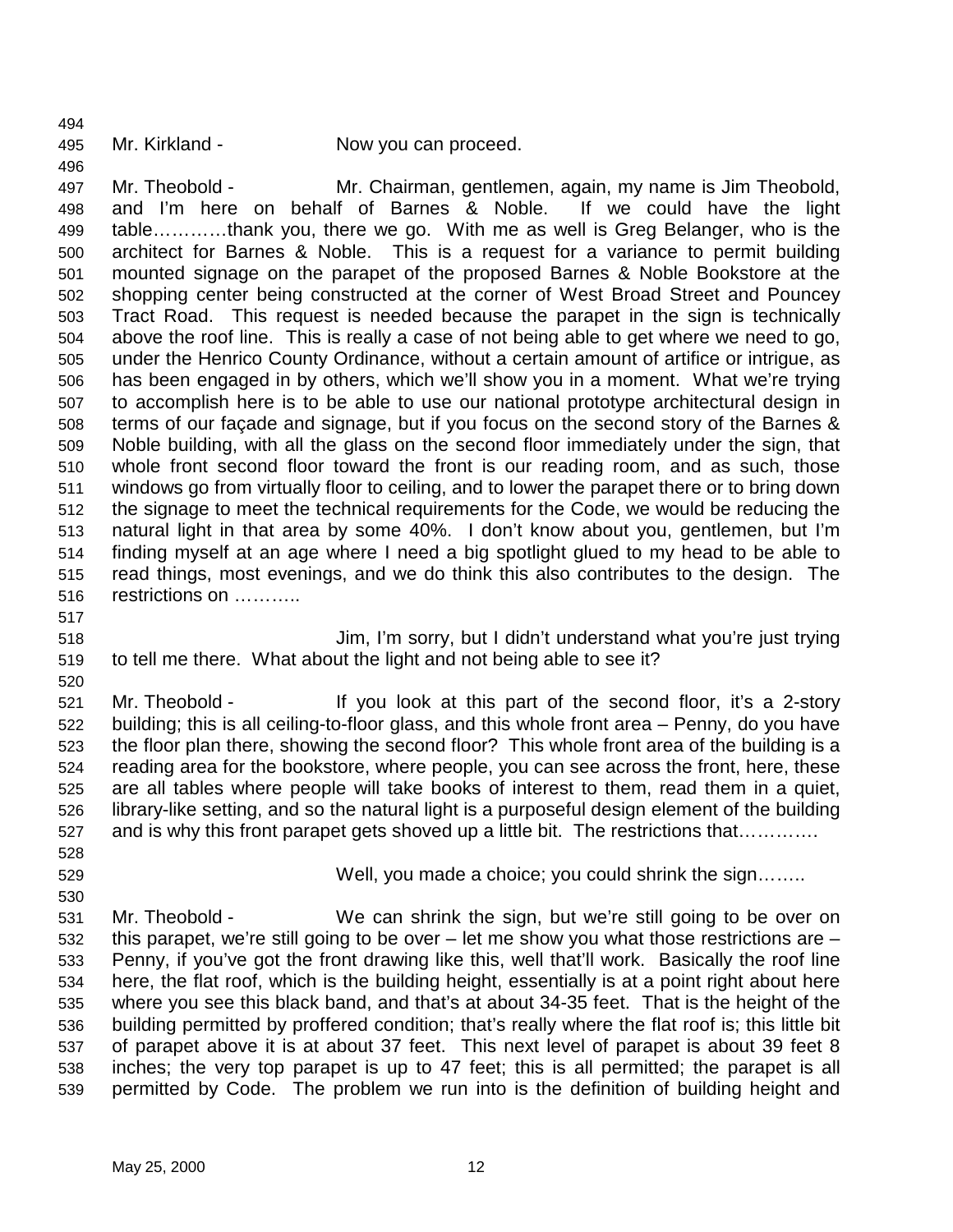| 540<br>541<br>542<br>543<br>544<br>545 | signage above the roof line, and so the top of these letters is about 40 feet 9 inches,<br>obviously above the 39, the 34 foot roof line. The County does have, through years of<br>interpretation, permitted signs to be 40 inches on a parapet above a roof line,<br>presuming that you have a parapet on 3 sides. That's not written down anywhere, but<br>it's been confirmed to me this week by staff. So we find ourselves, basically a couple of<br>feet higher. Let me show you what some others have |                                                                                                                                                                                                                                                                        |  |
|----------------------------------------|---------------------------------------------------------------------------------------------------------------------------------------------------------------------------------------------------------------------------------------------------------------------------------------------------------------------------------------------------------------------------------------------------------------------------------------------------------------------------------------------------------------|------------------------------------------------------------------------------------------------------------------------------------------------------------------------------------------------------------------------------------------------------------------------|--|
| 546                                    |                                                                                                                                                                                                                                                                                                                                                                                                                                                                                                               |                                                                                                                                                                                                                                                                        |  |
| 547                                    | Mr. Blankinship -                                                                                                                                                                                                                                                                                                                                                                                                                                                                                             | Before that moves, may I ask one question, Mr. Chairman?                                                                                                                                                                                                               |  |
| 548                                    |                                                                                                                                                                                                                                                                                                                                                                                                                                                                                                               | Could you put that back, please, just for a second. I'm just trying to figure out exactly                                                                                                                                                                              |  |
| 549                                    |                                                                                                                                                                                                                                                                                                                                                                                                                                                                                                               | where the permitted line is myself - would the word "Booksellers" be allowed?                                                                                                                                                                                          |  |
| 550                                    |                                                                                                                                                                                                                                                                                                                                                                                                                                                                                                               |                                                                                                                                                                                                                                                                        |  |
| 551                                    |                                                                                                                                                                                                                                                                                                                                                                                                                                                                                                               | It would, based on the 40 inch rule.                                                                                                                                                                                                                                   |  |
| 552                                    |                                                                                                                                                                                                                                                                                                                                                                                                                                                                                                               |                                                                                                                                                                                                                                                                        |  |
| 553                                    |                                                                                                                                                                                                                                                                                                                                                                                                                                                                                                               | The top of the "Booksellers" line is below the roof.                                                                                                                                                                                                                   |  |
| 554<br>555                             |                                                                                                                                                                                                                                                                                                                                                                                                                                                                                                               | Sir, if you're going to speak, you're going to have to come up                                                                                                                                                                                                         |  |
| 556                                    | to the mike [unintelligible].                                                                                                                                                                                                                                                                                                                                                                                                                                                                                 |                                                                                                                                                                                                                                                                        |  |
| 557                                    |                                                                                                                                                                                                                                                                                                                                                                                                                                                                                                               |                                                                                                                                                                                                                                                                        |  |
| 558                                    |                                                                                                                                                                                                                                                                                                                                                                                                                                                                                                               | I didn't mean to interrupt you, Jim. If you took a look                                                                                                                                                                                                                |  |
| 559                                    |                                                                                                                                                                                                                                                                                                                                                                                                                                                                                                               |                                                                                                                                                                                                                                                                        |  |
| 560                                    |                                                                                                                                                                                                                                                                                                                                                                                                                                                                                                               | Would you identify yourself, please?                                                                                                                                                                                                                                   |  |
| 561                                    |                                                                                                                                                                                                                                                                                                                                                                                                                                                                                                               |                                                                                                                                                                                                                                                                        |  |
| 562                                    | Mr. Belanger -                                                                                                                                                                                                                                                                                                                                                                                                                                                                                                | My name is Greg Belanger. If you took a look at the line                                                                                                                                                                                                               |  |
| 563<br>564<br>565                      |                                                                                                                                                                                                                                                                                                                                                                                                                                                                                                               | drawing that's in your packet, there is a line that's designated as 34 feet, which is at the<br>roof line. As you see from looking at it, if you took a parallel line across from that point,<br>the top of the "Booksellers" letters would be right at the roof line. |  |
| 566                                    |                                                                                                                                                                                                                                                                                                                                                                                                                                                                                                               |                                                                                                                                                                                                                                                                        |  |
| 567<br>568                             | Mr. Blankinship -                                                                                                                                                                                                                                                                                                                                                                                                                                                                                             | So that's the roof line, the top of the word "Booksellers?"                                                                                                                                                                                                            |  |
| 569<br>570                             | Mr. Theobold -                                                                                                                                                                                                                                                                                                                                                                                                                                                                                                | We'll show you a couple of examples, some real world<br>examples, all of which have very different legal implications of                                                                                                                                               |  |
| 571                                    |                                                                                                                                                                                                                                                                                                                                                                                                                                                                                                               |                                                                                                                                                                                                                                                                        |  |
| 572                                    |                                                                                                                                                                                                                                                                                                                                                                                                                                                                                                               | that needs to come down, pull back a little                                                                                                                                                                                                                            |  |
| 573                                    | bit                                                                                                                                                                                                                                                                                                                                                                                                                                                                                                           |                                                                                                                                                                                                                                                                        |  |
| 574                                    |                                                                                                                                                                                                                                                                                                                                                                                                                                                                                                               |                                                                                                                                                                                                                                                                        |  |
| 575                                    | Mr. Theobold -                                                                                                                                                                                                                                                                                                                                                                                                                                                                                                | of how you can achieve basically the same results                                                                                                                                                                                                                      |  |
| 576                                    |                                                                                                                                                                                                                                                                                                                                                                                                                                                                                                               | through, sort of working the ordinance, there we go                                                                                                                                                                                                                    |  |
| 577                                    |                                                                                                                                                                                                                                                                                                                                                                                                                                                                                                               |                                                                                                                                                                                                                                                                        |  |
| 578                                    |                                                                                                                                                                                                                                                                                                                                                                                                                                                                                                               | Excuse me, sir, how did Petsmart achieve it next door to this                                                                                                                                                                                                          |  |
| 579                                    | building?                                                                                                                                                                                                                                                                                                                                                                                                                                                                                                     |                                                                                                                                                                                                                                                                        |  |
| 580                                    |                                                                                                                                                                                                                                                                                                                                                                                                                                                                                                               |                                                                                                                                                                                                                                                                        |  |
| 581                                    |                                                                                                                                                                                                                                                                                                                                                                                                                                                                                                               | This Petsmart is in which Center?                                                                                                                                                                                                                                      |  |
| 582                                    |                                                                                                                                                                                                                                                                                                                                                                                                                                                                                                               |                                                                                                                                                                                                                                                                        |  |
| 583                                    | how did it achieve it?                                                                                                                                                                                                                                                                                                                                                                                                                                                                                        | Right next door to the building, and it's the same height –                                                                                                                                                                                                            |  |
| 584<br>585                             |                                                                                                                                                                                                                                                                                                                                                                                                                                                                                                               |                                                                                                                                                                                                                                                                        |  |
|                                        |                                                                                                                                                                                                                                                                                                                                                                                                                                                                                                               |                                                                                                                                                                                                                                                                        |  |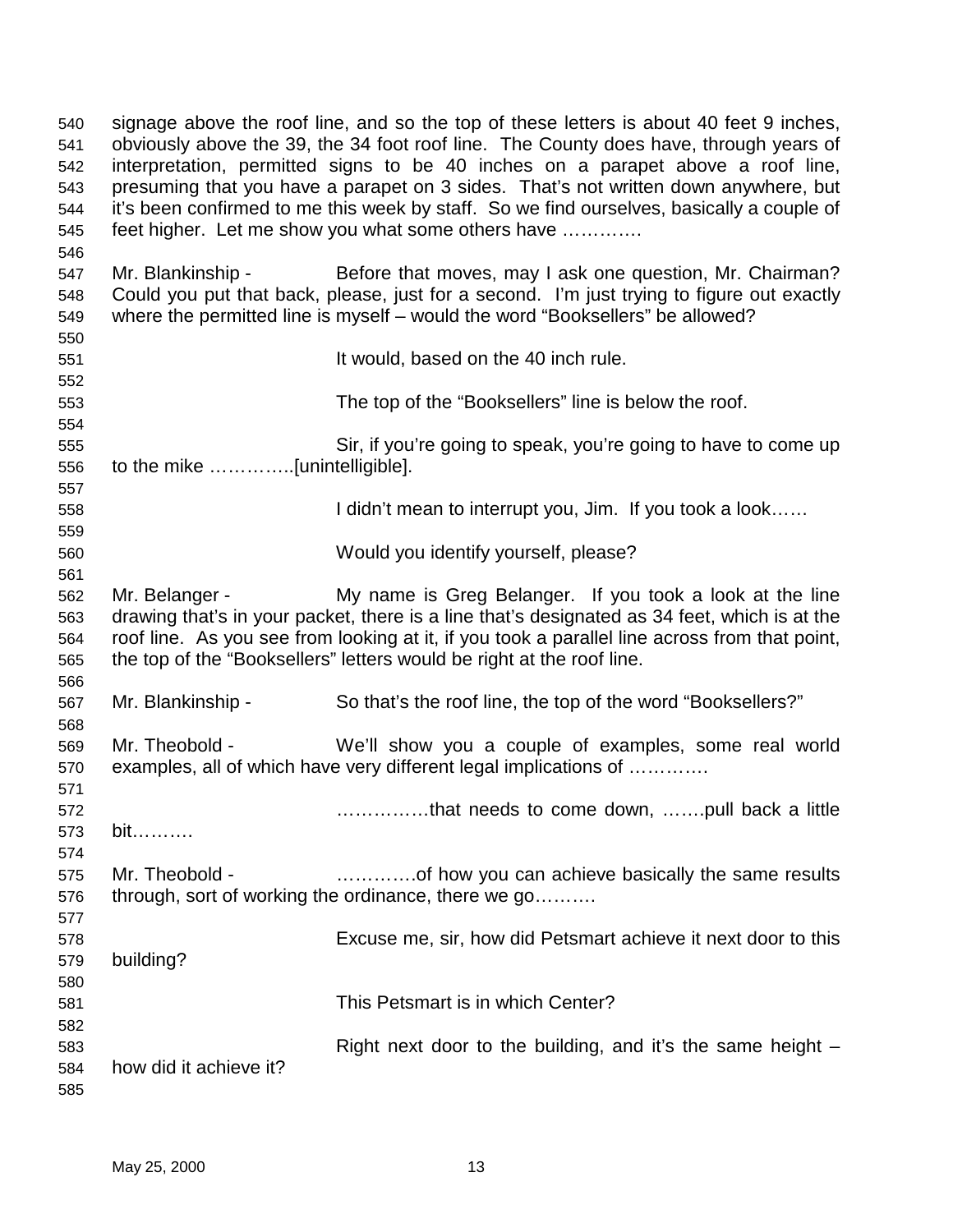586 I don't know the answer to that. 587 588 Mr. Blankinship - That's what I was supposed to research, and I failed to; I 589 apologize. 590 591 Yes, I honestly don't know. 592 593 What you see here is obviously the same result, although in 594 the Circuit City case, what happened was, they managed to enclose and heat and cool 595 this space and make it part of sort of an interior lobby, and that met the definition of this 596 being now the roof line up here, and so you achieve the same result, although sort of 597 going around your elbow, the same really has happened here with S&K; you're above 598 the, what most of us would consider the roof line, except that they have managed to 599 somehow incorporate this into their vestibule, apparently heated and cooled, so that this 600 very top edge is considered the roof line, and so no violation. Something similar with 601 Best Buy, where there's this sort of strange open wedge on the interior that goes up, but

602 again the signage above the real world roof line, and here's an example of what the 603 ordinance causes in terms of its application. Here's a 7-11 at Pouncey and Broad, 604 across the street from this proposed facility. In order to get a building mounted signage 605 under the roof line, of course, you can see it here, but what then happened was, that 606 when you put the canopy where you would expect the canopy to be, it blocked the 607 signage, and so they shoved up the canopy, which is probably not as desirable a result 608 as you might hope. So interestingly we are below the height limitations for the district; 609 in a B-2 you can have 45 feet in height; again, we are burdened by a 35 foot proffer, but 610 our sign is under what would otherwise be experienced in other similarly zoned facilities, 611 and the amount of signage on the front, we're not being greedy; we're under the amount 612 of square footage permitted in a B-2 district with what you see. And Penny, if you could 613 put on the other whole shopping center colored. Yeah, put on that. You can see that 614 the design is intended to compliment the other architectural features of the attached 615 center in terms of the tower features. It is in proportion; it is in scale; again, the whole 616 thing is lower than you would see in the district. Would you put up the other 617 photographs of the existing center, please? -

618

619 This, as you know, sits in front of the American Family 620 Fitness, Skate Nation, there's a new Arby's under construction, there's a Burger King, 621 and a Regal Cinema is about to be constructed. But this is the same center where the 622 Barnes and Noble will be located, and again, you can see examples of some fairly 623 significant signage that you may find to be more or less pleasing than the work we're 624 proposing, that being inherently subjective. But an example of the 2-story Burger King 625 that exists on site; again that meets code because of the way they have their sort of 626 mansard and enclosed parapet, but what I would suggest to you, gentlemen, is what 627 we're seeking to do is architecturally pleasing; it is an extraordinarily helpful design 628 element for the reading function that goes on here, to the point where, we'd be happy to 629 entertain a condition that this variance would only apply so long as that was used as a 630 bookstore. We're really not trying to set up anybody in the future for huge signage or 631 other retail-type use. I don't believe that this is contrary to the public interest, based on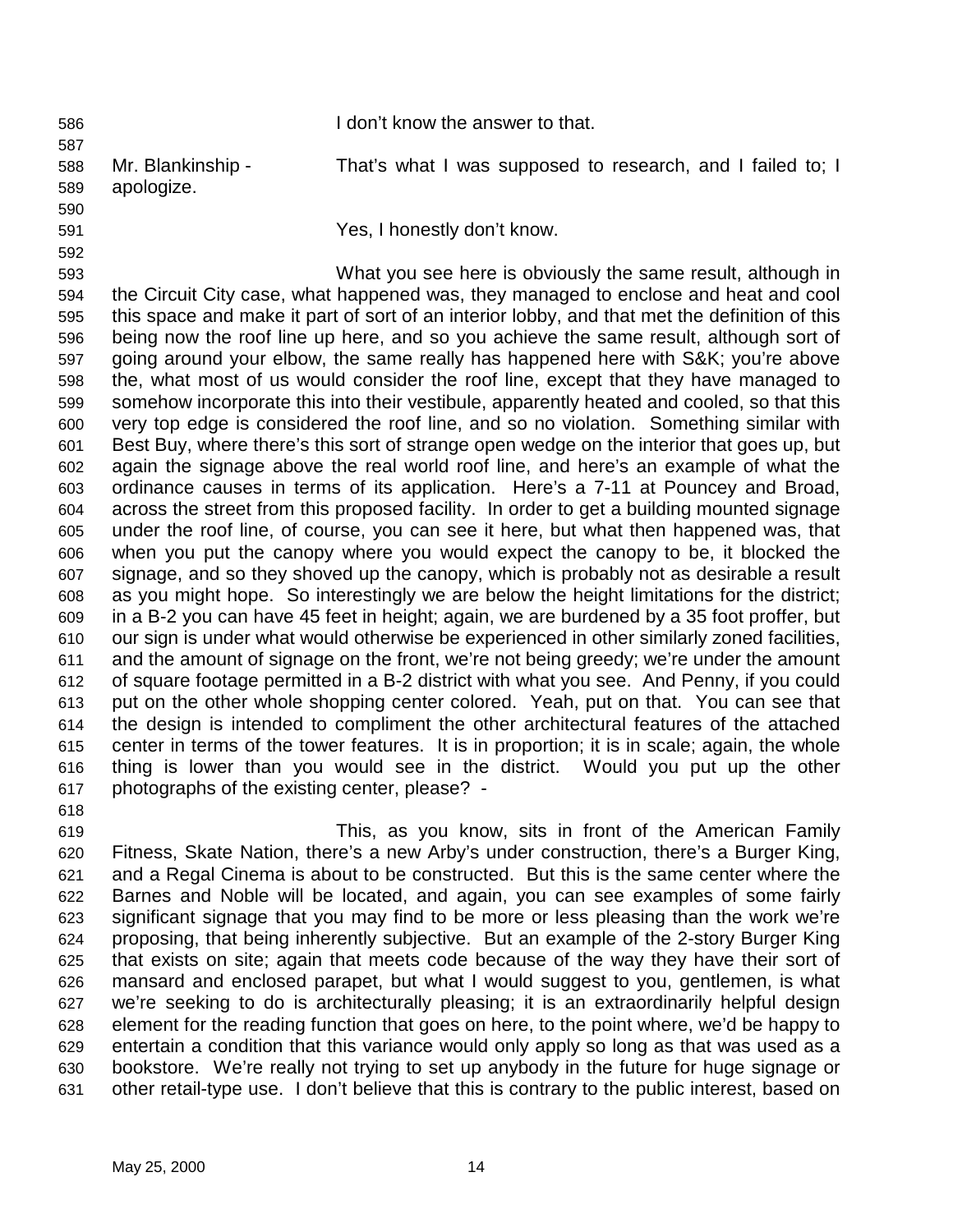632 the foregoing, and I believe that a literal enforcement could create an unnecessary 633 hardship in this case. Strict application of the ordinance, I think, is not necessarily 634 reasonable, would promote poor design, and result in an application really contrary to 635 other things that have been approved, albeit under a different guise. Not only is this not 636 detrimental, but I suggest to you that the design of this is actually beneficial to the 637 overall look and feel of that area, which has become somewhat eclectic, and if anything, 638 this may be the most conservative building in that entire quadrant. And with that, I 639 would respectfully ask for your approval of the variance request. I would be happy to 640 answer any questions. 641 642 Mr. McKinney - Mr. Theobold, the height limitation in the B-2 is 45 feet; is 643 that correct? And you said you had a proffered condition in your case, to go to 35 644 feet,………… 645 646 Mr. Theobold - ……..but for architectural features. 647 648 Mr. McKinney - Why would you go to 35 feet with proffered conditions, if the 649 Code allows 45 feet? 650 651 Mr. Theobold - This was zoned a combination of M-1 and B-2, probably 12 652 to 15 years ago, Mr. McKinney. 653 654 Mr. McKinney - So really in essence, this parapet is 7 feet 7 inches, I mean 2 655 feet 7 inches above what the Code allows – the top of your sign is at, as I see it, at 39 656 feet 6 inches? 657 658 Mr. Theobold - The top of the Barnes and Nobel sign is right at about 40 659 feet 9 inches………. 660 661 Mr. McKinney - So it's below what the Code requires for ………….. 662 663 Mr. Theobold - For B-2, yes sir. 664 665 Mr. McKinney - So in other words, if you did like one of these other places 666 and came back 5 or 6 feet with this, and put a skylight in this, and……….. 667 668 Mr. Theobold - I couldn't do that, because that would then be considered the 669 top roof line, and I'd be bumping above the ………….. 670 671 Mr. McKinney - …….You'd be bumping above the 2 feet 7 inches. But you 672 could lower that 2 feet 7 inches and do the same thing. 673 674 Mr. Theobold - The only thing I could do under the current design, is, 675 basically I can get 40 inches above what effectively is the current legal roof line and 676 then shrink the size of the letters and bring the whole thing down and possibly block

677 some of the windows…………..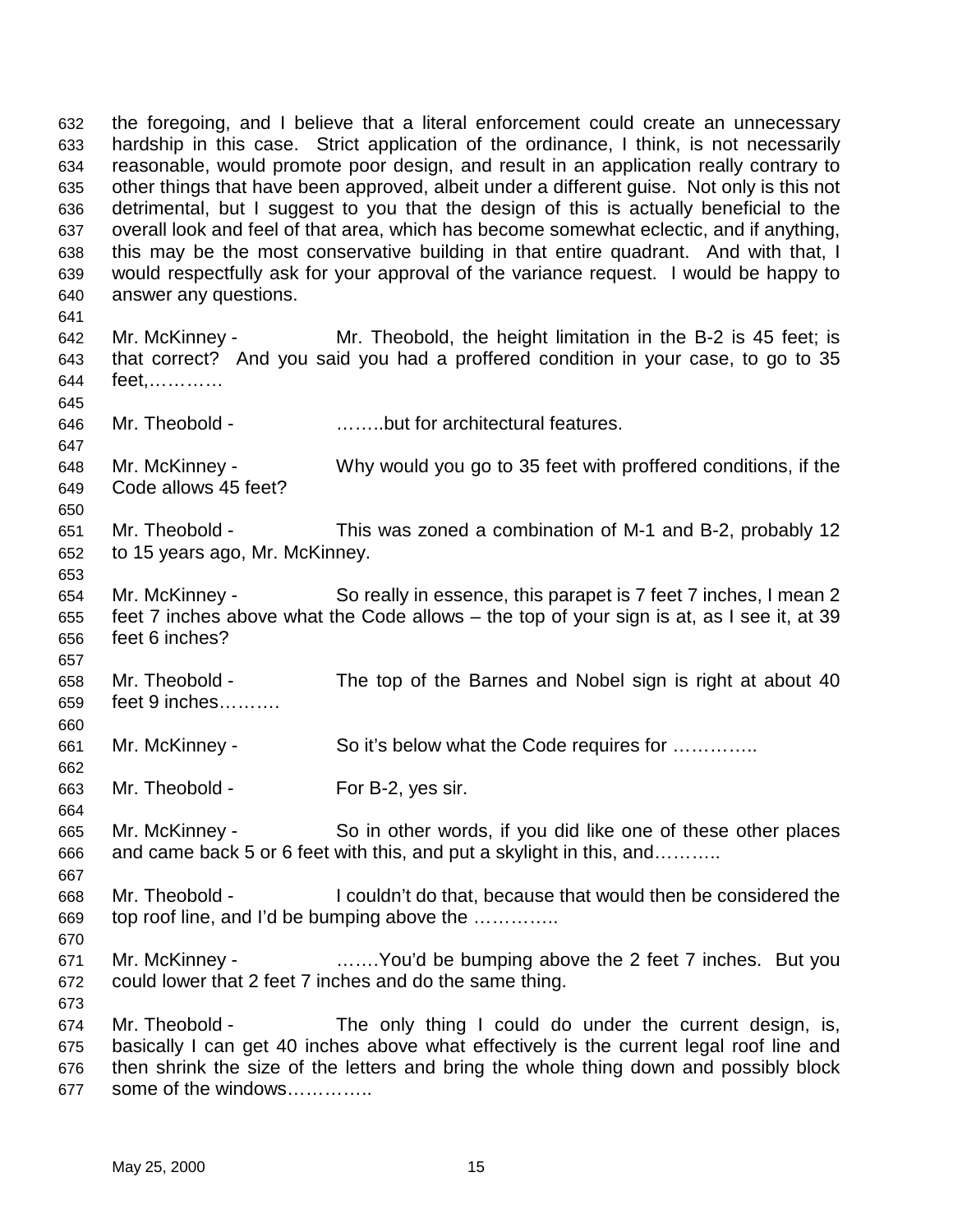678 679 Mr. Blankinship - Just what they need to do. 680 681 Mr. McKinney - Okay, thank you. 682 683 Mr. Kirkland: Mr. Theobold, what I was referring to, is that you have 684 another Barnes and Noble store that's further east on Broad, down around Willow 685 Place, and you have the same design. Is that particular one above the height restriction 686 there, or is that a different zoning on that property, or do you know? 687 688 Mr. Theobold - I honestly do not know. 689 690 Mr. Kirkland: Okay, because it's exactly what ………….. 691 692 Mr. Theobald: It's in Libbie Place? 693 694 Mr. Kirkland: It's across the street from Libbie Place; it's where the old 695 Computer Store was, and there's a Petsmart there and all the signs are way above the 696 roof line. 697 698 Mr. Theobald: Wasn't that site redeveloped by the Sauer Family and not 699 rezoned. So my guess is that that was ancient business zoning. 700 701 MR. Kirkland: Any other question of Mr. Theobald? 702 703 Mr. Theobald: Mr. Belanger has suggested that if you are uncomfortable 704 about the relative height we could lower the top of the signage by another foot if that 705 would give additional comfort it would still be at that point a couple of feet above the 706 technical requirements and would still require a variance. We are trying to work with our 707 design to make you as comfortable as possible. Thank you. 708 709 Mr. Kirkland: Any one else wish to speak on this case? If not that 710 concludes the case. Next case. 711 712 After an advertised public hearing and on a motion by Mr. Wright, seconded by Mr. 713 Balfour, the Board **approved** the case **A-22-2000.** 714 715 Affirmative: Balfour, Kirkland, McKinney, Nunnally, Wright 5 716 Negative: 0 717 Absent: 0 718 719 The Board of Zoning Appeals granted your request for a variance from Section 24- 720 105(k)(5)d of Chapter 24 of the County Code to position a sign above the roofline at 721 11552 W Broad Street (Tax Parcel 36-A-21 (part)). The Board granted a variance of 722 sign height requirement subject to the following conditions: 723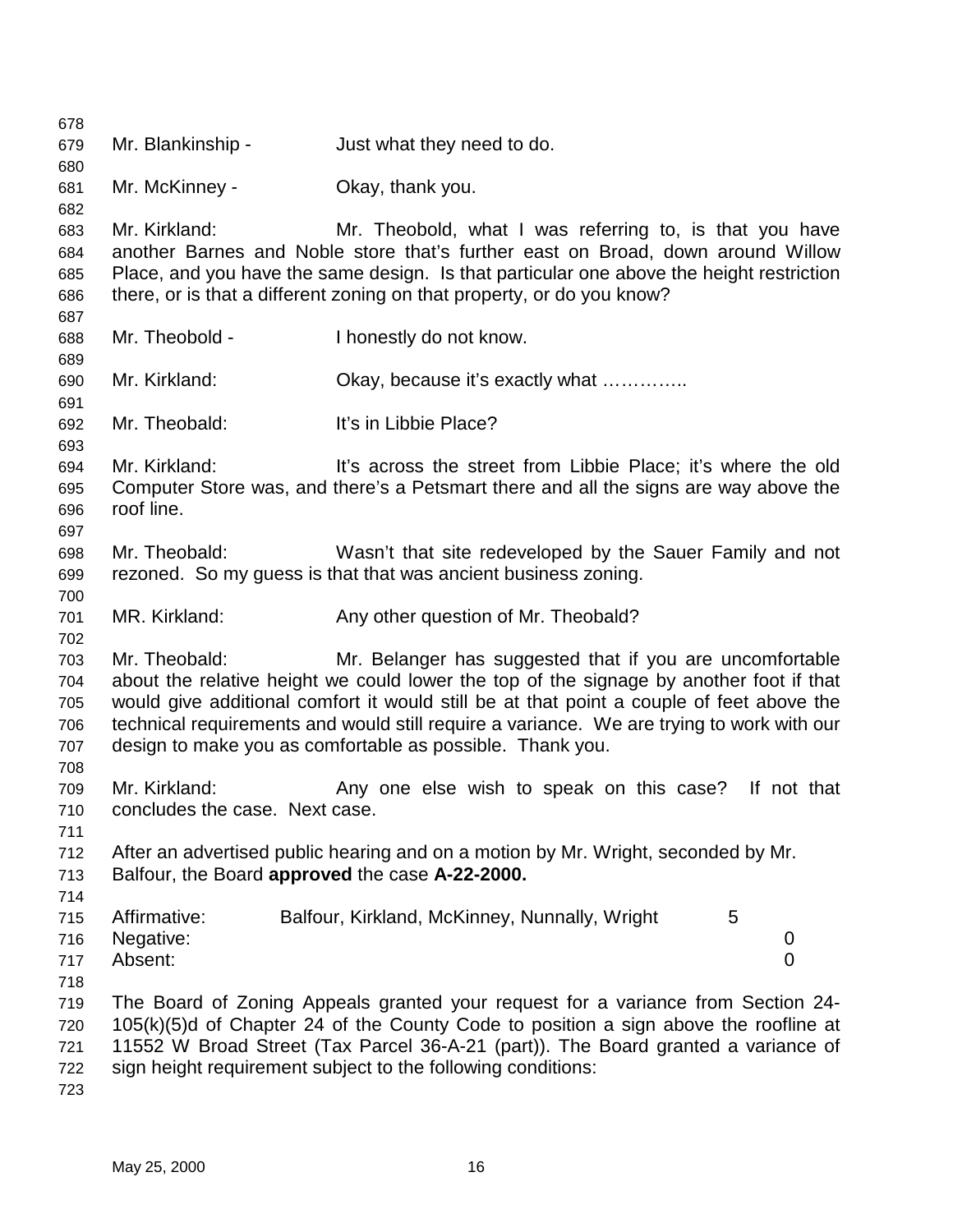- 724 1. Only the signs shown on the plan filed with the application may be constructed 725 pursuant to this approval. Any additional improvements shall comply with the applicable 726 regulations of the County Code.
- 728 2. The sign shall be no higher than 39 feet, 9 inches above the first floor finished 729 elevation.
- 731 The Board granted this request, as it found from the evidence presented, that 732 authorizing this variance will not be of substantial detriment to adjacent property and will 733 not materially impair the purpose of the zoning regulations.
- 735 **UP- 12-2000 W. C. ENGLISH CONSTRUCTION CO., INC**. requests a 736 conditional use permit pursuant to Sections 24-52(d) and 24-103 of 737 Chapter 24 of the County Code to extract materials from the earth 738 at 7101 Strath Road (Tax Parcel 215-A-100B), zoned A-1, 739 Agricultural District (Varina).
- 741 Mr. Kirkland: Any one else wish to speak on this case? If this is the same 742 testimony at the last hearing I prefer that you all pick a spokesperson and present new 743 information. Raise your right hand and be sworn in.
- 745 Mr. Blankinship Do you swear that the testimony you are about to give is the 746 truth, the whole truth, and nothing but the truth, so help you God?
- 747 748 Mr. Kirkland - Have all your notices been turned in, according to the 749 County Code? We have them in the file. If you would, state your name for the record. 750
- 751 Mr.Higginbotham: I am James Higginbotham I am with W. C. English Inc. we 752 are the contractors building the I-895 toll road. I was here last month and at a 753 suggestion of the Board, we did agree to defer to give us an opportunity to meet with 754 the local citizens who had questions. We did that on May 11, 2000 at the Eastern 755 Henrico Government Center. I created this list of issues and have copies for the Board. 756
- 757 The meeting lasted about 2 hours and we do have some have some new individuals 758 here that were not at the meeting. If it pleases the Board, I would like to run through 759 these issues briefly.
- 760 761 1. Traffic on Strath road. There was some confusion about letting trucks travel on 762 Strath Road. I have talked to County Officials and Strath Road can be used by trucks. 763 We talked about damage to the road bed. My response to that is, if English damages 764 the road bed we will be responsible for that. The intersection of Strath and Darbytown 765 Road and the width of Strath. I am here to agree to install a temporary traffic signal at 766 the intersection that would blink yellow and red during the actual haul operation. We 767 would install that if the Department of Public Works determines that the traffic counts 768 would warrant the signal. We could only do it with Public Works permission. There was

727

730

734

740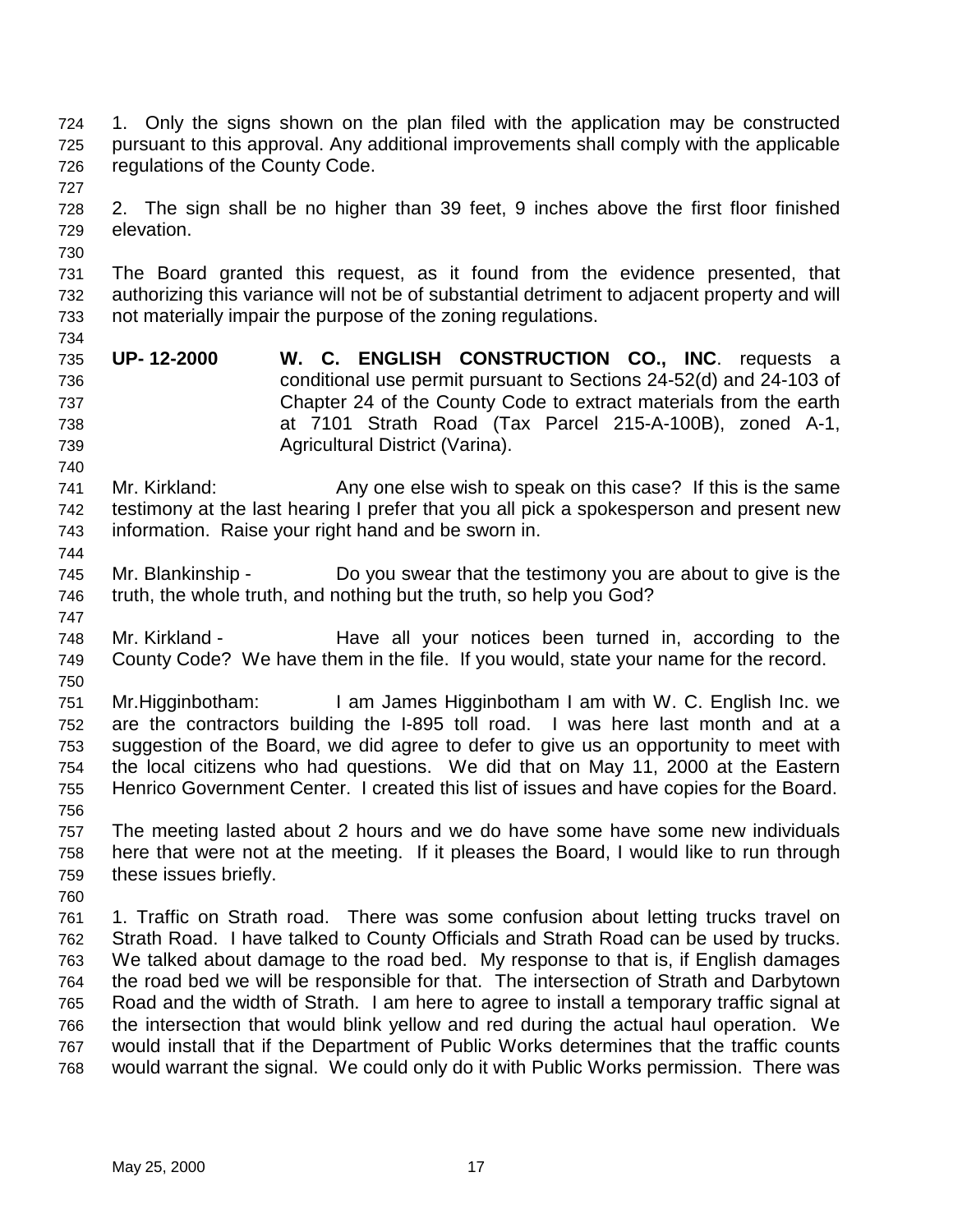769 a concern about coming out of Barnsworth, and I thing the temporary signal would help 770 that.

771

772 Affect on area wells. On the previous 4 borrow pits that have been approved, we have 773 posted a \$25, 000 well bond. W. C. English has agreed to double that to \$50,000 for 774 this Strath Road borrow pit. That would need to be added to the suggested conditions.

775

776 The depth and contours of the borrow pit. The approximate depth is 12 to 13 feet deep 777 and it has 3 to 1 slope. At the last meeting there was a misunderstanding that the depth 778 was going to be 36 feet. That was incorrect.

779

782

780 Restoration of the site. The topsoil will be stripped and replaced and the area re-781 seeded.

- 783 We discussed the impact to health under dust control. There will be a water truck to 784 control dust and the entrance off of Strath Road. We propose that the entrance road be 785 paved approximately 75 feet into the site to help eleviate the dust control concern.
- 786

787 Settlement damage to homes and fields. One resident on Yarnell Road was very 788 concerned about the settlement. It was suggested that a \$50,000 bond be posted. W. 789 C. English has agreed to post to guarantee that they have adequate insurance to 790 protect surrounding property owners from the remote chance there was settlement 791 damage to their property.

792

793 The future use of the property. The property is zoned Agriculture and the center of the 794 property will be re-seeded it will either grow trees grass or serve as a wetland 795 vegetation area. The balance of the property would be in agriculture , forest or 796 subdivided in to residential lots. E & S would be in accordance with the plans submitted 797 with the case. 798

799 We discussed school bus traffic and W. C. English has agreed to not haul dirt until after 800 public school is out for the summer. And will make every effort to move as much 801 material as possible during the summer months. To assist us in doing that we ask that 802 we be able to haul from 7:00 am to 3:30 pm on Saturdays as oppose to 8 am to 1 pm, 803 which is the current suggested conditions.

804

805 The impact to surrounding properties. The site is zoned Agriculture, it meets the buffer 806 requirements, And the excavation actually creates a preserved area which minimizes 807 the over development of the property. And I do not see any diminishing value to 808 surrounding properties.

809

810 Environmental Impacts. Some citizens raised the question that was flooding on Strath 811 Road. This site would not increase flooding because the drainage would be going away 812 from Strath Road and this site would act more like a retention basin than contributing to

- 813 the flooding
- 814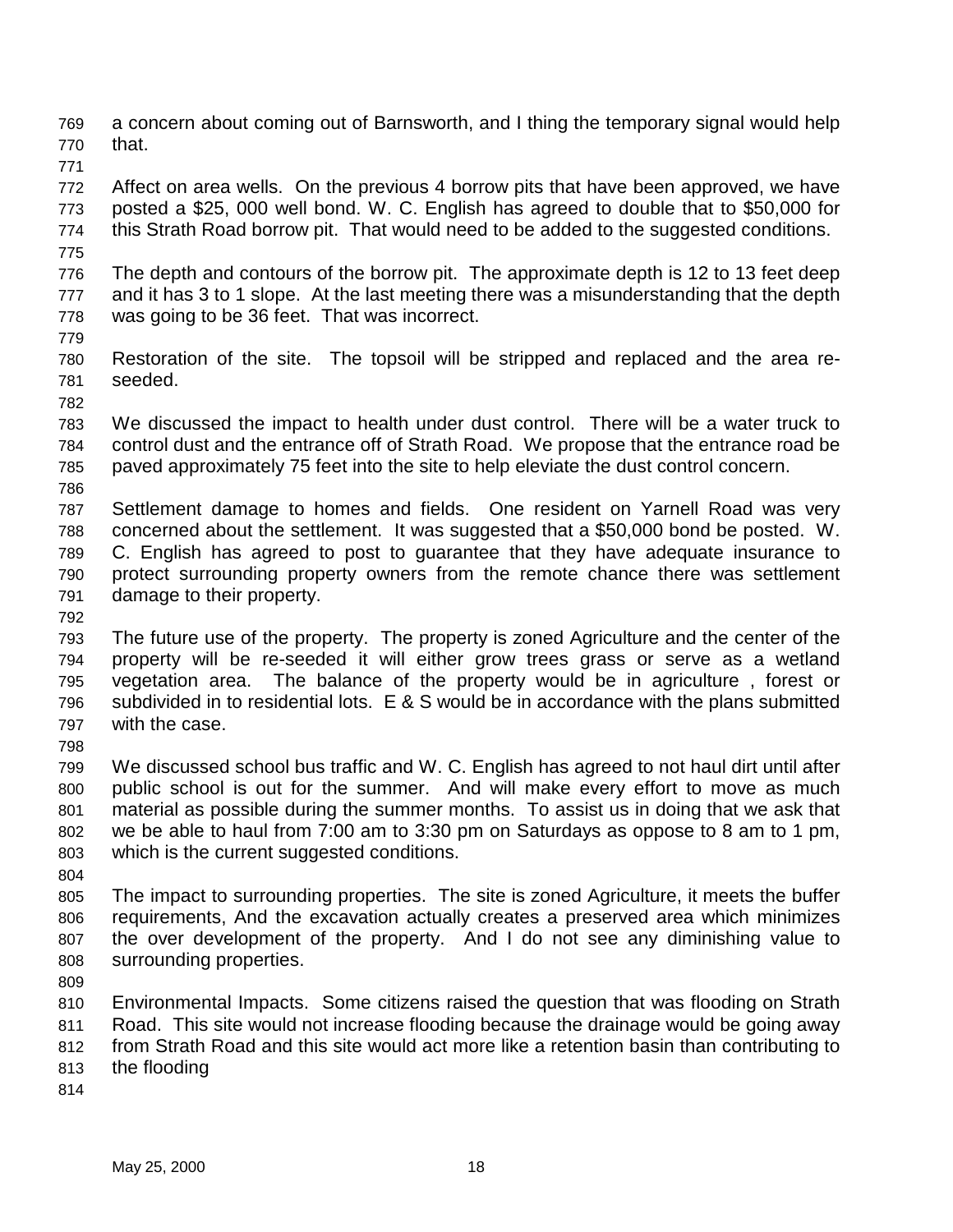815 The historical impacts have been addressed in the conditions. There was some 816 questions that federal funds were allocated for this project, I-895, there are not. It is not 817 deemed to be a federal project. I would like to thank the citizens for their cooperation 818 during the meeting. There was a questions about some graves on the property. We 819 hired Lewis burger and assoc. to come out and identify a boundary about the 15 graves 820 we did locate.

821

822 Trees in the buffer zone, There will have to be a few trees in the buffer zone along 823 Strath Road remove to improve the site distance for the trucks coming out onto Strath 824 road. We propose leaving a 100 foot buffer of trees around the entire site and we have 825 flagged that 100 foot limit. We may be able to increase that some, but I would like to 826 leave the buffer at 100 feet.

827

828 Hours of operation. At the last meeting, it was asked if we could start at 9 am instead of 829 6 am. We would propose working from 7 am to 7 pm instead of 6 am to 6 pm.

830

831 There was discussion about the angle of the entrance. It was asked to angle the 832 entrance onto Strath Road. The entrance has been located to provide the best site 833 distance for the trucks. 834

835 There was concern that this site would be used as a permanent borrow pit. That is not 836 the case. The bulk of the work is to be done this year. There may be some loads 837 coming out of the site next year to be used to top dressing the road bed. This site will 838 only be used for the I-895 corridor job.

839

840 There was a question about the \$2,000 per acre and I think that I asked that several 841 times. It has been deemed adequate. We continue to look for alternate sites, but have 842 not been successful as of this date. We will still need the Strath Road site, but another 843 site may reduce the amount of material taken from this site.

844

845 Another issue that there were concerns over was the burning. I just found out that there 846 is a new law that came into effect in January that Henrico cannot burn for certain 847 reasons in June, July or August. I don't think this applies to road construction, but we 848 will not burn during this time, I have to get a burning permit from the Fire Marshall, and 849 it is my understanding that one will not be issued until September. We would have to 850 work with the Fire Marshall and if smoke becomes a problem we would make every 851 effort to burn it as cleanly as possible. And the drying of the wood over the summer 852 would help the situation.

- 853
- 854 Also I have discussed this with the neighbors, the additional screening could be done by 855 creating a berm within the buffer. When the project is ready to be restored, it would be 856 graded into the pit area to re-seed and restore the site.

858 I would ask the Chairman, to have the citizens who speak to identify where they live in 859 relation to the site.

860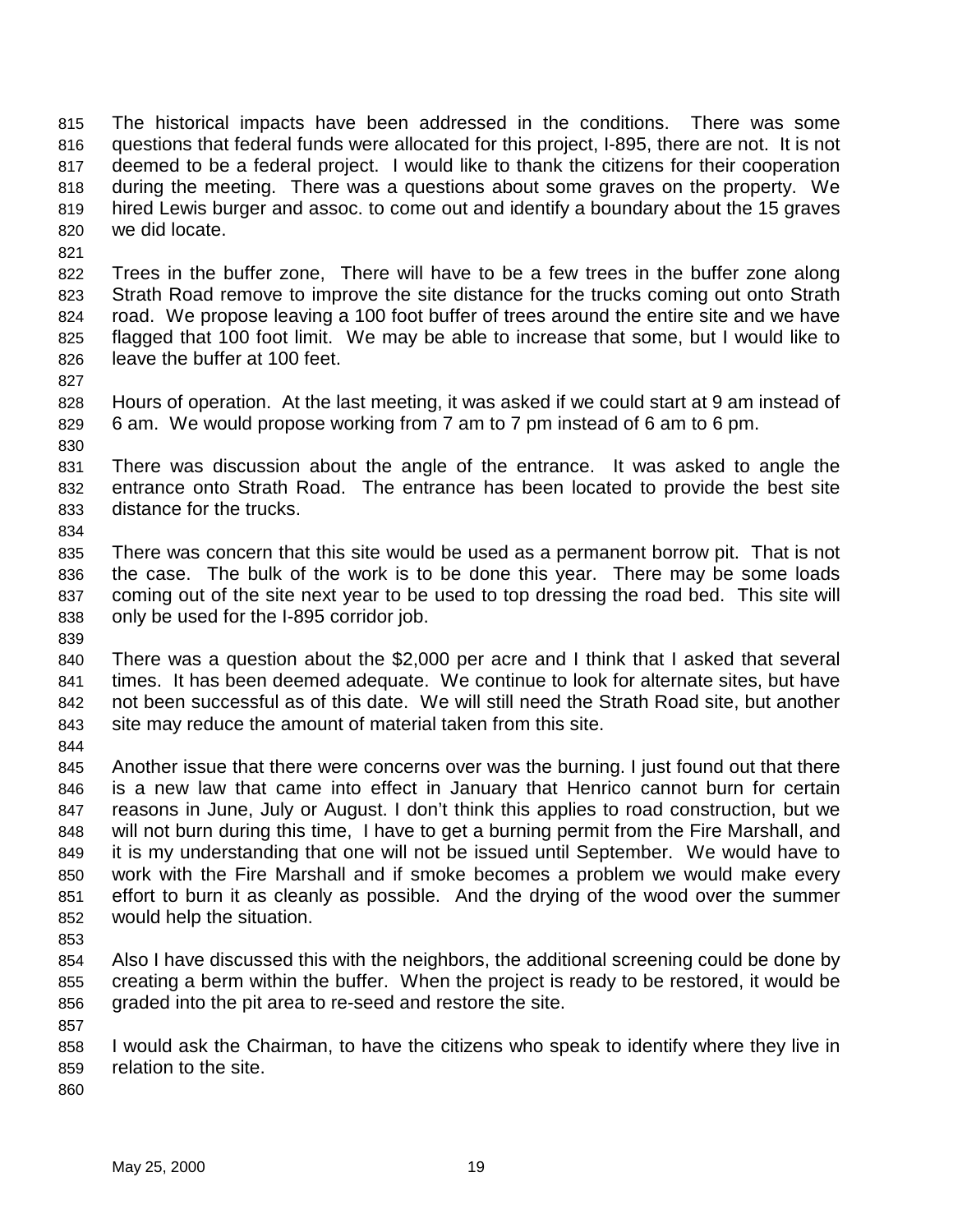861 Mr. Kirkland: Mr. Higgenbotham, in the code it points out that you will 862 have to have a 200 foot setback all in trees. Excavation will be confined to 200 feet 863 away from the right of way. It has to be in trees. There are trees there now? 864 865 Mr. Higgenbotham: On previous sites, the property owners have cleared cut an 866 entire site. Those site do not have those areas in trees. 867 868 Mr. Kirkland: Can you go farther than 100 feet? 869 870 Mr. Higgenbotham: Yes sir, I can but I would rather not. If we could do some 871 selective cutting to still provide a screen, I could do that. 872 873 Mr., McKinney: On your no. 2, the area wells. You have doubled your 874 amount to \$50,000. How many wells will that amount take care of? 875 876 Mr. Higgenbotham: I think we discuss this with every site, … 877 878 Mr. McKinney: You can drill a well up to 2,000 feet and it can be dry and the 879 well digger is not going to guarantee it and he will have to go somewhere else on the 880 site and dig again until he hits water. 881 882 Mr. Blankinship: Their liability would not be limited to \$50,000, That would 883 just be the amount we could get to immediately. 884 885 Mr. McKinney: What would their liability be limited too? 886 887 Mr. Nunnally: They would be liable for what ever damage they did. 888 889 Mr. Blankinship: To anyone who could prove that their well had been 890 damaged by English Construction. 891 892 Mr. McKinney: No.9 you wanted to change your hours of operation. You 893 stated at the last meeting that you thought this would take about 3 months to do. So 894 when school starts back after Labor Day, do you have any problem with your hauling be 895 done will school is in session? Instead of putting these kids at risk on the road with the 896 haul trucks and the school buses? You should be almost done by then. 897 898 Mr. Higgenbotham: We are going to try to get the bulk of this done by then. 899 Everything has to click to get this pit opened up and running. 900 901 Mr. McKinney: Also no 14. You were talking about removing those trees, 902 maybe you should have a signal man out there directing traffic? Then you don't have to 903 remove those trees. 904 905 Mr. Higgenbotham: I am not interested in cutting any trees it would only be those 906 to improve the site distance.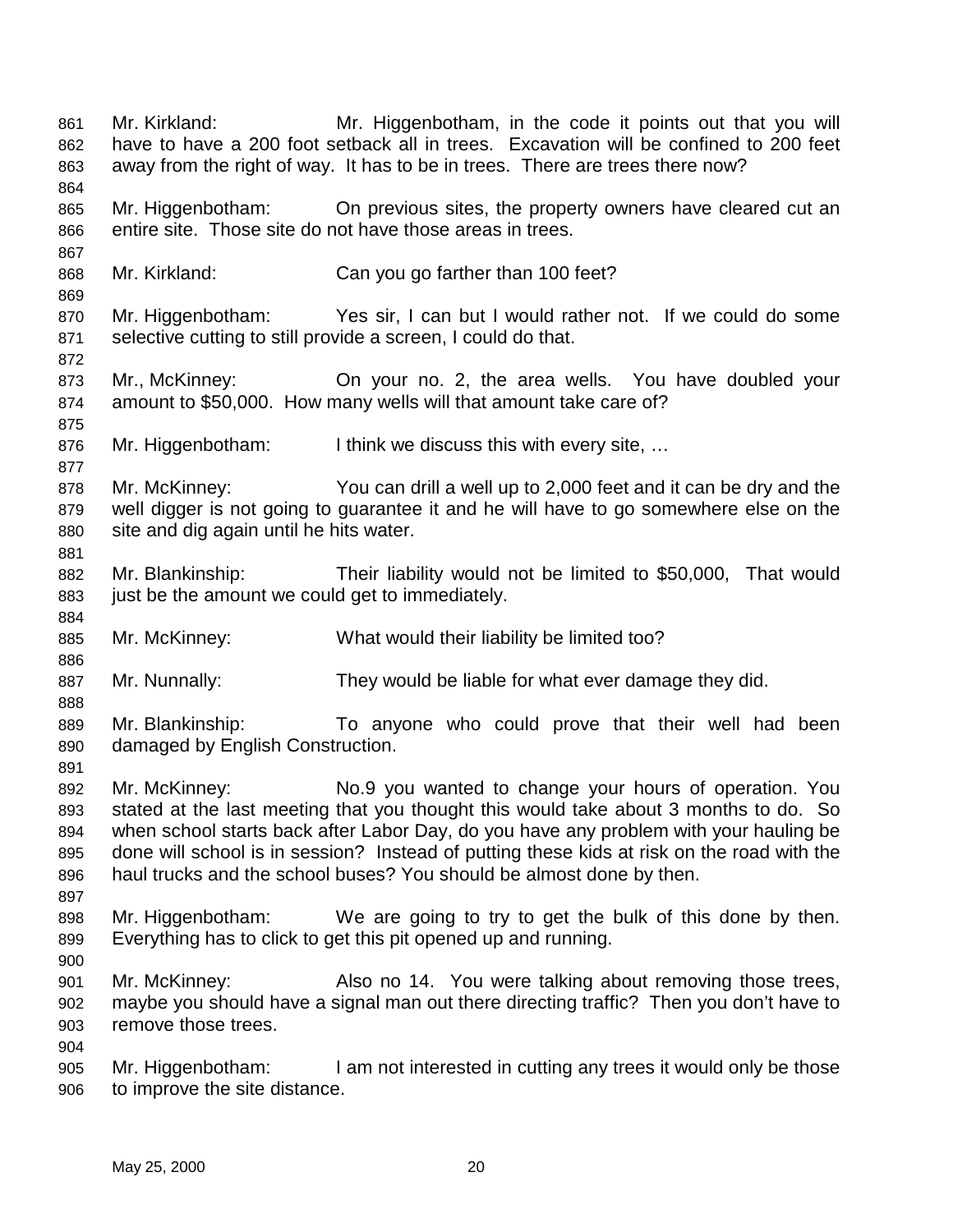907 908 Mr. McKinney: No. 20. Our condition concerning length of time for this 909 permit. Are we going to change this to the fall of 2000 as the termination date of the 910 operations on this site? 911 912 Mr. Nunnally: I think he made a statement that he would be done within 3 913 or 4 months. 914 915 Mr. Higgenbotham: If I have to do some additional work on the road bed, and it 916 requires some dirt, I will need to obtain it if possible from this site. 917 918 Mr. McKinney: Over a year? 919 920 Mr. Higgenbotham: We have 2002 in there? If we could go through the fall of 921 2001 and restoration after that, that would work. 922 923 Mr. McKinney: This is taking a whole lot longer than you told us it would. 924 925 Mr. Higgenbotham: No sir, We do a rough grade, then we do a fine grade and 926 then if you need some dirt to bring the shoulder of the road back up that is the reason 927 that it might take longer than a couple of months. After the paved road bed is laid, there 928 is some fine grading and dressing of the road bed that usually needs to be done. That 929 will require additional dirt from the pit. That is why the pit will be opened longer than a 930 few months. 931 932 Mr. Wright: How many trucks are we talking about for that type of work? 933 They won't be running all day will they? 934 935 Mr. Higginbotham: No sir. The quicker we can get out of there, the better off we 936 are. 937 938 Mr. Kirkland: What is the completion date on this highway? 939 940 Mr. Higginbotham: The project is to be finished by 2002. 941 942 But that's the whole thing; he's working in one area right 943 now. 944 945 Am I out of line, asking this, or do you agree, do you 946 disagree, I'm asking you. 947 948 Mr. Higginbotham - Well, I think I tried to explain it, and I wasn't very clear, but, 949 you know, we've got the bulk of the material we want to move this construction season, 950 and we're going to make an effort to get it moved as quick as possible, as quick as we 951 can get the pit opened up. That hopefully would be 200-250 yards of dirt, and then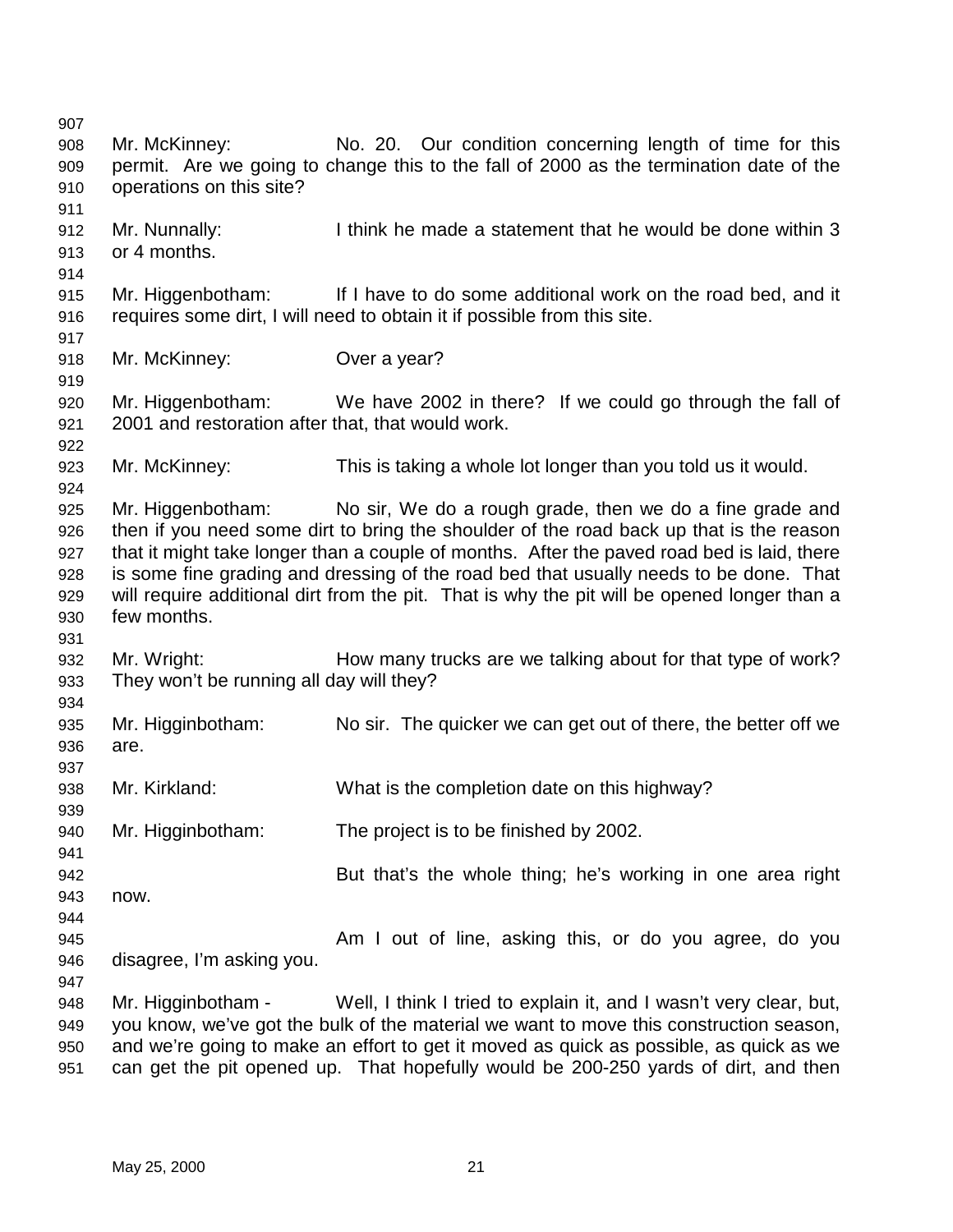952 there might be another 20,000 yards needed to dress up, which cannot be done right 953 away, has to wait till the pavement structure's down and go from that. 954 955 How long does it take to do the paving? Roughly. 956 957 Mr. Higginbotham - Well, we're talking 3 miles of road. This would be in one 958 section of it. This material wouldn't be used to go from one end to the other, but I would 959 say 6 or 8 months to put the pavement down on the……….. 960 961 So that's 10 months roughly. 962 963 Mr. Higginbotham - And then, I mean the other thing, we can have the road all 964 finished, and they come through for the punch list, and here's a gully that's washed out, 965 and I need one dump truck load of dirt. If we've developed this site, you know, we'll try 966 to restore it, you know if I can't go back and get that last dump truck of dirt, you know I 967 would like to be able to do that. That would be normal industry standards, but I'm not 968 trying to drag you out or anything; it's the nature of the business. 969 970 **It's not me**; it's the citizens who live down there that we're 971 trying to look out for. Mr. Secretary, if we put a deadline on this of August or September 972 2001, doesn't he have the right, if he hasn't quite finished, to come back and get an 973 extension. 974 975 Mr. Blankinship - Yes, the rest of that condition does read "unless a new 976 permit is applied for." 977 978 Is that all right with you? 979 980 Mr. Higginbotham - Yes sir. 981 982 So we go back to September 30, 2001? 983 984 Mr. Blankinship - And restoration complete at the same time, or the following 985 planting season, or ……….. 986 987 That's everything – if he sees he can't make it, he can come 988 back to us. 989 990 How many pits are you operating to do this road section. 991 992 Mr. Higginbotham - This is the fifth one. 993 994 Mr. Blankinship - Is it the last one, or…………. 995 996 Mr. Higginbotham - Well, we don't know; we're going to try to find another pit, but 997 if we can't, then we'll have to deal with what we've got. Part of that depends on how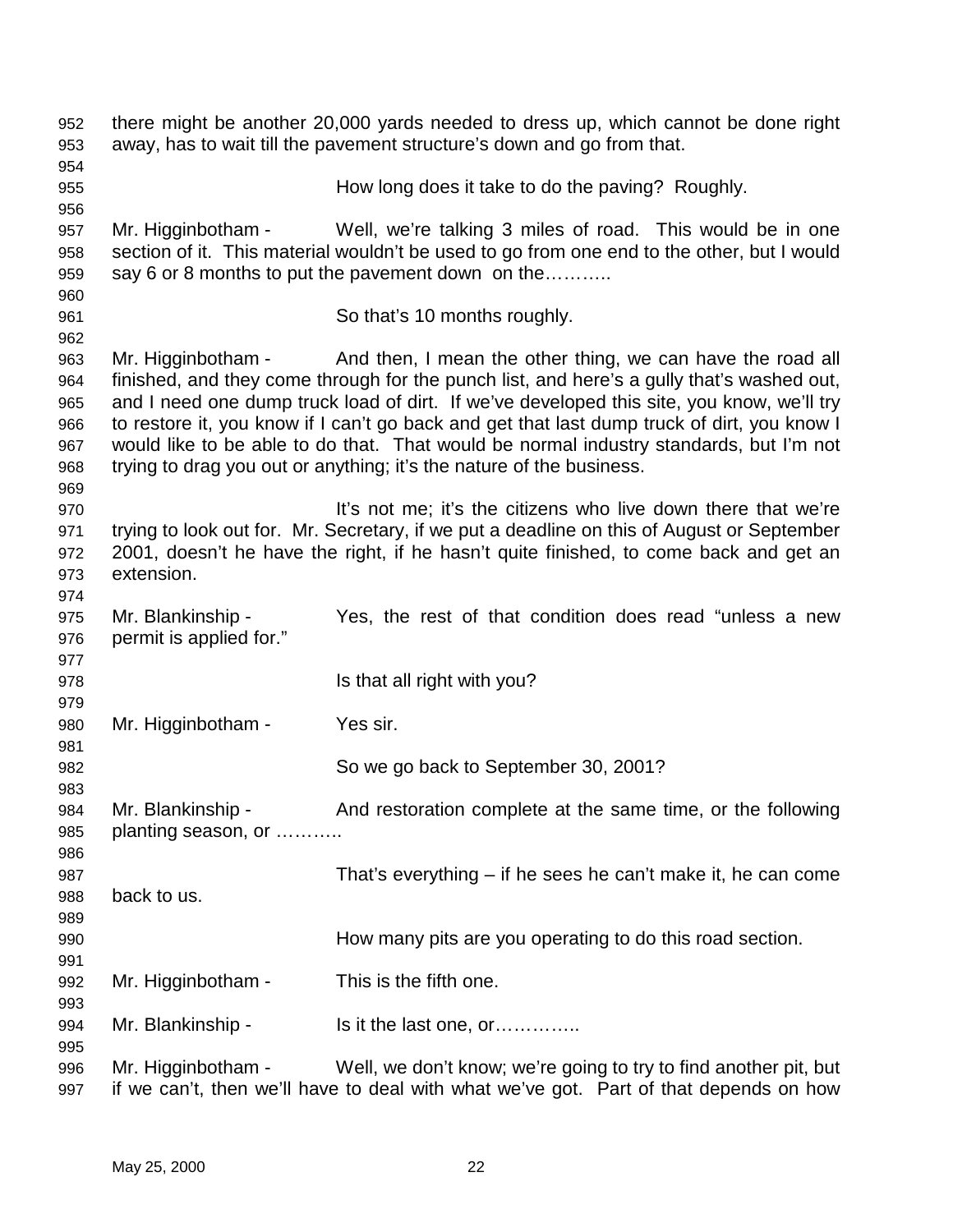998 much undercut we hit in the job too; if we hit bad material that has to come out, you 999 really can't finite the exact quantity you need until you kind of get through it.

1000

1004

1001 Mr. Kirkland - Did you have a question, Mr. Balfour? Any other questions, 1002 Mr. McKinney? All right, Mr. Higginbotham, you can sit down, and we'll hear from the 1003 other people. Yes sir, whoever goes first.

1005 Ms. Anderson - Yes sir, I'm the person that Mr. Higginbotham alluded to, that 1006 lives at the other end of Strath Road; I'm Carol Anderson at 7971 Strath. I respectfully 1007 request to be able to speak, since Mr. Higginbotham quoted some of the things that I 1008 brought up as issues in the meeting. Specifically, he alluded to the fact that this is not 1009 federal involvement. The Virginia Department of Transportation has now admitted that 1010 federal funds were used, and what I'm saying is that it is a violation of the National 1011 Environmental Policy Act and the National Historic Preservation Act. Beyond that, that's 1012 for a court to decide, I imagine, the Virginia Department of Transportation does have a 1013 policy where they do environmental impact assessment. The have a memorandum of 1014 agreement with the Department of Environmental Quality, and the have a Memorandum 1015 of Agreement with the Department of Historic Resources. My concern is that Mr. 1016 Higginbotham's willingness to answer questions, really didn't give us a whole lot of 1017 answers as far as scientific evidence of what the impacts would be. You alluded to, sir, 1018 about the health and wellbeing of the citizens and residents of that area, and that's what 1019 I'm concerned about. So I'd like to specifically address just a couple of the 1020 environmental impacts, and then go to the issue of historic resources, which Mr. 1021 Higginbotham brought up. The first one was, I brought up in the meeting that he 1022 wouldn't be able to burn during June, July and August, because of ozone alert days; I 1023 believe that's why the law was passed. I understand his willingness to burn later; 1024 however there is my concern over air quality. If you notice the location of the site, in 1025 between 895 construction and the site of the borrow pit, there will be dust, and I know 1026 he said that he would suppress the dust with water trucks, dust from the excavation, 1027 dust from the road travel, also from the burning, and no one's taken into consideration 1028 the fact that heavy equipment and bulldozers do not have pollution controls, and so 1029 there is increased emissions. There is some concern, and there are individuals who 1030 have respiratory illnesses, that are adjacent to the property. What I'd like to see is a 1031 proper assessment, a scientific assessment, no disrespect to Mr. Higginbotham, but 1032 most of what I heard the other night at the meeting was his opinion. I believe he is a 1033 professional engineer, so I trust his opinion on certain things, but maybe not on air 1034 quality issues. The other issue has to do with water quality; I simply asked the question, 1035 "did you reach ground water, do you have soil borings?" I didn't get an answer. I don't 1036 know the depth of the ground water in that area. Again, I applaud English Construction 1037 for increasing their bond as far as well protection. He dug a pit; I simply asked, "did you 1038 hit ground water?" My question is, "will they have to de-water the site as they are 1039 excavating the material?" My guess is "yes," if it's down to 12 to 13 feet, even up to 18 1040 feet, I think was the greatest depth. I have a concern over de-watering of the site, and 1041 that may have an impact on shallow aquafers in the area; again, that's a hydrologic 1042 study that could be done prior to issuance of any special use permit for this site. And 1043 finally, I'd like to address the historic resources issue. Again, I applaud him for bringing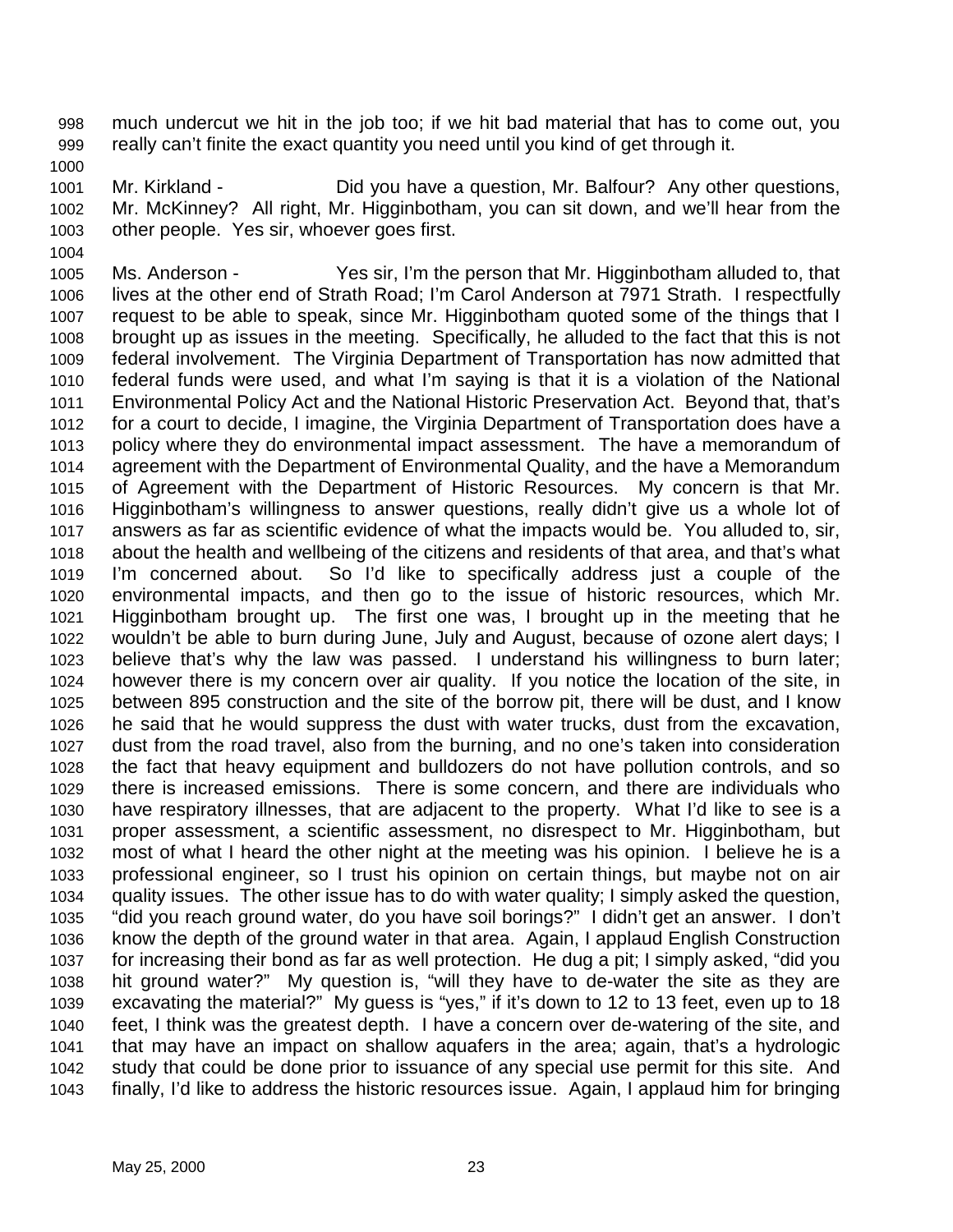1044 in Lewis Berger; originally there were 6 graves identified; I believe that he did bring in 1045 Lewis Berger, and they delineated the area where there are unmarked graves. But now 1046 we have specific evidence for the national park service, the historian at the national park 1047 service, who gave us information, gave us maps, we certainly had anecdotal evidence 1048 from lots of families, whose families had lived there for generations, that this was a 1049 battlefield. Well, it certainly was. In October of 1864, the first and second battles of 1050 Darbytown Road occurred, not just in that area, but the retreat actually occurred across 1051 that site. Now what I'm asking for is compliance with the National Historic Preservation 1052 Act. Their contention is that it's not a federal undertaking; my contention is that it is, and 1053 I've asked the advisory council in historic preservation to enter into this, and they have 1054 agreed, and they're sending a letter of investigation to VDOT and the Federal Highway 1055 Administration. So what I'm asking of you is, there were failures on the part of other 1056 people to assess the impacts, and I guess I'm asking you as the stewards of Henrico 1057 County, to take up that standard, understanding you can't preserve every inch of the 1058 Commonwealth. Most of it was a battleground, but if we could get an archeological 1059 survey team in there to identify any other archeological historic, potentially very valuable 1060 historic resources, not to say that the graves are Civil War – they're probably not – but it 1061 would be in compliance with the law at least, and I believe in good faith, to go ahead 1062 and have an archeologist come in and investigate the historic resources, identify the 1063 resources, evaluate them and certainly recover them if possible, or to mitigate impacts. 1064 They're certainly willing to mitigate a lot of impacts; they've shown a willingness to do 1065 that, and so I would urge you to deny the special use permit until those impacts are 1066 properly assessed. 1067 1068 Mr. Kirkland - Thank you ma'am. Anyone else have, anyone have 1069 questions? 1070 1071 Mr. Chairman, you might tell her that we cannot continue this 1072 again. This is it. 1073 1074 Mr. Blankinship - The Board is required by law to render a decision within 90 1075 days of application, and it's been………… 1076 1077 Ms. Anderson - Then I would urge you to deny the permit because of the 1078 substantial environmental and historic resources that would be impacted, without the 1079 lack of scientific and technical information in this case. Excuse me, I have letters that 1080 would detail the information that I just provided. 1081 1082 Mr. Kirkland - If you would, give them to the Secretary. Ma'am, that 1083 gentleman had his hand up next, if you don't mind. 1084 1085 Mr. Lunsford - Thank you and good morning. I appreciate again the 1086 opportunity to speak in this matter; I will not be redundant. 1087 1088 Mr. Kirkland - What is your name? 1089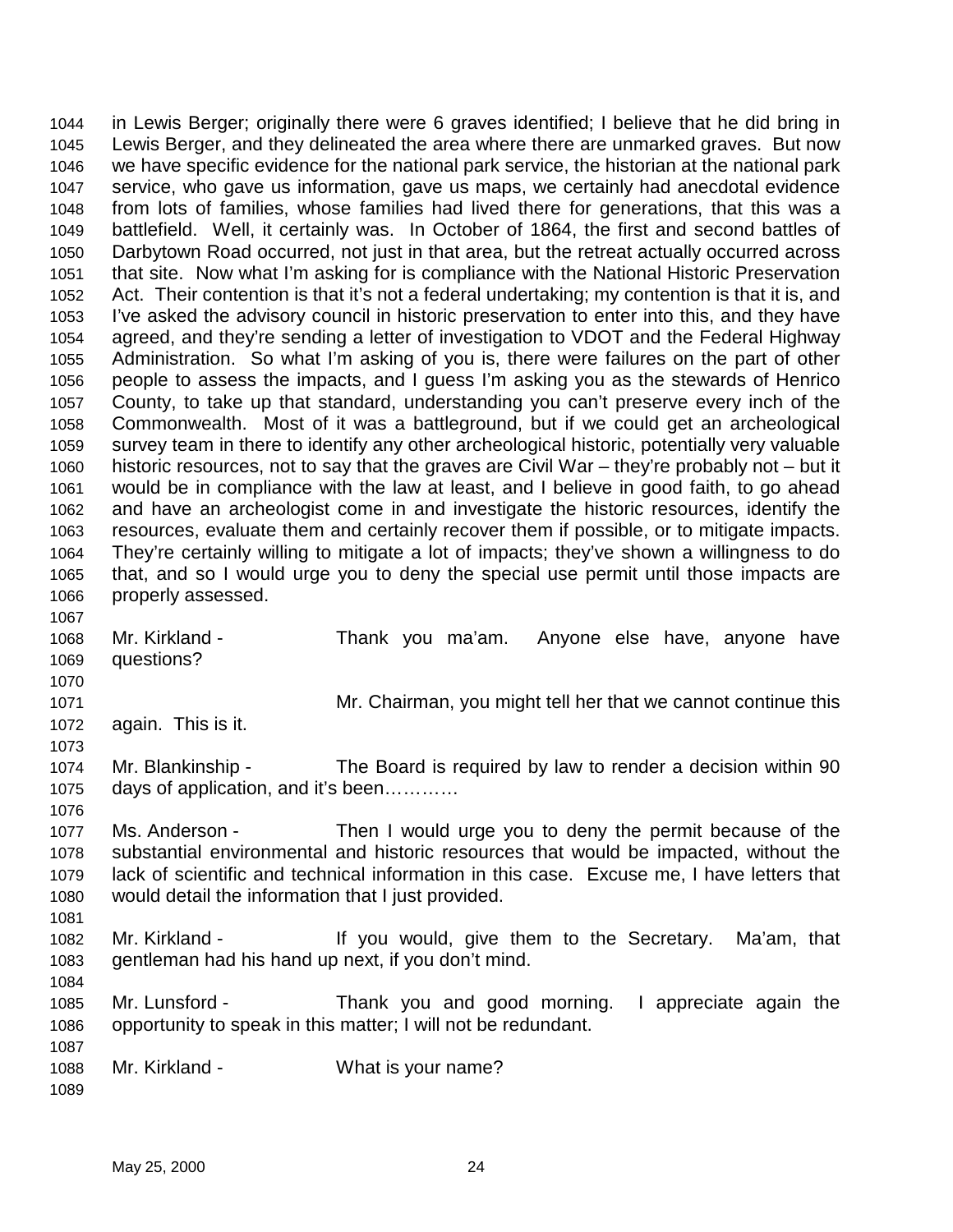1090 Mr. Lunsford - Jerry Lunsford. I do live on adjoining property on Darbytown 1091 Road, 2795. It's located approximately on the south side of Darbytown, just below the 1092 letter "O" on "Darbytown." The one statement, real briefly, that is the only redundant 1093 statement, is although this is zoned agricultural, it is in fact, residential. There were 2 1094 issues left hanging from the last hearing, that Mr. Higginbotham did not have the 1095 answers to, which I now do. One was, if you'll recall, there was a question as to how 1096 much weight a tandem dump truck will be putting on Strath Road. Those are licensed 1097 without any special permit, they can just roll up and down the roads, for 80,000 pounds. 1098 Again, I live on Darbytown; it is wider and it can handle it. Strath Road cannot handle a 1099 continual beating of 40 tons.

1100

1101 The other issue left hanging from the last hearing was, Mr. Higginbotham stated that 1102 this pit will not be a pit, and you can check the record if I am wrong, he said will not be a 1103 pit of standing water. Well I'm telling you this morning, testifying to you, that on 1104 Darbytown Road where I live, right on the surface, I have standing water. I, on more 1105 than one occasion, get my vehicle stuck in the back yard, and I have to wait till it dries 1106 up; that's why I have to have 2 or 3 cars, because they get stuck, and I have to leave 1107 them there. How much water will be standing if you dig between 12 and 18 feet. Okay, 1108 that's to tie up the loose ends; we'll call that old business.

1109

1110 Now, since our meeting, the English construction people, Mr. Higginbotham's people, 1111 have already brought the surveyors out there; they have stretched the ribbon through 1112 there. I have heard, my neighbors will probably be more accurate about it, but I've 1113 heard chain saws, I've heard other machinery. I can't say that I've seen the work going 1114 on, but it seems like to me that that's the height of presumption. And I will also add, Mr. 1115 Higginbotham, your surveyors have littered my property with scrap pieces of 1116 …………….

- 1117
- 

1119

1118 Excuse me, sir, you need to address the Board.

1120 Mr. Lunsford - Pardon me, pardon me, excuse me, my property has been 1121 littered with scrap pieces of the surveyors' ribbon, thrown on my ground. Is that any 1122 indication about the regard for the adjoining neighbors? Finally, I'll close, and I 1123 appreciate your patience with me. As I told you last time, I'm from York County, and we 1124 grew up there with borrow pits in the county over there, and as I said, in this residential 1125 area, there's a lot of small children; I can't give any personal experience about that, but 1126 as young teens, these pits were great party areas. My younger brother, they were good 1127 swimming holes, nice cold water in the summer to swim in, but my younger brother was 1128 pulled out, unconscious, and it was by just a thread that he didn't drown. Also a good 1129 friend of mine, O. C. Moore there in York County, he was swimming there too, partying, 1130 he jumped in and though it was deeper in certain areas, there was a ledge there, and he 1131 misjudged it. To this day he's in a wheelchair, paralyzed from the neck down. I would 1132 urge you, I would plead with you, not only as members of this Board, but also as my 1133 fellow citizens, that we would wish the English Construction Company well in their 1134 search for an alternative site that is not in a residential area. Thank you. God bless 1135 you.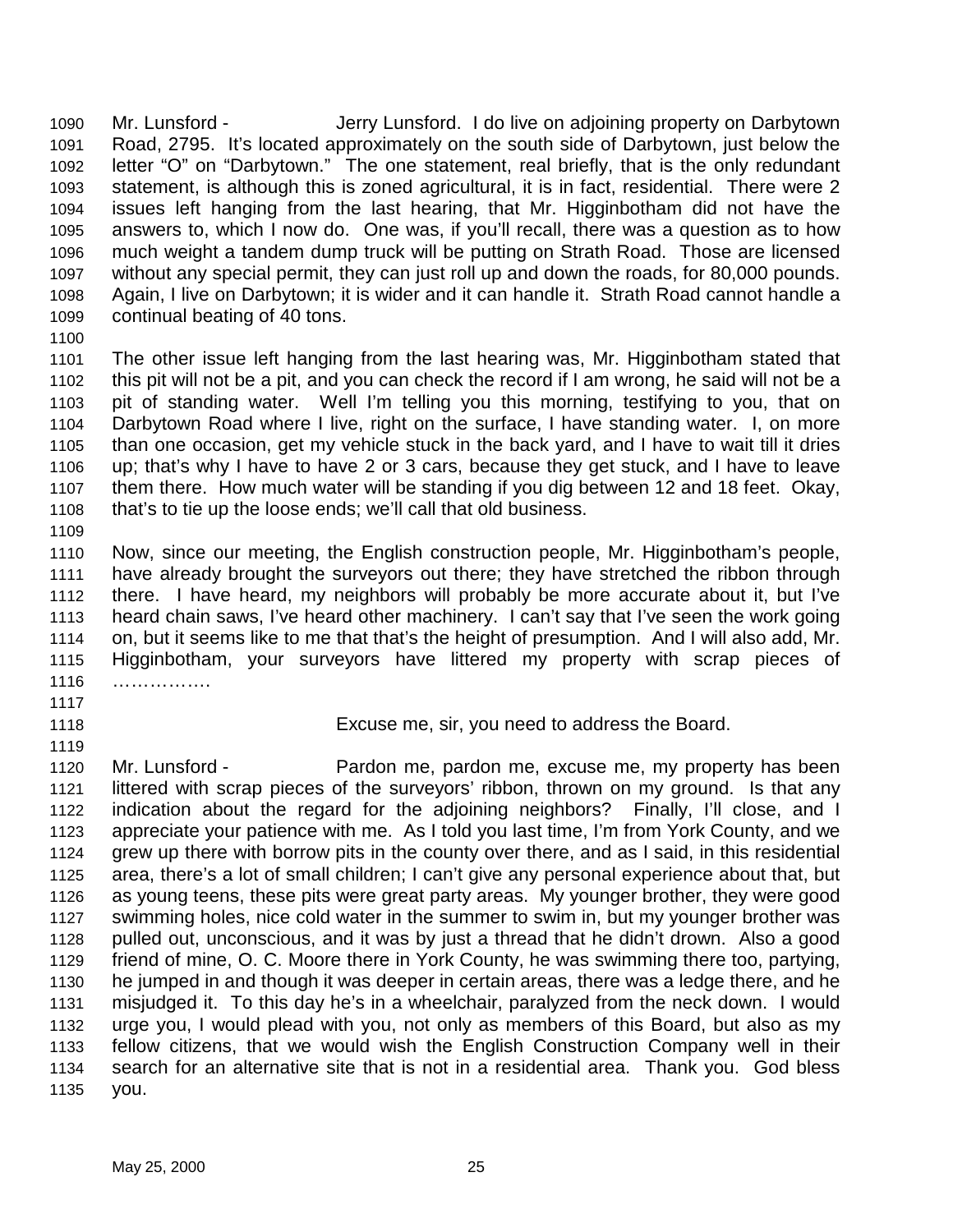1137 Mr. Kirkland - Ma'am, if you would, hope you don't have anything to say 1138 that hasn't already been said.

1140 Ms. Smith - I promise to try not to be redundant. I'm Lisa Smith; I'm a 1141 homeowner at 7134 Strath Road, directly across from the site, and Mr. Higginbotham is 1142 a nice man too. I'm back before you this morning; we did have a meeting; there were 1143 about 60 residents at the meeting with Mr. Higginbotham. We came up with a list of 1144 about 24 concerns; he gave those to you. There are still many items on the original list 1145 that we are opposed to. Primarily public safety – traffic concerns are not alleviated and 1146 cannot be. I have brought some photographs to show you, of the surrounding road and 1147 intersection. The distance on Strath is 0.3 of a mile; 0.1 of a mile from the proposed 1148 entrance and exit is Barnesway, which is the main road of a subdivision, with traffic 1149 heading north. As we've discussed, Strath is 17 feet wide with 0.00 shoulder, much 1150 more narrow than any new roads in Henrico are built. Here's a picture of what 17 feet 1151 really is; this is a Ford Contour, which is a smaller of a mid-sized car. As you can see, 1152 just backing out of a driveway, this car takes up an entire roadway. The effects of no 1153 shoulder on the same amount of surface beside the normal roadway, you can see the 1154 cars are routinely driving off the road, not just dodging tandem dump trucks. The big 1155 traffic issue that's been brought up repeatedly is the intersection of Strath and 1156 Darbytown. If you're not familiar with this intersection, it would be hard to visualize. As 1157 you can see, these roads are joined at an angle. This, in itself, with regular traffic, is not 1158 an easy experience. In the five minutes I stood taking pictures there, you can see a 1159 near miss that occurred when turning traffic cut in too close onto Strath, nearly causing 1160 a head-on collision. Imagine if this car was a dump truck. Even more so, a line of dump 1161 trucks. We're talking about a serious traffic problem, especially when you factor in more 1162 trucks returning from the site and also turning at this intersection. I know that Mr. 1163 Higginbotham has suggested a stop light there. You can imagine that hanging over that 1164 intersection, a flashing light, and the traffic that's going to be going down Darbytown. 1165 The intersection with 895 is only a tenth of a mile this direction, so you're going to have 1166 a flag man there, waving those trucks out, then going 0.1 of a mile to a stoplight here, 1167 more traffic concerns, then going 0.3 of a mile down Darbytown to another flagman at 1168 the site. It's going to cause a giant backlog. This intersection is already extremely 1169 dangerous; there were numerous accidents. Throwing 40 dump trucks an hour onto a 1170 17 foot wide road is a disaster waiting to happen. Also, these trucks will have to get to 1171 the site every day.. They'll have to go to lunch every day, and they'll have to go home, 1172 and we would expect they'll probably be going up Strath Road, which you know is 1173 extremely winding with curves. Going back to the issue, is, we still have the burning 1174 issue, but we've already addressed that this evening. We are still concerned about a 1175 200-foot setback. This is the burning at Britton Road – this photograph shows you the 1176 kind of pollution and smoke that we're talking about. The area of the setback has 1177 already been taped off; we have talked about that; the County had requested a 200 foot 1178 setback, but did not say it had to be vegetative, so they are intending to clear behind the 1179 100 feet. We don't understand, necessarily what they're doing of the other 100 foot 1180 setback, but they are intending to clear all of the trees that are there. We still have the 1181 grave concern, now we're saying that there's 15 graves, he's going to try to go around

1136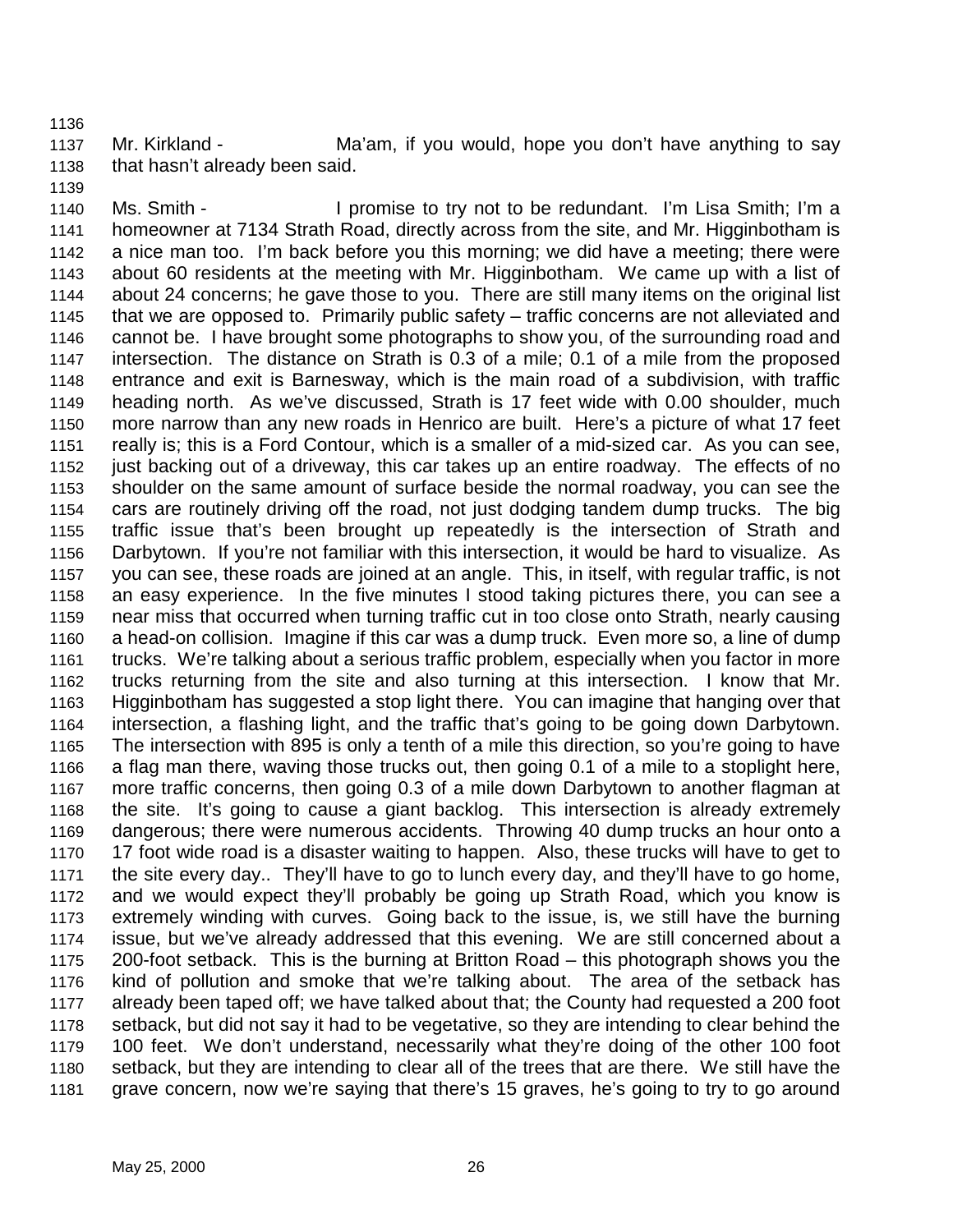1182 them. I sort of have a vision if you're clearing 17 feet deep around them, of these 1183 graves up on a mesa, falling over at some point. I'm certain that there would be a 1184 bigger, wider clearance than that, but it seems implausible that a bunch of construction 1185 trucks are going to know where the parallels exactly are, of the graves. Lastly, I'd like to 1186 readdress what this will do to our neighborhood. I truly believe that Mr. Higginbotham is 1187 well meaning in his desire to alleviate our concerns, and has certainly made some 1188 concessions, and that he does intend to abide by the law, but he's not at the job site 24 1189 hours a day, and he won't even be in Richmond when the project is completed. As an 1190 illustration, I'd like to go back to the Britton site, which was approved last month. Here 1191 is a copy of the rules, which were approved and outlined by the BZA for UP-11 – these 1192 call for several restrictions, which are being blatantly disregarded. Condition # 2 – the 1193 hours are to be 6 to 6 – I was at the site on May 8, 9 and 10, at 7:30 pm, and there were 1194 still trucks running and clearing. Neighbors say that they have been out there until 8:30 1195 pm on several nights. On Saturday, May 13, I was at the site at 2:15 pm; they were 1196 clearing; Saturday hours are supposed to end at 1:00. The site is also only supposed to 1197 be accessed by the 895 roadway; as you can see here, there is widening, regraveling, 1198 and usage of an existing driveway to accommodate truck traffic, in direct violation of 1199 Condition # 5. Condition # 13 says there should be "No Trespassing" signs posted 1200 every 250 feet along the perimeter; you can see, and I saw, there was no such sign. 1201 Also there is supposed to be a locking gate, and at the entrance to the property, you 1202 can see, there is no such equipment at this entrance. To summarize, these are fairly 1203 easy rules to follow, especially hours of operation, and yet without even looking hard, I 1204 found these. Because of this, I feel that whatever possible concessions or rules are 1205 made and placed upon a Strath Road dig pit, the contractor is going to do what they 1206 want. Unfortunately, try as hard as they might, the County can't be everywhere, 1207 monitoring everyone 24 hours a day. Once the damage has been done, you can't undo 1208 it. We're going to have to live there when this project is over. We beg of you, you take 1209 all of these items seriously into consideration. Yes, we know the English family owns 1210 this property, but we are certain they will find another use for it. Yes, we know that 1211 English is short the needed material for their project, but we are certain they will find 1212 other material. Perhaps at a higher price, but it will be found, and yes, 895 will be built. 1213 Yes, dirt pits are allowable usage of agricultural zoning; however we are all aware they 1214 are subject to your approval or denial. The residents of this neighborhood have stated 1215 sufficient facts to show this project is totally unacceptable for northern Strath. Please 1216 deny it. 1217

| 1218<br>1219 | Mr. Kirkland -               | Thank you, ma'am. Any questions?                      |
|--------------|------------------------------|-------------------------------------------------------|
| 1220<br>1221 | Mr. McKinney -               | Mr. Blankinship, were you taking notes?               |
| 1222<br>1223 | Mr. Blankinship -            | It's all on tape, Mr. McKinney.                       |
| 1224<br>1225 | Mr. McKinney -               | I think Ms. Smith gave you something to work with.    |
| 1226<br>1227 | Mr. Kirkland -<br>redundant. | Anyone else wish to speak?<br>Again, please do not be |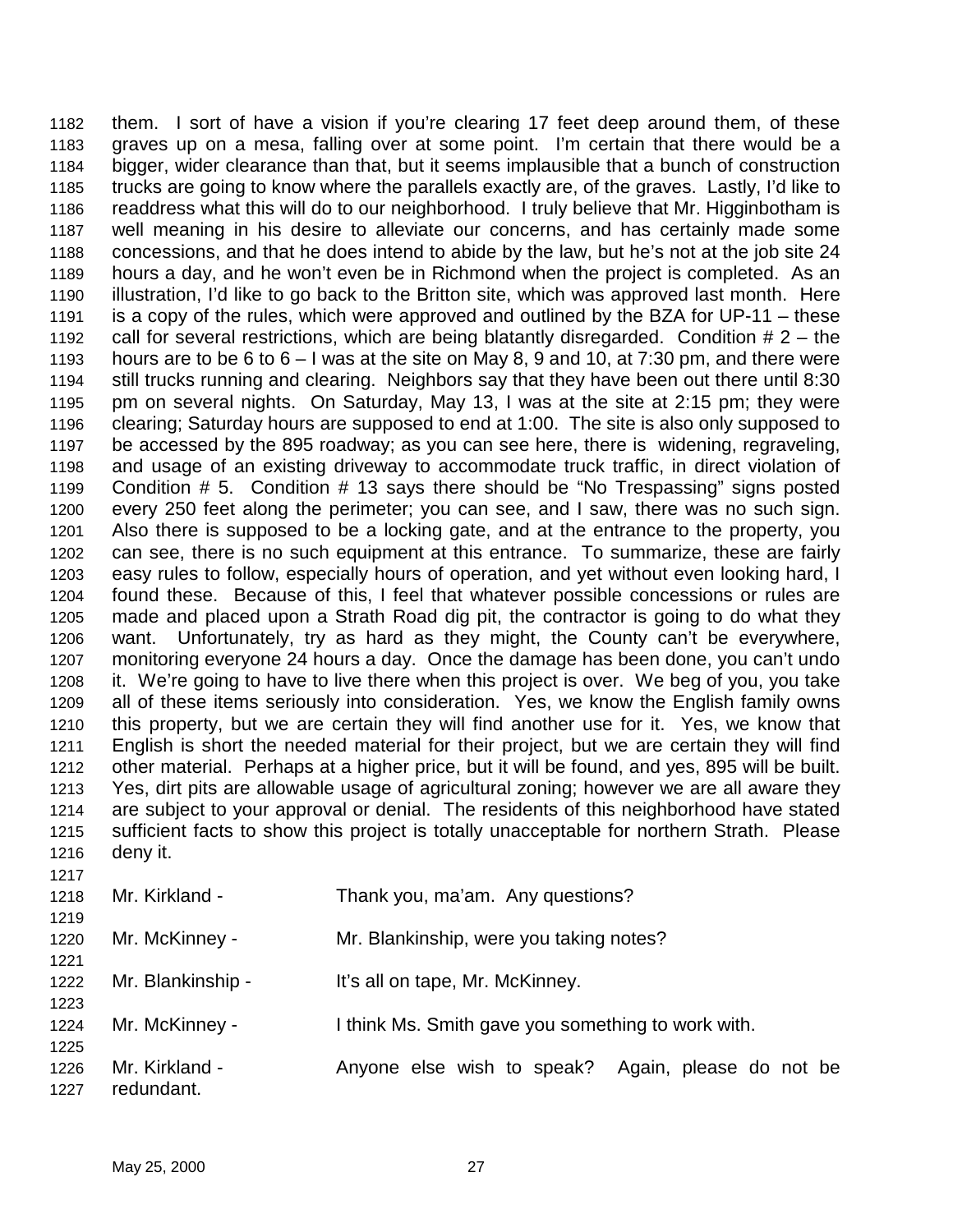1229 Mr. Owens - My name is Ron Owens. My wife Margaret and I reside at 1230 7201 Strath Road; our house is on the southern border of the proposed, we call it, 1231 abomination. That's a pergorative term. People who build borrow pits, as borrow pits 1232 go, will come to know and love this thing, but this is in a residential area, as many 1233 people have said, and for us, is nothing more than an abomination; it doesn't belong 1234 here. I would give you 6 brief reason why we want denial of this request. Before I do 1235 that, talk to the nature of this hearing, I know it's just the nature of the beast, it has to be 1236 this way, we met with the contractor. Jay is a good professional guy, very likeable, and 1237 as Ms. Smith said, he did a lot of things to meet our concerns. However, the main thing 1238 I have a problem with is, I guess we're coming before you, for a stay of execution, and 1239 we're out here dealing with details of the burial. We want this site not approved, this 1240 application not approved. Period. The fact that we engage in conversation that start at 1241 9:00 o'clock, when schools in session, this that and the other, we don't want any feeling 1242 left whatsoever, that we want this pit approved with any conditions – we want it 1243 disapproved. If it is approved, then all these other things, of course, take place. 1244

1245 This site should be disapproved for 6 reasons: the nature and magnitude of the 1246 proposed development is totally out of character with the existing neighborhood, and I 1247 emphasize "neighborhood,´ and the approval would be contrary to numerous criteria 1248 specified in the legislation for the zoning of Virginia, the Henrico County Code, Chapter 1249 24, and the Henrico 2010 Land Use Plan. In the documents I gave Mr. Higginbotham, 1250 and don't worry, I won't be reading those, that is for the record, and I hope in your 1251 deliberations, you'll at least scan through the highlighted areas, specific sections of the 1252 Code, the Virginia law, and the 2010 Land Use Plan are illuminated for you. Many, 1253 many. The preponderance of all those citations, for me at least, and residents of the 1254 area, conclude that you and your stewardship – you're out there protecting us on the 1255 front lines – we think there are enough provisions there that this request should be 1256 denied, that W. C. English should find another site that's more suitable. 1257

1258 The second reason is the immediate, long term negative economic impact on 1259 neighboring residents, and, I think not insubstantial, the opportunity costs in lost tax 1260 revenues to Henrico County in perpetuity are going to be enormous. That site, we know 1261 it doesn't perk now, for the whatever, 20, 30, 40, 50 houses that could be put there if it 1262 were fully developed. Water is at Darbytown; there's something in the Land Use Plan, I 1263 don't have the exact citation; there's a hatched area that shows the current and 1264 projected facilities for a pumping station sewer; this area is in that area. I don't know 1265 what the plans are, how much it would take, but evidently it's in the next area that would 1266 be approved. If sewer and water came down Strath, you could get your 40, 50, 20, 30, 1267 whatever, houses in that area. Several million dollars of increase to the tax base and 1268 taxes in perpetuity. That would be the higher use of the land, not a 17-acre pit. 1269

1270 Number three, the applicant has not established that the numerous existing material 1271 extraction sites in the vicinity are not viable alternatives, with lesser long term negative 1272 impacts on the community and the County's tax coffers.

1273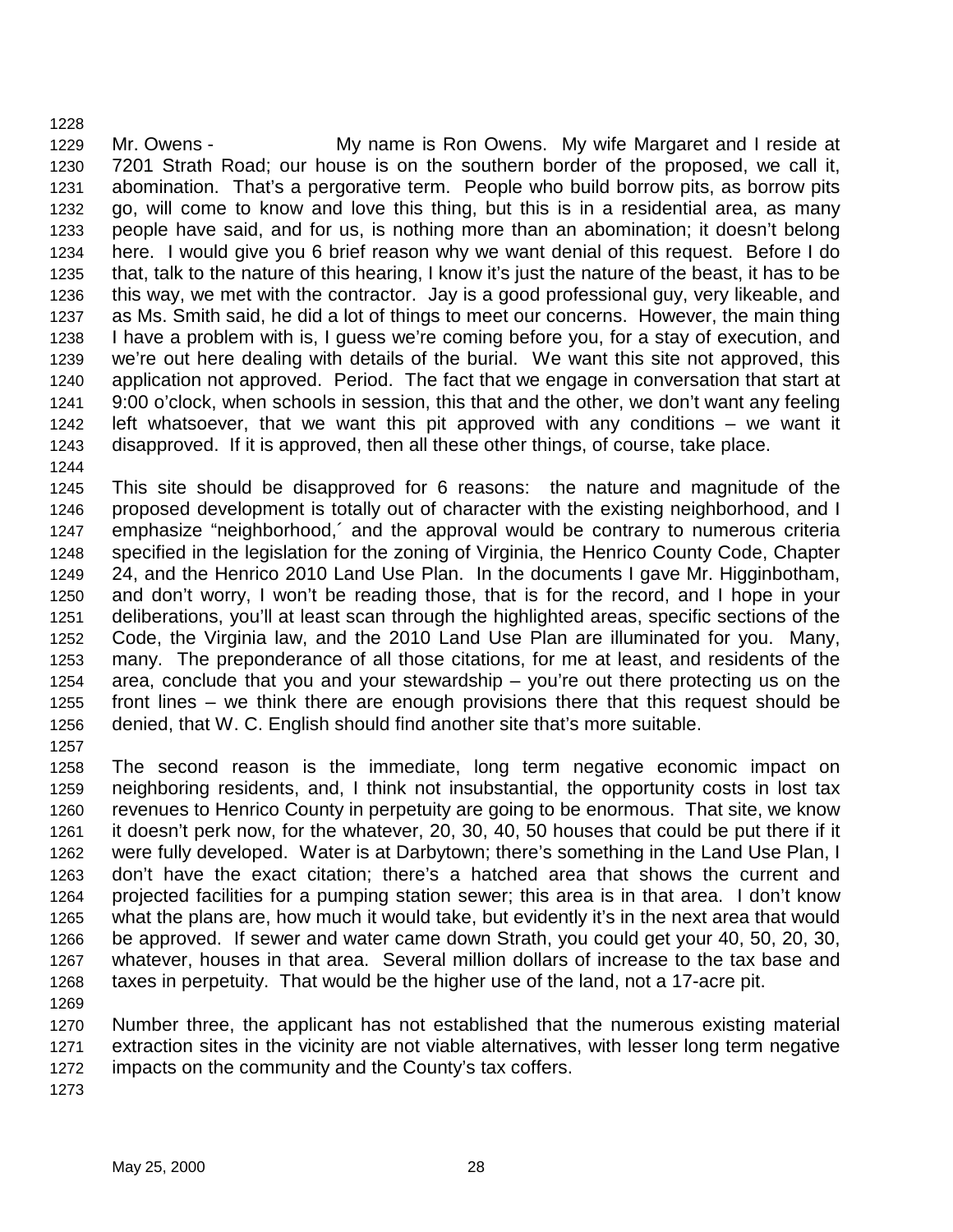1274 Number four, neither the applicant's planning inadequacies, nor the applicant's quest for 1275 maximizing profits, serve as a reasonable nor sufficient criteria to justify the permanent 1276 disfigurement and economic marginalization of this neighborhood.

1278 Number five, the applicant has not performed the geological and hydrological studies 1279 that would be necessary to be reasonably assured that no harm would be done to area 1280 wells and buildings as a result of the pumping during the excavation, or the effect on 1281 these structures, after the excavation is completed.

1282

1297

1299

1304

1277

1283 And finally, number six, the applicant has not provided sufficient detailed information to 1284 describe the appearance and use of the land after the excavation and rehabilitation are 1285 completed, nor to describe the efforts and measures to be taken to insure the area will 1286 not be a permanent potential hazard to the health and welfare of the neighborhood 1287 residents and others. And by that, I mean, this is to be 17 acres, as one gentleman 1288 alluded to, they're going to go anywhere from 12 to 18 feet, I don't know how that area 1289 could not have several feet of water covering the whole 17 acres. Maybe it won't; 1290 maybe it will drain; I don't know. My experience in that area is, it's water sodden. As I 1291 told you last time, if you or I just put a 12 by 20 swimming pool in our back yard, and we 1292 didn't put fences up to keep the neighborhood children out, you know the attractive 1293 nuisance laws would come up and bite you if someone got drowned in that pool. This is 1294 going to be a 17 acre pit. There's nothing specific in the criteria, in the suggested 1295 conditions, that would suggest to me, although there's something in there about an 1296 indefinite fencing capability, I'm not sure what that means, exactly.

- 1298 Mr. Blankinship It means they're responsible, indefinitely.
- 1300 Mr. Owens I'm sorry?
- 1301 1302 Mr. Blankinship - They're responsible for maintaining the property in a safe 1303 manner, indefinitely.
- 1305 Mr. Owens Right. And if my grandchild, or God forbid, someone else's 1306 person, grandchild, child, drowned back there, because there were no fences there – I 1307 don't want to take up your time with a lot of details, but some of the criteria, the other 2 1308 or 3 paragraphs – we want a substantial fence put in there. We would like something in 1309 a covenant to run with the land to make sure it's maintained. And the reason that's an 1310 extraordinary measure, a lot of these measures are extraordinary that are outlined in 1311 here, but the reason why they're extraordinary, why they're needed, is because this is a 1312 residential area. This doesn't belong here. He has opportunities and alternatives. I've 1313 spoken to one of the pit owners in that area, who said he was approached by English, 1314 and they didn't reach an agreement because of the monetary amount. I asked about 1315 what it was, up front, to be nosy, and he said it was the normal, whatever customary 1316 commercial amount was, but English chose not to do it. And I would submit to you that 1317 they bought this land, I understand, for \$100,000; they hoped to get, at one point I heard 1318 250, 350 cubic yards out of it; they proposed to go back after it was all over and get 6 or 1319 8 or 10 building sites along Strath Road. I would suggest that they paid \$40, \$50,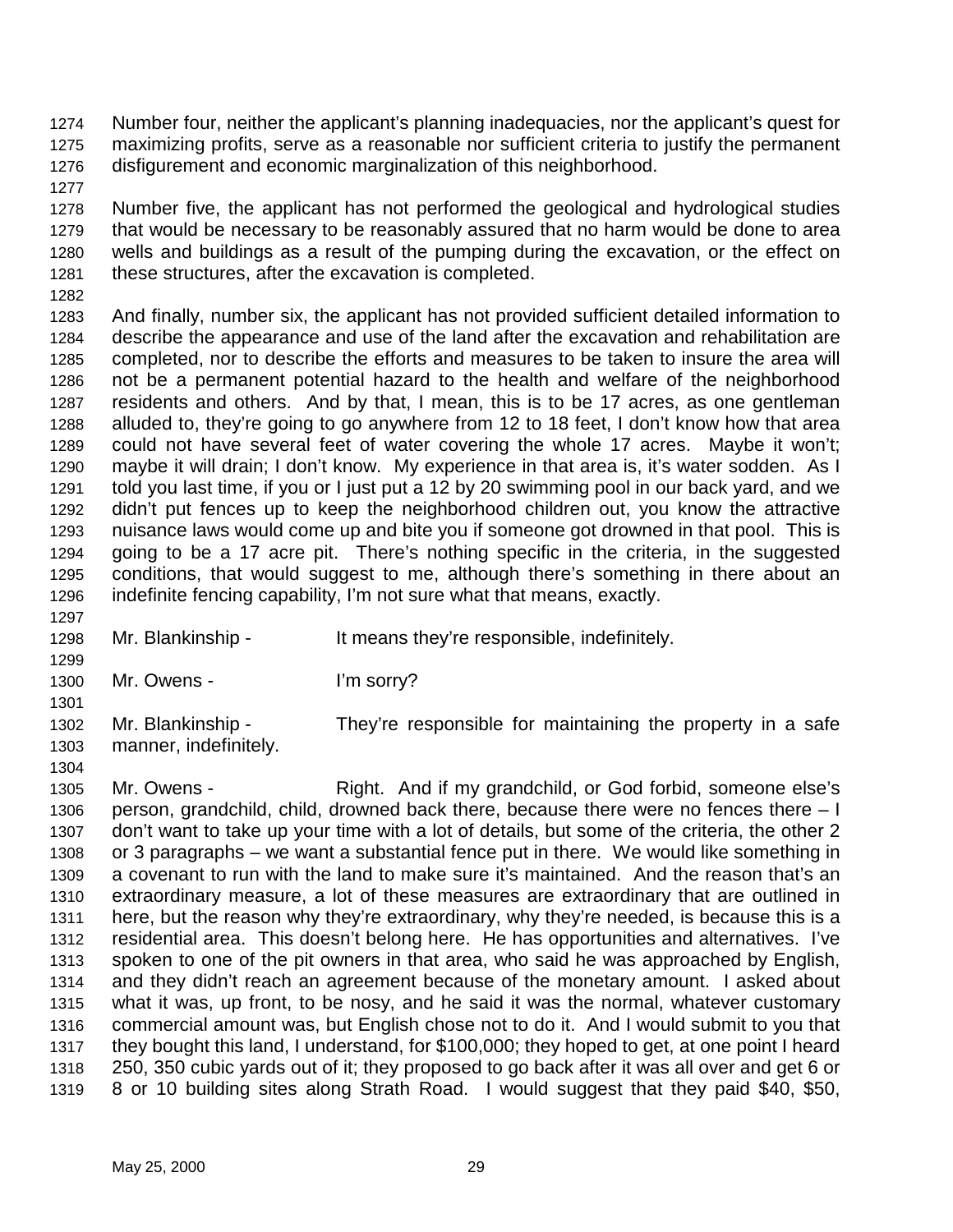1320 \$60,000 for the land that they're going to destroy, and they only get several hundreds of 1321 thousands of dollars of cheap soil, as opposed to going out and buying it commercially. 1322 I think they've already been paid; I'm sure when they bid this project, they estimated 1323 how much dirt it would take to build this overpass at Darbytown Road. They knew they 1324 had to get it from somewhere……..

1326 But this is really isn't relative to the case, as far as getting 1327 dirt from here and there………….

1329 Mr. Owens - It's not irrelevant, sir, because what they're doing is taking 1330 necessary time, equipment and materials to build this road. They built that doing the 1331 normal process; now they're going outside the process, in my opinion, doing land 1332 speculation. To buy that, you know, 4 grandchildren, W. C. English owning this 1333 property, it's ridiculous. I'm not sure it's a breaking of the law, but I just think it's 1334 unethical, maybe conflicts of interest. They are taking the soil out of this site as a profit-1335 making venture, not as a necessity to build a highway; they can get the dirt someplace 1336 else to build a highway; they're getting excess money out of this site; it doesn't belong 1337 there.

1339 Mr. Kirkland - Thank you, sir. Any questions? Any more speakers?

1341 Mr. Johnson - My name is Jim Johnson. I reside at 7711 Lampworth 1342 Circle; that's in the Varina Meadows subdivision. My house is approximately 30 yards 1343 from where Lampworth ties into Strath Road. Back in March, the first week of March, I 1344 encountered a fleet of dump trucks on Strath Road, and one of them passed me, 1345 causing me to run off the shoulder, what shoulder's there, on the road.

1346 At that time I called the traffic police department for Henrico, and didn't receive a 1347 response. After that, I called the County Manager's office, and in turn I was called back 1348 immediately, and told someone would get with me regarding this situation. I received a 1349 phone call from a Mr. Robert Pinkerton; I guess he's with the department of Public 1350 Works or with the County Manager's office. And I told him what happened to me, and 1351 the exact words Mr. Pinkerton gave me were, "the trucks that were used for 895 were 1352 not supposed to be on Strath Road," that he would advise all parties, and he must have, 1353 because the truck traffic stopped. So when I received a notice that Strath Road was to 1354 be used as a haul route, I was confused because I felt that the County's representative 1355 telling me that no 895 truck traffic was to use this road, and here we are looking at using 1356 it as a haul route for this borrow pit. Not to be redundant on some of the issues, one of 1357 the items that I was really concerned about, was that Strath Road was the amount of 1358 trucks that would have to be used to haul this dirt. These trucks are hired trucks; they 1359 work on a basis of profit, on the amount of dirt they move as quickly as they can, the 1360 more money they make. There's only two eating areas in that particular area that trucks 1361 can go to, both of them at Strath and Route 5. One of them is the Fastmart; the other 1362 one is Dennis's Restaurant. I can envision what it would look like, having these trucks 1363 running up and down Strath Road during the day, no matter whether it's during school 1364 or whatever. There's a lot of truck traffic that's used it over the years, and it's done 1365 cordially. VDOT's guidelines, and I know this is not a VDOT project, but normally VDOT

1325

1328

1338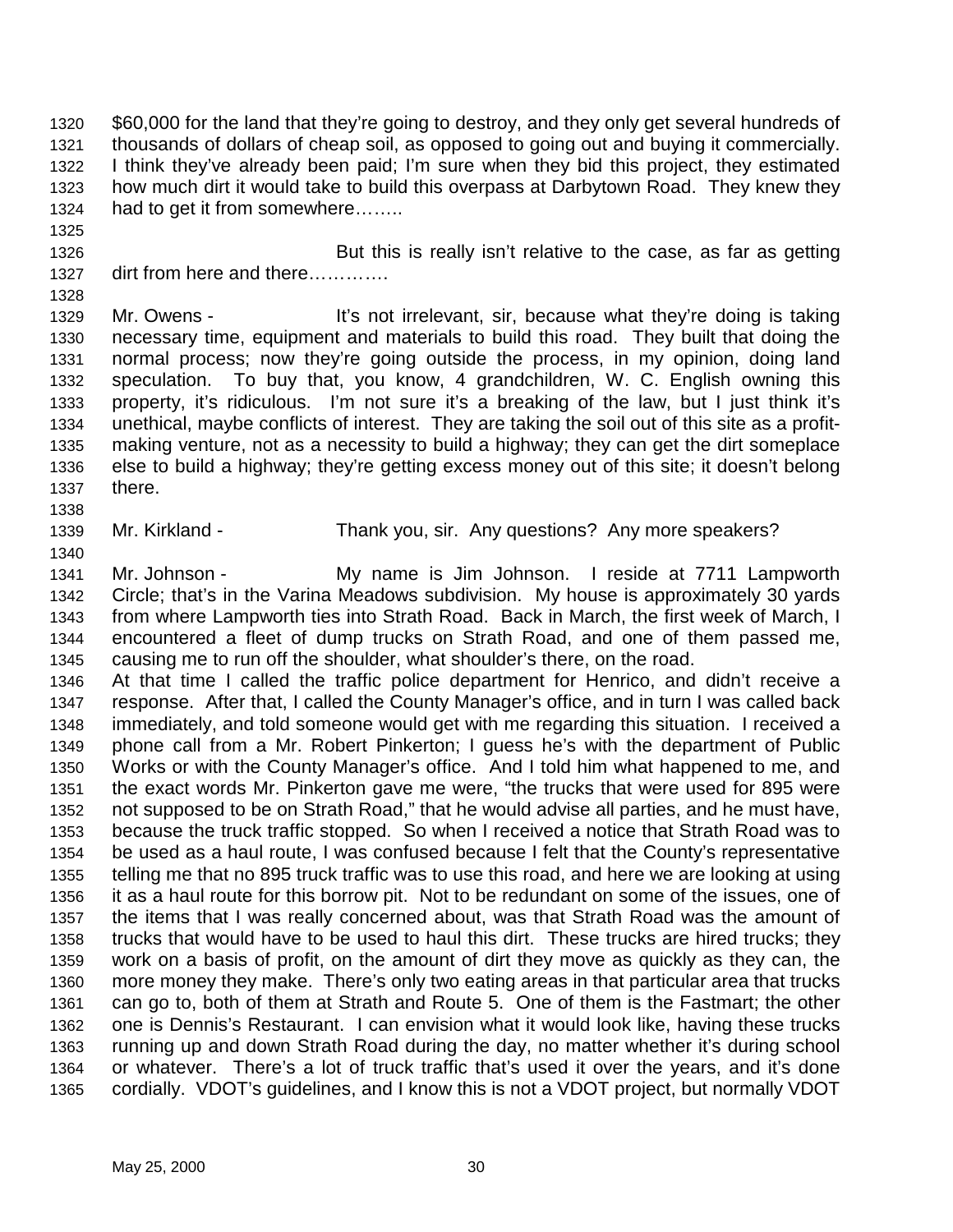1366 guidelines will ask that contractor's will put in their bid proposals or their specifications, 1367 that the bulk of waste material is used, is hauled through the haul routes of the grade. 1368 In other words, they'll use the existing grades that are planned for the new roadway as 1369 the haul routes. When I talked with Mr. Higginbotham at the meeting, I mentioned about 1370 the west property, which has been a source of material for the whole area over the 1371 years. That's located on Strath Road, but that's south of Route 5. That road is set up 1372 and designed to carry truck traffic, as well as Route 5 and Wilson Road. And again, not 1373 to be redundant, I have a big concern about the overall outcome of this thing after the 1374 borrow pit is put into place, and I have here with me, something – I don't want you to 1375 feel like I'm trying to say these things can happen, but right here with me is Amoco's 1376 polypropylene liners that are currently DEQ approved, Army Corps approved, and 1377 federal guideline approved, as far as usage of pit areas, where they want to use them 1378 as dump sites, in other words, either hazardous material, landfill material, or trash, 1379 whatever the case may be. And this is a concern that I would have as a property 1380 owner, in that area, and not that Mr. English is going to do this, but if they choose to sell 1381 the product, or sell the area to someone else, it's very possible that this type of situation 1382 can happen. I'll leave a copy of that with you. 1383

1384 Mr. Blankinship, question, a statement he made about no 1385 trucks using Strath Road – do you know anything about that?

1387 Mr. Blankinship - No sir, Mr. Higginbotham, I know, has tried to track down 1388 that statement, but I don't have any specific knowledge of it.

1389

1391

1386

1390 Call Bob Pinkerton – that's who he talked to.

1392 Mr. Blankinship - I think in rebuttal, Mr. Higginbotham can address that 1393 question. 1394

1395 Mr. Kirkland - Does anyone else wish to speak? One more. Yes ma'am, 1396 please don't be redundant.

1397

1398 Ms. Rankin - I'm Dolly Rankin. I live at 7279 Strath Road. I live 4 pieces 1399 of land away from where this proposed digging is, This land has so much historical 1400 value. Mr. Whitt, former pastor of Pioneer Baptist Church, when writing the history of 1401 the church, told me that, on historical records, they talk of a large battle on Strath Road, 1402 that Pioneer Baptist Church was holding prayers for the soldiers, and the battle started, 1403 coming through Strath Road, across Dorey Park, and soldiers were falling dead 1404 everywhere. My land has Civil War soldiers buried on it, and it is documented on some 1405 of the Civil War maps in Washington. Much of this land has got Civil War bodies on it. I 1406 beg you, please don't let this man dig up a piece of land like that and ruin all this history; 1407 you can't get it back. I thank you. 1408

1409 Could I ask a question? Would you prefer the park service 1410 owned the land, since it's a battlefield?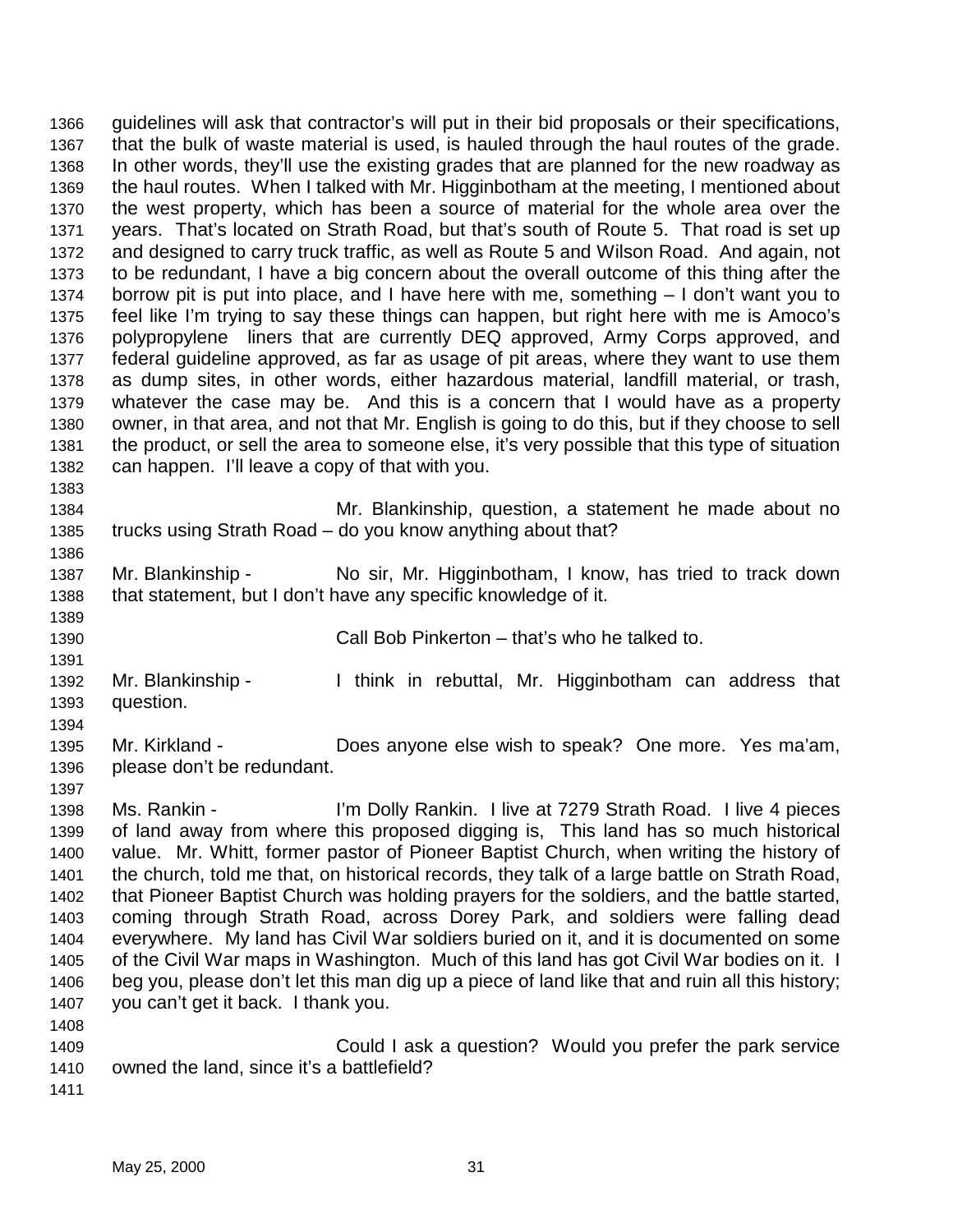1412 Ms. Rankin - Well, anybody, so long as the land is preserved, I don't care 1413 who owns it.. 1414 1415 Suppose a developer wants to put houses on it – would you 1416 object to that because it's a battlefield? 1417 1418 Ms. Rankin - I didn't know that you could put houses over Civil War 1419 bodies; I thought if you found some………… 1420 1421 That's my question to you; they're not bodies on the whole 1422 piece of property; there must be 15 graves there, but……….. 1423 1424 Ms. Rankin - Well, my land has 5 bodies on it, that I know of, and it is 1425 documented in some of the Washington Civil War maps, I've been told. 1426 1427 **If the park service wants to condemn your land and make a** 1428 park out of it, what would you think of that? 1429 1430 Ms. Rankin - I just hope they don't, a truthful answer. 1431 1432 **I** just find it ironic that some people want to preserve history 1433 for various reasons, but some reasons they don't mind tearing it up. 1434 1435 Ms. Rankin - But this piece of land, to come in there and to take a piece of 1436 land where he has chosen on a narrow road, heavily populated. I've always, I've lived 1437 70 years, and I've always pictured gravel pits as in out-of-the-way places, not very 1438 populated, back off of roads, not come in a community where people are living, buses 1439 are coming, traffic, buses come up that road all day long, school buses. There's several 1440 schools, from the high school to the elementary; you have no one time that buses come 1441 up that road, school buses. To take a piece of land like he's proposing, where he's 1442 proposing that, I just don't understand English Construction's thoughts, and I know 1443 they're digging on Britton Road. I know Mr. Palovitch has had water on his land and 1444 has had a problem over there. I've been told by the neighbors, Mr. Hicks over there. If 1445 they're doing so great, why is Mr. Palovitch having all this trouble over there? I ask you 1446 to please turn this piece of property down. 1447 1448 Mr. Kirkland - Mr. Higginbotham, would you like to rebut these questions? 1449 1450 Mr. Higginbotham, before you get started on your rebuttal, 1451 how long have you owned this land? 1452 1453 Mr. Higginbotham - The land was purchased by Henrico Properties LLC about, 1454 she said they closed on it April 2; it was probably under contract, you know, probably a 1455 couple of months prior to that. 1456 1457 Of this year?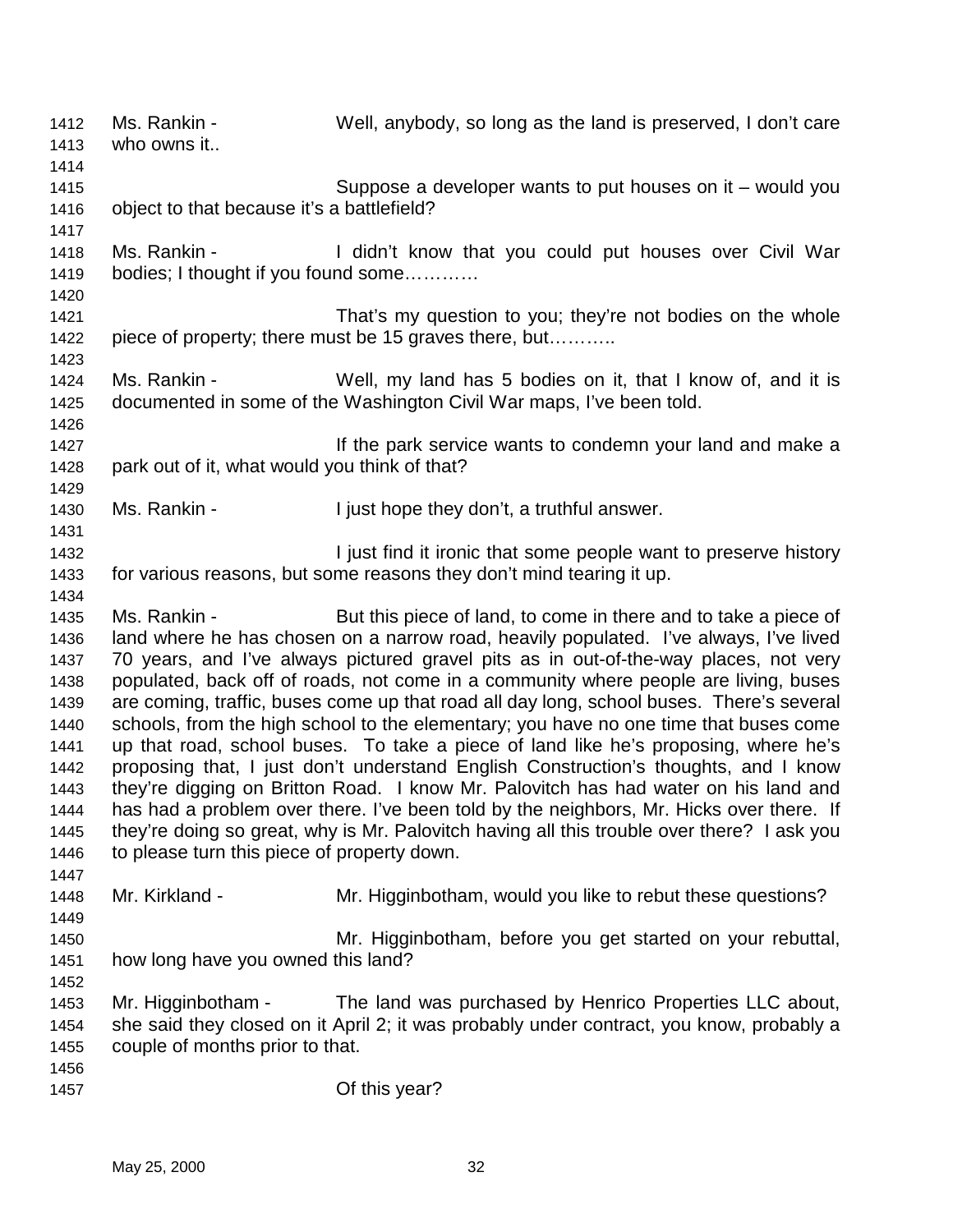1459 Mr. Higginbotham – Yes sir.

1461 Well see, on this case here, it says Vera H. Brown and 1462 Orville I. Hansen – is that who you purchased it from?

1464 Mr. Higginbotham - I guess to address the Bob Pinkerton issue, I did call Bob 1465 Pinkerton immediately after the meeting, or a day or two after, and asked Bob what his 1466 understanding was and his conversation, and Bob said he did not tell anybody that 1467 Strath Road was off limits to trucks. He said trucks can use that road like any other 1468 road in the County. And obviously there's a misunderstanding there, but I'm sure you 1469 can ask Bob Pinkerton because I did contact him.

1470

1473

1458

1460

1463

1471 What about those pictures the lady had that showed no gate

1472 up there?

1474 Mr. Higginbotham - That's on Britton Road, which is another borrow pit site that's 1475 been approved; that's actually the entrance road to Ms. Preston's house. That's not the 1476 road, the haul road where the material is going onto 895. I don't see any violation there; 1477 that's her entrance road to her house. As a matter of fact, she's moving out of the 1478 house, but she's still living there as of today, and that's the entrance road to get into her 1479 house. We've actually built a haul road, kinda through the center of the pit, that the 1480 pans will use to haul dirt from the pit over to 895. Also, another thing that's misleading, 1481 there are loops that run back into the Wooten track; there's an access road that runs 1482 down beside Mrs. Preston's track, that are part of the 895 construction, so it's not real 1483 easy to define all the time, whether you're actually in a pit or actually on state right-of-1484 way when they join right up to it. The excavation and restoration areas are all in 1485 accordance with the County setbacks, 200 feet Strath Road, 100 feet from all the 1486 property lines, 50 feet from wetland areas and 100 feet from RPA features. We have 1487 placed the construction entrance as close as we could to 895, and again, it's a very, 1488 very short distance to get to 895 from the site, approximately 0.3 mile, which is 2 or 1489 3,000 feet to get from the site, onto the 895 project. I am jumping around a little bit. 1490 The only federal funds that have gone into this project were in an early, early, design 1491 phase, which, and this is based on my conversations with the VDOT representative, 1492 which was not sufficient to deem that the project was federally funded. Therefore, this 1493 project is a non-federally funded project, and the federal regulations concerning the 1494 archeological studies are not required. And I think Mr. Lunsford said that I said last 1495 time, "there would be no water." I think that's inaccurate. If I did say last time, there will 1496 be some water ponding in this excavation after the site is through, and there's also a 1497 pond right up Strath Road on the left-hand side that's right adjacent to the road, so there 1498 are ponds in that area.

- 1499
- 1501
- 1500 **How deep will that be?**

1502 Mr. Higginbotham - How deep will the water – I'm going to say 4 to 5 feet is my 1503 guess. But we're being required to feather the, you know we don't leave a straight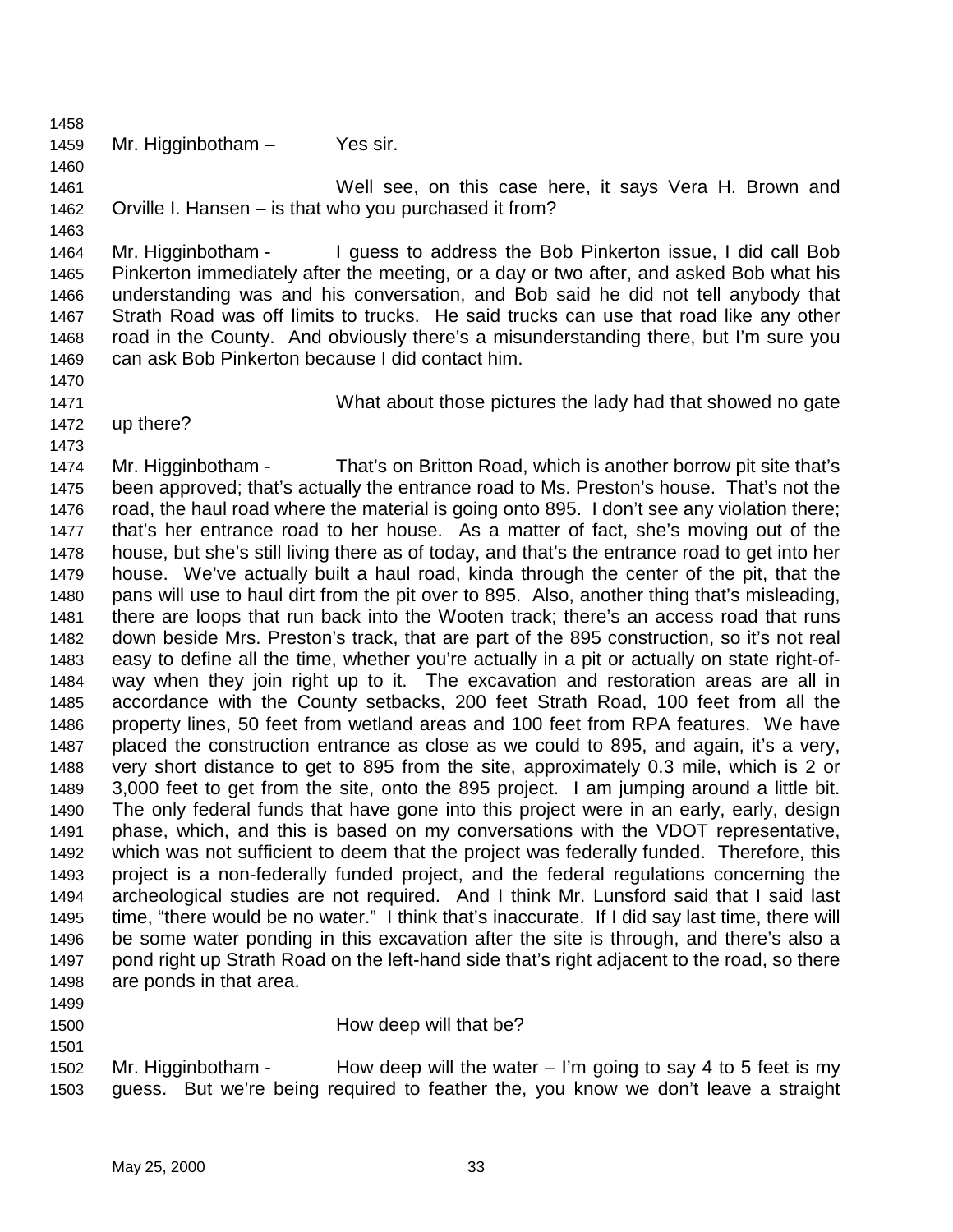1504 edge; we have to slope it in, so that, and I believe it's either 3-to-1 or 4-to-1 slope, so 1505 you can't, I mean I guess you can jump in, but the water, there's no edge to jump off of, 1506 if you walk, you'd have to walk yourself to drown yourself like that. In other words, 1507 there's no straight edges that drop off from the area that will pond water. 1508 1509 Truck weights on Strath Road. Any truck, any legally loaded truck can drive up and 1510 down Strath Road. Truckers pay taxes, and if we damage the road, we'll be responsible 1511 to repair it. 1512 1513 And the other comment, you know, we have been in to put the flagging up to show 1514 where the limits were. We have not been in with chair saws. We have been in with a 1515 backhoe to help locate where the graves were located, but we have not been in on this 1516 site trying to cut down trees prior to any approval from the Board. 1517 1518 How wide is a truck? 1519 1520 Mr. Higginbotham - How wide is a truck. Seven and a half, eight feet, something 1521 like that? Round 7 ½ feet wide. And Strath Road, I actually measured Strath Road. 1522 Strath Road is 21 feet wide, not 17, I think Ms. Smith……….. 1523 1524 That's between the lines, I mean if you're measuring all of it, 1525 go in between the lines, is 18 feet 6 inches. 1526 1527 Sir, if you would, come up here and speak, if you're going to 1528 make a statement, come further than that. What did you say? 1529 1530 If you measure in between the inside of the lines, which 1531 would be the legal definition of the width of the road as far as where you could legally 1532 drive, it's 18 feet, 6 inches. 1533 1534 Okay, thank you. 1535 1536 Mr. Higginbotham - Edge of pavement to edge of pavement is 21 feet. The 1537 materials are necessary for the I-895 construction. It is a 30-acre site, of which only 17 1538 acres will be utilized. We talked about the federal funds. We did put up the yellow 1539 flagging, to allow the neighbors to see the limits of where we were clearing to. The 1540 conditions do limit the trucks to no more than 3, so that no more than 3 at a time. The 1541 restoration plan must be approved by the County. Unless you all have some other 1542 questions, I'm not sure we haven't pretty well addressed…. 1543 1544 Mr. Kirkland - Any other questions of Mr. Higginbotham? I guess that will 1545 do it. All right, we've gone over till 10:00 o'clock. I want to check and make sure there 1546 aren't any deferrals, if you would, so we can get this out of the way. 1547 1548 Upon a motion by Mr. Nunnally, seconded by Mr. Wright, the Board of Zoning Appeals 1549 **denied** your **UP-12-2000** application for a conditional use permit pursuant to Section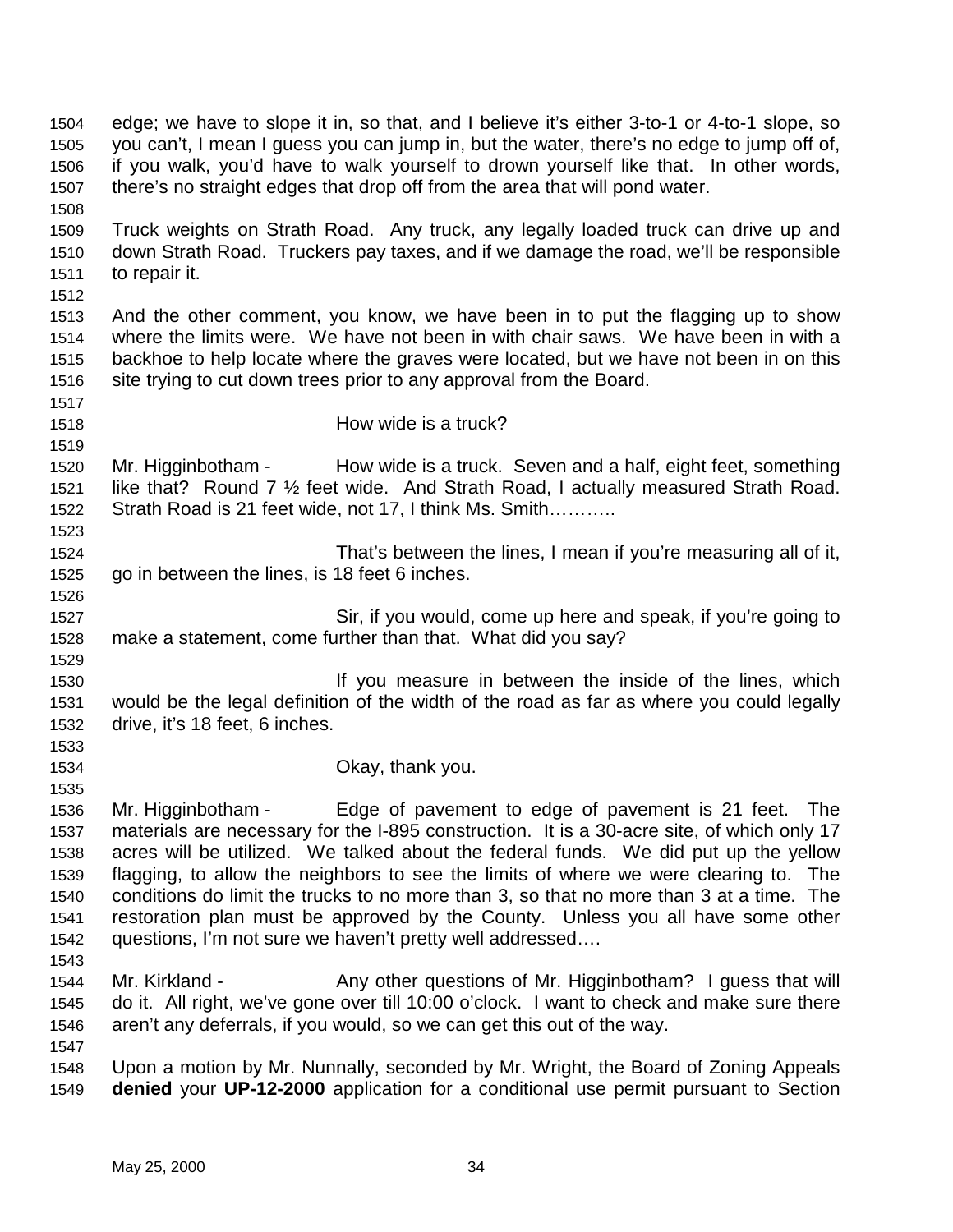1550 24-52(d)24-103 of Chapter 24 of the County Code to extract materials from the earth at 1551 7101 Strath Road (Tax Parcel 215-A-100B). The Board denied your request as it found 1552 from the evidence presented that approving the permit would be of substantial detriment 1553 to adjacent property or would materially impair the purpose of the zoning regulations. 1554 1555 Affirmative: Balfour, Kirkland, McKinney, Nunnally, Wright 5 1556 Negative: 0 1557 Absent: 0 1558 1559 Mr. Blankinship - I found my list, Mr. Chairman, but there wasn't one. **A-38-** 1560 **2000 Ralph B. Higgins** – he had to go. Okay, he has submitted a written request. I 1561 respectfully request to defer our application for variance, as captioned above, neglected 1562 to get all the proper notifications to the neighbors, but will do so prior to the next 1563 meeting, and it's signed Ralph B. Higgins. 1564 1565 Which one is that? 1566 1567 Mr. Blankinship - Higgins, A-38-2000. 1568 1569 Mr. Kirkland - Do I have a motion to defer A-38-2000? 1570 1571 Upon a motion by Mr. **Let Access 20 Seconded by Mr. Let Access 20 Secondial** the Board of Zoning 1572 Appeals **deferred** your **A-38-2000** application for a variance to allow a dwelling to 1573 remain at 912 South Gaskins Road (Tax Parcel 123-A-2.) The case was deferred for 30 1574 days, at your request, from the May 25, 2000, until the June 22, 2000, meeting, 1575 1576 Affirmative: Balfour, Kirkland, McKinney, Nunnally, Wright 5 1577 Negative: 0 1578 Absent: 0 1579 1580 Mr. Kirkland - Any others? 1581 1582 Mr. Balfour - Ben, I have on this sheet that was given to me, UP-16-2000? 1583 1584 Mr. Blankinship - Oh thank you, Mr. Balfour, I missed that. Also UP-16-2000 1585 Chestnut Oaks. 1586 1587 We've already deferred that one. 1588 1589 Mr. Blankinship - Oh, that's right; that was on the 9:00 o'clock agenda. 1590 1591 Mr. Kirkland - We'd like to take about a 10-minute break, if you don't mind. 1592 If everyone would please take their seats. All right, Mr. Secretary, if you'll call the next 1593 case. 1594 1595 **UP- 13-2000 E. R. PLASTER, JR**. requests a use permit pursuant to Sections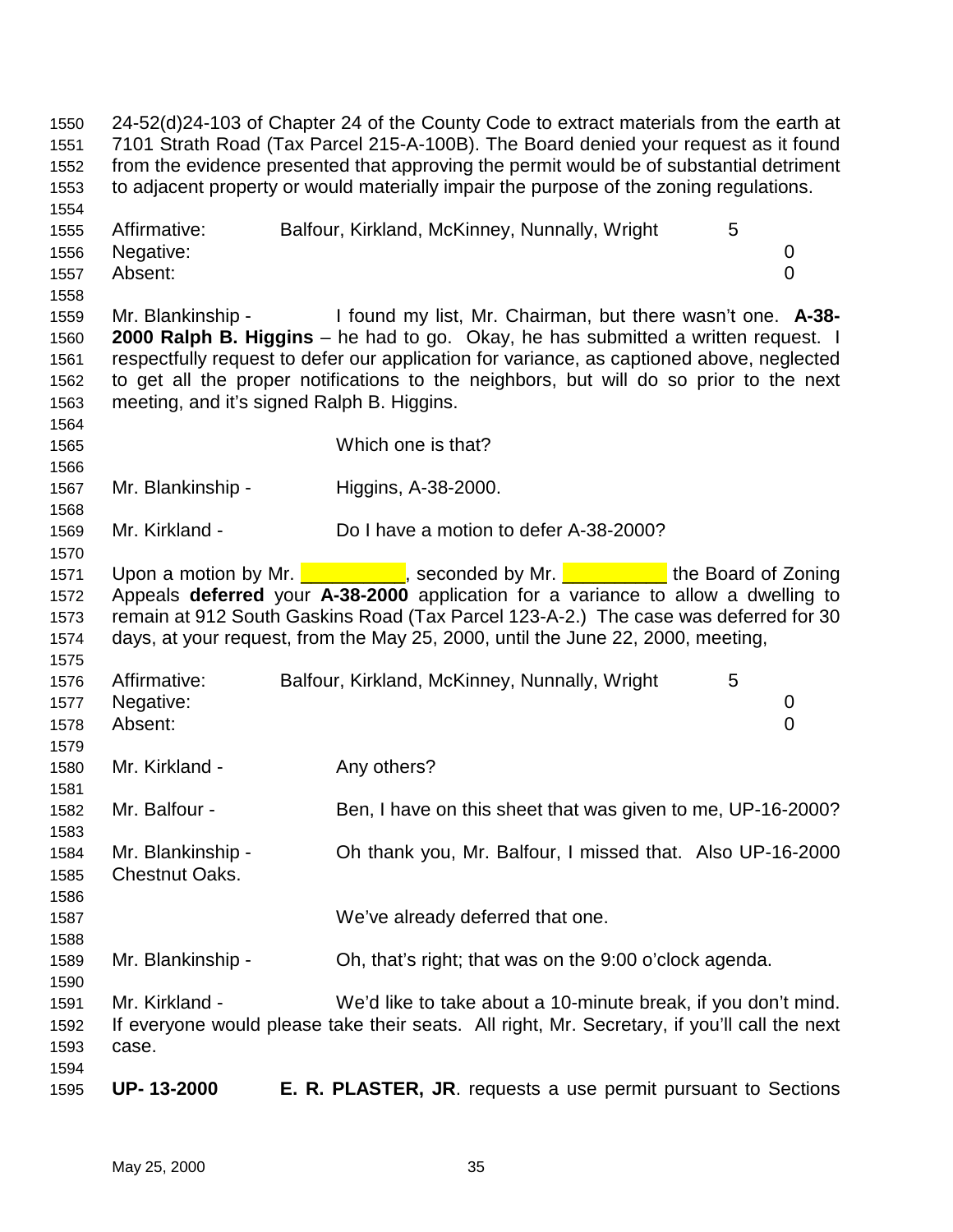| 1596<br>1597<br>1598<br>1599                                                 | 24-52(d) and 24-103 of Chapter 24 of the County Code to extract<br>materials from the earth at 6650 Hines Road (Tax Parcels 221-A-4<br>and -5), zoned A-1, Agricultural District (Varina).                                                                                                                                                                                                                                                                                                                                                                                                                                                                 |                                                                                                                                     |  |
|------------------------------------------------------------------------------|------------------------------------------------------------------------------------------------------------------------------------------------------------------------------------------------------------------------------------------------------------------------------------------------------------------------------------------------------------------------------------------------------------------------------------------------------------------------------------------------------------------------------------------------------------------------------------------------------------------------------------------------------------|-------------------------------------------------------------------------------------------------------------------------------------|--|
| 1600<br>1601<br>1602                                                         | Mr. Kirkland -                                                                                                                                                                                                                                                                                                                                                                                                                                                                                                                                                                                                                                             | Anyone else wish to speak on this case? If you would sir,<br>raise your right hand and be sworn in by the Secretary.                |  |
| 1603<br>1604<br>1605                                                         | Mr. Blankinship -                                                                                                                                                                                                                                                                                                                                                                                                                                                                                                                                                                                                                                          | Do you swear that the testimony you are about to give is the<br>truth, the whole truth, and nothing but the truth, so help you God? |  |
| 1606<br>1607<br>1608                                                         | Mr. Kirkland -<br>Code?                                                                                                                                                                                                                                                                                                                                                                                                                                                                                                                                                                                                                                    | Have all your notices been turned in, according to County                                                                           |  |
| 1609<br>1610                                                                 | Mr. Deal -                                                                                                                                                                                                                                                                                                                                                                                                                                                                                                                                                                                                                                                 | I do. Yes sir.                                                                                                                      |  |
| 1611<br>1612<br>1613                                                         | they were going to be delivered yesterday.                                                                                                                                                                                                                                                                                                                                                                                                                                                                                                                                                                                                                 | Mr. Chairman, I don't have the notices, but I have a note that                                                                      |  |
| 1614<br>1615                                                                 | Mr. Kirkland -<br>Secretary. Yes sir, if you'd state your name.                                                                                                                                                                                                                                                                                                                                                                                                                                                                                                                                                                                            | He has them with him. If you would, turn them in to the                                                                             |  |
| 1616<br>1617<br>1618<br>1619<br>1620<br>1621<br>1622<br>1623<br>1624<br>1625 | Mr. Deal -<br>My name is John Deal; I'm an attorney, and I represent E. R.<br>Plaster, Jr., Inc. Mr. Plaster's had this sand pit on Hines Road now, since the mid-<br>1970's. As you can see from the condition sheet that you have before you concerning<br>this project, the pit is in compliance with all the requirements of Henrico County. The pit<br>is probably 75 to 80% mined out; depending on the market conditions, will determine<br>how long it will take to mine out the rest of it. To our knowledge, everything the County,<br>the State, or anybody's required, we're in compliance with, and we submit that this<br>permit be granted. |                                                                                                                                     |  |
| 1626<br>1627<br>1628                                                         | or does he sell it off to other contractors?                                                                                                                                                                                                                                                                                                                                                                                                                                                                                                                                                                                                               | Mr. Deal, does Mr. Plaster use this for his own personal use,                                                                       |  |
| 1629<br>1630<br>1631                                                         | Mr. Deal -                                                                                                                                                                                                                                                                                                                                                                                                                                                                                                                                                                                                                                                 | His own personal use, for his jobs.<br>As always?                                                                                   |  |
| 1632<br>1633<br>1634<br>1635                                                 | Mr. Deal -                                                                                                                                                                                                                                                                                                                                                                                                                                                                                                                                                                                                                                                 | Yes sir.<br>You haven't had any complaints, have you Mr. Blankinship?                                                               |  |
| 1636<br>1637                                                                 | Mr. Blankinship -                                                                                                                                                                                                                                                                                                                                                                                                                                                                                                                                                                                                                                          | Not that I'm aware of, sir.                                                                                                         |  |
| 1638<br>1639<br>1640                                                         |                                                                                                                                                                                                                                                                                                                                                                                                                                                                                                                                                                                                                                                            | You read the conditions, Mr. Deal?                                                                                                  |  |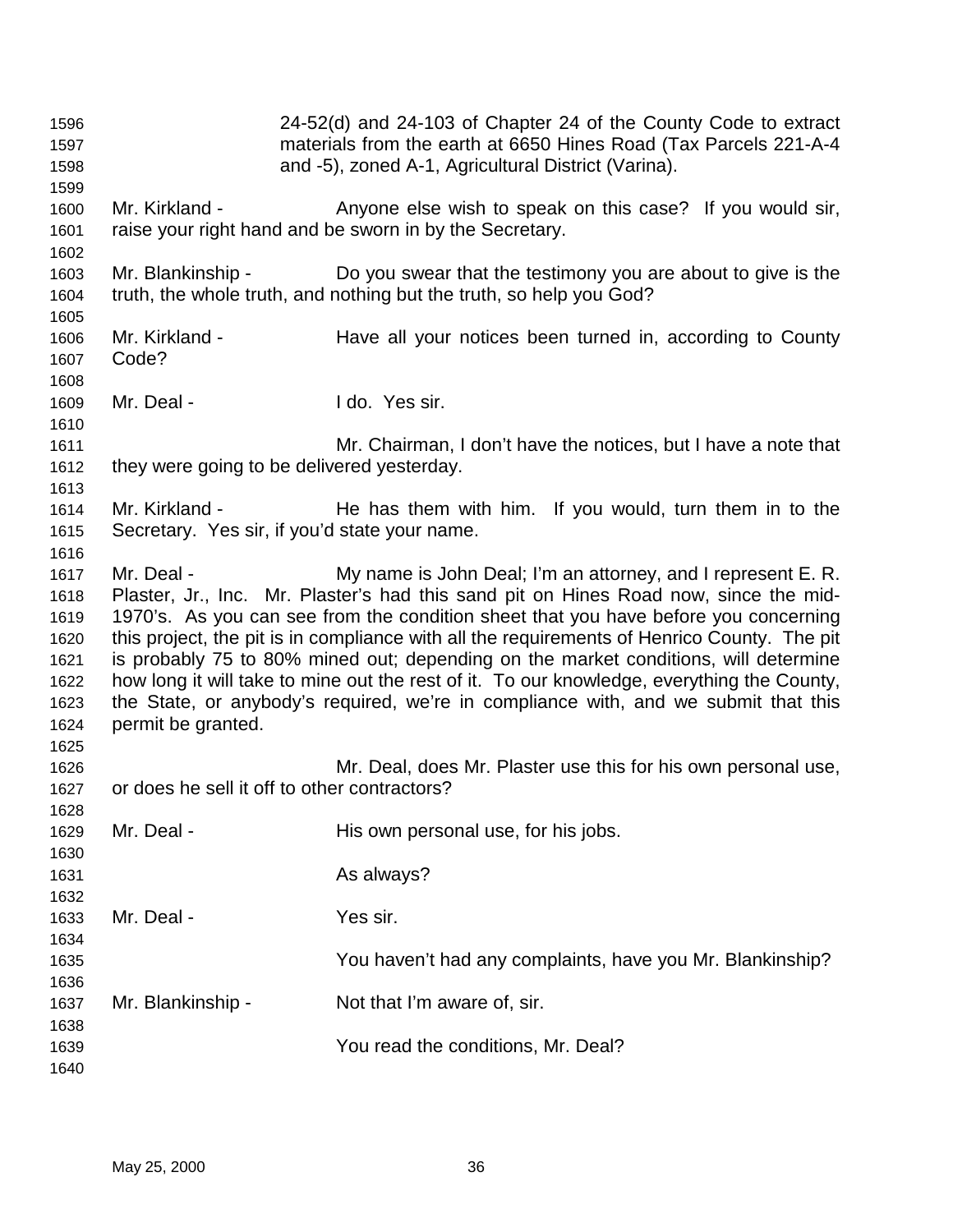1641 Mr. Deal - Yes sir, we've read the conditions, and we have no problems 1642 with the conditions. 1643 1644 Mr. Kirkland - Any other questions of Mr. Deal? Sir, if you would come up 1645 front, and you need to be sworn in. Raise your right hand, please. 1646 1647 Mr. Blankinship - Do you swear that the testimony you are about to give is the 1648 truth, the whole truth, and nothing but the truth, so help you God? Will you state your 1649 name please. 1650 1651 Mr. Frazier - Yes sir. I'm Steve Frazier, and I back up on this property, 1652 and I just really have one question. Mr. Plaster's a very good neighbor. If my choice 1653 were to speak for or against, we I'm not against, and I would like to see it gone, but how 1654 much longer is this operation going to last? The reason I bring that up, when this initial 1655 permit was applied for, I forget the gentleman's name who was on the Commission at 1656 the time, asked how long the operation was going to be, and they said it would be 5 1657 years. And that was I think 1982 when I heard that from the Commission. Well, it's 1658 been 5 and 5 and 5, and we're going into the other 5, so I don't have a problem – that's 1659 just my question. 1660 1661 Mr. Deal, would you like to respond to that? 1662 1663 Mr. Deal - Yes sir. My response to that, sir, is that market conditions, 1664 and the number of jobs that Mr. Plaster gets, dictates how long it takes for the permit to 1665 be mined out. Like I said, it's probably 75-80% mined out now, and it depends on what 1666 the market does. If the housing market, and the construction market stay good, it'll be 1667 shorter. If it doesn't, it'll take a longer period of time to do that. 1668 1669 Mr. Kirkland - Any other questions? If not, that concludes the case. 1670 1671 After an advertised public hearing and on a motion by Mr. Nunnally, seconded by 1672 Mr. Wright, the Board **granted** your application **UP-13-2000** for a conditional use 1673 permit pursuant to Section 24-52(d)24-103 of Chapter 24 of the County Code to 1674 extract materials from the earth at 6650 Hines Road (Tax Parcel 221-A-4 and -5). 1675 The Board granted the use permit subject to the following conditions: 1676 1677 1. This permit is subject to all requirements of Section 24-103 of Chapter 24 of the 1678 County Code. 1679 1680 2. Hours of operation shall be from 6:00 a.m. to 6:00 p.m. when Daylight Savings 1681 Time is in effect, and from 7:00 a.m. to 5:00 p.m. at all other times. 1682 1683 3. No operations of any kind are to be conducted at the site on Saturdays, Sundays, 1684 or national holidays. 1685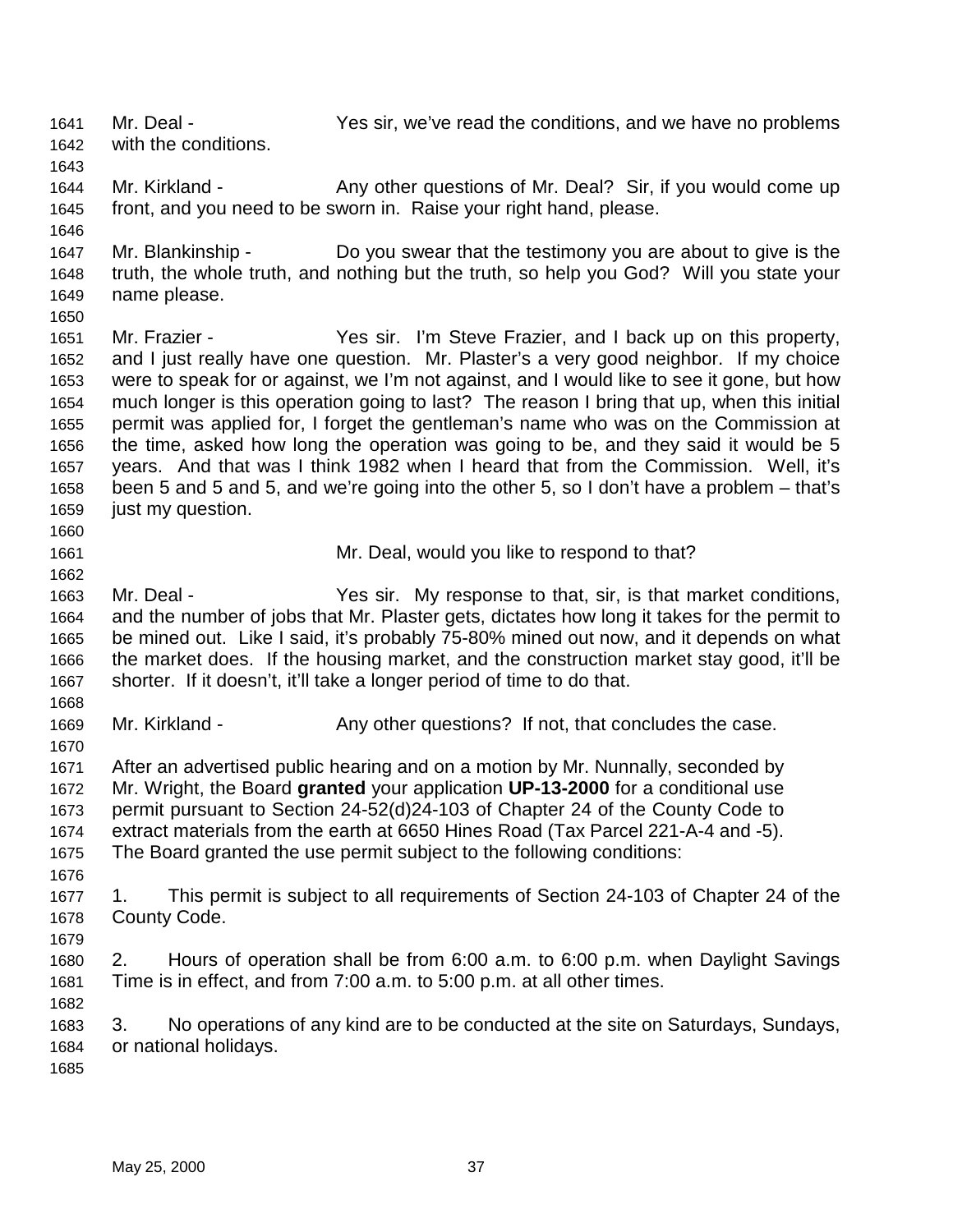1686 4. Open and vertical excavations having a depth of 10 feet or more, for a period of 1687 more than 30 days, shall be effectively sloped to a 2 to 1 slope or flatter to protect the 1688 public safety.

1690 5. Trucks shall be loaded in a way to prevent overloading or spilling of materials of 1691 any kind on any public road.

1693 6. All means of access to the property shall be from the established entrance onto 1694 Hines Road. 1695

1696 7. The operation shall be so scheduled that trucks will travel at regular intervals and 1697 not in groups of three or more.

1699 8. A standard stop sign (R-1-B) shall be installed and maintained at the Hines Road 1700 entrance.

1702 9. Standard "Truck Entering Highway" signs shall be erected on Hines Road on 1703 each side of the entrances to the property. These signs will be placed by the County, at 1704 the applicant's expense. 1705

1706 10. A superintendent who shall be personally familiar with all the terms and 1707 conditions of Section 24-103 of Chapter 24 of the County Code as well as the terms and 1708 conditions of UP-13-2000 shall be present at the beginning and conclusion of 1709 operations each work day to see that all the conditions of said Code and said Use 1710 Permit are carefully observed.

1712 11. Topsoil shall not be removed from any part of the property outside of the area in 1713 which mining is authorized. Sufficient topsoil shall be stockpiled on the property for 1714 respreading in a layer with five (5) inches of minimum depth. If the site does not yield 1715 sufficient topsoil, additional topsoil shall be brought to the site to provide the required 1716 five inch layer of cover. All topsoil shall be treated with a mixture of seed, fertilizer, and 1717 lime as recommended by the County of Henrico after soil tests have been provided to 1718 the County of Henrico. All topsoil shall be stockpiled within the authorized mining area 1719 and provided with adequate erosion control protection.

1721 12. The rehabilitation of the property shall take place simultaneously with the mining 1722 process. Rehabilitation shall not be considered completed until the mined area is 1723 covered completely with permanent vegetation.

1724

1728

1720

1689

1692

1698

1701

1711

1725 13. Responsibility for maintaining the property, fences, and roads in a safe and 1726 secure condition indefinitely, or converting the property to some other safe use, shall 1727 rest with the applicant.

1729 14. Entrance gates shall be erected and maintained at all entrances to the property. 1730 These gates shall be locked at all times, except when authorized representatives of the 1731 applicant are on the property. 1732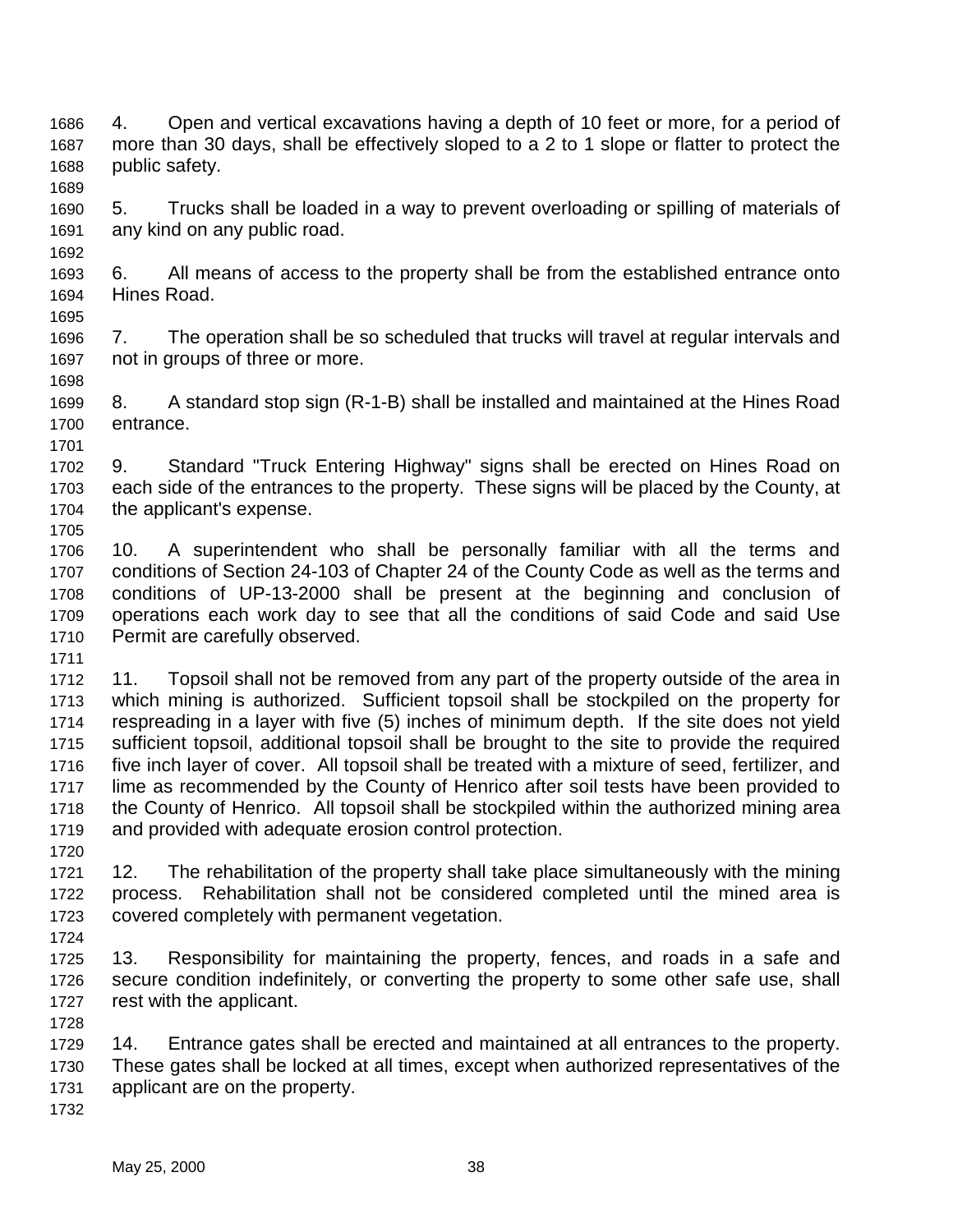1733 15. Before beginning any work, the applicant shall submit erosion control plans to the 1734 Department of Public Works for review and approval. Throughout the life of the 1735 operation, the applicant shall continuously satisfy the Department of Public Works that 1736 erosion control procedures are properly maintained, and shall furnish plans and bonds 1737 that the department deems necessary. The applicant shall provide certification from a 1738 licensed professional engineer that dams, embankments and sediment control 1739 structures meet the approved design criteria as set forth by the State. If this condition is 1740 not satisfied within 90 days of approval, the use permit shall be void.

1741

1749

1742 16. The areas approved for mining under this permit shall be delineated on the 1743 ground by the erection of five (5) foot high metal posts at least five (5) inches in 1744 diameter and painted in alternate one (1) foot stripes of red and white. These posts 1745 shall be so located as to clearly define the area in which the mining is permitted. They 1746 shall be located, and the location certified by a certified surveyor, within ninety (90) days 1747 of the date of approval of this use permit by the Board of Zoning Appeals, or this use 1748 permit is void.

1750 17. "No Trespassing" signs shall be posted and maintained on the property to warn 1751 against use of the property by unauthorized persons. The minimum letter height shall 1752 be three inches and signs are to be posted every 250 feet along the perimeter of the 1753 property. The applicant shall furnish the Chief of Police a letter authorizing enforcement 1754 by the County Police Officers of the "No Trespassing" regulations, and agreeing to send 1755 a representative to court for purposes of testimony whenever required or requested by 1756 the Division of Police.

1757

1758 18. Excavation operations shall be discontinued on said site by May 31, 2002, and 1759 restoration accomplished by not later than May 31, 2003, unless a new permit is applied 1760 for by not later than 60 days before the expiration of the permit, and is subsequently 1761 granted by the Board of Zoning Appeals. 1762

1763 19. A financial guaranty satisfactory to the County Attorney shall be posted with the 1764 Secretary of the Board of Zoning Appeals for extracting material from 9.3 acres, in an 1765 amount of \$2,000.00 per acre for each acre of land included under development, for a 1766 total of \$18,600.00 guaranteeing that the land will be restored to a reasonably level and 1767 drainable condition with a minimum slope on the restored property being five to one or 1768 flatter. The financial guaranty may provide for the termination of the obligations by the 1769 surety giving a 90 day notice in writing to the principal and obligee of the bond, of its 1770 intention so to do. Such notice shall be served upon the principal and upon the obligee 1771 as provided by law for the service of notices. At the termination of the aforesaid 90 day 1772 notice to the principal, all authority of the principal under this use permit to extract 1773 materials, and work incident thereto, shall cease provided the applicant has not 1774 furnished another bond suitable to the County within said 90 days. The principal shall 1775 then proceed within the next ensuing 90 days following the termination of its authority 1776 under this use permit, to accomplish the complete restoration of the land as provided for 1777 under the terms of this permit. A notice of termination by such surety shall in no event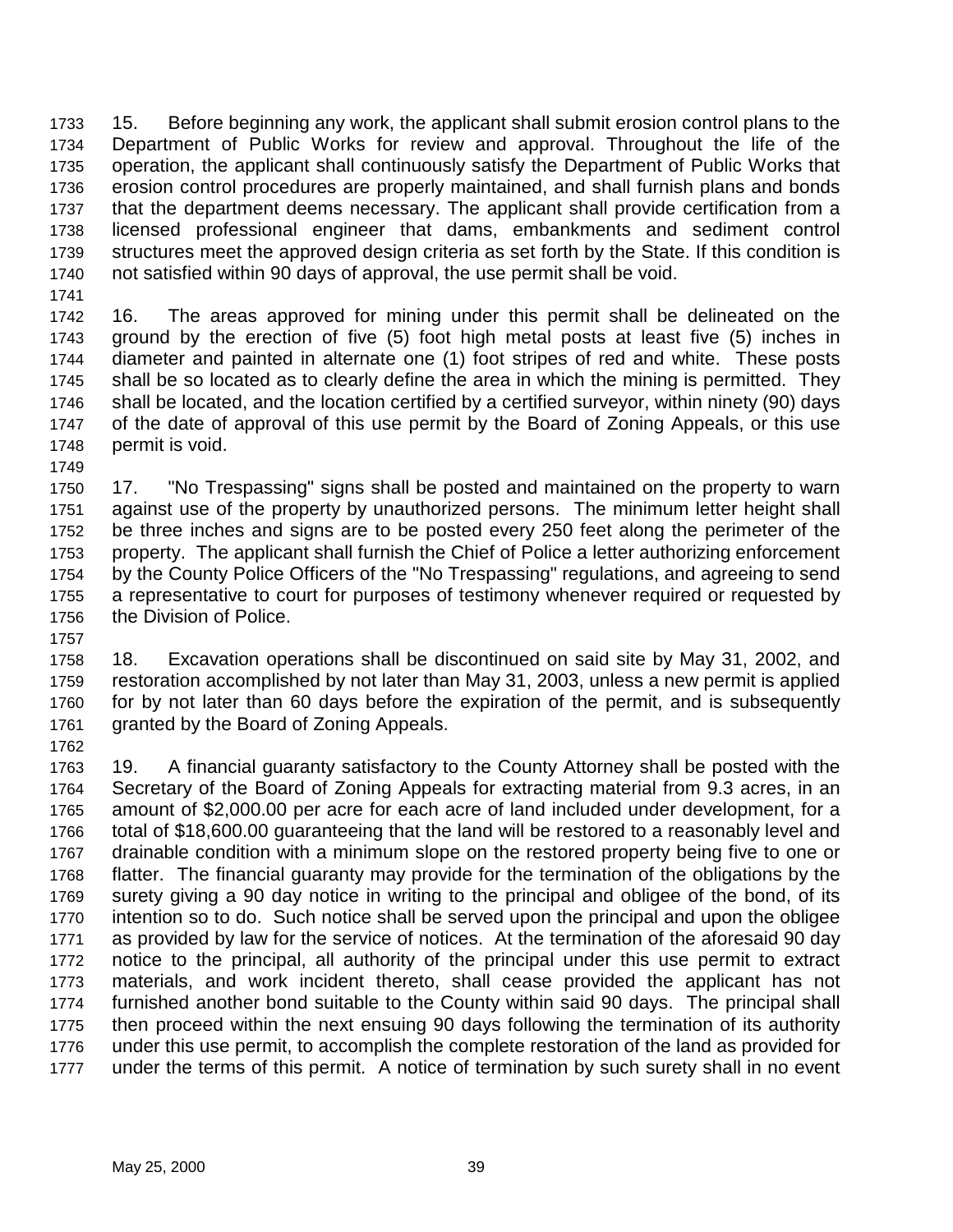1778 relieve the surety from its obligation to indemnify the County of Henrico for a breach of 1779 the conditions of this use permit.

1780

1781 20. The applicant shall furnish a certification from his bonding company each year, 1782 verifying that the bond is in effect, premiums have been paid, and the bonding company 1783 reaffirms its responsibility under the use permit conditions. This certification shall be 1784 submitted to the Board on May 31 of each year.

1786 21. This permit does not become valid until the bond, required in condition No.19, 1787 has been posted with the County, and necessary approval received. This must be 1788 accomplished within 90 days of the Board's action, or the action becomes invalid.

1789

1800

1810

1814

1785

1790 22. An accurate and detailed progress report shall be submitted to the Board on May 1791 31 of each year from the date of the Board's action. This progress report must contain 1792 information concerning how much property has been mined to date of the report, the 1793 amount of land left to be mined, and how much rehabilitation has been performed as 1794 approved by the County of Henrico, and when and how the remaining amount of land 1795 will be rehabilitated, and any and all pertinent information about the operation that would 1796 be helpful to the Board. 1797

1798 23. The haul road shall be paved for a distance of 400 feet off of Hines road and the 1799 pavement shall be kept in good repair.

1801 24. The applicant shall comply with the Chesapeake Bay Preservation Act and all 1802 state and local regulations administered under such act applicable to the property and 1803 shall furnish to the Planning Office copies of all reports required by such act or 1804 regulations.

1805 1806 25. n the event that an appeal of the Board's approval action is filed, all conditions 1807 requiring action on the part of the applicant within 90 days are considered satisfied if the 1808 required actions take place within 90 days of final action on the appeal process by the 1809 courts.

1811 27. The applicant must obtain a mine license from the Division of Mineral Mining, 1812 Department of Mines, Minerals and Energy, Commonwealth of Virginia within 90 days of 1813 the approval of this use permit or the use permit is void.

1815 28. No offsite generated materials shall be deposited on the mining site unless the 1816 materials and the plans for their placement have been approved by the Planning Office. 1817

1818 29. A sign shall be posted at the entrance to the mining site stating the name of the 1819 operator, the Henrico use permit number, the Division of Mineral Mining mine license 1820 number, and the phone number of the operator. The sign shall be 12 square feet in 1821 area and shall be properly maintained.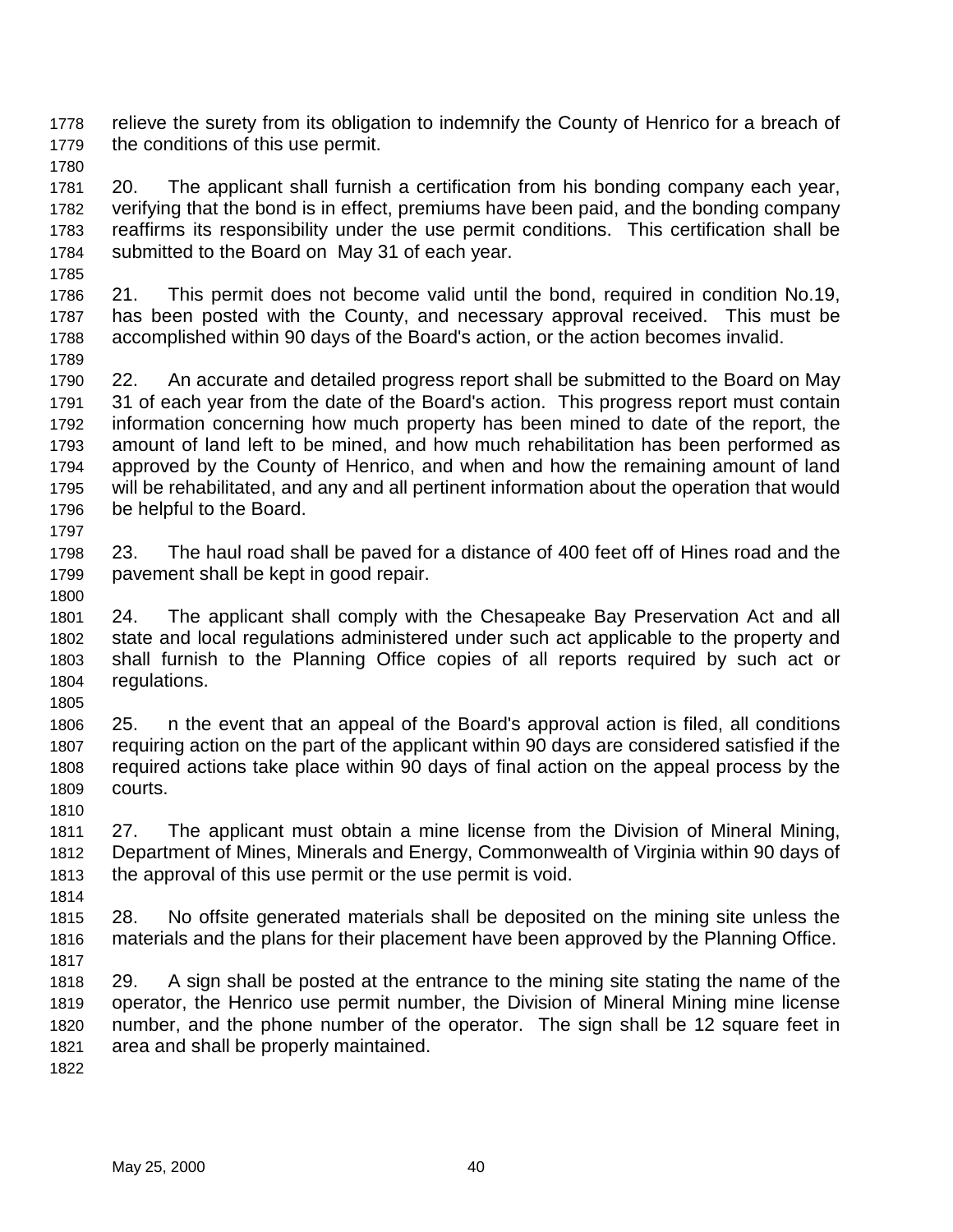1824 standards and specifications of the Mineral Mining Manual Drainage Handbook. Any 1825 drainage structures in place prior to October 14, 1992, and which do not conform to the 1826 Mineral Mining Manual Drainage Handbook may remain in place until such time as any 1827 reconstruction is required at which time said structures shall be brought into 1828 conformance with the Mineral Mining Manual Drainage Handbook. 1829 1830 31. The operation of all trucks shall be supervised by E. R. Plaster, Jr., Inc. 1831 1832 The Board granted this request as it found from the evidence presented that authorizing 1833 this use permit will not be of substantial detriment to adjacent property and will not 1834 materially impair the purpose of the zoning regulations. 1835 1836 Affirmative: Balfour, Kirkland, McKinney, Nunnally, Wright 5 1837 Negative: 0 1838 Absent: 0 1839 1840 Mr. Kirkland - Next case. 1841 1842 **UP- 14-2000 SIMONS HAULING COMPANY, INC.** requests a use permit 1843 pursuant to Sections 24-52(d) and 24-103 of Chapter 24 of the 1844 County Code to to extract materials from the earth at 2655 1845 Lacywood Lane (Tax Parcel 157-A-80), zoned A-1, Agricultural 1846 District (Varina). 1847 1848 Mr. Kirkland - Does anyone else wish to speak on this case? Raise your 1849 right hands and be sworn in by the Secretary. You too, also, sir. 1850 1851 Mr. Blankinship - Do you swear that the testimony you are about to give is the 1852 truth, the whole truth, and nothing but the truth, so help you God? 1853 1854 Mr. Kirkland - The Have all your notices been turned in, according to the 1855 County Code? We have them in the file. Okay, state your name and your case. 1856 1857 Mr. Cochran - Yes sir. Mr. Chairman, I am John Cochran, with 1858 Youngblood, Tyler and Associates. I'm representing Simons Hauling Company for the 1859 Grapevine Borrow Pit. This is a pit that's been under continuous operation for the last 1860 10 years. It is a pit that material is extracted and used by Simons Hauling Company, for 1861 their own jobs. We have, there's no machinery on site other than a trackhoe, which 1862 loads the trucks. We have reviewed the conditions and are in agreement, and I'd be 1863 happy to answer any questions you may have. 1864 1865 Mr. Blankinship, have we had any complaints about this 1866 site? 1867 1868 Mr. Blankinship - No sir, not that I'm aware of.

1823 30. All drainage and erosion and sediment control measures shall conform to the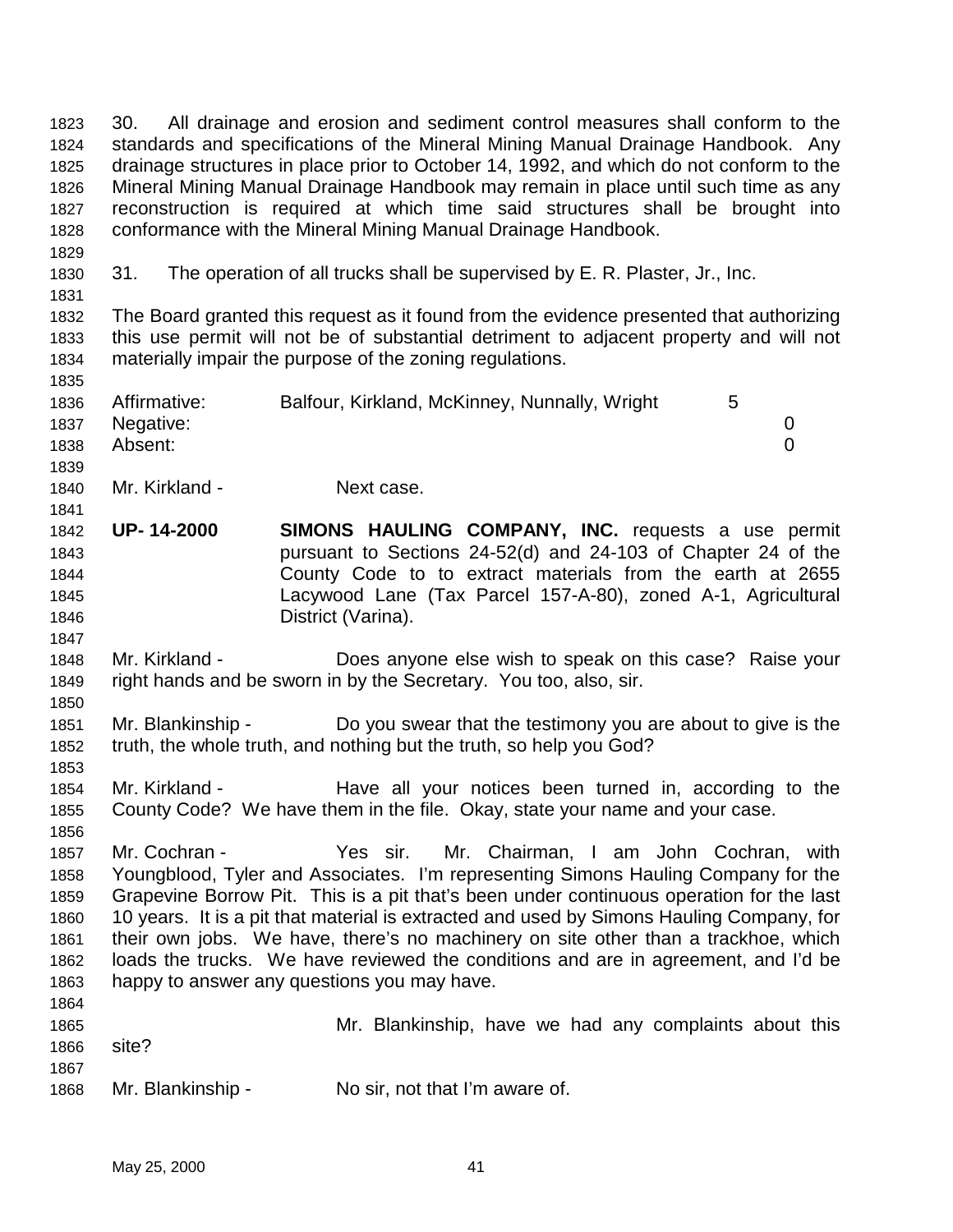- 1870 How about in this Background, where it says " violating the 1871 boundaries of the Erosion and Sedimentation Control Plan." – all that's been taken care 1872 of?
- 1874 Mr. Blankinship Yes sir. Mike Hackett is here from Environmental if you 1875 have any specific questions on that.
- 1876

1873

1877 Mr. Kirkland - Okay – does that conclude your case? Does anyone else 1878 wish to speak?

1879

1880 Ms. Slater - Members of the Board, my name is Carol Slater, and I'm 1881 here today to speak about my home on Grapevine Road, a place that we reside by 1882 choice. My husband and I chose this specific area of eastern Henrico County because 1883 it has offered us the environment we sought to raise our children. Zoned agricultural, it 1884 has offered us the rural setting, peace and quiet, and a park-like setting. Grapevine 1885 Road is unique, with a few small farms and 60 plus well kept homes, our community has 1886 been the kind of place we all seek to raise our children. It is a place of historical 1887 significance, where an occasional tour bus will stop to visit the Trent House, an old 1888 Confederate hospital. Grapevine Road has 2 relatively small subdivisions, which feed 1889 into it, adding to our sense of community. It is a place where people frequently go for a 1890 stroll, or even a bike ride. It is a street where there is a unique mixture of both young 1891 and old, where neighbors meet at the mailbox on a shoulder of the road. But all of this 1892 has changed. The change started gradually at first, but now has spread like an 1893 epidemic. One issue is speed. Despite an ongoing debate with the County over the 1894 excessive 45 mile per hour speed limit for the past 8 years, we still have received no 1895 relief. And then came the trucks. First it was the Benz Pit on Lacywood Lane, with 1896 modest traffic. Then came the JJB Pit on Meadow Road. While the BZA placed route 1897 and other restrictions on this truck traffic, they have not always been obeyed. While I do 1898 not have specific knowledge of violations by the trucks using the Benz Pit, the JJB Pit's 1899 trucks violated the provisions this Board imposed, on a regular basis. And much to the 1900 dismay of the residents of Grapevine Road, when this Board approved the permit for 1901 West Sand and Gravel, to operate yet a new pit on Meadow Road, the railroad tracks, 1902 you put no route restrictions on it. Our complaints and pleas for relief for an appeal to 1903 the permit's provisions, have been met with Planning and Zoning officials telling us that 1904 no such appeal can even be brought forward until next October. So our once peaceful 1905 road has gone from one of tranquility, to scenes like this. It also should not go unstated 1906 how Grapevine Road is ill equipped to handle truck traffic. While the County has 1907 classified Grapevine Road as a collector road in its major thoroughfare plan, it has 1908 made a huge mistake. The road's lack of road width does not even permit the County 1909 to place lines on it. In addition, trucks cannot make turns off of Grapevine Road, without 1910 either going into oncoming lanes, or traveling off of the roadway. The skid marks that 1911 have appeared are testament to the difficulty loaded trucks have in stopping, especially 1912 at 45 miles per hour. And the fresh patches on our road, that was asphalted just last 1913 year, show proof of the wear. We now hear the truck traffic on Grapevine Road as early 1914 as 6:15 am, even on Saturdays. The movie clips you saw a few minutes ago, were all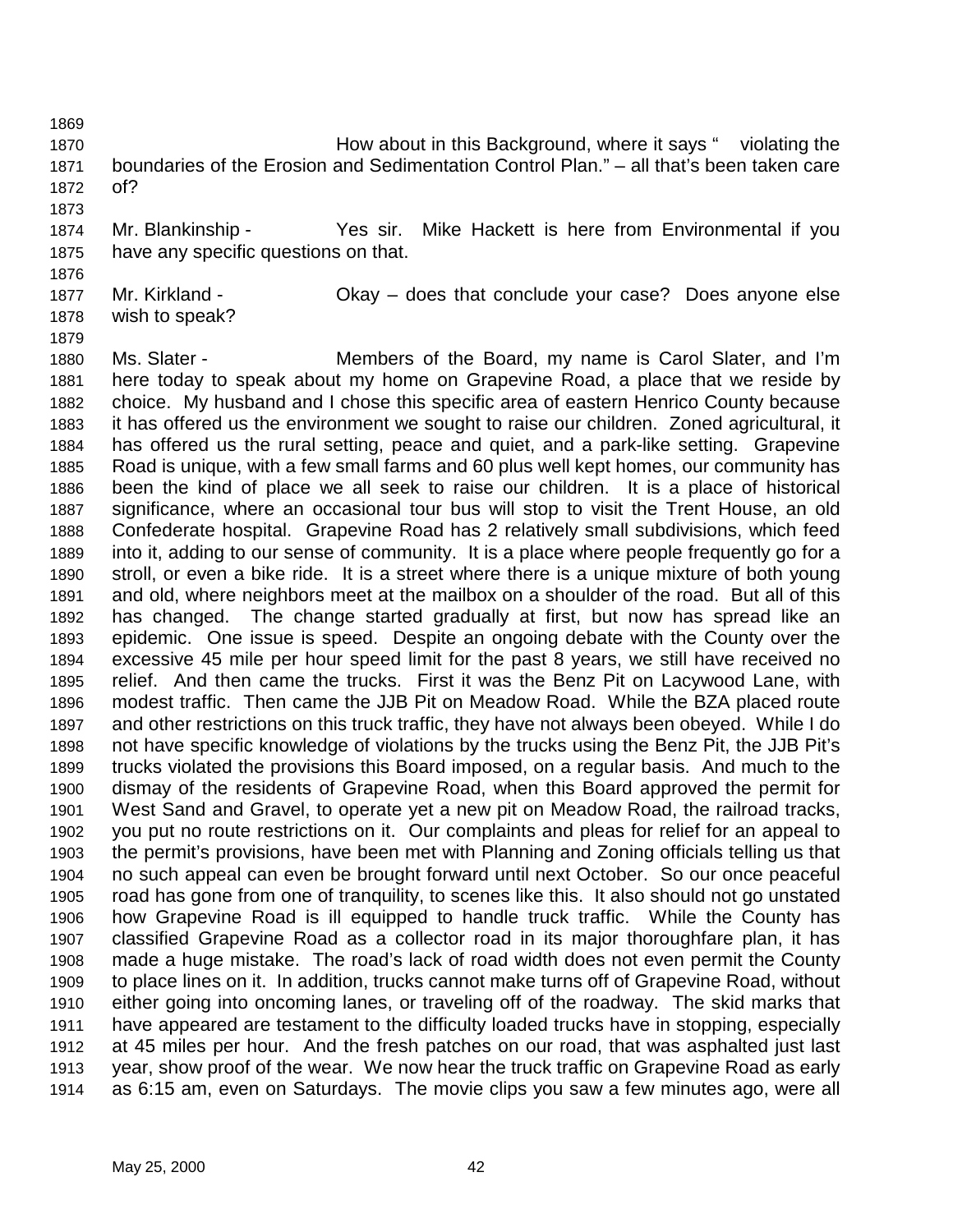1915 shot within an hour time frame, and that was not all of the trucks that were present. In 1916 fact, some residents have counted over 75 dump trucks and 18-wheelers on the road in 1917 a single day. It is not unusual to have to wait for as many as 4 such vehicles to pass 1918 before pulling out of the driveway. Many of the elderly who reside on this street, are 1919 imperiled going to get even their mail, especially with sometimes limited line of sight. 1920 We have petitioned Mr. Donati, who has now asked traffic engineering to consider both 1921 the speed limit and the road density, in order to determine if our street can even stand 1922 the hard toll that dump trucks and tractor-trailers extract. Traffic engineering has get to 1923 respond, but why should a place where people walk, move farm equipment, visit historic 1924 sites, and ride bicycles, be classified as a collector road. Why should the scores of 1925 people who use Grapevine Road, designated as a state bicycle route, be forced into the 1926 ditches by passing commercial traffic? Members of the Board, our backs are against 1927 the wall. Between the potential for truck traffic from each individual pit, despite the 1928 restrictions the Board might impose, the new mammoth sized VDOT truck service depot 1929 being built on Ponderosa Drive, and the prospect of the state fair, our quiet street has 1930 turned into a major highway, with no end in sight. Many of the reasons we chose this 1931 location for our homes, have now vaporized before our eyes, not to mention the value of 1932 our property. After all, who would want to buy a house on a truck route, where you are 1933 exposed to the noise and hazards of 75 commercial vehicles per day. But the bottom 1934 line is my children. I no longer allow them to play in the front yard; I no longer allow 1935 them to retrieve the mail or even ride their bikes in our own driveway. I cringe as the 1936 school buses travel, and frequently stop on Grapevine Road, with the trucks behind 1937 them. Having directed a childcare center in Varina for over 10 years, I know all about 1938 liability, and I also know about accountability. Today I simply ask the BZA to do the 1939 right thing and help protect health, welfare and safety of our community, especially our 1940 children. Deny Simons' request to bring additional trucks to our neighborhood. Thank 1941 you. 1942 1943 Questions? Any questions? 1944 1945 Excuse me, yes, are you opposed to our renewing it, or are 1946 you just asking us to make more restrictions? 1947 1948 Mr. Slater - Yes, I've been on Grapevine Road, we've been on 1949 Grapevine Road since 1991, shortly after the permit was………. 1950 1951 Are you with her, or are you a different speaker? 1952 1953 Mr. Slater - Yes, she's the head of the household today, but……… 1954 1955 What is your name sir? 1956

1957 Mr. Slater - My name is John Slater; I live at 1243 Grapevine Road. As 1958 my wife said, there have been a few complaints that we had, specifically with regard to 1959 Simons. It's just another factor; the truck traffic has become unbearable. Where do we 1960 draw the line, is my question?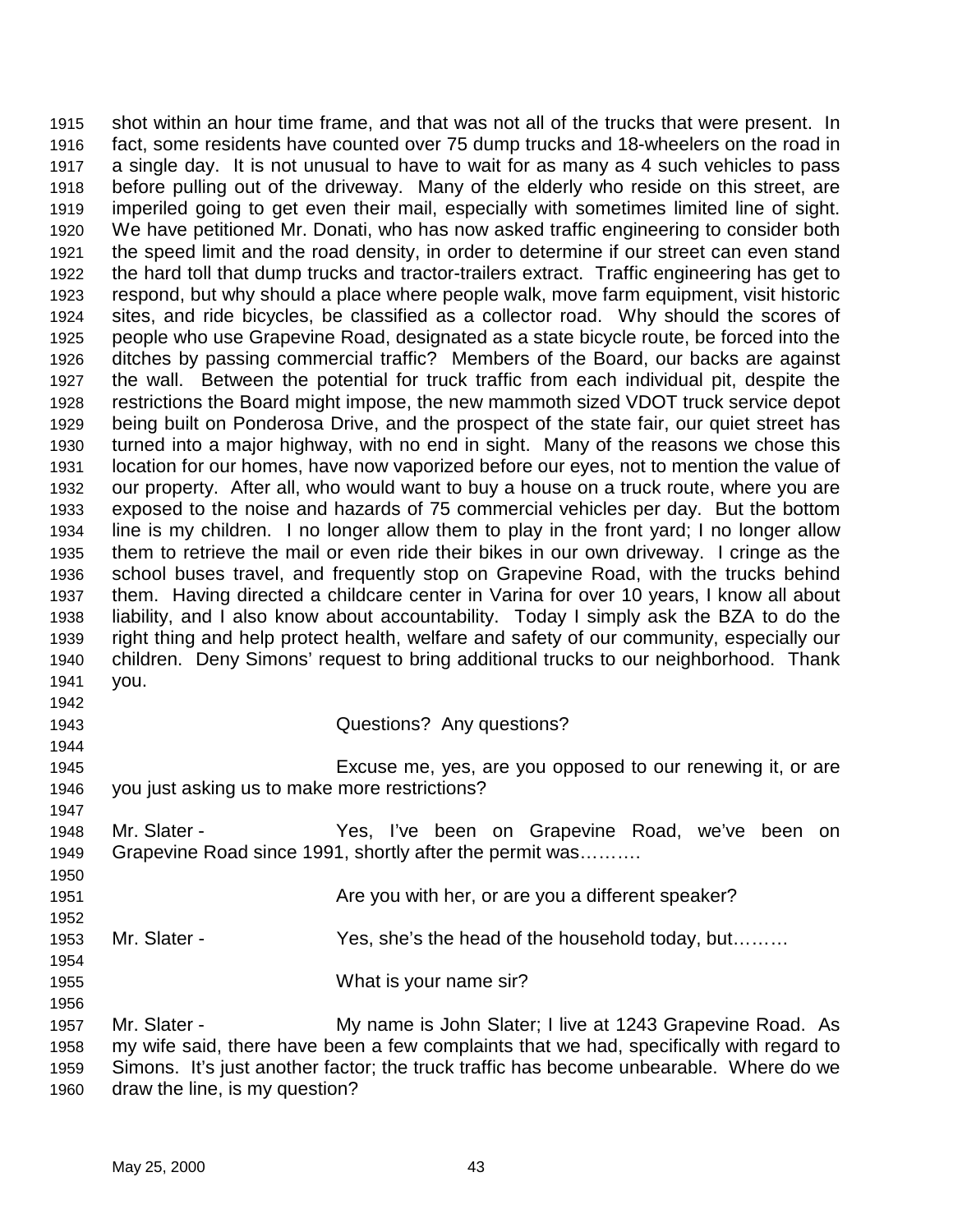1961 1962 Mrs. Slater - It's a cumulative effect; it's just more and more and more 1963 and more. 1964 1965 Mr. Slater - The school buses travel the entire distance of the road. The 1966 face that Simons runs from Lacywood to Meadow, per your route restrictions, is of 1967 some help, but there's no guarantee that the trucks always do that. At the same time, 1968 the school buses travel the entire span of Grapevine Road. Thank you. 1969 1970 Mr. Slater, did you say you reported this to the Police 1971 Department, these trucks running up and down the road at a high rate of speed, or…….. 1972 1973 Mr. Slater - Yes sir, I am a police officer. 1974 1975 Oh, excuse me. Why didn't they do something? 1976 1977 Mr. Slater - To be very frank, because of my position, sometimes I can't 1978 make as much noise as I would have my wife make. But I've been as issue with, it's 1979 beyond the scope of this today, but as far as with speed on the road, since 1992, when I 1980 filed a formal complaint with disregard to the speed. A dump truck loaded, tractor trailer 1981 loaded with 80,000 pounds, it also carries a 5% permit, which allows it to carry 5% over 1982 that, the number of foot pounds of energy that truck generates, traveling down the road, 1983 at 45 miles per hour, pales compared to a car. The stopping distances don't come 1984 anywhere close. It's all these factors, the environmental factors, the impact on the 1985 community, wake up in the morning hearing trucks rumble coming up the road, really 1986 has us have some second thoughts. Thank you. 1987 1988 May I ask if the couple lives on the route that Simons' trucks 1989 travel? 1990 1991 Mr. Slater - We live south of the route. 1992 1993 So they don't travel by your house? 1994 1995 Mr. Slater - Simons' trucks don't, no sir. 1996 1997 Mr. Cochran - I think these people have a valid point, and I think some 1998 consideration should be given to limiting truck traffic on perhaps other parts of the road, 1999 but the Simons' trucks are restricted. The trucks that were shown on the video are not 2000 Simons trucks, and are not even on the route that Simons trucks travel. We're simply 2001 asking for renewal of a permit that has been in effect for 10 years, and I respectfully 2002 request you grant it. 2003 2004 How much longer do you expect this to be in effect. How 2005 much longer would you need to be there for that ………. 2006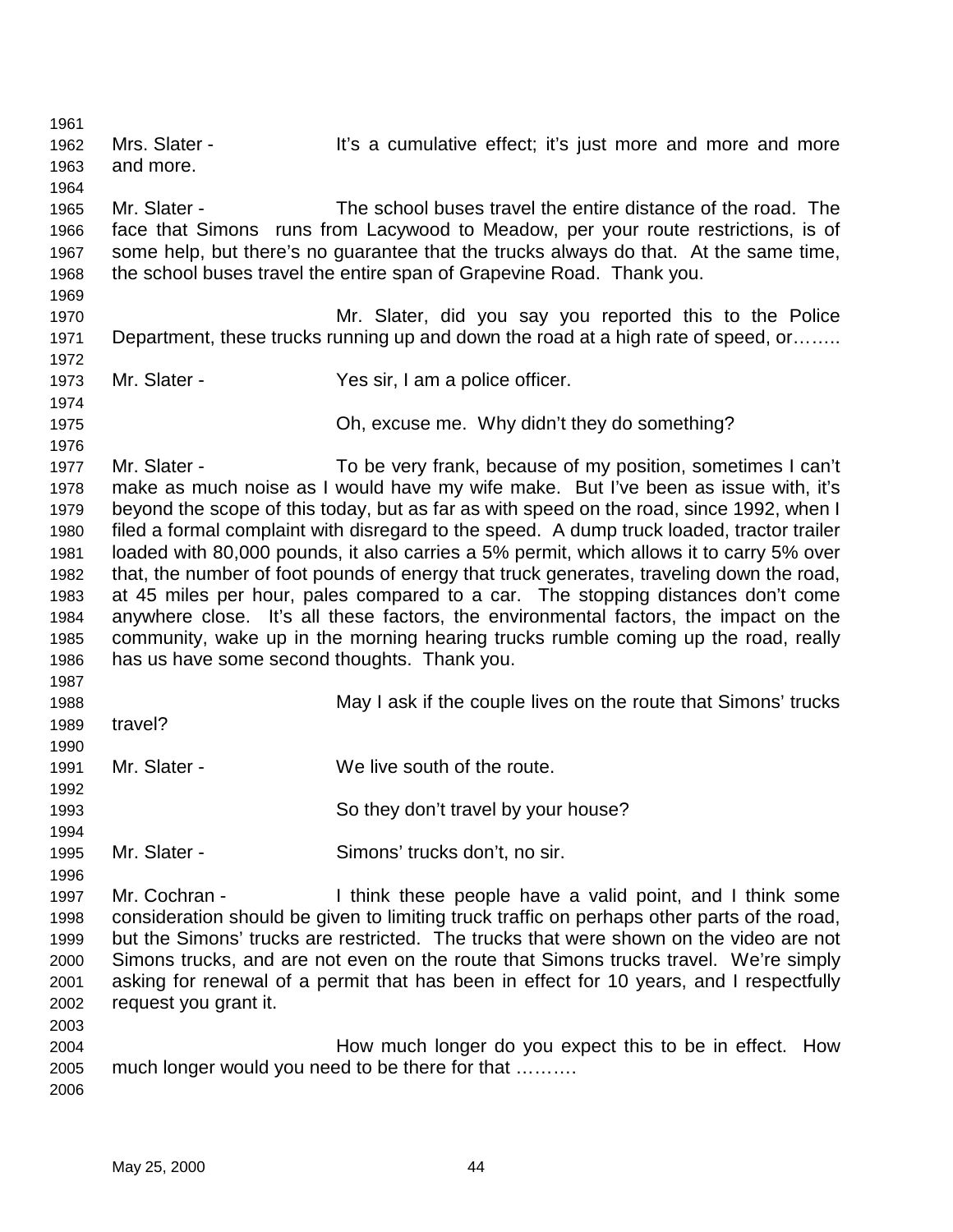- 2007 Mr. Cochran Well, we're requesting the standard renewal for 2 years; we 2008 have no, at the present time, no plans to close the pit down; it's an ongoing operation, 2009 and it's on a needed basis. 2010
- 2011 How long would you guess there will be material there to 2012 prolong this operation?

- 2013 2014 Mr. Cochran - There are 4 phases; this is the first phase, and we've been 2015 here for 10 years. But we have to come back every 2 years, obviously, to renew it.
- 2016
- 2017 Mr. Kirkland Anyone else wish to speak on this case?
- 2019 Mr. Blankinship Were you sworn in sir? Raise your right hand. Do you swear 2020 that the testimony you are about to give is the truth, the whole truth, and nothing but the 2021 truth, so help you God? State your name please.
- 2022 2023 Mr. Belanich - I do. My name is Bill Belanich, and I live on the Grapevine 2024 Road, 7904. I was here ten years ago when the Simons requested the original permit, 2025 and at that time I opposed it. Simons has done a reasonable job to keep up with the 2026 restrictions that were put on the permit at the time. The trucks that Mr. and Mrs. Slater 2027 showed on the road, it's really got to be unbearable. As far as the Simons pit goes, the 2028 restrictions that were imposed in the original permit, I'm not so sure that they are always 2029 adhered to. Being that the original permit had Simons only trucks hauling from that 2030 specific site. From time to time you do see trucks with other logos, other names, that 2031 are hauling out of the pit, which is in violation of that. Also at times, I developed a piece 2032 of property, a 16-acre development that is adjacent to the pit. I also live on the other 2033 side, on the end where Simons' trucks come out and go by my house. So I don't live 2034 adjacent, but I live where the crow flies, probably within half a mile. On Saturdays I do 2035 hear machinery going over there. Originally there was no Saturday working. I'm just 2036 want to make sure that the restrictions that were imposed at first, they're still there, and 2037 that they will be adhered to. Thank you very much. 2038
- 2039 Mr. Kirkland Anyone else? I thought that was the last one. Would you 2040 like to respond to that, have we pretty well covered it?
- 2041 2042 Mr. Cochran - The trucks that he mentioned that have other logos on the 2043 side are trucks that Simons Hauling Company has under contract to provide material for 2044 their jobs. There's no material leaving the site that goes to other jobs. And I think, in all 2045 other terms, we are in compliance with the permit. 2046
- 2047 Do you know of any Saturday operations? 2048 2049 Mr. Cochran - No sir, there are no Saturday operations. 2050 2051 Mr. Kirkland - Any other questions by the Board members? That
- 2052 concludes the case. Thank you sir.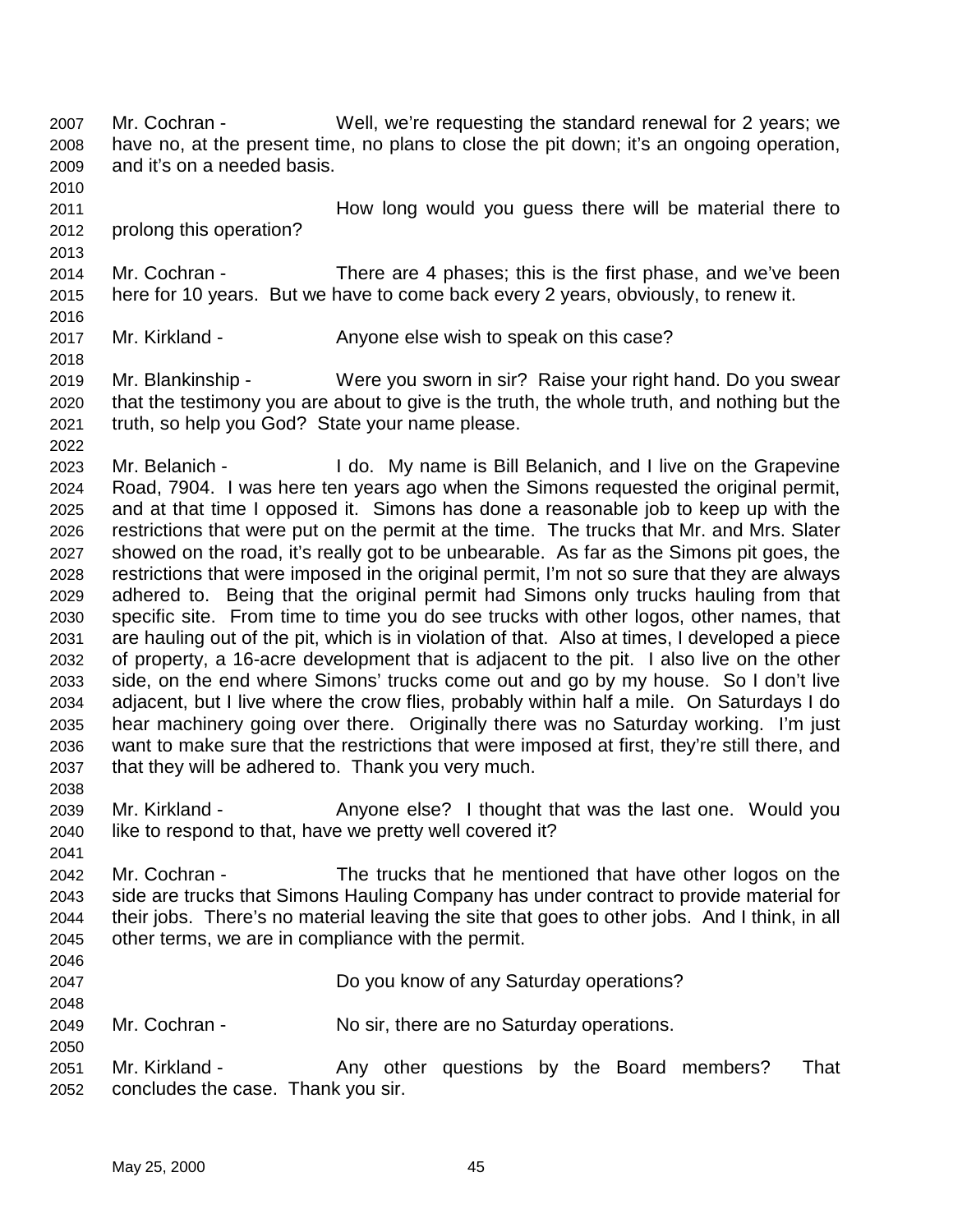2059

2065

2075

2078

2081

2084

- 2054 After an advertised public hearing and on a motion by Mr. Nunnally, seconded by Mr. 2055 McKinney, The Board **granted** your application **UP-14-2000,** for a conditional use 2056 permit pursuant to Section 24-52(d)24-103 of Chapter 24 of the County Code to extract 2057 materials from the earth at 2655 Lacywood Lane (Tax Parcel 157-A-80). The Board 2058 granted the use permit subject to the following conditions:
- 2060 1. This permit is subject to all requirements of Section 24-103 of Chapter 24 of the 2061 County Code. 2062
- 2063 2. Hours of operation shall be from 6:00 a.m. to 6:00 p.m. when Daylight Savings 2064 Time is in effect, and from 7:00 a.m. to 5:00 p.m. at all other times.
- 2066 3. No operations of any kind are to be conducted at the site on Saturdays, Sundays, 2067 nor on national holidays.
- 2068 2069 4. Open and vertical excavations having a depth of 10 feet or more, for a period of 2070 more than 30 days, shall be effectively sloped to a 2 to 1 slope or flatter to protect the 2071 public safety. 2072
- 2073 5. Trucks shall be loaded in a way to prevent overloading or spilling of materials of 2074 any kind on any public road.
- 2076 6. All means of access to the property shall be from the established entrance onto 2077 Grapevine Road.
- 2079 7. The operation shall be so scheduled that trucks will travel at regular intervals and 2080 not in groups of three or more.
- 2082 8. A standard stop sign (R-1-B) shall be installed and maintained at the Grapevine 2083 Road entrance.
- 2085 9. Standard "Truck Entering Highway" signs shall be erected on Grapevine Road on 2086 each side of the entrances to the property. These signs will be placed by the County, at 2087 the applicant's expense.
- 2088 2089 10. A superintendent who shall be personally familiar with all the terms and 2090 conditions of Section 24-103 of Chapter 24 of the County Code as well as the terms and 2091 conditions of UP-14-2000 shall be present at the beginning and conclusion of 2092 operations each work day to see that all the conditions of said Code and said Use 2093 Permit are carefully observed.

2094

2095 11. Topsoil shall not be removed from any part of the property outside of the area in 2096 which mining is authorized. Sufficient topsoil shall be stockpiled on the property for 2097 respreading in a layer with five inches of minimum depth. All topsoil shall be stockpiled 2098 within the authorized mining area and provided with adequate erosion control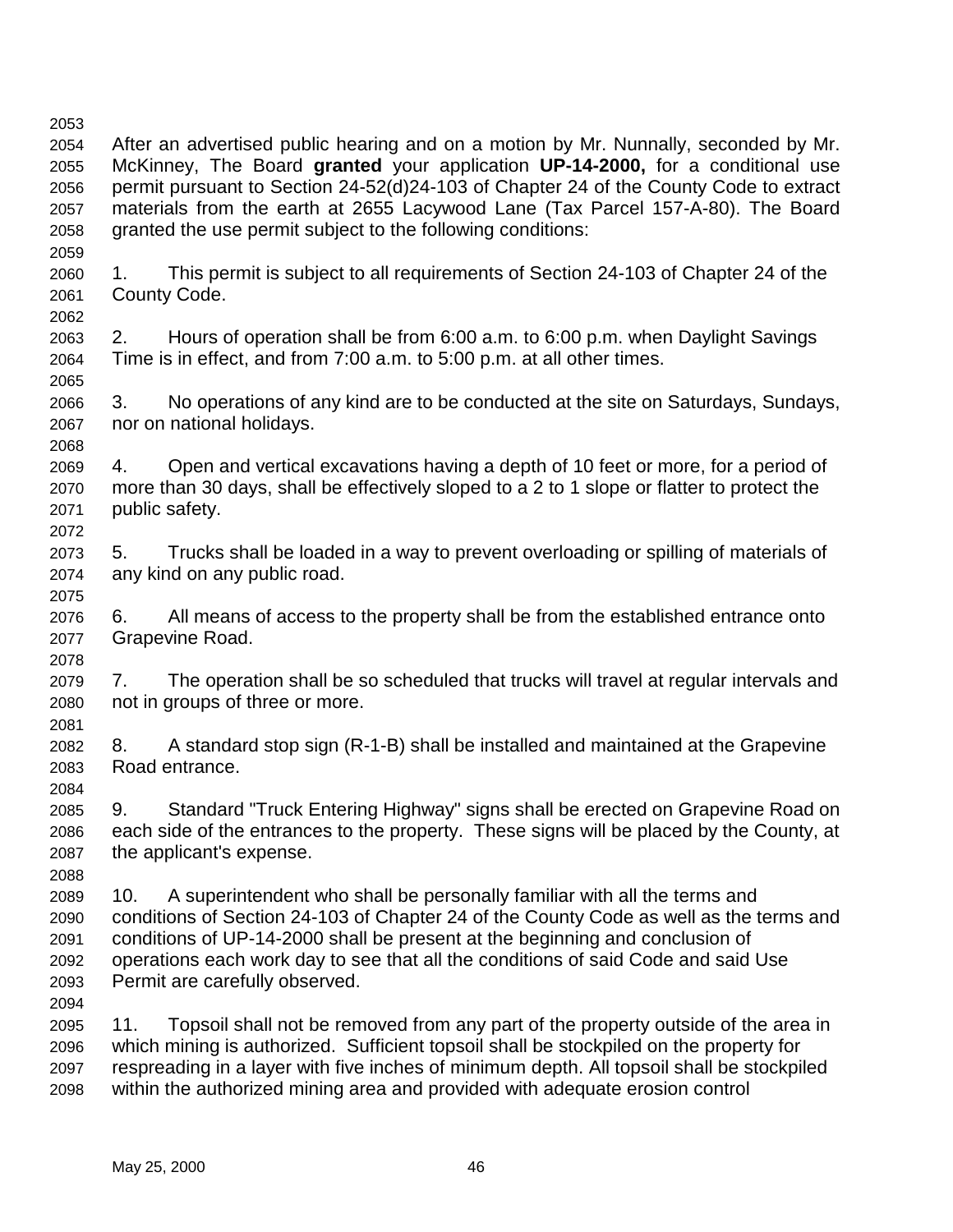- 2099 protection. If the site does not yield sufficient topsoil, additional topsoil shall be brought 2100 to the site to provide the required five-inch layer of cover. All topsoil shall be treated 2101 with a mixture of seed, fertilizer, and lime as recommended by the County after soil 2102 tests have been provided to the County.
- 2104 12. The rehabilitation of the property shall take place simultaneously with the mining 2105 process. Rehabilitation shall not be considered completed until the mined area is 2106 covered completely with permanent vegetation. 2107
- 2108 13. Responsibility for maintaining the property, fences, and roads in a safe and 2109 secure condition indefinitely, or converting the property to some other safe use, shall 2110 rest with the applicant.
- 2112 14. Entrance gates shall be erected and maintained at all entrances to the property. 2113 These gates shall be locked at all times, except when authorized representatives of the 2114 applicant are on the property.
- 2115

2103

2116 15. Before beginning any work, the applicant shall submit erosion control plans to the 2117 Department of Public Works for review and approval. Throughout the life of the 2118 operation, the applicant shall continuously satisfy the Department of Public Works that 2119 erosion control procedures are properly maintained, and shall furnish plans and bonds 2120 that the department deems necessary. The applicant shall provide certification from a 2121 licensed professional engineer that dams, embankments and sediment control 2122 structures meet the approved design criteria as set forth by the State. If this condition is 2123 not satisfied within 90 days of approval, the use permit shall be void. 2124

- 2125 16. The areas approved for mining under this permit shall be delineated on the 2126 ground by the erection of five (5) foot high metal posts at least five (5) inches in 2127 diameter and painted in alternate one (1) foot stripes of red and white. These posts 2128 shall be so located as to clearly define the area in which the mining is permitted. They 2129 shall be located, and the location certified by a certified surveyor, within ninety (90) days 2130 of the date of approval of this use permit by the Board of Zoning Appeals, or this use 2131 permit is void.
- 2132

2133 17. "No Trespassing" signs shall be posted and maintained on the property to warn 2134 against use of the property by unauthorized persons. The minimum letter height shall 2135 be three inches, and signs are to be posted every 250 feet along the perimeter of the 2136 property. The applicant shall furnish the Chief of Police a letter authorizing enforcement 2137 by the County Police Officers of the "No Trespassing" regulations, and agreeing to send 2138 a representative to court for purposes of testimony whenever required or requested by 2139 the Division of Police.

2140

2141 18. Excavation operations shall be discontinued on said site by May 31, 2002, and 2142 restoration accomplished by not later than May 31, 2003, unless a new permit is applied 2143 for by not later than 60 days before the expiration of the permit, and is subsequently 2144 granted by the Board of Zoning Appeals.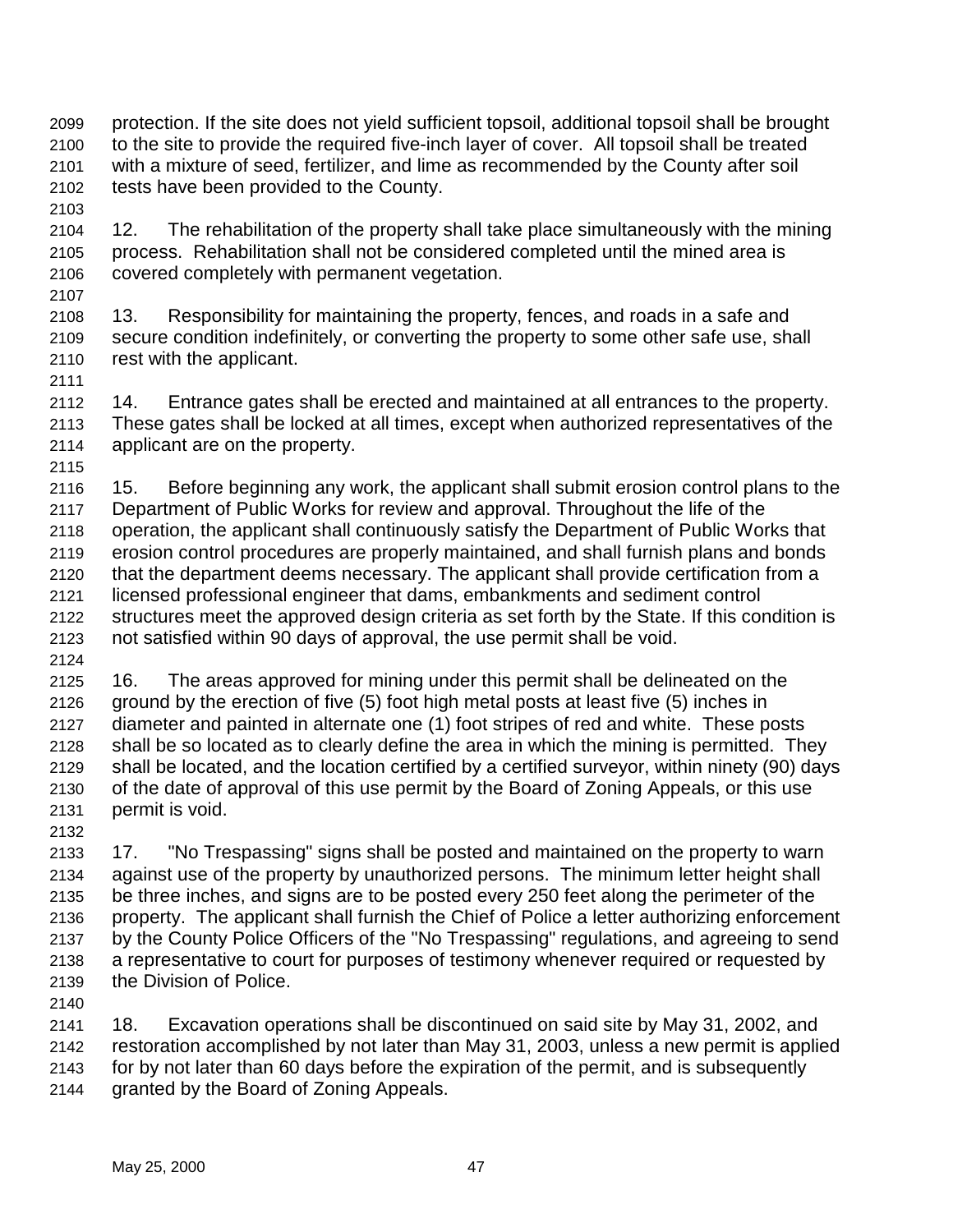2146 19. Before beginning any work, the applicant shall provide a financial guaranty in an 2147 amount of \$2,000 per acre for each acre of land to be disturbed, for a total of \$74,000, 2148 guaranteeing that the land will be restored to a reasonably level and drainable condition. 2149 This permit does not become valid until the financial guaranty has been approved by the 2150 County Attorney. The financial guaranty may provide for termination after 90 days 2151 notice in writing to the County. In the event of termination, this permit shall be void, and 2152 work incident thereto shall cease. Within the next 90 days the applicant shall restore 2153 the land as provided for under the conditions of this use permit. Termination of such 2154 financial guaranty shall not relieve the applicant from its obligation to indemnify the 2155 County of Henrico for any breach of the conditions of this use permit. If this condition is 2156 not satisfied within 90 days of approval, the use permit shall be void. 2157

2158 20. The applicant shall furnish a certification from his bonding company each year, 2159 verifying that the bond is in effect, premiums have been paid, and the bonding company 2160 reaffirms its responsibility under the use permit conditions. This certification shall be 2161 submitted to the Board on May 31 of each year.

2162 2163 21. This permit does not become valid until the bond, required in condition No.19, 2164 has been posted with the County, and necessary approval received. This must be 2165 accomplished within 90 days of the Board's action or the action becomes invalid. 2166

2167 22. An accurate and detailed progress report shall be submitted to the Board on May 2168 31 of each year from the date of the Board's action. This progress report must contain 2169 information concerning how much property has been mined to date of the report, the 2170 amount of land left to be mined, and how much rehabilitation has been performed as 2171 approved by the County of Henrico, and when and how the remaining amount of land 2172 will be rehabilitated, and any and all pertinent information about the operation that would 2173 be helpful to the Board.

2174

2175 23. The haul road shall be paved to a minimum width of 24 feet back to the Binns 2176 property line.

2177

2178 24. The applicant shall comply with the Chesapeake Bay Preservation Act and all 2179 state and local regulations administered under such act applicable to the property and 2180 shall furnish to the Planning Office copies of all reports required by such act or 2181 regulations.

2182

2183 25. In the event that an appeal of the Board's approval action is filed, all conditions 2184 requiring action on the part of the applicant within 90 days are considered satisfied if the 2185 required actions take place within 90 days of final action on the appeal process by the 2186 courts. 2187

2188 27. The applicant must obtain a mine license from the Division of Mineral Mining, 2189 Department of Mines, Minerals and Energy, Commonwealth of Virginia within 90 days of 2190 the approval of this use permit or the use permit is void.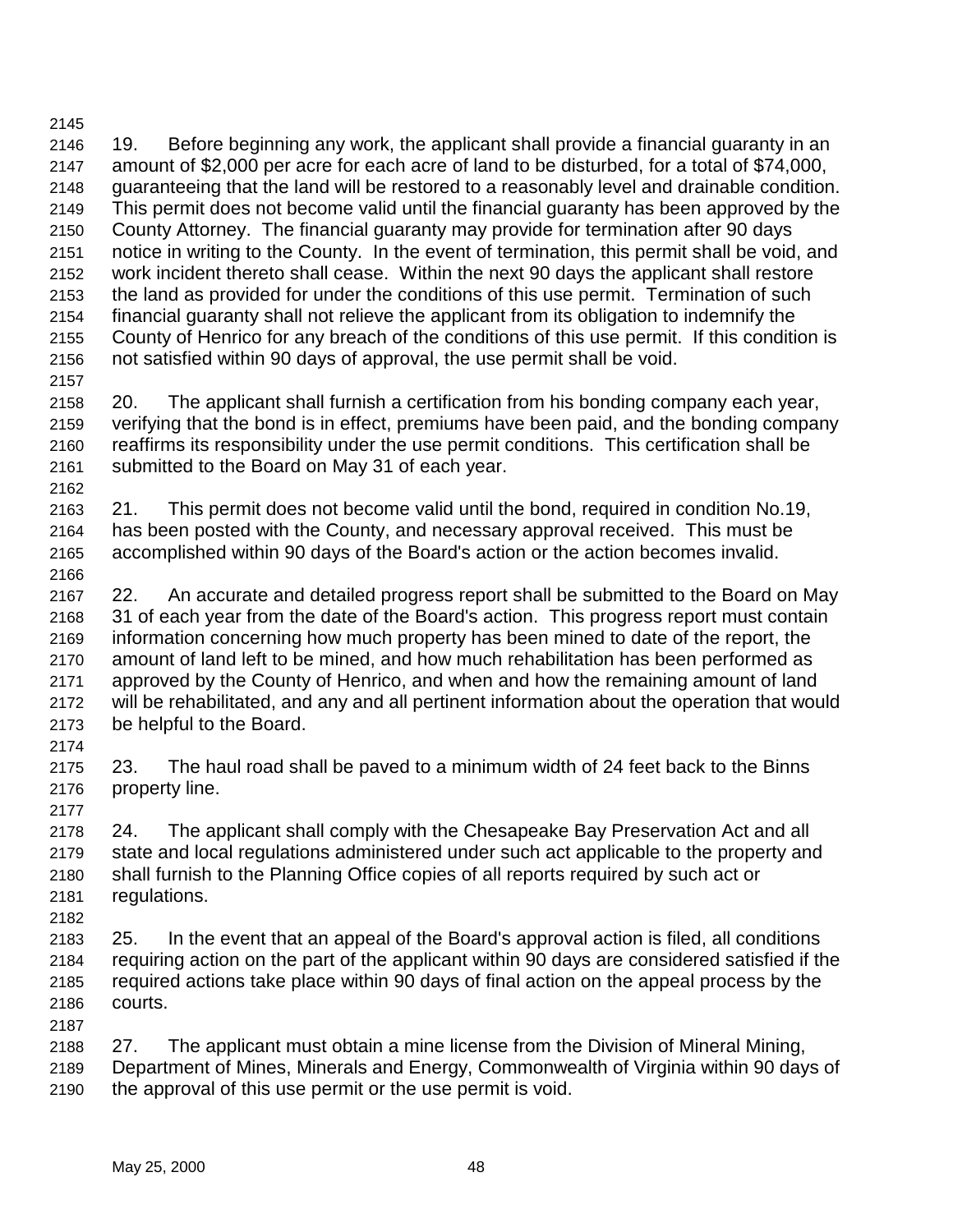2192 28. No offsite generated materials shall be deposited on the mining site unless the 2193 materials and the plans for their placement have been approved by the Planning Office. 2194

2195 29. A sign shall be posted at the entrance to the mining site stating the name of the 2196 operator, the Henrico use permit number, the Division of Mineral Mining mine license 2197 number, and the phone number of the operator. The sign shall be 12 square feet in 2198 area and shall be properly maintained.

2199

2200 30. All drainage and erosion and sediment control measures shall conform to the 2201 standards and specifications of the Mineral Mining Manual Drainage Handbook. Any 2202 drainage structures in place prior to October 14, 1992, and which do not conform to the 2203 Mineral Mining Manual Drainage Handbook, may remain in place until such time as any 2204 reconstruction is required at which time said structures shall be brought into 2205 conformance with the Mineral Mining Manual Drainage Handbook.

2206

2215

2227

2230

2233

2207 31. All loaded trucks from this site shall travel south along Grapevine Road, west 2208 along Meadow Road and south along Drybridge Road to Route 60. Empty trucks shall 2209 return by the same route. 2210

- 2211 32. Failure to comply with any of the foregoing conditions shall automatically void this 2212 permit.
- 2213 2214 Mr. Kirkland - Call the next one.
- 2216 **A 32-2000 REGINA M. LAW** requests a variance from Section 24-95(i)(2)c&d 2217 of Chapter 24 of the County Code to legitimize an existing detached 2218 garage and shed at 607 Masonic Lane (Windsor Place) (Tax 2219 Parcel 153-1-G-5), zoned R-4, One-family Residence District 2220 (Varina). The accessory structure location requirement is not met. 2221 The applicant has a 2.62 foot rear yard setback and 9.38 foot 2222 minimum distance between house and garage, where the Code 2223 requires 10.0 rear yard setback and 10 feet minimum distance 2224 between house and garage. The applicant requests a variance of 2225 7.38 foot minimum rear yard setback and 0.62 feet minimum 2226 distance between house and garage.
- 2228 Mr. Kirkland Anyone else wish to speak on this case? If not, ma'am, 2229 raise your right hands and be sworn in by the Secretary.
- 2231 Mr. Blankinship Do you swear that the testimony you are about to give is the 2232 truth, the whole truth, and nothing but the truth, so help you God?
- 2234 Mr. Kirkland Have all your notices been turned in, according to the 2235 County Code? 2236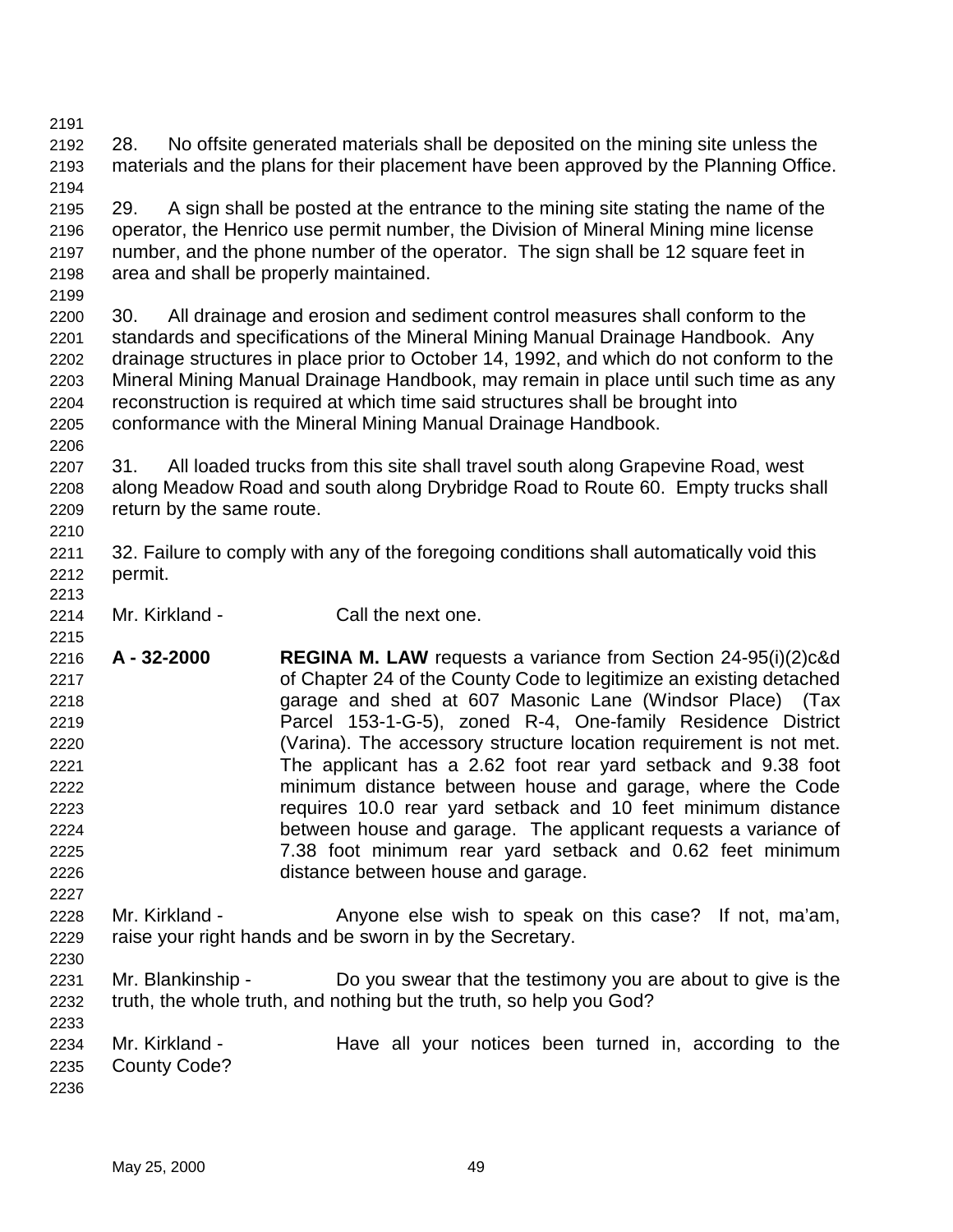2237 Excuse me, the note says that you're going to bring them 2238 with you today. 2239 2240 We were notified that you didn't receive your receipts. 2241 2242 **If you would, turn them in to the Secretary.** 2243 2244 All right, whichever one speaks first, state your name and 2245 proceed with the case. 2246 2247 Ms. R. Law - Yes sir. Yes sir. Okay, my name is Regina Law, and we 2248 bought the house in 1994, and it was already built, and we had a garage, and when we 2249 went to go see if we were within County codes, after we'd already purchased the house, 2250 and we found out that the garage isn't; it's too close to the house structure. But we just 2251 wanted the variance to get it back into codes. And we contacted our neighbors like you 2252 requested us to, and they all don't have any opposition to it. 2253 2254 When did you find out this garage was too close to the 2255 house? 2256 2257 Ms. V. Law - My name is Virginia Law, and we found out, I think, in April. 2258 Through the County Planning Board – they told us you needed so much feet, and we 2259 were like a half a foot off for this, and a half a foot off for that, and then there's a utility 2260 alley, and part of our property is in the utility alley, 2 feet of it, and they said the building 2261 was built in around 1960, so since we bought it in good faith, there's nothing we can do 2262 to change it. I don't know if those were the existing codes in 1960 or not, but we're just 2263 trying to get it into compliance with what you people need. 2264 2265 In other words, you didn't put a mortgage on this house? 2266 2267 Ms. V. Law - Did we put a mortgage on it? 2268 2269 Yes, when you bought it. 2270 2271 Ms. R. Law - We have a mortgage. We have title insurance for it. 2272 2273 Ms. V. Law - You have title insurance? Well, didn't they do a survey on 2274 this and find out at that time. 2275 2276 Was there a survey performed at that time? 2277 2278 It had to be if they got title insurance on it. 2279 2280 Not necessarily, typically, but not necessarily. It's not 2281 required. It's up to the person; it's up to the mortgage company; they could put an 2282 exception as to the survey.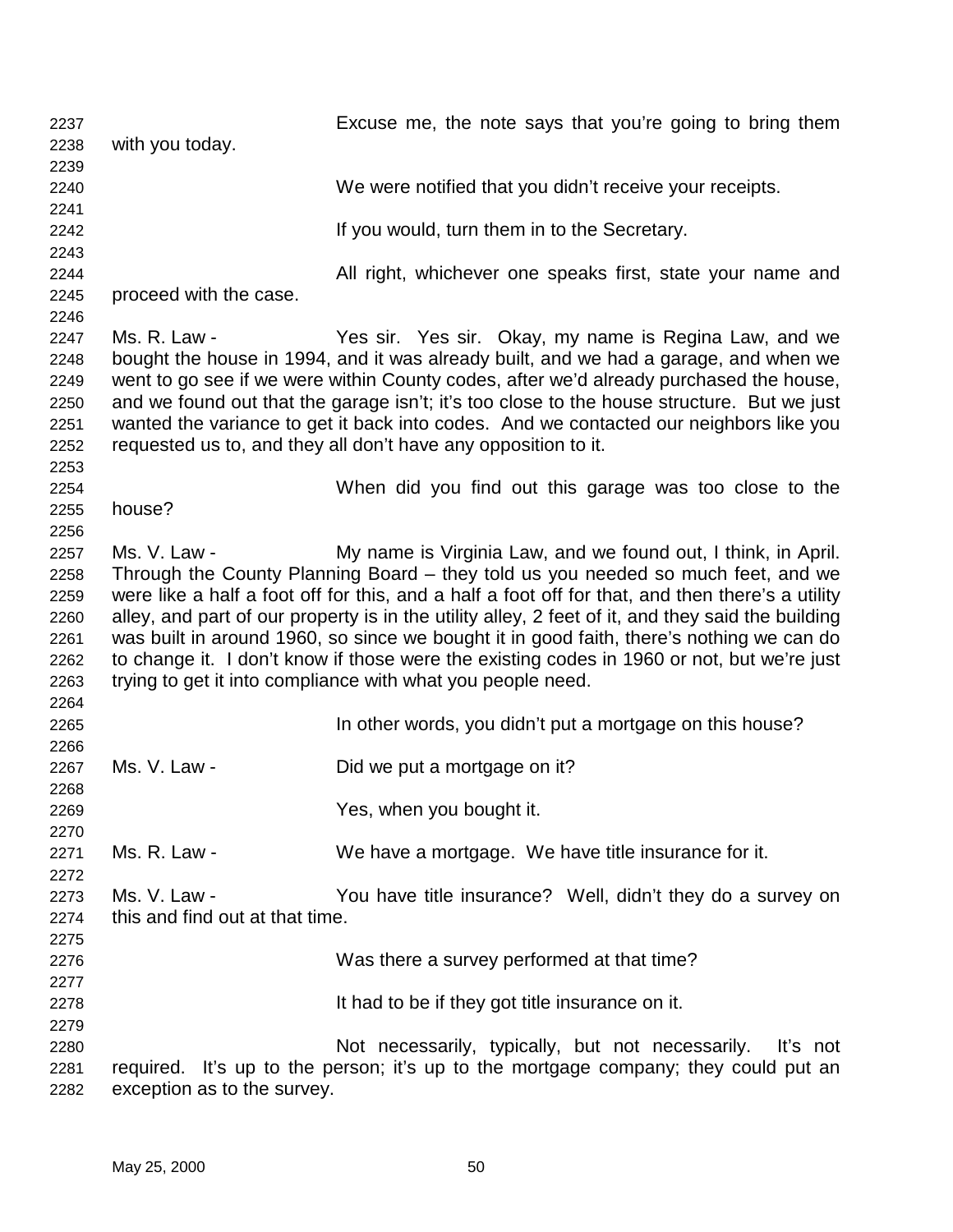| 2283 |                                                                                                                                                                             |                                                                                              |  |
|------|-----------------------------------------------------------------------------------------------------------------------------------------------------------------------------|----------------------------------------------------------------------------------------------|--|
| 2284 | Ms. R. Law -                                                                                                                                                                | It was never an issue until we went to the Planning Board.                                   |  |
| 2285 |                                                                                                                                                                             |                                                                                              |  |
| 2286 | Ms. V. Law -                                                                                                                                                                | We didn't realize; we figured if you got the mortgage, and                                   |  |
| 2287 |                                                                                                                                                                             | you got the title insurance, it was all right. This says "land referred to in this policy is |  |
| 2288 | described as follows: "certain lots, etc., etc., etcreferences hereby are set to by                                                                                         |                                                                                              |  |
| 2289 |                                                                                                                                                                             | the plat, which was on the regular County plat, and being in the same property               |  |
| 2290 |                                                                                                                                                                             | conveyed to Regina Law by the deed, exceptions for coverage."                                |  |
| 2291 |                                                                                                                                                                             |                                                                                              |  |
| 2292 |                                                                                                                                                                             | That's all right; you don't need to read it                                                  |  |
| 2293 |                                                                                                                                                                             |                                                                                              |  |
| 2294 | Ms. V. Law -                                                                                                                                                                | There's certain variances they had gotten years and years                                    |  |
| 2295 | before, for utilities and what have you.                                                                                                                                    |                                                                                              |  |
| 2296 |                                                                                                                                                                             |                                                                                              |  |
| 2297 | Ms. R. Law -                                                                                                                                                                | To look at it, it doesn't, I mean I've seen a lot of houses with                             |  |
| 2298 | closer garages, so I don't know.                                                                                                                                            |                                                                                              |  |
| 2299 |                                                                                                                                                                             |                                                                                              |  |
| 2300 | Ms. V. Law -                                                                                                                                                                | In our area, there seems to be a lot of them. Maybe none of                                  |  |
| 2301 | them meet codes; I don't know.                                                                                                                                              |                                                                                              |  |
| 2302 |                                                                                                                                                                             |                                                                                              |  |
| 2303 | Mr. Kirkland -                                                                                                                                                              | Any other questions?                                                                         |  |
| 2304 |                                                                                                                                                                             |                                                                                              |  |
| 2305 |                                                                                                                                                                             | Ms. V. Law - Could you tell us, so the codes change, like in 5 years, 10                     |  |
| 2306 | years, as you go along, in the County.                                                                                                                                      |                                                                                              |  |
| 2307 |                                                                                                                                                                             |                                                                                              |  |
| 2308 |                                                                                                                                                                             | Mr. Blankinship - There are changes from time to time, but anything that's                   |  |
| 2309 | already built under an older code                                                                                                                                           |                                                                                              |  |
| 2310 |                                                                                                                                                                             |                                                                                              |  |
| 2311 | Ms. R. Law -                                                                                                                                                                | Is grandfathered?                                                                            |  |
| 2312 |                                                                                                                                                                             |                                                                                              |  |
| 2313 |                                                                                                                                                                             | Yes.                                                                                         |  |
| 2314 |                                                                                                                                                                             |                                                                                              |  |
| 2315 | Mr. Kirkland -                                                                                                                                                              | No other questions? That concludes the case.                                                 |  |
| 2316 |                                                                                                                                                                             |                                                                                              |  |
| 2317 |                                                                                                                                                                             |                                                                                              |  |
| 2318 | After an advertised public hearing and on a motion by Mr. Nunnally, seconded by Mr.<br>Wright, the Board granted your application A-32-2000 for a variance from Section 24- |                                                                                              |  |
| 2319 | 95(i)(2) c&d of Chapter 24 of the County Code to legitimize an existing detached garage                                                                                     |                                                                                              |  |
| 2320 | and shed at 607 Masonic Lane (Tax Parcel 153-1-G-5). The Board granted a variance                                                                                           |                                                                                              |  |
| 2321 | of 7.38 feet minimum rear yard setback and 0.62 feet minimum distance between house                                                                                         |                                                                                              |  |
| 2322 | and garage. subject to the following condition:                                                                                                                             |                                                                                              |  |
| 2323 |                                                                                                                                                                             |                                                                                              |  |
| 2324 |                                                                                                                                                                             |                                                                                              |  |
| 2325 | Only the improvements shown on the plan filed with the application may be<br>1.<br>constructed pursuant to this approval. Any additional improvements shall comply with     |                                                                                              |  |
| 2326 | the applicable regulations of the County Code.                                                                                                                              |                                                                                              |  |
|      |                                                                                                                                                                             |                                                                                              |  |
| 2327 |                                                                                                                                                                             |                                                                                              |  |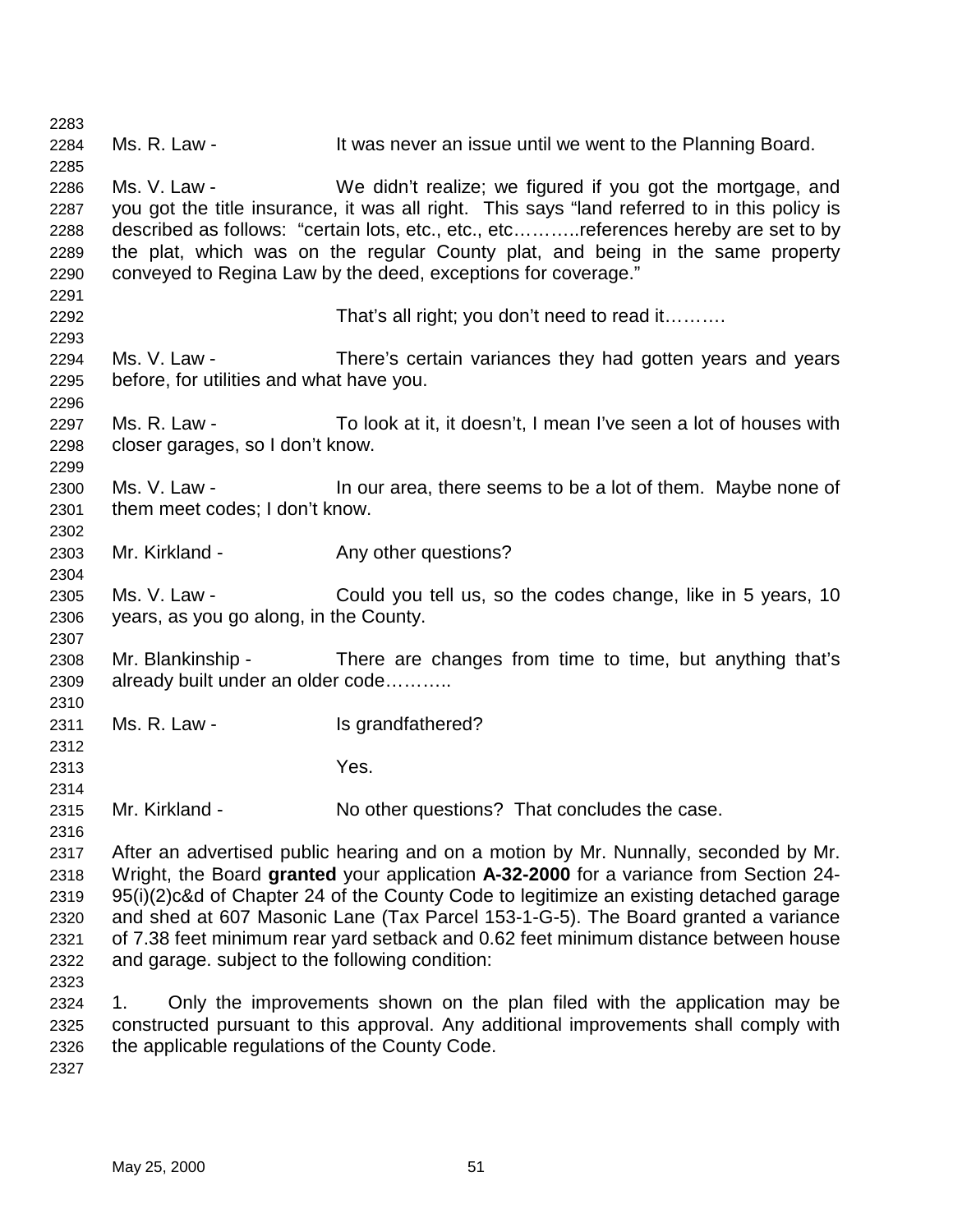2328 The Board granted this request, as it found from the evidence presented, that 2329 authorizing this variance will not be of substantial detriment to adjacent property and will 2330 not materially impair the purpose of the zoning regulations.

2332 Mr. Kirkland - Is Mr. Tokarz here? Okay, call the next one.

2334 **A - 33-2000** John W. Montgomery appeals a decision of the Director of Planning 2335 pursuant to Section 24-116(a) of the County Code. The Director of 2336 Planning has determined that certain structures and uses 2337 connected with the Virginia State Fair may be allowed in A-1 zoning 2338 districts by conditional use permit. The affected property lies in the 2339 northeast quadrant of the intersection of Interstate 64 and Interstate 2340 295 (tax parcels 163-A-3A, 176-A-14A, 14C, 14D, 19, 20 and 21) 2341 zoned A-1, Agricultural District (Varina). The applicant requests the 2342 Board of Zoning Appeals reverse the decision of the Director of 2343 Planning.

2345 Mr. Montgomery - Good late morning to you.

2347 Mr. Kirkland - Before we get started here, Mr. Tokarz, we have a question 2348 for you. Mr. Wright?

2350 Mr. Montgomery - I'll be glad to try to answer it for you.

2352 Mr. Wright - Mr. Tokarz, I have a question as to whether this is a decision 2353 which is properly appealed to this Board.

2354

2356

2344

2346

2349

2351

2331

2333

2355 Mr. Tokarz - You mean under the State Code provision?

2357 Mr. Wright - Well, it says it has to be a decision? The question in my 2358 mind is whether this isn't merely an opinion of the Planning Director to an applicant, 2359 upon which he could make a decision as to whether, which way he would go. I don't 2360 know what this opinion, whether it binds anybody. I assume that the applicant can bring 2361 the case to wherever the applicant wanted, the Board of Supervisors, Planning 2362 Commission, or even this Board, and at that time the question could be raised. But it 2363 seems like to me that there's a serious question as to whether this is a decision that is 2364 properly appealed to this Board. And I think that's a jurisdictional question. I think it 2365 should be resolved before we get into the merits of the case.

2366 2367 Mr. Tokarz - Yes sir, I think that's certainly an appropriate question. For 2368 the record, my name's J. T. Tokarz; I'm from the Henrico County Attorney's Office, 2369 representing the Director of Planning. It is our view that the zoning conformance letter 2370 that is before you today, is a decision within the jurisdictional requirements for the State 2371 Code, for you to take a hearing on this. As you may be aware, during the last two or 2372 three months, the Virginia Supreme Court had a case, in which they ruled that even an 2373 oral opinion by a zoning administrator, and I forget the locality right now; if I had known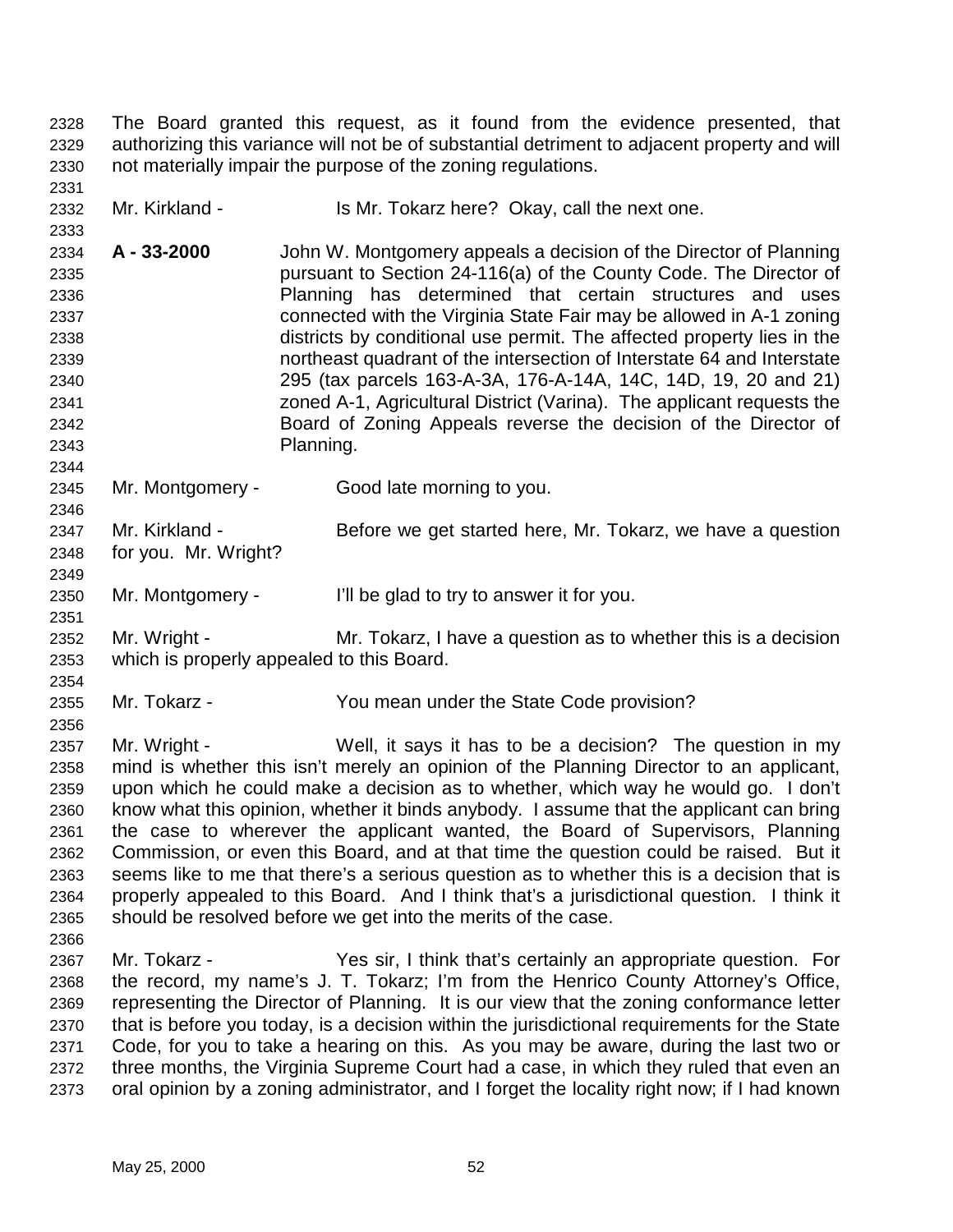2374 this was coming up, I would have it for you. But there was a case which said that an 2375 oral opinion of the zoning administrator had to be appealed within 30 days, or else the 2376 Gwen V. Allwood Rule came into play. If that is the case, then we certainly would 2377 believe that a written zoning conformance letter would meet the requirement for having 2378 jurisdiction of this Board to review it. The purpose of the zoning conformance letter is to 2379 have a formal decision by the zoning administrator, for the purposes of applying the 2380 Code, and therefore, we believe it is within the jurisdiction of the Board.

2382 Mr. Wright - Is that binding upon, say, the Board of Supervisors, the 2383 Planning Commission?

2385 Mr. Tokarz - Yes, we believe that if it is not appealed within 30 days, it 2386 does have binding impact, yes sir, under Gwen V. Allwood.

2388 Mr. Kirkland - Okay, Mr. Tokarz, sit down; you can start.

2390 Mr. Montgomery - Thank you very much. Good morning.

2392 Mr. Kirkland - If you would sir. I'm going to say this. Anyone else wishing 2393 to speak on this case, strictly to the case, this is a legal issue now, strictly the case, not 2394 about whether or not the state fair goes there or whatever, strictly the case of the appeal 2395 of the Planning Commissioner, Director, excuse me. The case, he just read you the 2396 case.

2398 Mr. Blankinship - The Director of Planning has written an opinion that certain 2399 uses connected with then Virginia State Fair may be allowed in A-1 zoning districts by 2400 conditional use permit. That's a legal determination. The appellants have asked the 2401 Board to reverse that decision. So it's not about the merits of the fair, or the merits of a 2402 specific site. It's whether the terms of the zoning ordinance would allow those uses in 2403 an A-1 district by conditional use permit or not.

2405 **Example 1 Example 1 Basically <u>[unintelligible – 3<sup>rd</sup> mike not on</u>] if you go and this is** 2406 the appeal [unintelligible].

2409

2407

2404

2381

2384

2387

2389

2391

2397

2408 Mr. Kirkland - If you would, sir, answer that question for us.

2410 Mr. Blankinship - Ckay, the Chairman's point is that it is not before this Board 2411 today to decide whether or not to approve the fair on that site. That decision may or 2412 may not be made at some later meeting. But the question that is before them is not 2413 about the merits of the fair or about the merits of a specific site for the fair. The 2414 question is a legal interpretation of the County Zoning Ordinance. The Zoning 2415 Ordinance. The Zoning Ordinance uses the term "fairground," and the main point I think 2416 we're going to discuss here is what that term means, in the context in which it's used. 2417 So any comments that have to do with that specific legal question will be welcomed by 2418 the Board, but any comments that are on anything else, a specific location or the merits 2419 of the state fair, would not be properly before this Board this morning.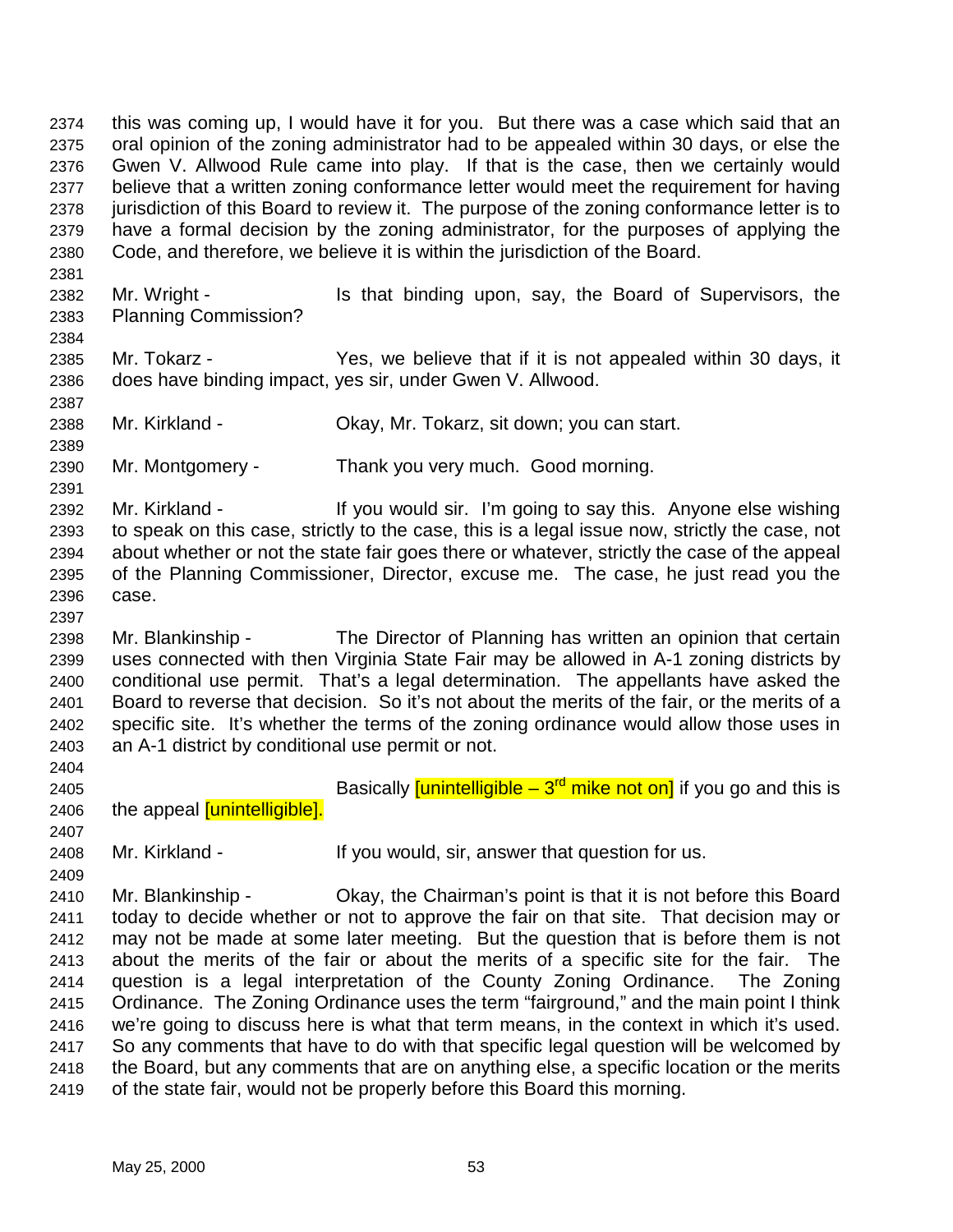2420 2421 Mr. Kirkland - Okay, since that's been said, all those who wish to speak on 2422 this case, please stand up and raise their right hands. Okay, Mr. Secretary, would you 2423 swear them in. 2424 2425 Mr. Blankinship - Do you swear that the testimony you are about to give is the 2426 truth, the whole truth, and nothing but the truth, so help you God? 2427 2428 Mr. Kirkland - And all the notification landowners have been contacted 2429 according to County Code? 2430 2431 Mr. Blankinship - That was done by the County, for the record. 2432 2433 Mr. Kirkland - If you would, sir, state your name and the case. 2434 2435 Mr. Montgomery - Absolutely. John W. Montgomery, Jr. I am, as the, I believe 2436 it's a little misleading the way the case is titled; I actually am the representative of the 2437 appellants. I am an attorney, and I have, they are my clients, and I have been retained 2438 to do that. I have no problem with the way the notice was sent; however, it's just 2439 somewhat inaccurate in that regard. I think the rest of the papers are accurate. 2440 2441 Whom do you represent? 2442 2443 Mr. Montgomery - I represent sir, you should have received a list of the 2444 appellants in my original filing, and, believe it or not, sir, in order not to use too much 2445 paper, contrary to what you may think by the book I just provided to you, I did not 2446 provide another copy of that, but there's approximately 18 folks, I believe……… 2447 2448 But they will be in the record, I take it? 2449 2450 Mr. Montgomery - Yes, that's right. 2451 2452 Just wanted to make sure they are in the record. 2453 2454 Mr. Montgomery - That's correct, and along with myself, I also have my 2455 colleague Everette Felts, who has been involved in this matter, and is also council, and I 2456 also much thank the assistance of Lisa Quesinberry, who has just completed her third 2457 year of law school, and she probably wished that perhaps she was still back in it 2458 because I've used her for leg work more than she would be willing to admit, I'm certain. 2459 Mr. Chairman, members of the Board, may it please the Board, as I've just told you, my 2460 name is John Montgomery, and as I've seen the proceedings this morning, it does not 2461 appear there's a requirement that I request an opportunity for reply or rebuttal, but if it 2462 was, I would like to do that. As you mentioned, I am representing approximately 18 2463 folks who have filed the appeal, and these people are indeed aggrieved by the decision 2464 which Mr. Tokarz and Mr. Blankinship has described for you. The issue which you must 2465 decide, and that's important, and Mr. Blankinship's done a good job, I believe, of at least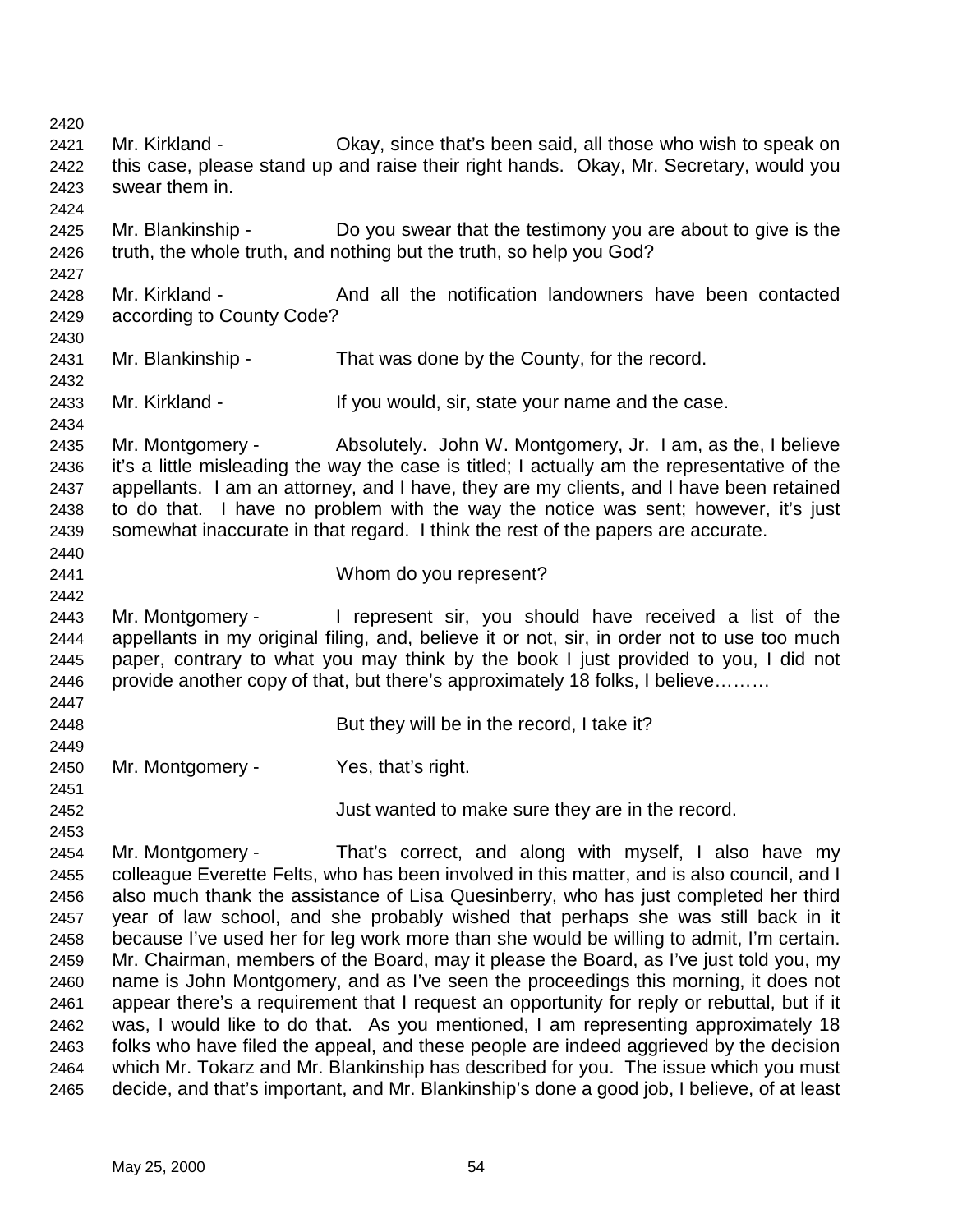2466 setting it up. But the issue you must decide is whether year-round commercial 2467 activities, activities which you're going to hear, through evidence and testimony, that 2468 ARE and the County have admitted are non-fair commercial money-raising activities, 2469 whether such activities can in fact, be bootstrapped into A-1 zoning under the umbrella 2470 of fairgrounds. That's the issue; that's the question. Now, Mr. Marlles, the Planning 2471 Director, of course, whose decision we're appealing, has relied upon three issues to 2472 support his position, support his argument, if you will. He's created a three-legged 2473 stool. The legs of that stool are 1) past practice, which he says is consistent over a 2474 number of years, and before I go to the other two, I want to tell you that that past 2475 practice argument that he's going to make, through his counsel, and has made in his 2476 papers, is indeed intertwined with all three legs of the stool. And so you will soon see, 2477 as that falls away, the two-, the three-legged stool becomes somewhat wobbly. Next, 2478 he relies upon the dictionary definition, which in fact he has adopted. And finally, he 2479 relies upon the use of the word "fairgrounds," the use of the use "fairgrounds," within the 2480 Code itself. Without any one of those legs of that argument, gentlemen, his position 2481 fails. And as you will see, we're going to eliminate those, and any that are left, are 2482 going to be at least considered wobbly. Now there are a couple of preliminary issues. 2483 We've touched on one. The other one I think we need to knock out very quickly, is 2484 whether these folks are in fact aggrieved persons, which Mr. Tokarz has identified in his 2485 papers, as being a requirement. I would like to suggest to you that they indeed are. 2486 The test is whether there's substantial property and personal impact, or interest that is 2487 impacted substantially and pecuniarily and otherwise, by the decision. As you look 2488 through the list, and the map that Mr. Tokarz provided, you see that they're scattered 2489 about, but the vast majority of them are located very closely to the proposed site. And 2490 indeed, one of the folks whom you will have an opportunity to hear from, the Trues, are 2491 less than a quarter of a mile from the site. Furthermore, and in just a moment, I'm going 2492 to ask one of the Trues to come up and speak to that issue for you so we'll have it on 2493 the record. The other thing that I would like to point to is in the book that I provided to 2494 you earlier, if you will look behind tab  $# 4$ , we have hired a real estate appraiser to go 2495 out and look at the properties, look at the location, and to render an expert opinion if you 2496 will, a professional opinion, and I would just point to, at the bottom of the first page, he 2497 says, "When Mr. True (the gentleman you're going to hear from, or his wife perhaps) 2498 decides, were Mr. True to place his home on the market with a professional realtor for 2499 sale, it would be difficult to find a purchaser without a severe discount to its current 2500 assessed value. You turn to the next page, and he concludes by saying, "I can state 2501 that it is my professional opinion that residential properties nearby will have been 2502 significantly impacted with the loss of market value and increase in market timing, 2503 lessening the value of the closest properties to the site in the 15 to 20% range, and the 2504 further you get away from it, the further you get away from it, the less that impact will be. 2505 So that expert opinion, which I don't think will be challenged, indicates that there will be 2506 immediate, substantial, pecuniary impact. I would ask that the Trues come forward, and 2507 they can tell you about the personal impact that it will have, as well. And I think that 2508 they can do that briefly.

2510 Ms. True - My name is Melissa True, and we reside at 3633 Old 2511 Williamsburg Road. As residents on Old Williamsburg Road, we feel that our family will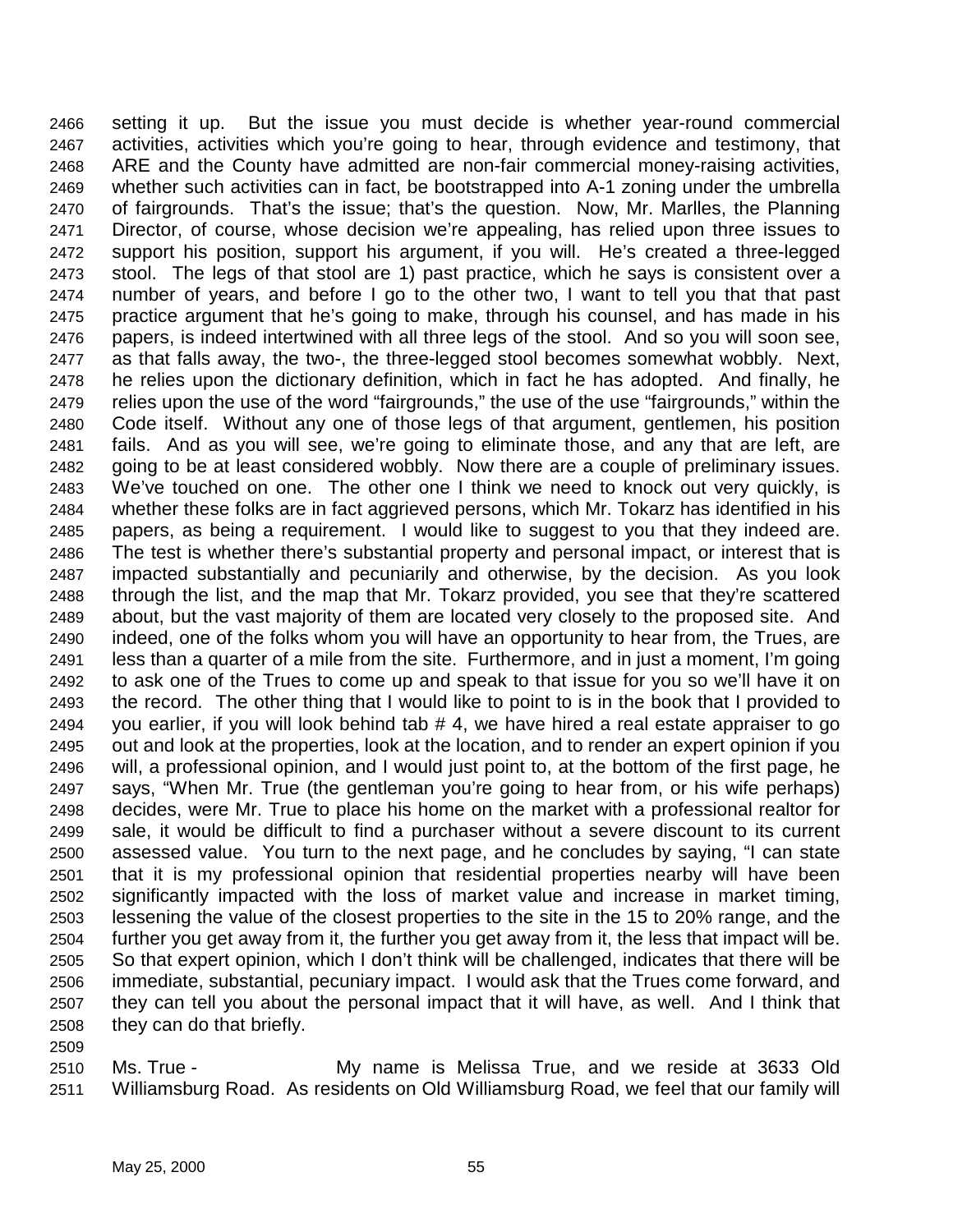2512 be directly and negatively impacted by the relocation of the state fair park. Despite what 2513 Atlantic Rural Exposition, Inc. has expressed, we think the community will be affected 2514 by additional noise, trash, traffic, and a decrease in property value. We feel the 2515 proposed use of Old Williamsburg Road as a delivery road, as told to us by state fair 2516 representatives, is unnecessary. The enjoyment of this dead end road will pose a threat 2517 to the children at the day care facility also located on Old Williamsburg Road. With the 2518 large trucks already using the road to gain access of reconstruction of 295 and 64 2519 interchange, additional traffic would make the use of the road for recreation or necessity 2520 dangerous. We are very disappointed to hear of ARE's plans of relocating and 2521 developing a state fair park in our quiet community. Our intentions, as young residents, 2522 of raising a family and enjoying our home in this area, have dissipated. Thank you. 2523 2524 Mr. Montgomery - Did you all have any questions of the Trues? 2525 2526 No, not at this time. 2527 2528 Mr. Montgomery - With that having been said, I believe it's fair to say that we 2529 have addressed that issue, and indeed that we do have standing if you will, so we'll 2530 move on, but I'd be glad to answer that question now or at any other point if you would 2531 like. So with that having been said, the question, we get back to it. Can you bootstrap 2532 these admittedly non-fair activities under the use "fairgrounds" into A-1 zoning. Looking 2533 at the past practice, the definition, and the use in the code, we would suggest to you 2534 that it's not. Leg  $1 -$  "past practice" – I mentioned to you that this is the linchpin of their 2535 argument, and when the linchpin is removed, we all know what happens. And why do I 2536 say it's a linchpin? If you would like, you can follow along behind tab 3, which is Mr. 2537 Tokarz's letter, but I will just point to a couple of things to indicate that to you. He says 2538 on page 3 of his letter, he in fact italicized it for us, but it says, 2539 2540 *"…for over 40 years both the State Fair and the various "between fair" activities*  2541 *have been permitted at Strawberry Hill under the category …"fairgrounds" in …*  2542 *B-3 …."*  2543 2544 It's the linchpin of its past activity. If you turn to page 5, under the definition, he 2545 concludes, he says, 2546 2547 "Second, the County has never regarded the term "fairgrounds…." 2548 2549 He says, 2550 2551 "Over 40 years of experience includes the use of permanent buildings at the

2553 2554

2555 Thus it's the linchpin of his definition argument. And finally, the use within the Code 2556 itself, if you look to page 4, he says it again, he points to Mr. Glover's letter, and in that 2557 case, he says,

2552 fairgrounds at Strawberry Hill(s)…."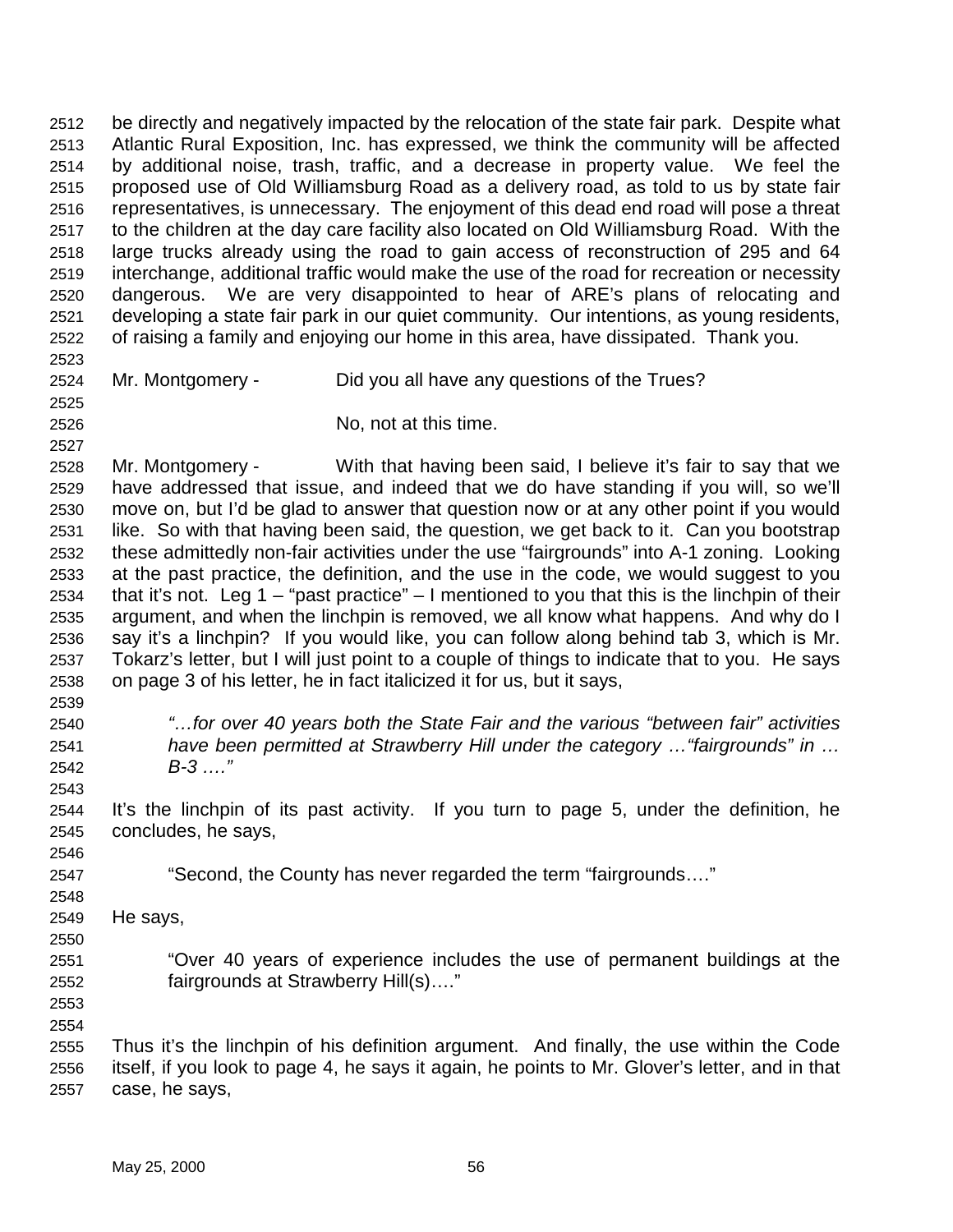2558 2559 "*Put…simply, the … "fairgrounds" in … A-1 district has the same meaning as the*  2560 *term "fairgrounds" in … B-3…."*  2561 2562 So he's looking back at into B-3 at the existing site, and once we address that, I think 2563 you will see that there's a significant problem there. No why is that a problem? Lisa, if 2564 you could put the time line up, please. We have gone to the liberty, and I want to divert 2565 just a moment, and tell you that Ms. Quesinberry did an outstanding job of reviewing 2566 what indeed was a tough job of going back and finding the code, the series of the code, 2567 which I know you all have dealt with before, but you had to really do some digging to 2568 find it, but indeed we did find it, and we're comfortable in that and convinced of that. So 2569 rather than refer….. 2570 2571 Could I interrupt you just for a second. 2572 2573 Mr. Montgomery - Yes sir. 2574 2575 I want to bring up one point on this letter. Mr. Glover's 1959 2576 comments – who is Mr. Glover? 2577 2578 Mr. Montgomery - It's my understanding that ………… 2579 2580 Mr. Blankinship - He was with the fair. 2581 2582 Mr. Montgomery - …he was the past president of the ARE, Inc., and his letter, 2583 which appeared as part of Tom's correspondence,………… 2584 2585 I don't want to get him confused with Mr. Glover's on the 2586 Board of Supervisors, because he wasn't on in 1959. 2587 2588 Mr. Montgomery - I understand; he would probably appreciate your making that 2589 certainly clear. Now what I want to do, is I want to walk you through how we got to the 2590 time line, which you're seeing there. If you turn to tab # 7, what you're going to see is 2591 an excerpt of the Code, the Zoning Code, as it appeared from 1933 until 1953, and if 2592 you want to look quickly, onto the third page is B-3 districts, I can tell you it does not say 2593 anything about the fairgrounds or fairs. If you look on the agricultural districts, which 2594 then was called Section D, it says nothing about either of those events. So if you look 2595 at the time line now in front of you, that's the item that shows back in 1930, basically 2596 until the '50's. Now turn with me, if you will, to 1953, which what you're looking at there, 2597 is a portion of the Code as it existed from 1953 until 1988. And what I want you to do is 2598 turn to the 11<sup>th</sup> page, and you'll see under B-3 use, 1022, it says, "carnivals, fairs, and 2599 circuses"; it does not say "fairgrounds." It does not say "fairgrounds." 2600 2601 What page are you on? 2602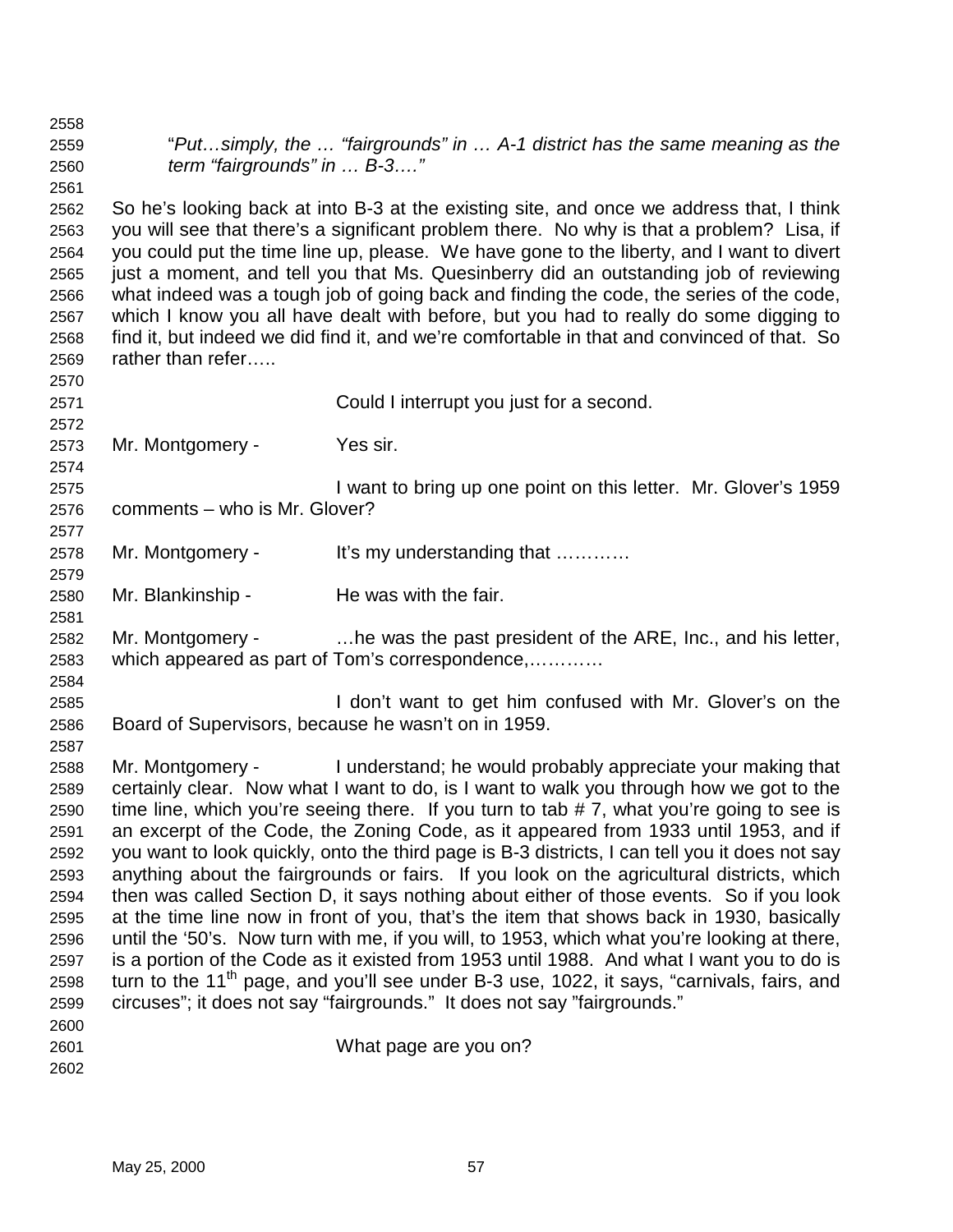2603 Mr. Montgomery - Sir, at the bottom of the page; it's actually the last behind tab 2604 # 8; it's the very last paper, and it's got the numeral 24 at the bottom. Is everybody with 2605 me now? It's actually up on the projector now, if you need that as a reference. So what 2606 we're seeing is, to review, from '33 to '53, there's no mention of it. From '53 until '88, in 2607 B-3, which is the parcel where the Strawberry Hills facility is now, which is what they 2608 hang their hat on, it was not a "fairground," rather it was a fair, a carnival, circus, fair, 2609 and if you look in the other B-3 provisions, there's other business-like uses going on 2610 there. Nowhere does it say "fairgrounds." And then, before we leave, and we don't 2611 have a tab that refers to this, but in 1959, there was a comprehensive rezoning, but 2612 what happened with the comprehensive rezoning, was a redrawing of the boundaries. 2613 And then some change, and you will note that one of the things that they're going to 2614 point to is the fact that the Strawberry Hills facility went from B-1 to B-3. But when it 2615 went to B-3, it didn't go under fairgrounds use. We don't know what it was, but one 2616 thing we know it was not, was a fairground. It couldn't be, it couldn't be, not unless the 2617 County's going to get up here and tell you that they were asleep at the switch, and I 2618 know that that didn't happen; certainly that didn't happen, so that it could have been a 2619 fairgrounds. 2620

2621 Now then, in 1988 is the first place, and that's behind tab # 10, is the first place, and 2622 what we have there is the actual minutes of the Board of Supervisors, and if you will 2623 look at page 15 of 19, and in the upper right-hand corner it lists 15 of 19, you see 2624 "fairgrounds" for the first time, 1988. So what does all of this tell us? What it tells us is, 2625 that until 1988, the past practice, all of these things, that they're going to tell you about, 2626 and they've already said it, they can't run from it now, they've said it in their papers, for 2627 40 years, these things have been going on. They point to Mr. Glover's letter, and they 2628 say, "see there, look here, all of these things have been going on, and because it was a 2629 "fairgrounds" in B-3, that must be what a "fairground" is, and therefore, but it wasn't; it 2630 was something else. It was not a fairgrounds; that leg is gone. That leg is gone. Now 2631 let's don't leave that for just a moment though, because we don't have to rely just on 2632 what they've told us thus far. Let's look at what's happened here recently. I kind of feel 2633 like I'm in church, "Join me as we turn………." My wife tells me I often get to going, and 2634 I sound like I might wish I was in church pontificating, but I'll try not to do that for you all. 2635 Join me, if you will, behind tab # 6. This is February 10 of this year. The testimony of 2636 Miss Elizabeth Via, who was charged with the responsibility of overseeing the process 2637 for the move, from the County's side. She was asked by Ms. O'Bannon, of the Board of 2638 Supervisors, who of course sits on the Planning Commission – I want to read it to you, 2639 it's on page 39. Ms. O'Bannon, "I have one question, if I could just ask it of the Planning 2640 staff………" She's allowed to do so. Ms. O'Bannon asks, this would be to Ms. Via, 2641 "Just a basic question, if I can ask this – the State Fair is obviously the Atlantic Rural 2642 Exposition, and has farm animals – this property is zoned A-1; can they have a fair on 2643 A-1 property? Ms. Via, the person responsible for this action, on behalf of the Planning 2644 Director – "This was discussed when the proposal first came before the County; just the 2645 fair and the other large outdoor events, is my understanding, could be done in an A-1 2646 with a provisional use permit. The decision was made early on, and the 2647 recommendation from the staff was that, because of the year-round nature of all the 2648 other activities that would be going on, that would require commercial zoning in B-3.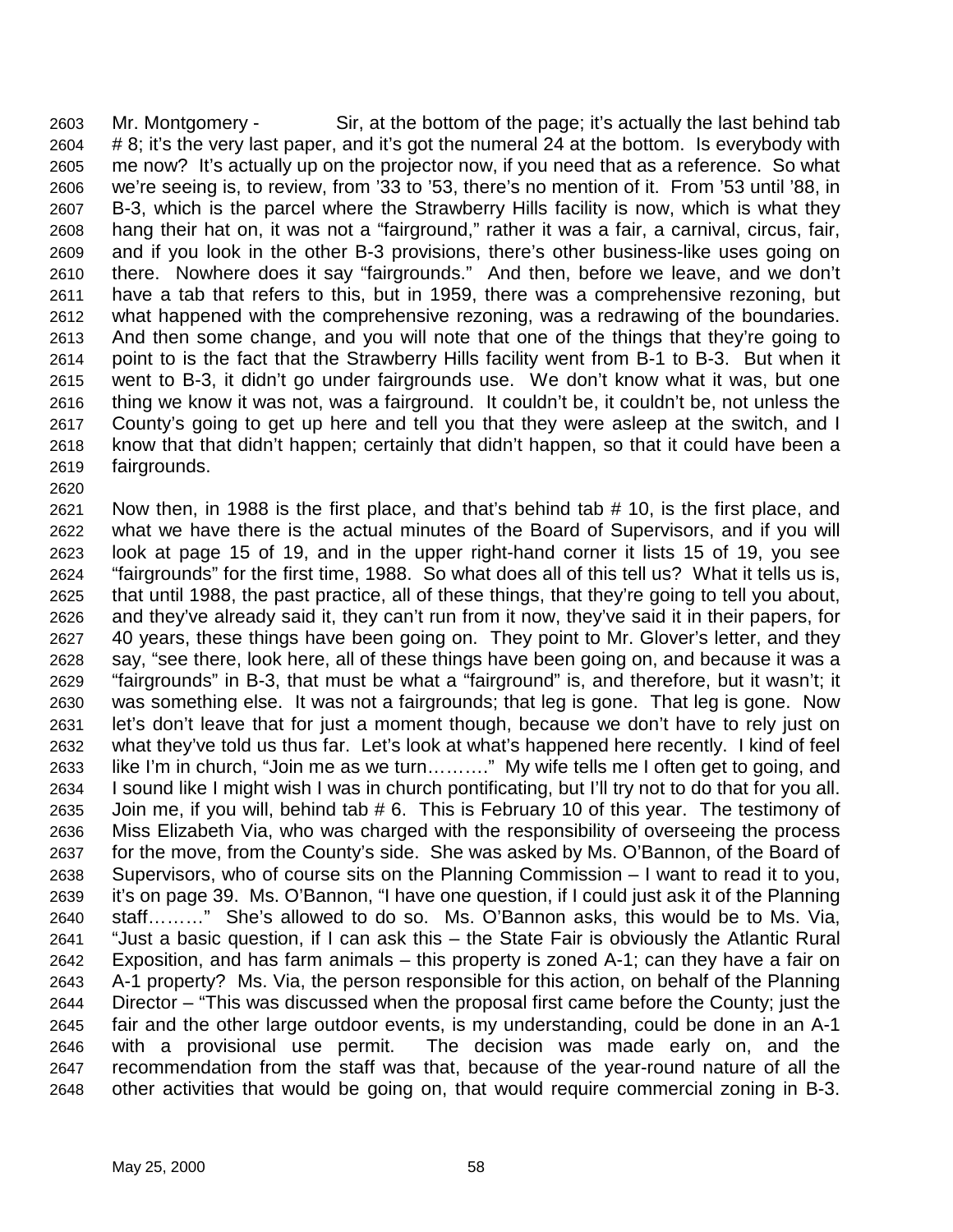2649 The year-round activities are the other things." Ms. O'Bannon, "So they could have the 2650 fair?" She's back to her simple question. I would suggest to you that that's a good 2651 question for us to consider today. Ms. Via, "Just a state fair," she answers. Ms. 2652 O'Bannon, "For a week and a half, or so?" Ms. Via, "That could potentially apply. They 2653 could potentially apply for a provisional use permit, just to run the state fair." Ms. 2654 O'Bannon, "Okay, I just wanted to ask one basic question." She got a very straight 2655 forward answer to it.

2656 2657 We've shown that the Code did not recognize fairgrounds until 1988, so their claim of 2658 40+ years of looking at the existing Strawberry Hills facility, cannot fly. You cannot rely 2659 upon that. We've seen that Ms. Via, the person responsible for it, told you what her 2660 interpretation was, and the staff's interpretation was, at that time. I don't know what 2661 happened to change it. I don't know, and it's really before us. Looking at tab 3, Mr. 2662 Tokarz's letter; he attaches the testimony of the other Mr. Glover, and I want to ask you 2663 if you will turn with me to that; it's the last 2 pages behind tab 3. Gentlemen, he doesn't 2664 use the word fairgrounds; he doesn't say "let's move it from B-1 to B-3 so I can be in a 2665 fairgrounds, so we can do these things. He said "move it, if it takes moving it from B-1 2666 to B-3, to get the job done, then by all means, let's do it." And the County said "Do it," 2667 and why did they say "Do it"? Because it's a commercial business district; it didn't say 2668 fairgrounds. He would have used the word, I'm certain, if it did. Thus there's no 2669 consistent past use; we've demonstrated that. Moreover, because, and before we leave 2670 that, let's think about what that means. If in fact they rely upon it as heavily as they do, 2671 and they were able to do these things which they're going to tell you they were able to 2672 do, for all these years in B-3, and fairgrounds was not a permitted use, then when the 2673 Code was amended in 1988 to include fairgrounds, it didn't all of a sudden change the 2674 nature of what they were doing. In fact, their argument, which they rely upon, leans in 2675 my favor. They've established, through a past practice, that what they were doing, was 2676 not indeed a fairground. In fact it was something else allowed under B-3. So 2677 accordingly, I would argue to you, the past practice, if there is one, the longer past 2678 practice, is that it is not allowed under fairgrounds.

2680 Now let's move on to leg 2, and don't forget, please don't forget, that leg 1, past 2681 practice, is intertwined throughout. So now we've got us a two-legged stool. The next 2682 thing that we need to talk about is the definition that Mr. Marlles adopted. Now the nice 2683 thing that I've found about this case, is that the most work I had to do is just go back 2684 and follow up behind them and read what they said, hear what they said, read what they 2685 wrote. An quite often I've discovered that they made my argument for me very well. 2686 He, in fact, defined 'fairgrounds' as a "open space where fairs are held." Now, I believe 2687 if he were here today, and interestingly enough, he has chosen not to testify, although I 2688 would think that he would be the person who'd lead the most into what he thought it 2689 would meant, but whatever, whatever. They now say that an open space is not an open 2690 space, but an enclosed building. That defies logic. They now say, but what they do is 2691 they say, Mr. Webster envisioned something besides an open space. They now say 2692 that a fair includes non-fairs. A fair includes things that these folks have already said 2693 are not fairs, and it's clear throughout their filing, and I want you to turn with me again, 2694 because I want to demonstrate that to you, ARE has repeatedly said so. Turn to tab 2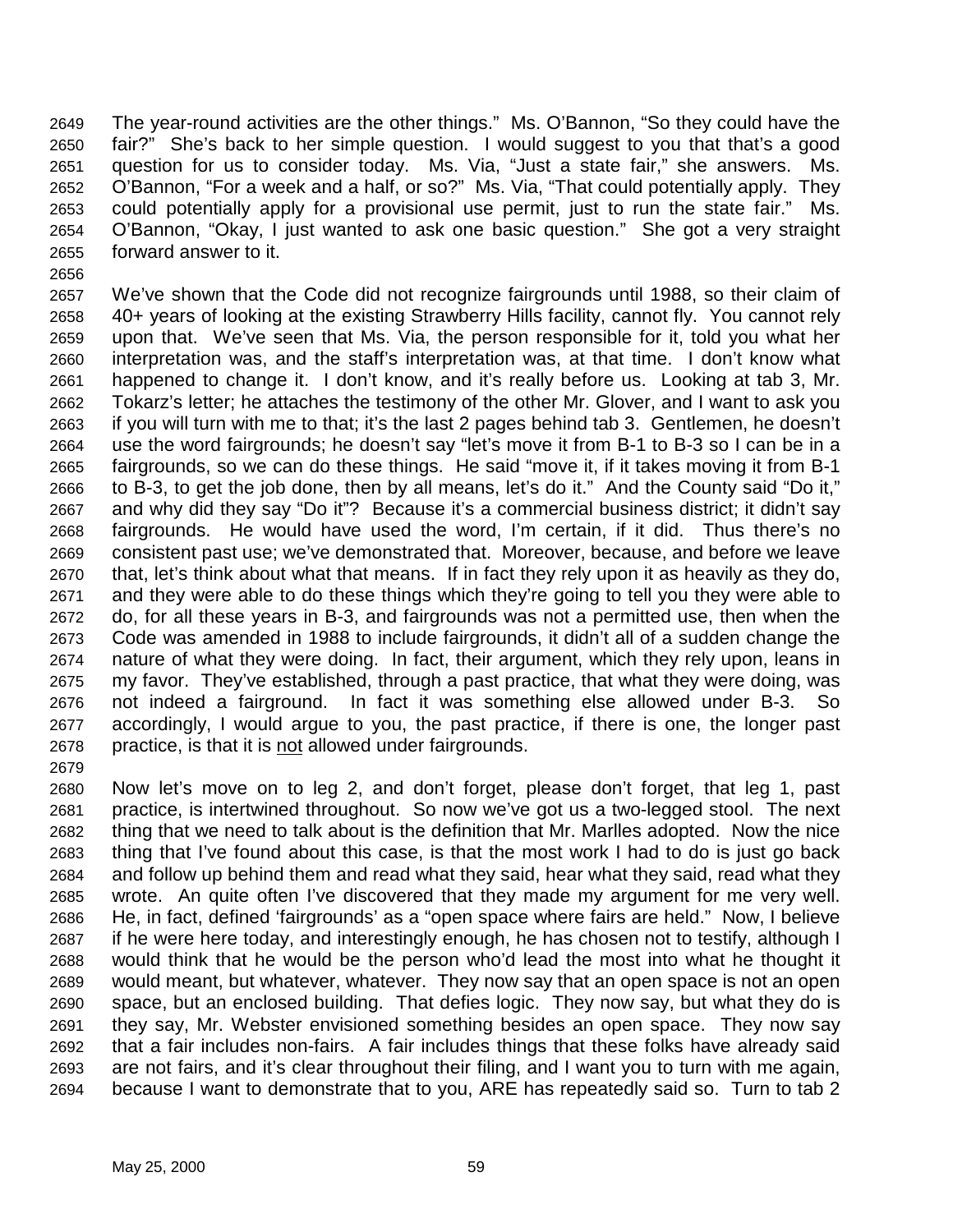2695 please, and I want you to look at the, it's not very thick, but there's a list of uses, under 2696 the headline **FAIR PARK.** And I'm just going to run down there with you, and I didn't 2697 create this document. All I did was highlight it for you. Number 4, number 4 says "Hall 2698 of Fame Building, 25,000 sq. ft. permanent meeting building." Then it goes on to say, 2699 "during the fair," I'm going to read it to you, "the 25,000 sq. ft. permanent building would 2700 serve as a small exhibit hall during the fair and as a meeting, banquet, or exhibition 2701 facility during non-fair times." Now I know a little bit about the English language. I know 2702 "non" means "not." They just told you it's not a fair. The very next one, the "Showboat. 2703 Again, "the facility may be a tent or a permanent building," which oddly enough, I don't 2704 know how you, it looks like they're going to pitch a over a 100,000 sq. ft. of canvas out 2705 there at some point, for tents, or maybe they're not, because they never really come 2706 clear on that. But, "If a permanent building, the facility would be used non-fair for 2707 meetings, banquets, or small entertainment performances." "Non" means "not." 2708 Number 7 talks about year round. Number 11, exhibit halls, these "halls will be used 2709 during non-fair to host various consumer shows and performances." It's throughout 2710 there, but those are the most clear examples I would suggest to you. So what they're 2711 asking us to do, I would suggest to you, is to turn our common sense off, turn our logic 2712 away, decide that an open space is an enclosed building, decide that a fair is a non-fair, 2713 not as I've defined it, you don't even have to rely upon Mr. Tokarz, you can go right to 2714 the feet of the matter, and that's with Mr. Brown and Mr. Kidd, who vouched for the 2715 information that's presented there.

2716

2717 Now we've wrestled with two legs of the three-legged stool, and I know everyone's 2718 pleased that we're to leg 3, so I might be, what they call, overusing the metaphor, but at 2719 any rate, I think it's a good one. Use in the ordinance itself – now here we get into 2720 some interesting things. Mr. Tokarz has told you that there are three uses, three uses 2721 under that section, and what that section says, is you're allow conditional uses for 2722 fairgrounds, race tracks, or, the word or, grounds for racing or showing horses, and 2723 riding stables or academies. There's two uses there. They're talking about things to do 2724 horses with. They modified fairgrounds; they modified race track; they modified 2725 grounds. Now, if that's now the case, then what they're going to have to stand up here 2726 and tell you is, in that regard, you're able to do race tracks, whatever race tracks are. 2727 Horses have nothing to do with it any more, because it's connected by "or," not "and." 2728 There's 2 uses: the first one deals with horses, or running and showing of horses. The 2729 second one deals with riding stables and academies. That's not a redundant reading; 2730 that's a plain meaning reading.

2731 2732 Where are you with respect to the ordinance on that? 2733 2734 Mr. Montgomery - Sir, let me drive you to it real quick. Find a good example of 2735 it………… 2736 2737 **I'm also looking at amusement park, the circuses, and** 2738 fairgrounds. 2739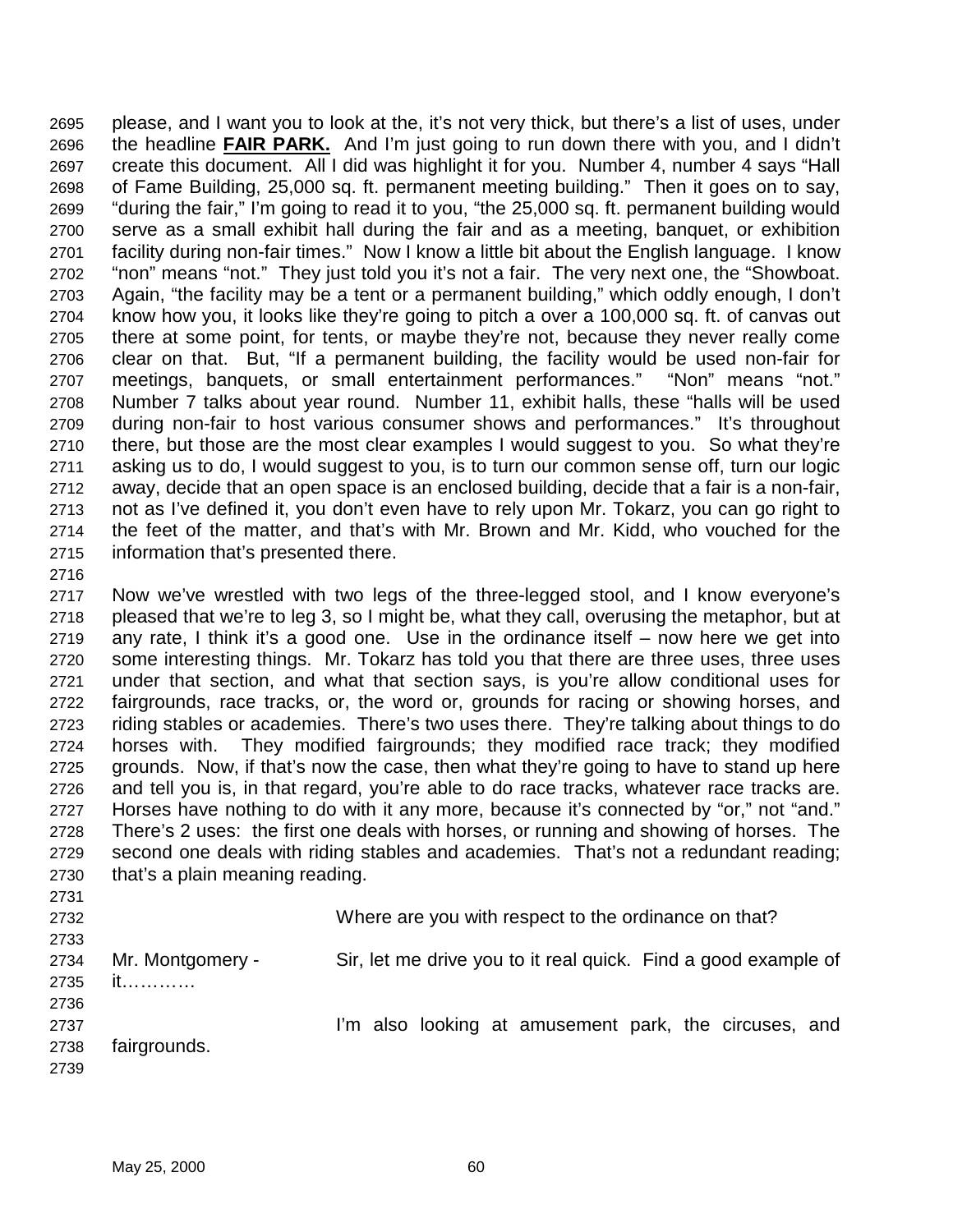2740 Mr. Montgomery - Sir, you're looking in B-3, okay, and I would direct you to A-2741 1, and I may not have provided you a current copy of A-1, but I'm sure Tom's got one if 2742 you need to review it, but I can tell you what the language says. How about if I just read 2743 it to you?

2744

2746

2750

2753

2745 That will be fine.

2747 Mr. Montgomery - It says, "fairgrounds, race tracks or grounds for the racing or 2748 showing of horses, and riding stables or academies." That's what it says; that's what 2749 the ordinance says.

2751 "Fairgrounds, race tracks and grounds for the racing and 2752 showing of horses, riding stables and academies."

2754 Mr. Montgomery - Sir, I believe you're reading Mr. Tokarz's brief, and I would 2755 suggest to you that while I've been accused of misreading it, I had to correct my 2756 colleague and say he's misquoted it, because it says "fairgrounds, race tracks or 2757 grounds, or, and I want to, let's take a moment and be clear.

2758

2761

2759 Doesn't say carnivals, are carnivals in it. Uses permitted in

2760 ....................[unintelligible]

2762 Mr. Montgomery - And I want to make a clarification, and Mr. Tokarz is 2763 absolutely right. He just pointed out to me that he did not quote it is his papers that he 2764 filed to you. He didn't put quotes around it or intend for it to be read as a quote. Rather 2765 it was a paraphrase. I would suggest to you that what we're dealing with is an 2766 ordinance, and while paraphrasing is appropriate in some regards, certainly when we're 2767 dealing with the words of an ordinance, and obviously that's we're dealing with, the 2768 words, we've got to read the words as they appear, as the legislative body who adopted 2769 them, insisted that they appear. So it says "and," there's 2 uses, not 3. Are there any 2770 questions about that, because I see a number of folks looking at it closely? So where 2771 does that leave us? Well, if you buy into my analogy of a three-legged stool, we've got 2772 a little piece of stool sitting on the ground right now, We've got legs that are crumbled. 2773 Past practice doesn't support them. The definition, bad as they want to run away from it 2774 now, it doesn't support them. And indeed the language of the ordinance doesn't 2775 support them. I would suggest to you that unless you're willing to close your eyes, turn 2776 off your common sense, and ignore logic, you can't do anything but come to the 2777 conclusion that fairgrounds, that the Planning Director, reached the wrong definition, 2778 and you must reverse his definition in whole. I'd be glad to answer any questions; I do 2779 wish to offer a response to what I'm sure is going to be an interesting presentation. And 2780 certainly I didn't begin by thanking you for the opportunity, but I tell you, it's a privilege 2781 and an honor to be here. A lot of the things that I've done in the practice of law, and the 2782 army and so forth, have been very rewarding, but working with the folks that I've had the 2783 opportunity to work with, my neighbors, and so forth, has been one of the most 2784 rewarding that I have had, and so I thank you for the chance here this morning. 2785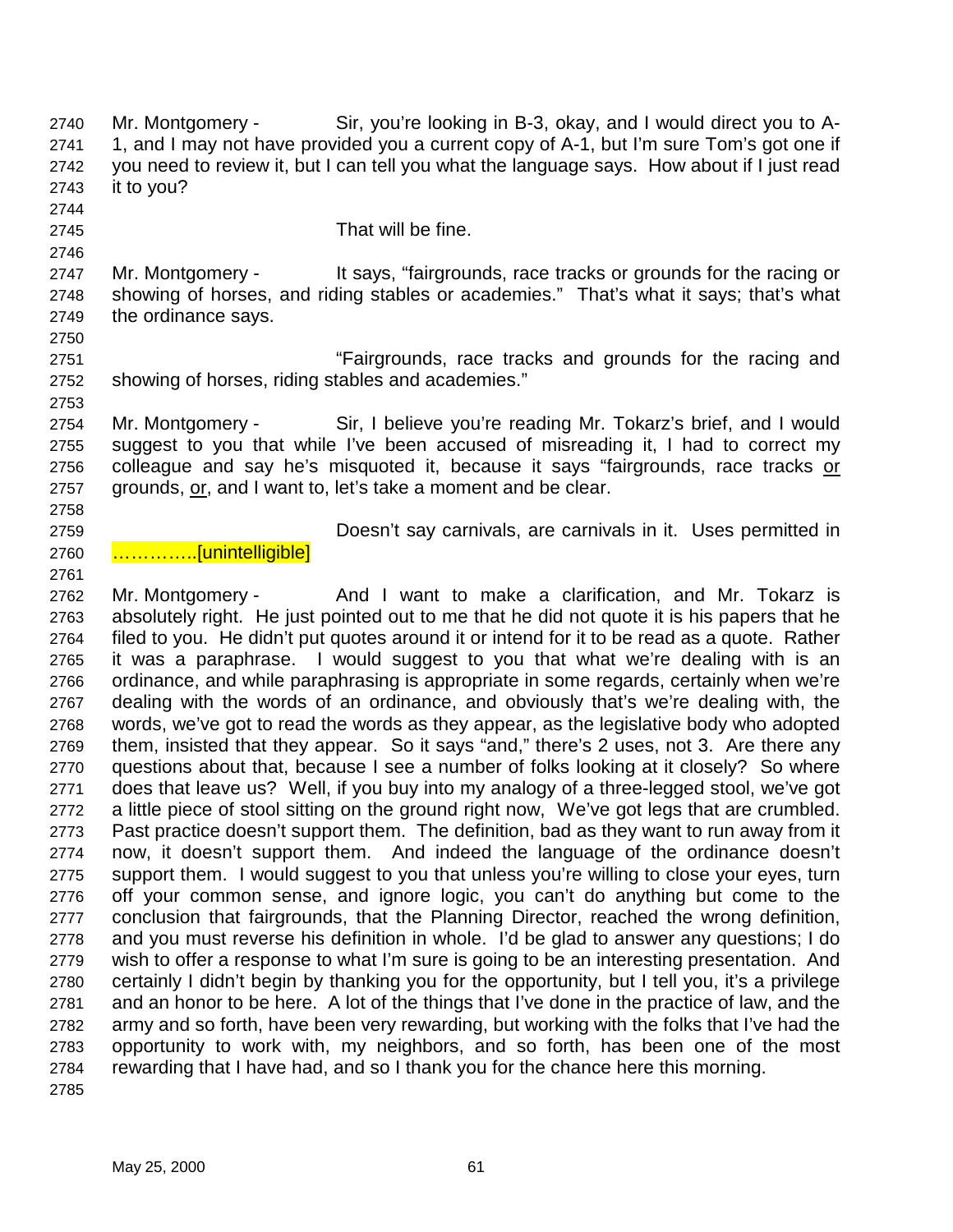2786 Mr. Kirkland - All right, anyone else wish to speak on this case?

2788 Mr. Felts - Excuse me, I'm Everette Felts, and I assisted John in this 2789 matter, and I'd just like to say, without confusing it any further, that I concur with his 2790 presentation and what he's presented to you. And I'd like to further say that if you 2791 approve Mr. Marlles letter, his determination, what you're doing here, is allowing the 2792 County, in its infinite wisdom, an administrative governing body, to make decisions 2793 based on innuendoes, speculations, and past practices, when it's clear to me that I think 2794 the governing body of any, of the people, should be expressly lended to the ordinances 2795 and statues and things of which they are to follow, and they're to be I think, exact and 2796 explicit in doing that, and not be able to use innuendoes, inferences, and past practices 2797 as a basis for their decision. Thank you.

2799 Mr. Kirkland - Mr. Tokarz.

2801 Mr. Tokarz - Mr. Chairman, members of the Board, Mr. Montgomery's 2802 made a very good presentation. Unfortunately some of the items that he raised today 2803 were just raised for the first time; I hadn't heard them. In particular, I had not received 2804 the Appellants' Exhibits, and one thing that I think is omitted here, that I would like to 2805 ask the Board's indulgence to take a few minutes, if you could pass us by for a few 2806 minutes, he does not contain in the exhibits the 1959 comprehensive ordinance 2807 amendment, which I referred to in what I have submitted to you. I would like, with your 2808 permission, to ask you to pass us by for a few minutes. Let me get a chance to take a 2809 look at the document, which has not been reviewed and is not in any of the documents, 2810 and I'll come back and make my presentation at that point.

- 2812 Mr. Kirkland What is your few minutes?
- 2813 2814 Mr. Tokarz - I would just ask you if you could move on to the next case. I 2815 would say 15 minutes.
- 2817 Mr. Kirkland Do you want to defer it?
- 2818

2826

2828

2816

2811

2787

2798

- 2819 Mr. Tokarz Well, it's his case, I mean I'm in the situation, that I'm 2820 surprised at this point, because I've not gotten this information until 10 minutes ago, and 2821 I've not had a chance to go back and research the legislative history that's put before 2822 you. 2823
- 2824 Mr. Montgomery Let me speak briefly. In other words, I need to get to the 2825 mike.
- 2827 Mr. Kirkland So it will get on the recording.
- 2829 Mr. Montgomery Absolutely, I wouldn't want to miss reading all this at some 2830 point. I would suggest to you that a delay, deferral or anything else is not appropriate, 2831 and I think we can answer the question. First of all, I'd like to point out that these are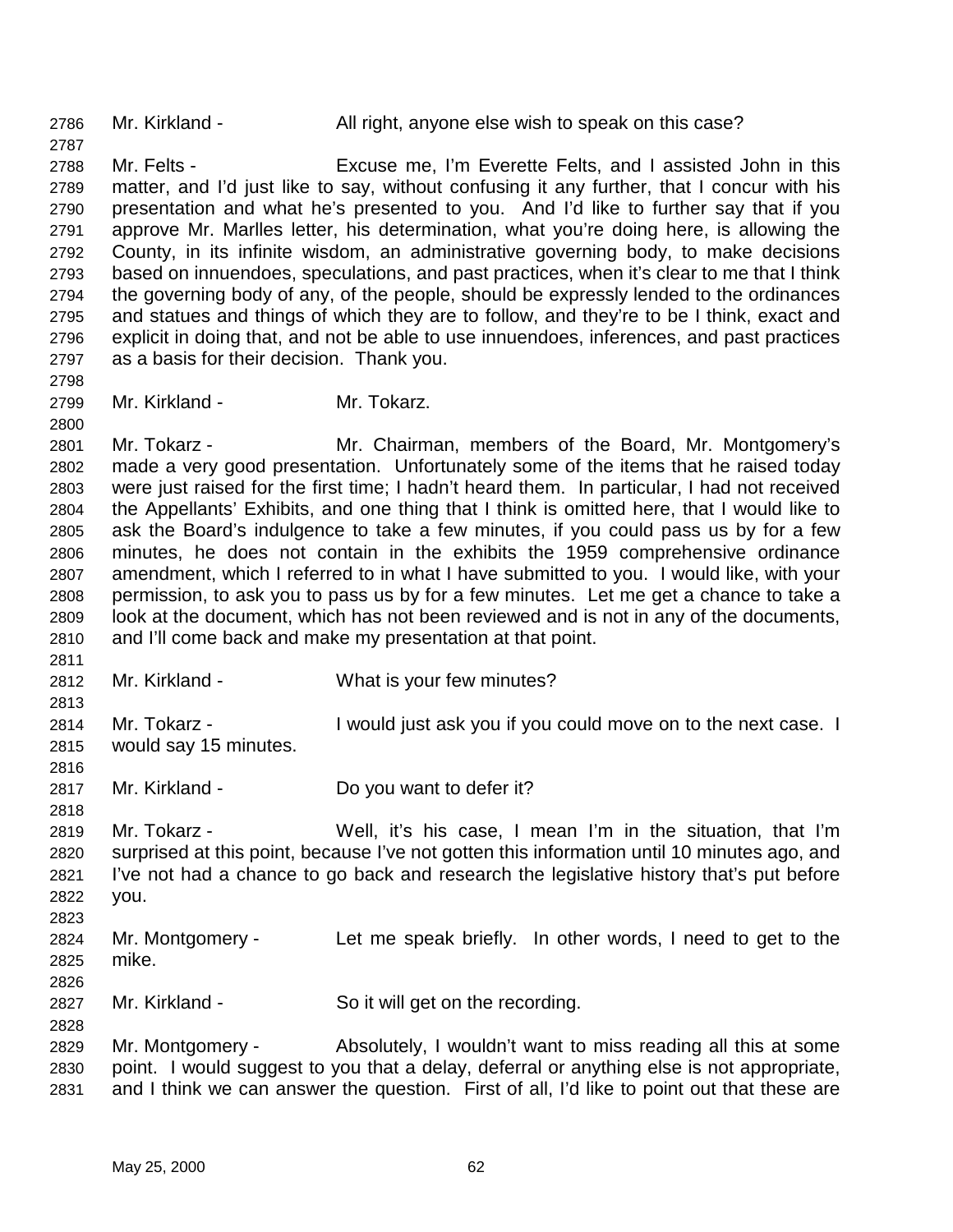2832 not my documents; these are the County's documents. We're here to interpret the 2833 Code; I think the place to begin is the Code, as it existed, as it's grown, but the question 2834 being the '59 comprehensive rezoning issue. I think we can answer that, if you look.

2836 Mr. Kirkland - Do you have any problem with him taking a 10 minute so he 2837 could read it in private?

2839 Mr. Montgomery - Absolutely, but let me do one thing. Let me see if I can't 2840 answer the question for him, and it'll save him from reading. If you look behind tab # 8, 2841 and Tom, I'll let you look along with me, I want you to begin with the first page of tab  $#$ 2842 8, it's the Zoning Ordinance, County of Henrico, # 179, look down at the bottom, this is 2843 taken right out of the County's Code Book in the Planning Office. The last date there is 2844 penciled in 11/26/80, but there's a typed date October 3, 1975, whatever date you 2845 choose is after the '59 comprehensive zoning matter. Turn with me, if you will to the 2846 last page, which is marked at the bottom, page # 24. You can flip back one or two 2847 pages if you want to, and you will note that we are dealing with B-3, the zoning category 2848 of Strawberry Hills. If you look at 10.22, it says "carnivals, fairs, and circuses." I would 2849 suggest to you the '59 comprehensive rezoning will add nothing to the matter, unless, I 2850 can't imagine that they went back and forth a couple of times, fairgrounds and fairs. 2851 This is the legislative history. As of, at the very latest, 1981, some, however many 2852 number of years that was after the comprehensive rezoning, the ordinance says 2853 "carnivals, fairs, circuses," not fairgrounds. I certainly will take a 10-minute break, or 2854 whatever's appropriate.

- 2856 Mr. Kirkland Well, we'll keep going with the cases, so he can review all 2857 this. I think this is only fair; this is a very large case, and I think, if you really don't 2858 mind………..
- 2860 Mr. Montgomery I don't mind, that's a fair request, and, you know, as long as 2861 we recognize it, I think the answer's right here.
- 2863 Mr. Kirkland Mr. Tokarz, 10 minutes?
- 2865 Mr. Tokarz That'd be fine, thank you sir.
- 2867 Mr. Kirkland If you would, we'll pass this on, and we'll move to the next 2868 case.
- 2870 **UP- 15-2000** STEVEN M. WILLIAMS requests a use permit pursuant to Section 2871 24-12 of Chapter 24 of the County Code to raise roller pigeons at 2872 2703 Carlisle Avenue (Shurm Heights) (Tax Parcel 161-17-A-12), 2873 zoned R-4, One-family Residence District (Varina).
- 2874 2875 Mr. Kirkland - If you please, keep it down so we can proceed. Anyone else 2876 wish to speak on this case, please raise their right hand and be sworn in. 2877

2835

2838

2855

2859

2862

2864

2866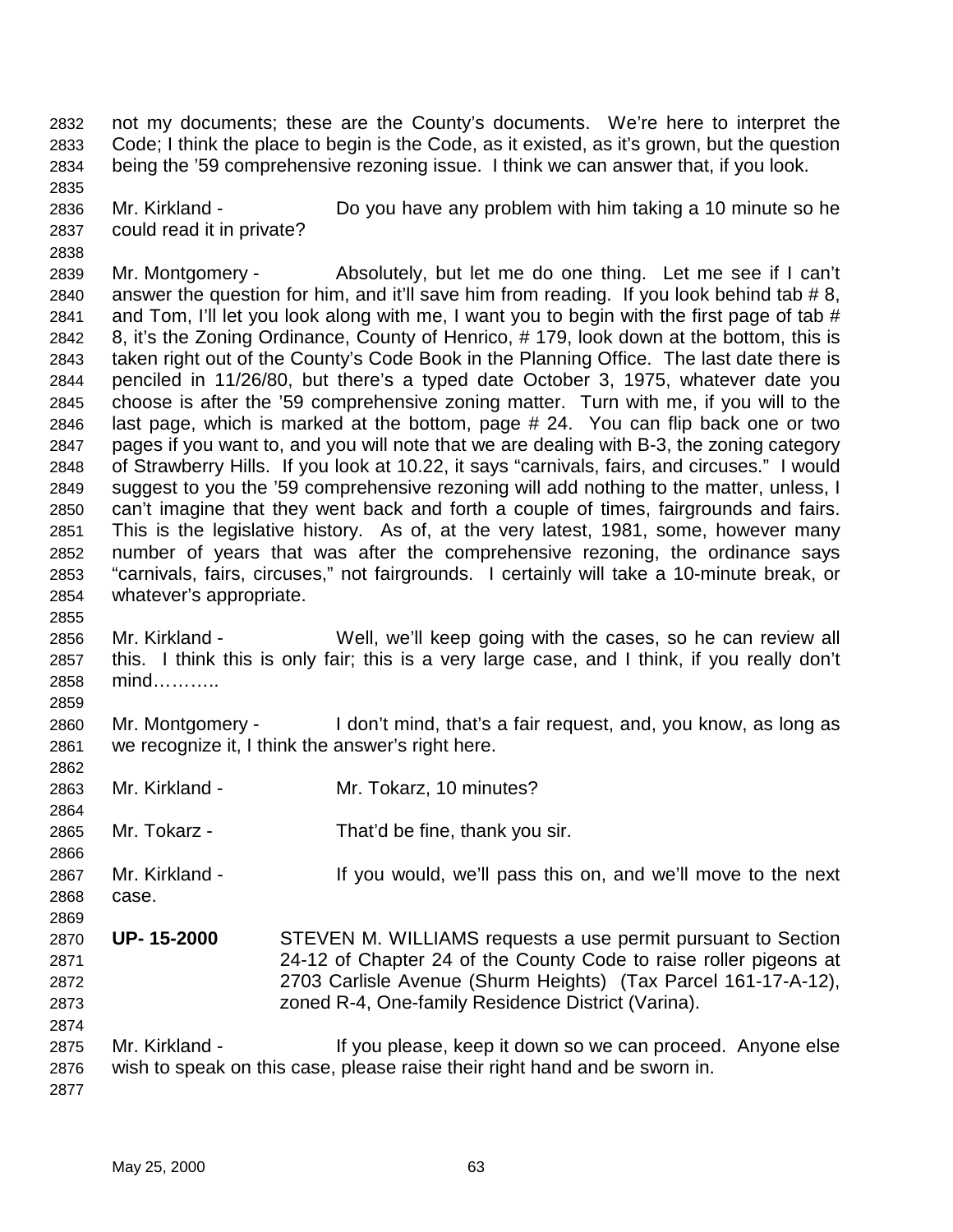2878 Mr. Blankinship - Do you swear that the testimony you are about to give is the 2879 truth, the whole truth, and nothing but the truth, so help you God?

2881 Mr. Kirkland - Have all your notices been turned in, according to the 2882 County Code? We have your notices in the file. If you will, state your name and 2883 proceed with the case.

2885 Mr. Williams - Yes, my name is Steve Williams, and I live at 2703 Carlisle, 2886 and I'm here to ask for a grant, a use permit, to keep my roller pigeons that I raise and 2887 house, and I also fly them. Someone complained, I don't know who did it, but they 2888 came by and asked me to go around the neighborhood and check with people, and I did 2889 all this, and everybody signed papers that they had no problem, so I don't know if it was 2890 just done out of spite or, you know, but this is where it brought it to.

2891

2893

2880

2884

2892 Steve, what is a roller pigeon?

2894 Mr. Williams - Roller pigeons are a type of bird that they come out when 2895 you release them, and they go up like acrobats, they flip over in circles. Like I say, it's 2896 simultaneous circling motions that they do, and they fly anywhere from 10 to 15 minutes 2897 and come down and go right back in.

2898 2900

2905

2907

2909

2911

2915

2899 How many do you have?

2901 Mr. Williams - Right now I have a total of 85 birds, but I fly about 40 a year, 2902 because the hawk sees, the hawk takes the birds constantly, so what I do, when I start 2903 out, when I say I have 85 now, at the end of this year, by November I won't have under 2904 half of those flying birds; they'll be gone. It's just, a hawk takes them.

2906 Mr. Blankinship - They just like chicken.

2908 Mr. Williams - Right; they take them all, so it's a never ending.

2910 Way to go, Mr. Blankinship.

2912 Mr. Blankinship - Somebody had to say it.

2913 2914 You raise them from…………

2916 Mr. Williams - From babies, yes. I have stock birds that I purchase and 2917 have through the year, that I've raised myself, and then I raise off of the birds and put 2918 them in a box, which is called a fly-box, and it has a trap on it, where the birds can go in. 2919 Once they go in, they can't come back out. I release them from the door. And like I 2920 say, they fly anywhere from 10 to 15 minutes, and come straight back down, and they're 2921 controlled by the feed, so it's a big difference between common pigeons and what I 2922 have. Mine are all colored, white, blue, yellow, different colored birds, and when they 2923 come back down to the feed tray, they more or less beat me to the door. They go in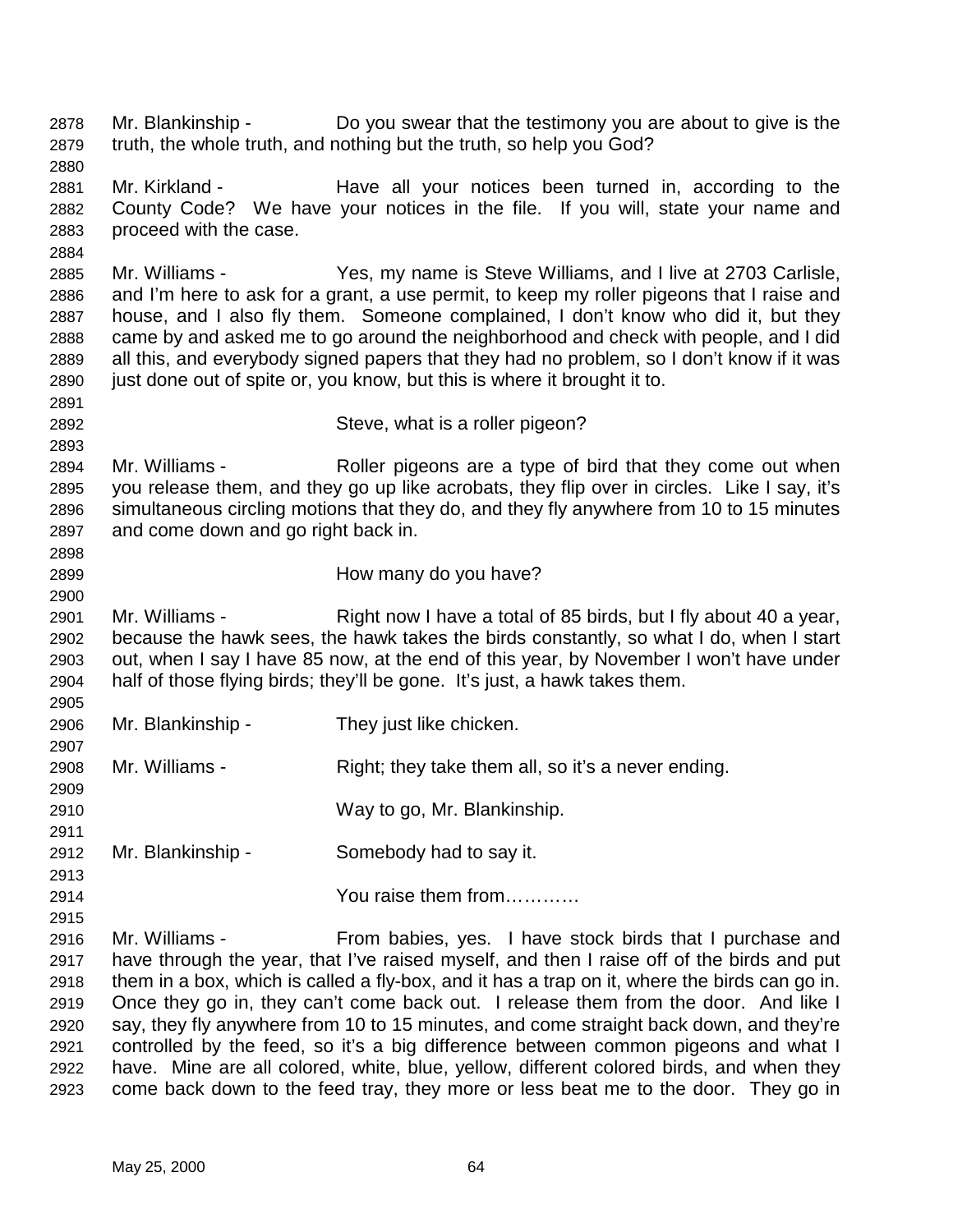| 2924<br>2925<br>2926<br>2927                                                 | faster than I can get it in there. So it's not that they hang around. I keep everything<br>clean; I put, I have like cat litter that I put on the floor for the droppings and stuff like<br>that. There's no smell; I mean there could be if you didn't take care of it, but I clean it<br>like twice a week, stuff like that.                                                                                                                                                                                                                                                                                                                                                                                                                                                |                                                                                                                                                                                                                                                                                                                                                                                                                                                                                                                      |  |
|------------------------------------------------------------------------------|-------------------------------------------------------------------------------------------------------------------------------------------------------------------------------------------------------------------------------------------------------------------------------------------------------------------------------------------------------------------------------------------------------------------------------------------------------------------------------------------------------------------------------------------------------------------------------------------------------------------------------------------------------------------------------------------------------------------------------------------------------------------------------|----------------------------------------------------------------------------------------------------------------------------------------------------------------------------------------------------------------------------------------------------------------------------------------------------------------------------------------------------------------------------------------------------------------------------------------------------------------------------------------------------------------------|--|
| 2928<br>2929<br>2930                                                         |                                                                                                                                                                                                                                                                                                                                                                                                                                                                                                                                                                                                                                                                                                                                                                               | How big are they?                                                                                                                                                                                                                                                                                                                                                                                                                                                                                                    |  |
| 2931<br>2932                                                                 | Mr. Williams -                                                                                                                                                                                                                                                                                                                                                                                                                                                                                                                                                                                                                                                                                                                                                                | A little bigger than a dove.                                                                                                                                                                                                                                                                                                                                                                                                                                                                                         |  |
| 2933<br>2934                                                                 |                                                                                                                                                                                                                                                                                                                                                                                                                                                                                                                                                                                                                                                                                                                                                                               | You can keep 85 in this house?                                                                                                                                                                                                                                                                                                                                                                                                                                                                                       |  |
| 2935<br>2936<br>2937<br>2938                                                 | Mr. Williams -<br>The picture here that's showing, the front part of this here is<br>the fly box; the opening there where that wire part is, is where I release them; the part<br>behind it right there is where the actual breeders are housed. All in sections.                                                                                                                                                                                                                                                                                                                                                                                                                                                                                                             |                                                                                                                                                                                                                                                                                                                                                                                                                                                                                                                      |  |
| 2939<br>2940                                                                 |                                                                                                                                                                                                                                                                                                                                                                                                                                                                                                                                                                                                                                                                                                                                                                               | All 85 stay in this one                                                                                                                                                                                                                                                                                                                                                                                                                                                                                              |  |
| 2941<br>2942<br>2943                                                         | Mr. Williams -                                                                                                                                                                                                                                                                                                                                                                                                                                                                                                                                                                                                                                                                                                                                                                | No, in the front part of this, right here, holds about 40 birds,<br>and then on the back part I have the rest of them, right behind that box.                                                                                                                                                                                                                                                                                                                                                                        |  |
| 2944<br>2945                                                                 |                                                                                                                                                                                                                                                                                                                                                                                                                                                                                                                                                                                                                                                                                                                                                                               | Do they make any noise?                                                                                                                                                                                                                                                                                                                                                                                                                                                                                              |  |
| 2946<br>2947<br>2948                                                         | Mr. Williams -<br>unless they were in the yard.                                                                                                                                                                                                                                                                                                                                                                                                                                                                                                                                                                                                                                                                                                                               | Just a cooing sound; it's nothing that anybody could hear                                                                                                                                                                                                                                                                                                                                                                                                                                                            |  |
| 2949<br>2950                                                                 |                                                                                                                                                                                                                                                                                                                                                                                                                                                                                                                                                                                                                                                                                                                                                                               | Do they fly over other people's property when they fly?                                                                                                                                                                                                                                                                                                                                                                                                                                                              |  |
| 2951<br>2952<br>2953<br>2954<br>2955<br>2956<br>2957<br>2958<br>2959<br>2960 | Mr. Williams -<br>No, they stay in the air until they come down. Like I say, it's<br>based on the feed. If I were to over feed them, and not train them right, they could get<br>out of hand, but that's not the point. That's why I start out with babies and fly them, get<br>about 6 months a year to fly them, that's all, because the season's come in and out, you<br>can't keep them in the air, the hawk's are just so bad and stuff like that. Between my<br>house and the Lacy's is probably 3 or 4 miles; there's probably 6 or 7 more guys that<br>have the same type birds, and we all get together like on Saturdays and go out and<br>have breakfast, and go to each individual person's house, and they fly their birds, and<br>then move on to the next one. |                                                                                                                                                                                                                                                                                                                                                                                                                                                                                                                      |  |
| 2961<br>2962                                                                 |                                                                                                                                                                                                                                                                                                                                                                                                                                                                                                                                                                                                                                                                                                                                                                               | How far do they fly away from your property?                                                                                                                                                                                                                                                                                                                                                                                                                                                                         |  |
| 2963<br>2964<br>2965<br>2966<br>2967<br>2968<br>2969                         | Mr. Williams -                                                                                                                                                                                                                                                                                                                                                                                                                                                                                                                                                                                                                                                                                                                                                                | They go up over top of my property, and they stay in like a<br>figure eight pattern; all they do is just stay right above, probably about 100 foot in<br>height, and they don't go in a range of probably 150 feet either way, and they stay, they<br>stay generally, we stay in one spot, and you can see them the whole time. You can get<br>them to where, once they're coming down closer, if you want to call them in, then just<br>whistle, and they come right on back. Easier than training a dog sometimes. |  |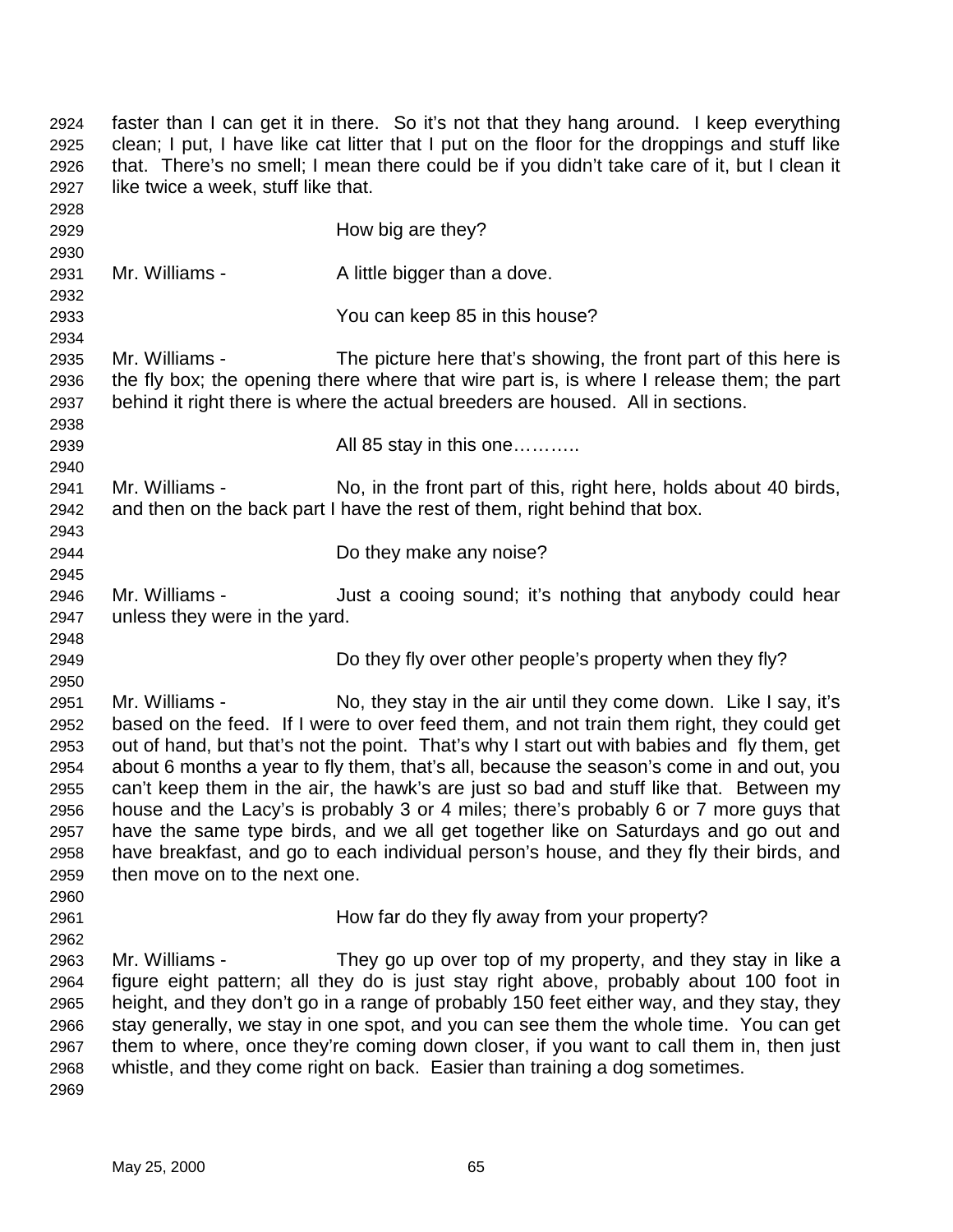| 2970<br>2971                                                                 |                                                                                                                                                                                                                                                                                                                                                                                                                                                                                                                                                                                                               | How many can you fly at one time?                                                                                                                                                                                                                                                                                                                                                                                                                                                                                                                                                                                                  |
|------------------------------------------------------------------------------|---------------------------------------------------------------------------------------------------------------------------------------------------------------------------------------------------------------------------------------------------------------------------------------------------------------------------------------------------------------------------------------------------------------------------------------------------------------------------------------------------------------------------------------------------------------------------------------------------------------|------------------------------------------------------------------------------------------------------------------------------------------------------------------------------------------------------------------------------------------------------------------------------------------------------------------------------------------------------------------------------------------------------------------------------------------------------------------------------------------------------------------------------------------------------------------------------------------------------------------------------------|
| 2972<br>2973<br>2974                                                         | Mr. Williams -                                                                                                                                                                                                                                                                                                                                                                                                                                                                                                                                                                                                | I usually fly about 20 at one time. I have, this section that's<br>showing, holds, I've got 20 on one side and 20 on the other.                                                                                                                                                                                                                                                                                                                                                                                                                                                                                                    |
| 2975<br>2976                                                                 |                                                                                                                                                                                                                                                                                                                                                                                                                                                                                                                                                                                                               | You let 20 of them loose at one time?                                                                                                                                                                                                                                                                                                                                                                                                                                                                                                                                                                                              |
| 2977<br>2978                                                                 | Mr. Williams -                                                                                                                                                                                                                                                                                                                                                                                                                                                                                                                                                                                                | Twenty of them at a time.                                                                                                                                                                                                                                                                                                                                                                                                                                                                                                                                                                                                          |
| 2979<br>2980                                                                 |                                                                                                                                                                                                                                                                                                                                                                                                                                                                                                                                                                                                               | And how long does it take for them to get back?                                                                                                                                                                                                                                                                                                                                                                                                                                                                                                                                                                                    |
| 2981<br>2982<br>2983<br>2984<br>2985<br>2986<br>2987<br>2988                 | Mr. Williams -<br>that way, so once it does go in, it can't get back out.                                                                                                                                                                                                                                                                                                                                                                                                                                                                                                                                     | Sometimes if I have them real hungry, I can make them fly 5<br>minutes, and when they come down, they'll go in, less than 30 seconds. Once they hit<br>the top of the loft, they're real hungry. If I open the door up, they'll try to jump through<br>the door, but I try to make them go through the trap, which is the intent of it, in case a<br>bird gets up in the air, and it gets windy or something, and it blows it off somewhat, and<br>it doesn't come down directly with the rest, when it comes down, it goes in. It's trained                                                                                       |
| 2989<br>2990                                                                 |                                                                                                                                                                                                                                                                                                                                                                                                                                                                                                                                                                                                               | So you fly all your birds at one time? I mean, in one day?                                                                                                                                                                                                                                                                                                                                                                                                                                                                                                                                                                         |
| 2991<br>2992<br>2993<br>2994                                                 | Mr. Williams -                                                                                                                                                                                                                                                                                                                                                                                                                                                                                                                                                                                                | Well, I usually fly them at least once a day, and I fly the first<br>set sometimes before I go to work, and the second set when I come home. But what it<br>is, is I've got younger sets, so one's a little older than the other, and they take turns.                                                                                                                                                                                                                                                                                                                                                                             |
| 2995<br>2996                                                                 |                                                                                                                                                                                                                                                                                                                                                                                                                                                                                                                                                                                                               | What's the maximum time that you fly each time you fly?                                                                                                                                                                                                                                                                                                                                                                                                                                                                                                                                                                            |
| 2997<br>2998<br>2999<br>3000<br>3001<br>3002<br>3003<br>3004                 | Mr. Williams -<br>Mine average 10-15 minutes at a time. That's my average<br>on mine; other people have them fly longer; they can make them fly an hour if they want<br>to, but mine, the way I feed my birds and stuff, and keep them kinda hungry; it's a<br>control thing; they're bred and raised by me by putting the feed in to the birds, so I'm in<br>full control of them at all times, so if I cut back on the feed some, I can make them fly<br>less. They come and go in faster. After a routine of doing that 2 or 3 months, it's a<br>base routine then, basically. They'll do that every time. |                                                                                                                                                                                                                                                                                                                                                                                                                                                                                                                                                                                                                                    |
| 3005                                                                         |                                                                                                                                                                                                                                                                                                                                                                                                                                                                                                                                                                                                               | Do you ever sell any of these birds?                                                                                                                                                                                                                                                                                                                                                                                                                                                                                                                                                                                               |
| 3006<br>3007<br>3008<br>3009<br>3010<br>3011<br>3012<br>3013<br>3014<br>3015 | Mr. Williams -<br>nothing like that.                                                                                                                                                                                                                                                                                                                                                                                                                                                                                                                                                                          | Well, what we do is a lot of guys get together. Sometimes<br>some of the guys will purchase, what it's called, it's a blood line on the birds; it<br>originated back in England, and we don't really know why they do it, why they tumble<br>like they do. It's never been really figured our; it's something, a stimulation in the bird is<br>all they've ever come up with. We do trade birds back and forth, or some guys will buy<br>some, and what I do is sell 2 or 3 birds, get like \$10 apiece for them, and I take that and<br>buy the feed with it for the rest of the birds, and stuff like that. But no major profit, |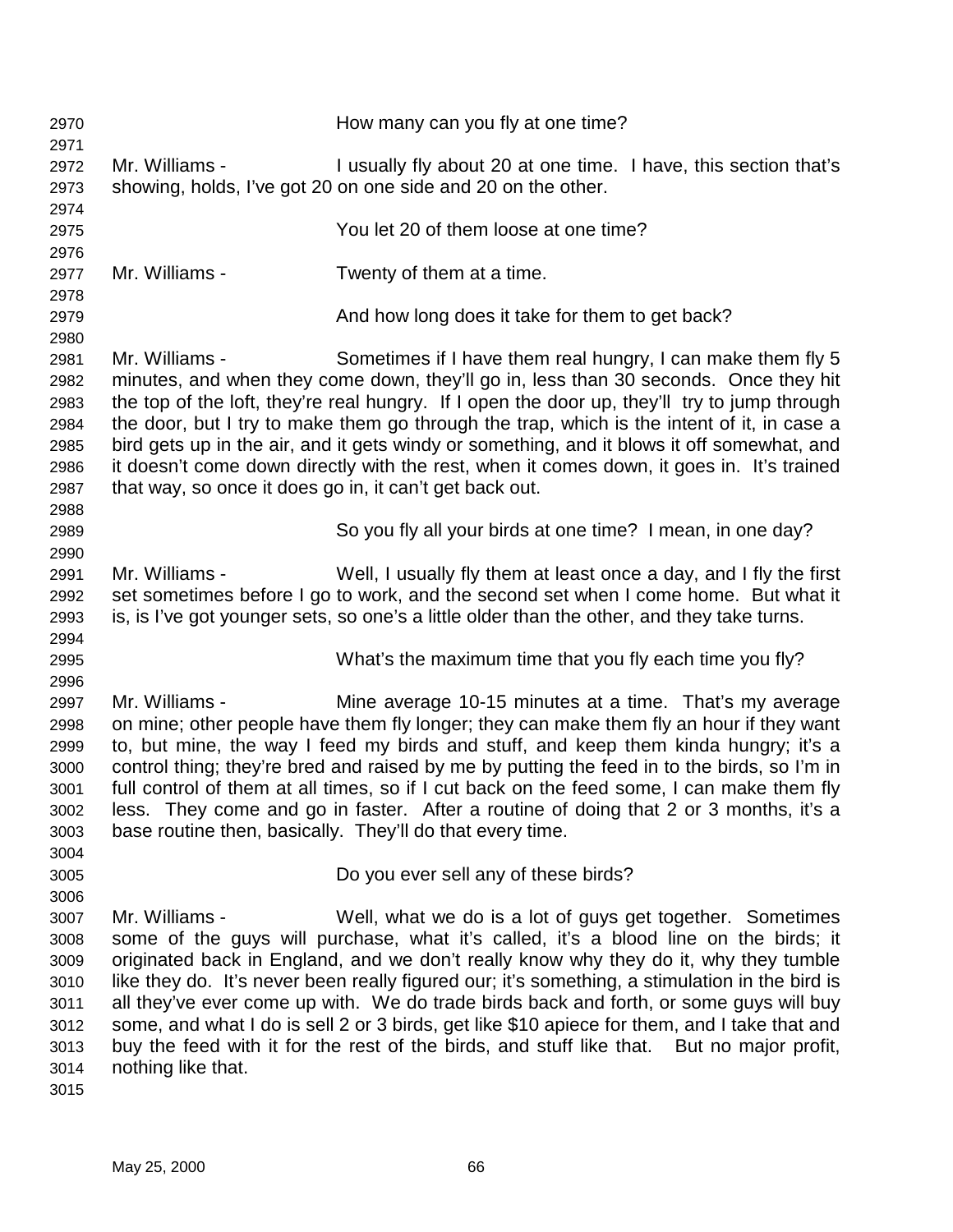3016 Eighty-five birds, that's a lot of birds, You think you'd be 3017 happy with a lesser number? Can you cut that down? Can we give you a period of time 3018 to cut that down? 3019 3020 Mr. Williams - Well, how many were you cutting back to? Like I said, I 3021 generally fly 40, and then the rest are breeding pidgeons; they're never flown. They're 3022 just housed and kept in. So the only birds that people see are the ones that I do 3023 release. 3024 3025 Do you eat any of them? 3026 3027 Mr. Williams - No, I know people who do, and they ask me all the time, do 3028 you sell squabs. No, I couldn't do that. There's a store called Wilson Feed that's on 3029 Hull Street, that they purchase birds from, different guys, and they sell the feed that we 3030 use, and we take the birds up there and stuff. Now what people go up there and buy 3031 them for, I don't know. I mean, I don't know what they do with them, but I wouldn't, no I 3032 couldn't do that. Too much of a pet. 3033 3034 Mr. Davenport, I notice that your report says he's submitted  $3035$  a petition signed by his neighbors stating they have no objection – are they all the 3036 neighbors? In other words, there must be a complaint somewhere. 3037 3038 Mr. Williams - That's what I couldn't understand. 3039 3040 Mr. Blankinship - The complainant doesn't have to be an adjoining property 3041 owner. 3042 3043 Mr. Williams - As far as I know, the person that did this should be on, 3044 because I don't really know who would have done it, but I went and got everybody to 3045 sign on my whole block and asked them to do it, and they all did it. Somebody 3046 obviously just did it, but they didn't want to admit to it, and so………… 3047 3048 So people on your block signed it? Maybe it was one of your 3049 competitors. Maybe they didn't even live in your neighborhood. 3050 3051 Mr. Williams - Could have been. 3052 3053 You wouldn't trade him that pigeon, that's what it was 3054 3055 Mr. Kirkland - Okay, anyone else wish to say anything on this case? 3056 3057 Mr. Light - Yes, my name is Anthony Light; I've been raising pigeons for 3058 35 years; he's my protégé, and he knows what he's doing now, so the pigeons 3059 basically, what people think, they go in the air and they duke. Pigeons don't duke when 3060 they're in the air; they duke when they come down. That's what people think, but they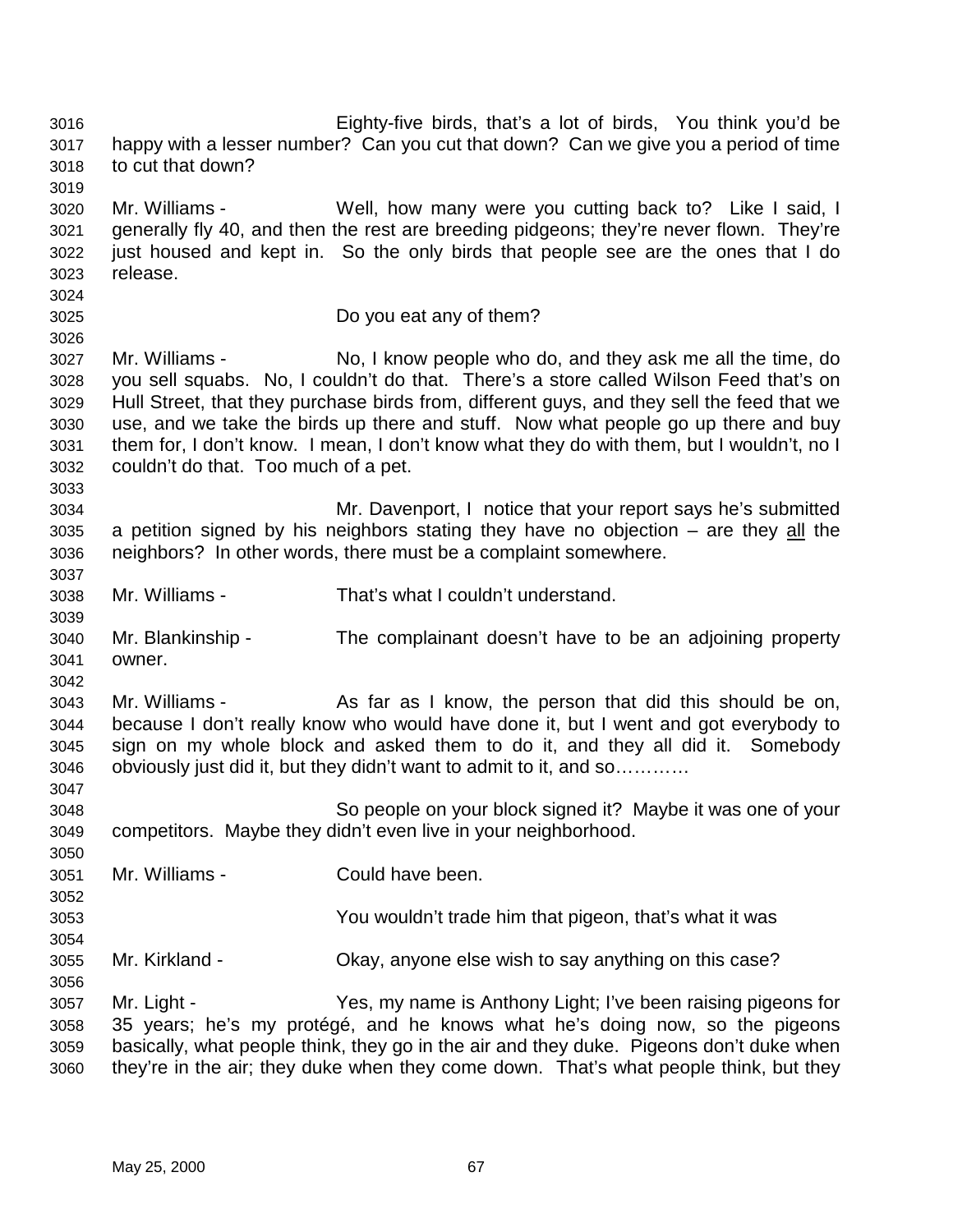| 3061                                 | don't do that. They do their number when they come down, and I think that the person                                                                                                                                          |  |  |
|--------------------------------------|-------------------------------------------------------------------------------------------------------------------------------------------------------------------------------------------------------------------------------|--|--|
| 3062                                 | who complained, that's what she thinks.                                                                                                                                                                                       |  |  |
| 3063<br>3064<br>3065                 | How do you know it's a she?                                                                                                                                                                                                   |  |  |
| 3066                                 | Mr. Light -                                                                                                                                                                                                                   |  |  |
| 3067                                 | Yeah, it's a she.                                                                                                                                                                                                             |  |  |
| 3068                                 | Mr. Kirkland -                                                                                                                                                                                                                |  |  |
| 3069                                 | All right, thank you sir. Any questions? Anyone else wish to                                                                                                                                                                  |  |  |
| 3070                                 | speak on this case. If not, that concludes the case. Thank you.                                                                                                                                                               |  |  |
| 3071                                 | After an advertised public hearing and on a motion by Mr. Nunnally, seconded by Mr.                                                                                                                                           |  |  |
| 3072                                 | McKinney, The Board granted your application UP-15-2000, for a conditional use permit                                                                                                                                         |  |  |
| 3073                                 | pursuant to Section 24-12 of Chapter 24 of the County Code to raise roller pigeons at                                                                                                                                         |  |  |
| 3074                                 | 2703 Carlisle Avenue (Tax Parcel 161-17-A-12). The Board granted the use permit                                                                                                                                               |  |  |
| 3075                                 | subject to the following conditions:                                                                                                                                                                                          |  |  |
| 3076<br>3077<br>3078<br>3079<br>3080 | This approval is only for the pigeon coop shown on the plans submitted with the<br>$1_{-}$<br>case. No additional coop shall be erected nor the existing coop be expanded without<br>approval of the Board of Zoning Appeals. |  |  |
| 3081                                 | 2.                                                                                                                                                                                                                            |  |  |
| 3082                                 | The number of birds allowed to be kept shall be determined by the Board of                                                                                                                                                    |  |  |
| 3083                                 | Zoning Appeals.                                                                                                                                                                                                               |  |  |
| 3084                                 | 3.                                                                                                                                                                                                                            |  |  |
| 3085                                 | The coop shall be kept in a manner to prevent odors, vermin, or disease from                                                                                                                                                  |  |  |
| 3086                                 | affecting surrounding properties.                                                                                                                                                                                             |  |  |
| 3087<br>3088<br>3089<br>3090         | Mr. Kirkland -<br>Mr. Tokarz must need longer than 10 minutes. We'll go to<br>the next case, and then we'll go find him.                                                                                                      |  |  |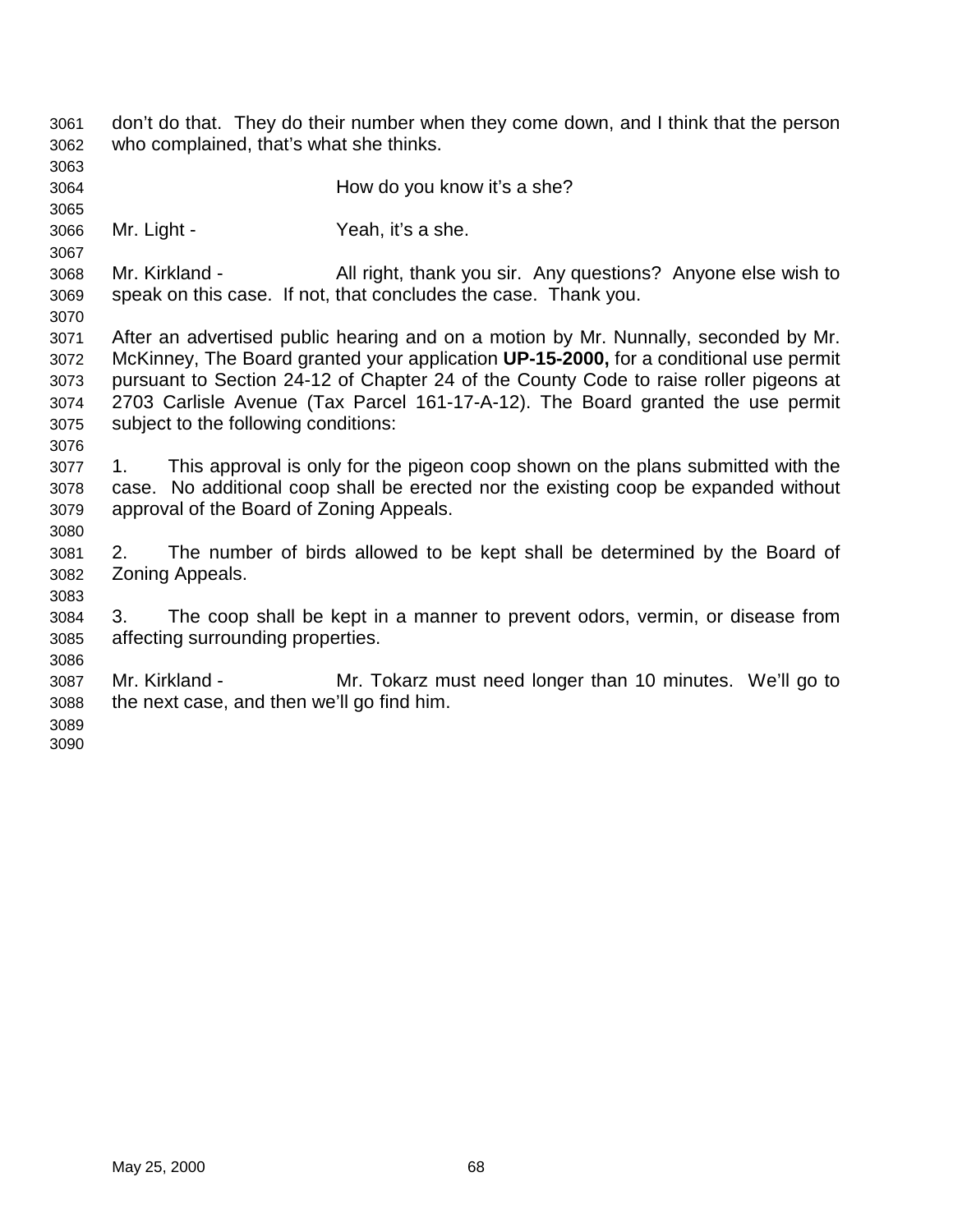3090 **A - 34-2000** JOHN MARTIN, JR. AND CASSANDRA MARTIN request a 3091 variance from Section 24-94 of Chapter 24 of the County Code to 3092 build an unheated sunroom on the existing deck at 7201 Alvis Court 3093 (Olde Colony Estates) (Tax Parcel 214-2-G-33), zoned R-3C, One-3094 family Residence District (Conditional) (Varina). The rear yard 3095 setback is not met. The applicants have 30 feet rear yard setback, 3096 where the Code requires 40 feet rear yard setback. The applicants 3097 request a variance of 10 feet rear yard setback.

3099 Mr. Kirkland - Anyone else wish to speak on this case? If you would sir, 3100 raise your right hand and be sworn in.

3102 Mr. Blankinship - Do you swear that the testimony you are about to give is the 3103 truth, the whole truth, and nothing but the truth, so help you God? 3104

3105 Mr. Smith - I do. My name is Larry Smith; I'm representing the Martins; 3106 I'm with Patio Enclosures Inc.

3108 Mr. Kirkland - Have all your notices been turned in according to County 3109 Code? Yes, I see them in the file.

3111 Mr. Smith - I'm not sure if I can follow that pigeon act here, but ...... 3112 The Martins, actually Mr. Martin and Mrs. Martin purchased the home approximately 7 3113 years ago, and it is to be their retirement home, the home that they're going to stay in. 3114 They had a deck built, by permit, on the back of the home, a couple of years ago, with 3115 the original intention of, as time went on and the money got right, I guess you could say, 3116 to go ahead and enclose that deck. At the time, as I said, there was a permit obtained 3117 to build a deck, but at the time there was not a question as far as that setback coming 3118 up, because the deck obviously, does not, it's within the code requirement for setback. 3119 He did call; Mr. Martin contacted us; we went out; he had talked with several other 3120 contractors. We talked with him and had decided, obviously, to go ahead with the 3121 sunroom project. Obviously upon that time of applying for the permit, the question 3122 about the 10 foot, extra 10 feet needed on the rear setback, did come up. The Martins, 3123 unfortunately, couldn't be here today; he is a retired, actually on disability, 18 years from 3124 the Henrico County Police force, so unfortunately, as I said, he isn't here; but I kind of 3125 took the responsibility to tell him not to worry about it, because he just needed a 3126 representative in place. The sunroom actually is something, as I said, that they have 3127 planned for, for quite some time. I know that from your staff going out and taking the 3128 photographs, there are several of these in the area; as a matter of fact, many of these 3129 types of construction or rooms are visible from the Martins home. Their back yard, or 3130 the back area, where this would go, is a completely open area; there are no homes or 3131 anything of that nature, back there.

3133 Mr. Smith, now you're not going to increase the size of the 3134 deck now; you're just going to enclose what's there right now?

3135

3132

3098

3101

3107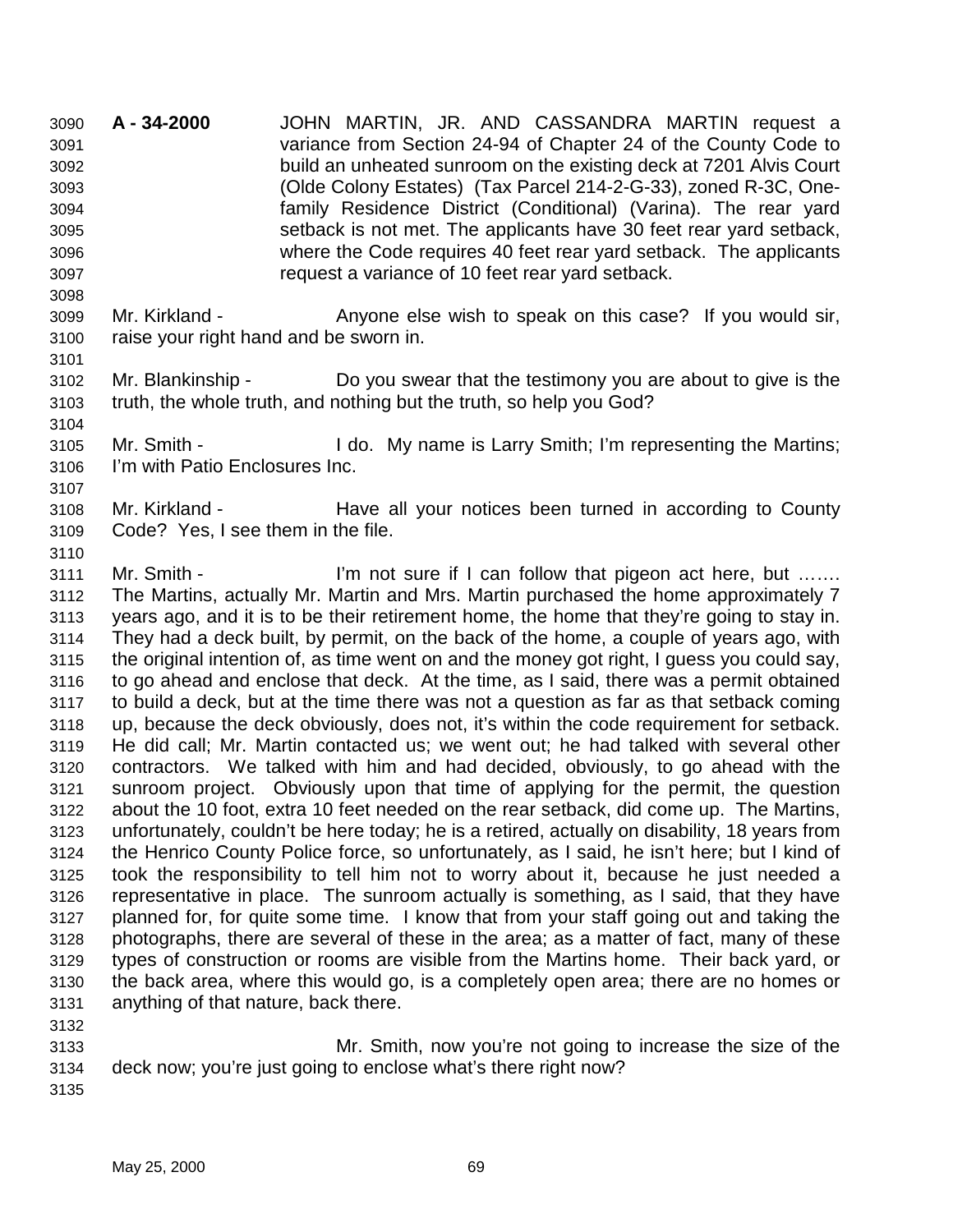3136 Mr. Smith - Yes sir, and from the photograph, it's just the top portion; it's 3137 not the lower portion. 3138 3139 Mr. Kirkland - Any other questions? Anyone else wish to speak on this 3140 case? If not, that concludes the case. 3141 3142 After an advertised public hearing and on a motion by Mr. Nunnally, seconded by Mr. 3143 Wright, the Board **granted** your **A-34-2000** request for a variance from Section 24-94 of 3144 Chapter 24 of the County Code to build an unheated sunroom on the existing deck at 3145 7201 Alvis Court (Tax Parcel 214-2-G-33). The Board granted a variance of 10 feet rear 3146 yard setback, subject to the following conditions: 3147 3148 1. Only the improvements shown on the plan filed with the application may be 3149 constructed pursuant to this approval. Any additional improvements shall comply with 3150 the applicable regulations of the County Code. 3151 3152 Affirmative: Balfour, Kirkland, McKinney, Nunnally, Wright 5 3153 Negative: 0 3154 Absent: 0 3155 3156 The Board granted this request, as it found from the evidence presented, that 3157 authorizing this variance will not be of substantial detriment to adjacent property and will 3158 not materially impair the purpose of the zoning regulations. 3159 3160 Mr. Kirkland - May as well finish up the old 9:00 o'clock agenda here. 3161 3162 **A - 35-2000 BETTY G. ROGERS** requests a variance from Section 24-95(b)(6) 3163 of Chapter 24 of the County Code to build a single family home at 3164 2318 Ginter Street (Parkview) (Tax Parcel 94-15-13-7), zoned R-4, 3165 One-family Residence District (Brookland). The total lot area 3166 requirement is not met. The applicant has 5,250 square feet total lot 3167 area, where the Code requires 6,000 square feet total lot area. The 3168 applicant requests a variance of 750 square feet total lot area. 3169 3170 Mr. Kirkland - Does anyone else wish to speak on this case? If not, sir, 3171 would you raise your right hand and be sworn in? 3172 3173 Mr. Blankinship - Do you swear that the testimony you are about to give is the 3174 truth, the whole truth, and nothing but the truth, so help you God? 3175 3176 Mr. Kirkland - Have all your notices been turned in according to County 3177 Code? Proceed with your case. 3178 3179 Mr. Blake - I do. Yes sir. My name is Wayne Blake; I'm here to 3180 represent Ms. Rogers on this variance request. Ms. Rogers is an 84-year-old widow, 3181 presently living in a nursing home, and that is actually what has facilitated the sale of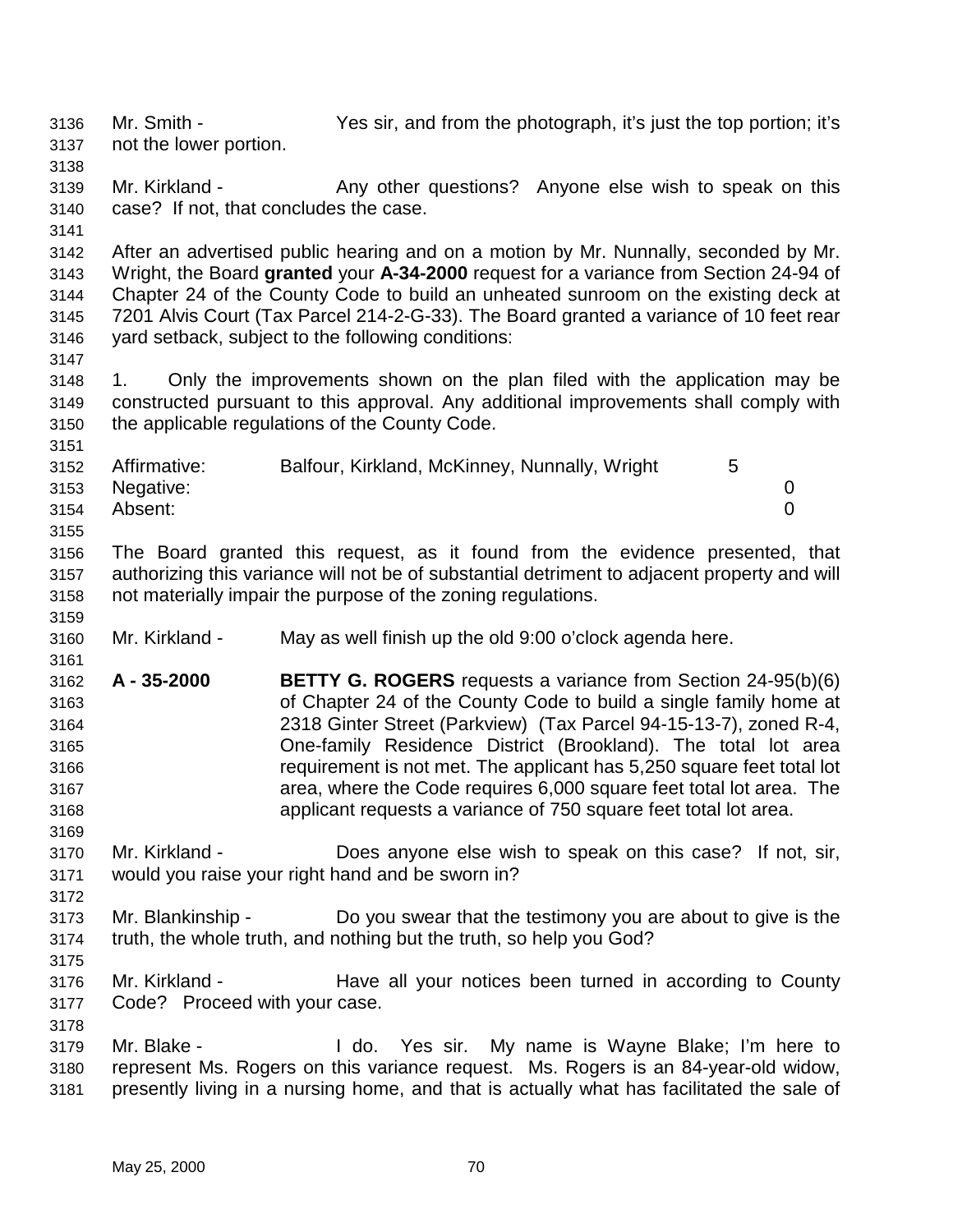3182 her present home, along with this lot, to supply her with the needed funds to maintain 3183 her living in the nursing home. When I started talking with her about this sale and 3184 purchase of this property, it was determined after doing some research, that this extra 3185 building lot beside her house, under today's standards, is not buildable. We're 750 3186 square feet short, which equates to a shortage of approximately 15 feet. From the rear 3187 property line from the back side of the house, to the existing property line, we're 3188 approximately 15 feet short. Ms. Rogers purchased this lot some time in the 50's, after 3189 having her original home built, or purchased back in the 50's. About 7 years later she 3190 bought the lot next door to her; at that time, under the zoning back then, the lot was a 3191 buildable lot, and she felt like, well it was her and her husband back then, but she felt 3192 like buying a buildable lot would be a good investment and something they could use for 3193 additional side yard during the raising of their children. Sometime in the 60's, 3194 unbeknownst to them, the County changed the lot size requirements for building in the 3195 neighborhood. This particular lot is the same size as the lots up and down the street 3196 and in Parkview subdivision. It's just that over the years the requirement by the County, 3197 it changed them to a 6,000 square foot minimum, where her lot, I believe, is 5,250, so 3198 we're 750 square feet short. All the other requirements are met; we do have enough 3199 side yard requirements, enough front yard setbacks and actually, a 45 foot back yard is 3200 not an unreasonable yard. This particular house plan has been built several times over 3201 in that general neighborhood on 50 foot lots; they're generally 50 foot by approximately 3202 130, and in some cases, depending on the neighborhood, they may be deeper. The lot 3203 will carry this house okay; the house is designed to fit on this lot, and it's in pretty much, 3204 very, very much similar to the existing houses in the neighborhood. I think you may 3205 have some pictures up there that were provided of the floor plan. It's a Cape Cod 3206 house, approximately 1100 square feet, and of course, it's new and would have the 3207 vinyl siding, but the Cape Cod style is pretty much what's in the existing neighborhood 3208 now. She needs to sell this. If she can't get the variance to sell this as a buildable lot, 3209 then it has little to no real value to her. It would have to go with the sale of her original 3210 single family home as a side yard. Her expenses are quite considerable, living in this 3211 nursing home, and she's trying to maximize the sale price on her properties there to 3212 carry her through her remaining years in the nursing home. That's pretty much my 3213 case, so I just submit that you give her the variance on that.

3214

- 3215 Your testimony is that there are other lots in this plot on 3216 which houses are built on the same size lot?
- 3218 Mr. Blake Yes sir. Probably. Well, I'm not a subdivider, but I think you 3219 have a copy of the general plat for the neighborhood, and it's not just her block; it's 2 or 3220 3 streets, 3 or 4 blocks in each direction. All of those lots, back in the 50's, or maybe 3221 40's, when they were developed, were originally 50 foot wide, and some of them may 3222 have been 105 feet deep; another developer may have done his at 125; another may 3223 have done them at 150. I have seen them as deep as 150 feet deep, but I have not 3224 seen anything any smaller than, I believe this one's 105; I haven't seen anything any 3225 smaller than that. It will accommodate this house fine. Any other questions? 3226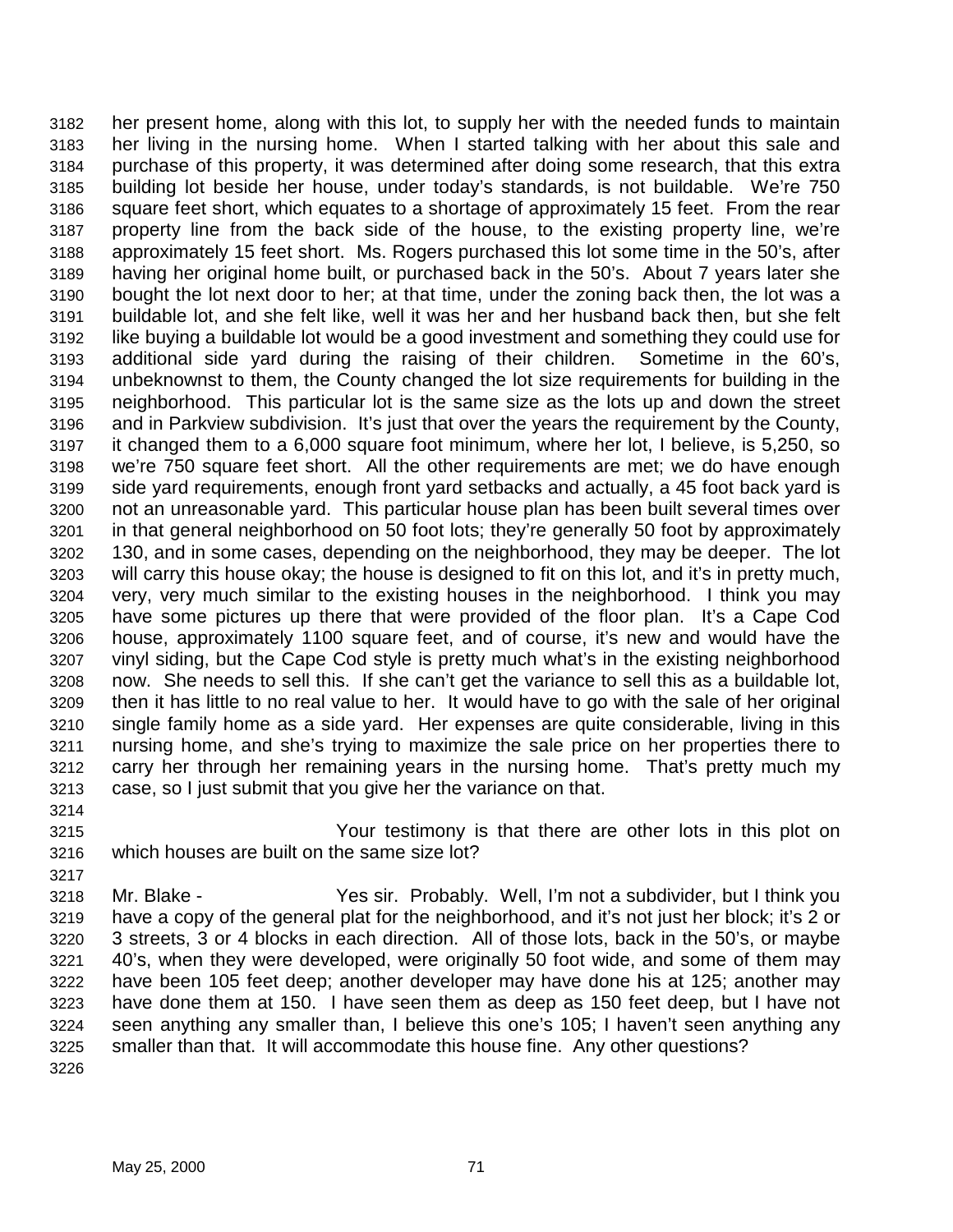3227 Mr. Kirkland - Any other questions? Anyone else wish to speak on this 3228 case? If not, that concludes the case. Thank you sir. 3229 3230 After an advertised public hearing and on a motion by Mr. McKinney, seconded by Mr. 3231 Wright, the Board **granted** your **A-35-2000** request for a variance from Section 24- 3232 95(b)(6) of Chapter 24 of the County Code to build a single family home at 2318 Ginter 3233 Street (Tax Parcel 94-15-13-7). The Board granted a variance of 750 square feet total 3234 lot area, subject to the following conditions: 3235 3236 1. This approval applies only to the minimum lot area requirement for the subject 3237 lot. All other provisions of the County Code shall apply. 3238 3239 2. If land disturbance will exceed 2,500 square feet the requirements of Chapter 10 3240 of the County Code apply. At the time of building permit application, the applicant shall 3241 submit the necessary information to the Department of Public Works to ensure 3242 compliance with the requirements of the Chesapeake Bay Preservation Act and the 3243 code requirements for water quality standards. 3244 3245 3. Approval of this request does not imply that a building permit will be issued. 3246 3247 4. Connections shall be made to public water and sewer. 3248 3249 Affirmative: Balfour, Kirkland, McKinney, Nunnally, Wright 5 3250 Negative: 0 3251 Absent: 0 3252 3253 The Board granted this request, as it found from the evidence presented, that 3254 authorizing this variance will not be of substantial detriment to adjacent property and will 3255 not materially impair the purpose of the zoning regulations. 3256 3257 Mr. Kirkland - Will you check and see if Mr. Tokarz is finished out there, so 3258 we can get that over with, so we can listen to that? All right, since I can't seem to get an 3259 answer. Mr. Sandler's indicating that he's ready to come in. He'll be in, in a couple of 3260 minutes. We'll go on to the next case then. 3261 3262 Mr. Montgomery - Let me ask you this. Is there not a point or sometime where 3263 we don't go on. 3264 3265 Yes, and you can charge him for your time too. 3266 3267 Mr. Kirkland - All right, if you would, call the next case. 3268 3269 **UP- 17-2000** THE COLLEGIATE SCHOOL requests a temporary use permit 3270 pursuant to Section 24-116(c)(1) of Chapter 24 of the County Code 3271 to provide a temporary classroom during construction at North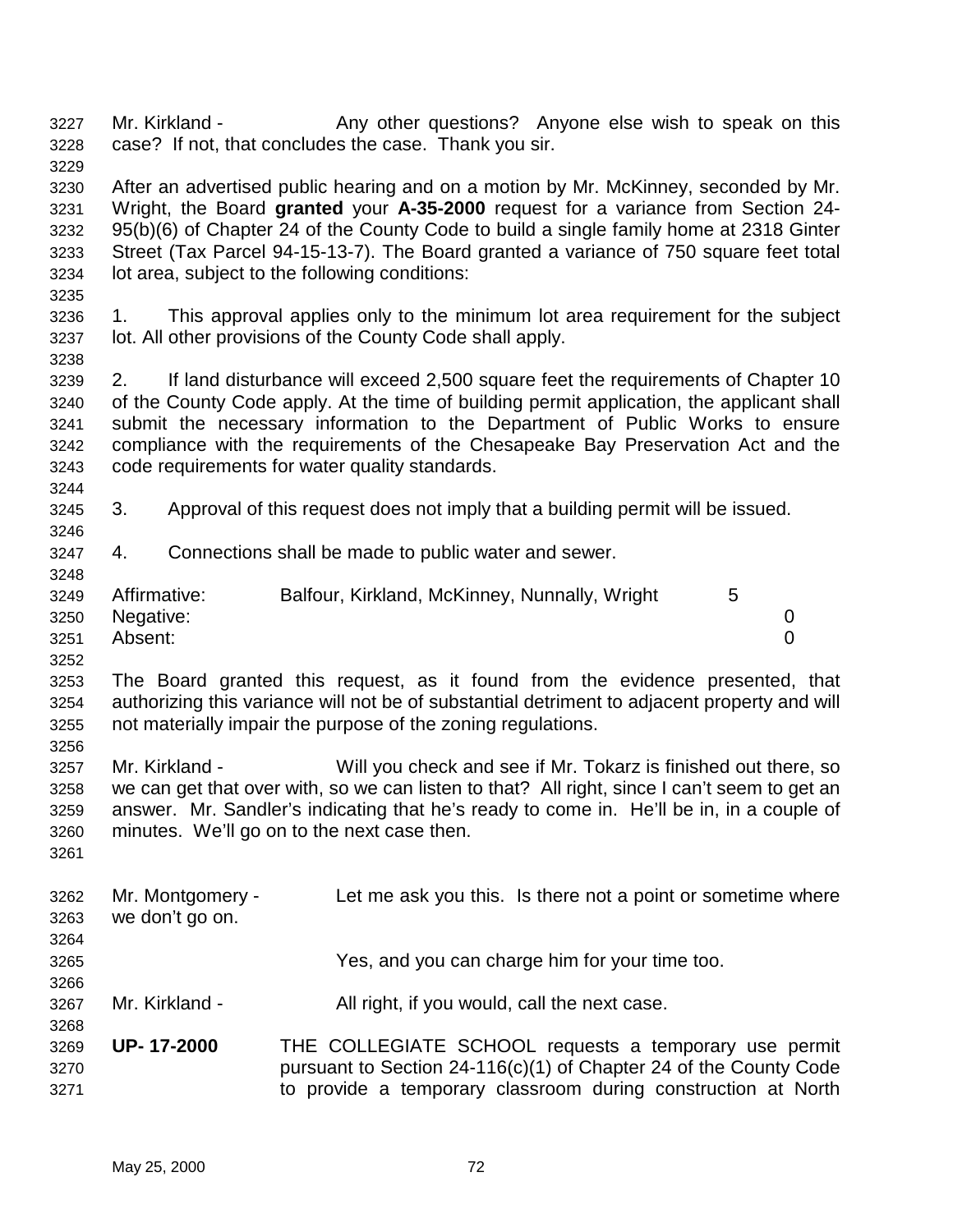| 3272<br>3273                                                                                 | Mooreland Road (Tax Parcels 111-A-26, 112-A-1 and 2), zoned R-<br>1 and R-2, One-family Residence District (Tuckahoe).                                                                                                                                                                                                                                                                                                                                                                                                                                                                                                                                                                                                                                                                                                                             |                                                                                                                                     |
|----------------------------------------------------------------------------------------------|----------------------------------------------------------------------------------------------------------------------------------------------------------------------------------------------------------------------------------------------------------------------------------------------------------------------------------------------------------------------------------------------------------------------------------------------------------------------------------------------------------------------------------------------------------------------------------------------------------------------------------------------------------------------------------------------------------------------------------------------------------------------------------------------------------------------------------------------------|-------------------------------------------------------------------------------------------------------------------------------------|
| 3274<br>3275<br>3276<br>3277                                                                 | Mr. Kirkland -<br>sir, raise your right hand and be sworn in.                                                                                                                                                                                                                                                                                                                                                                                                                                                                                                                                                                                                                                                                                                                                                                                      | Does anyone else wish to speak on this case? If you would,                                                                          |
| 3278<br>3279<br>3280                                                                         | Mr. Blankinship -                                                                                                                                                                                                                                                                                                                                                                                                                                                                                                                                                                                                                                                                                                                                                                                                                                  | Do you swear that the testimony you are about to give is the<br>truth, the whole truth, and nothing but the truth, so help you God? |
| 3281<br>3282                                                                                 | Mr. Shust -<br>Associates.                                                                                                                                                                                                                                                                                                                                                                                                                                                                                                                                                                                                                                                                                                                                                                                                                         | $\mathsf I$ do.<br>My name is Chris Shust; I work at Draper Aden                                                                    |
| 3283<br>3284<br>3285                                                                         | Mr. Kirkland -                                                                                                                                                                                                                                                                                                                                                                                                                                                                                                                                                                                                                                                                                                                                                                                                                                     | Have all your notices been turned in, according to the<br>County Code? We have them in the file. Okay, proceed.                     |
| 3286<br>3287<br>3288<br>3289<br>3290<br>3291<br>3292<br>3293<br>3294<br>3295<br>3296<br>3297 | Mr. Shust -<br>They have, sir. I represent the owner in this case. The<br>request again, is to grant a temporary use permit for classroom space, trailers to be<br>used for classroom space. The classrooms are necessary because there is an existing<br>building on the site that's due to be renovated and expanded. As a result of that, the<br>request is to grant the classrooms be allowed until May of 2002, at the longest; they will<br>be in place for a shorter period of time. The classrooms will not be visible from<br>Mooreland Road, and in residential areas, they will be screened by an existing building.<br>The parking lot that they will adjoin, will no be impeded for travel flow, and existing fire<br>lanes will be maintained. With that in mind, we request that the permit be granted. Are<br>there any questions? |                                                                                                                                     |
| 3298<br>3299                                                                                 |                                                                                                                                                                                                                                                                                                                                                                                                                                                                                                                                                                                                                                                                                                                                                                                                                                                    | How long do you think you will need these? I see the<br>permit's until 2002, but how long, the full length of time?                 |
| 3300<br>3301<br>3302                                                                         | Mr. Shust -                                                                                                                                                                                                                                                                                                                                                                                                                                                                                                                                                                                                                                                                                                                                                                                                                                        | No, they hope to have them out in January, if construction<br>goes according to schedule, and that's January of 2001.               |
| 3303<br>3304<br>3305                                                                         | Why do we need to grant it to May 2002? Will you have any<br>problems with May 24, 2001?                                                                                                                                                                                                                                                                                                                                                                                                                                                                                                                                                                                                                                                                                                                                                           |                                                                                                                                     |
| 3306<br>3307<br>3308                                                                         | Mr. Shust -                                                                                                                                                                                                                                                                                                                                                                                                                                                                                                                                                                                                                                                                                                                                                                                                                                        | No, we do not have a problem with that.                                                                                             |
| 3309<br>3310<br>3311                                                                         | could take place.                                                                                                                                                                                                                                                                                                                                                                                                                                                                                                                                                                                                                                                                                                                                                                                                                                  | That will allow for just about any bad weather situation that                                                                       |
| 3312<br>3313                                                                                 | Mr. Shust -                                                                                                                                                                                                                                                                                                                                                                                                                                                                                                                                                                                                                                                                                                                                                                                                                                        | That is correct sir.                                                                                                                |
| 3314<br>3315                                                                                 | Mr. Kirkland -                                                                                                                                                                                                                                                                                                                                                                                                                                                                                                                                                                                                                                                                                                                                                                                                                                     | Any other questions? That's it.                                                                                                     |
| 3316<br>3317                                                                                 | Mr. Shust -                                                                                                                                                                                                                                                                                                                                                                                                                                                                                                                                                                                                                                                                                                                                                                                                                                        | Thank you for your time.                                                                                                            |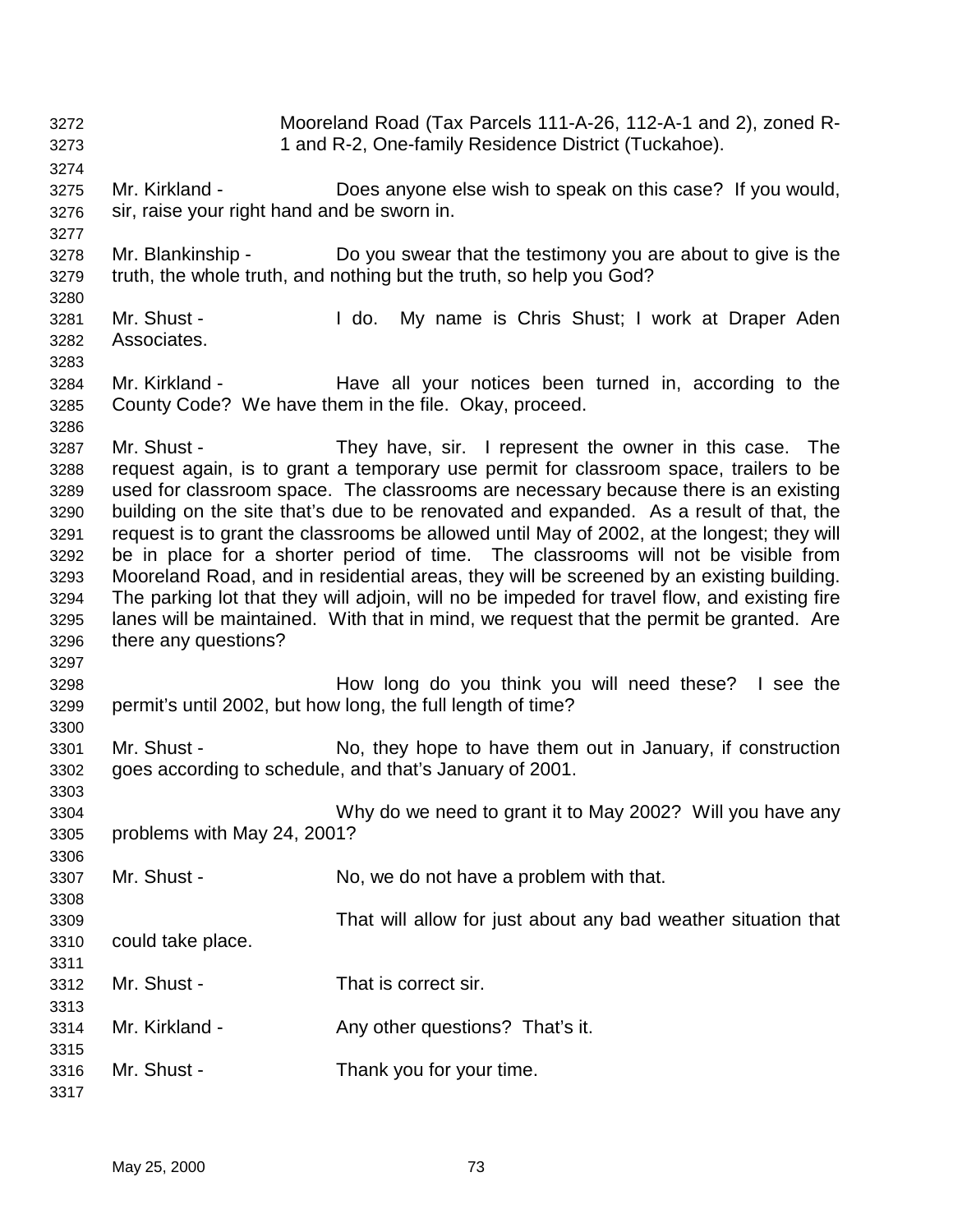3318 Mr. Kirkland - Mr. Blankinship, would you go tell Mr. Tokarz to come on in 3319 here; he's over his 10. 3320 3321 Tell him if he doesn't, we're going to make a decision without 3322 him. 3323 3324 After an advertised public hearing and on a motion by Mr. Balfour, seconded by Mr. 3325 Wright, the Board **granted** your application **UP-17-2000** for a conditional use permit 3326 pursuant to Section 24-116(c)(1) of Chapter 24 of the County Code to provide a 3327 temporary classroom during construction at North Mooreland Road (Tax Parcel 111-A-3328 26, 112-A-1 and 2). The Board granted the use permit subject to the following 3329 conditions: 3330 3331 1. The property shall be developed in substantial conformance with the plan filed 3332 with the application. No changes or additions to the layout may be made without the 3333 approval of the Board of Zoning Appeals. 3334 3335 2. Connections shall be made to public water and sewer. 3336 3337 3. The trailers shall be removed from the property on or before May 31, 2001. 3338 3339 Affirmative: Balfour, Kirkland, McKinney, Nunnally, Wright 5 3340 Negative: 0 3341 Absent: 0 3342 3343 Mr. Tokarz - Members of the Board, I apologize for the delay…………. 3344 3345 Mr. Kirkland - Hang on just a second. You want to announce again, just 3346 what case we're on, just in case…………….. 3347 3348 Mr. Blankinship - It's a continuation of **A-33-2000 John W. Montgomery** 3349 appeals a decision of the Director of Planning. The applicant requests the Board of 3350 Zoning Appeals to reverse the decision of the Director of Planning. 3351 3352 Mr. Tokarz - Members of the Board, we have been looking very carefully 3353 at the ordinances that have been put forth by Mr. Montgomery, and it's very good 3354 research. We've also been taking a look at the comprehensive rezoning in 1959. At 3355 this point I am unable to give you a definitive answer on the flow of the ordinances from 3356 1959 through right now. And because of the magnitude and the import of the decision 3357 that is before you today, we would ask for a deferral until the next BZA meeting. 3358 3359 Mr. Montgomery - Mr. Chairman, may I be heard? 3360 3361 Mr. Kirkland - Yes sir. 3362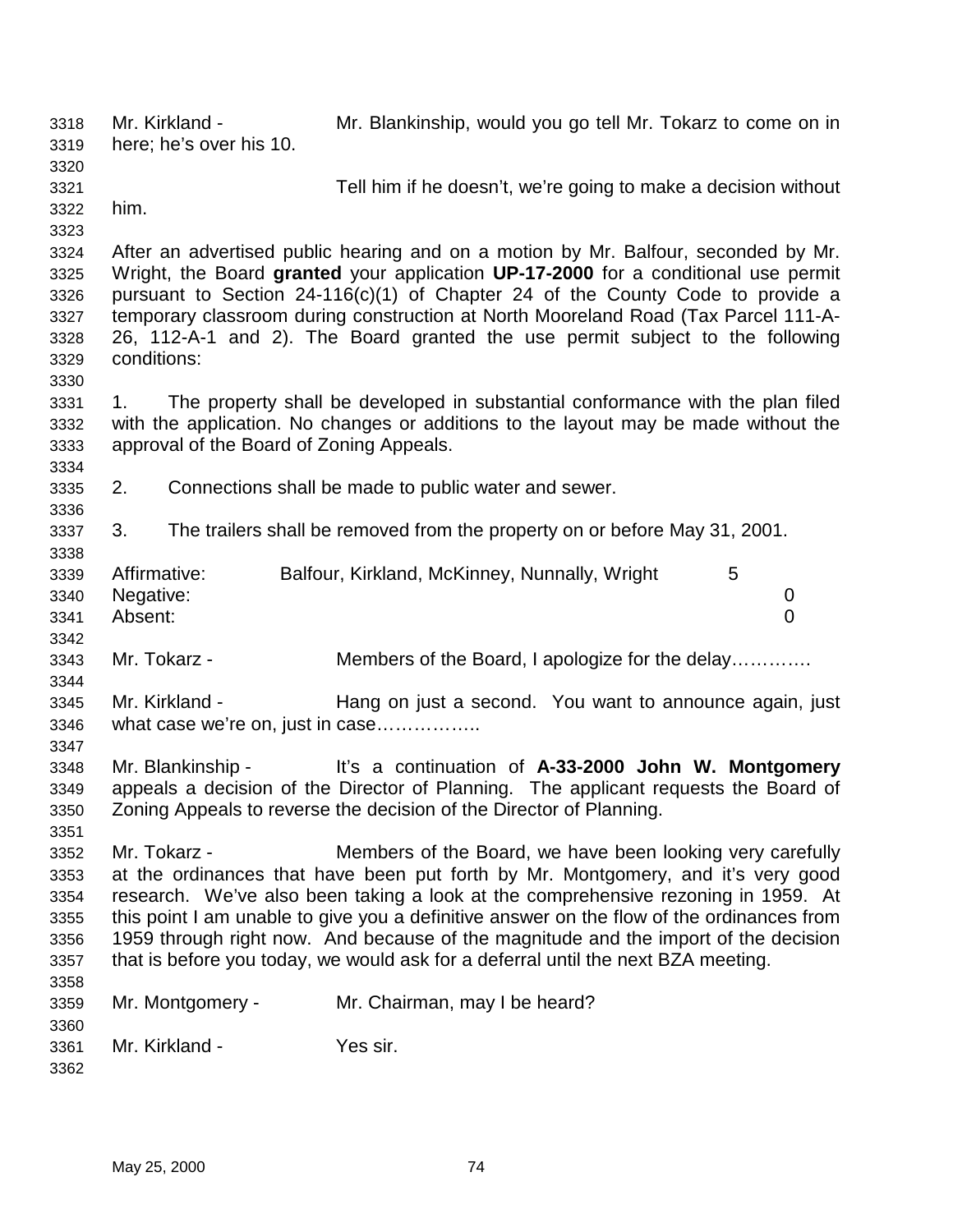3363 Mr. Montgomery - I'm certain that you won't find it shocking that I oppose, 3364 notwithstanding, and in all deference to my colleague, I'm sure that he would present an 3365 artful argument when we came back at some point, but I have no responsibility except 3366 to my clients. They've spent the day here; the documents are not my documents; you 3367 look through there; after you get past the first one, that's the only one I wrote. They're 3368 his documents; they're in his building; they're his staff; they are Mr. Marlles, we're 3369 talking about Mr. Marlles here; he's the man who did it, chose not to testify; obviously, 3370 he chose not to look at his own documents. You should not, you cannot, in good 3371 conscience, I suggest to you, penalize my clients for someone else's failure. We have 3372 done our job; we have shown you that the legs upon which they built their argument 3373 cannot stand. I would suggest to you that Mr. Tokarz need look no farther than exhibit 8 3374 and exhibit 9, at least, on November 26, 1980, behind exhibit 9, turn to the last page, it's 3375 "carnivals, fairs and circuses." It's a little bit like that, when I was growing up, you know 3376 and they had that program on TV where you'd follow the song and the ball would 3377 bounce along there, you know, and it looks like we've been following the ball, and it 3378 jumped off the screen somewhere. I never could keep up with those things when I was 3379 little, but one day I got in a little trouble because I said, I jumped up and I ran up there to 3380 the big box TV and I said, "I'm going to turn that damn noise off," because I couldn't 3381 keep up with that bouncing ball. I'm going to ask you all to turn the noise off. Tell ARE 3382 and the County that this is their chance; there's nothing here, there should be no 3383 surprises, it's their documents, and it's time for us to move on. My clients deserve that; 3384 you can do no more for them. Thank you.

3386 Mr. Tokarz - Mr. Chairman, Mr. Felts stood up a few minutes ago, and he 3387 asked you not to make a decision, and he criticized the County for making a decision 3388 based on speculation and innuendo. That was included in Mr. Montgomery's written 3389 submission to the Board. And yet Mr. Montgomery has chosen not to put in the 3390 comprehensive rezoning from 1959. I would suggest to you and if you were to act today 3391 without knowing what was in the comprehensive rezoning in 1959, which is not before 3392 you, you would be basing your decision on speculation because of the fact that you 3393 have evidence in the record that talks about the events that occurred between 1946 and 3394 1959, talks about the comprehensive rezoning, talks about the rezoning to B-3. There 3395 are ordinances in the record which Mr. Montgomery has provided, but those are 3396 amendments and reordains of the previous ordinance. We don't know what the history 3397 is from 1959 until 1978. They've not chosen to do that. And frankly, I haven't 3398 researched that because I did not know it was an issue until this morning. Had I known 3399 in advance, had I been given a copy of the Appellants' Exhibits as you were given this 3400 morning, I would know the answer. But I don't, and I would simply suggest to you, until 3401 you know what the answer is, it would be premature to make your decision, and that a 3402 deferral would be appropriate. This is an important issue. It's an important issue to 3403 these folks, and we want to get it right, and all I'm suggesting to you is, a deferral gives 3404 you the chance to get it right, because we will get everything before you that you need 3405 to make the decision. Right now you do not have it. 3406

3407 Mr. Montgomery - I'll be very brief, Mr.Chairman. Your job is to make a 3408 decision on the information that's presented. It baffles me, the reason the '59

3385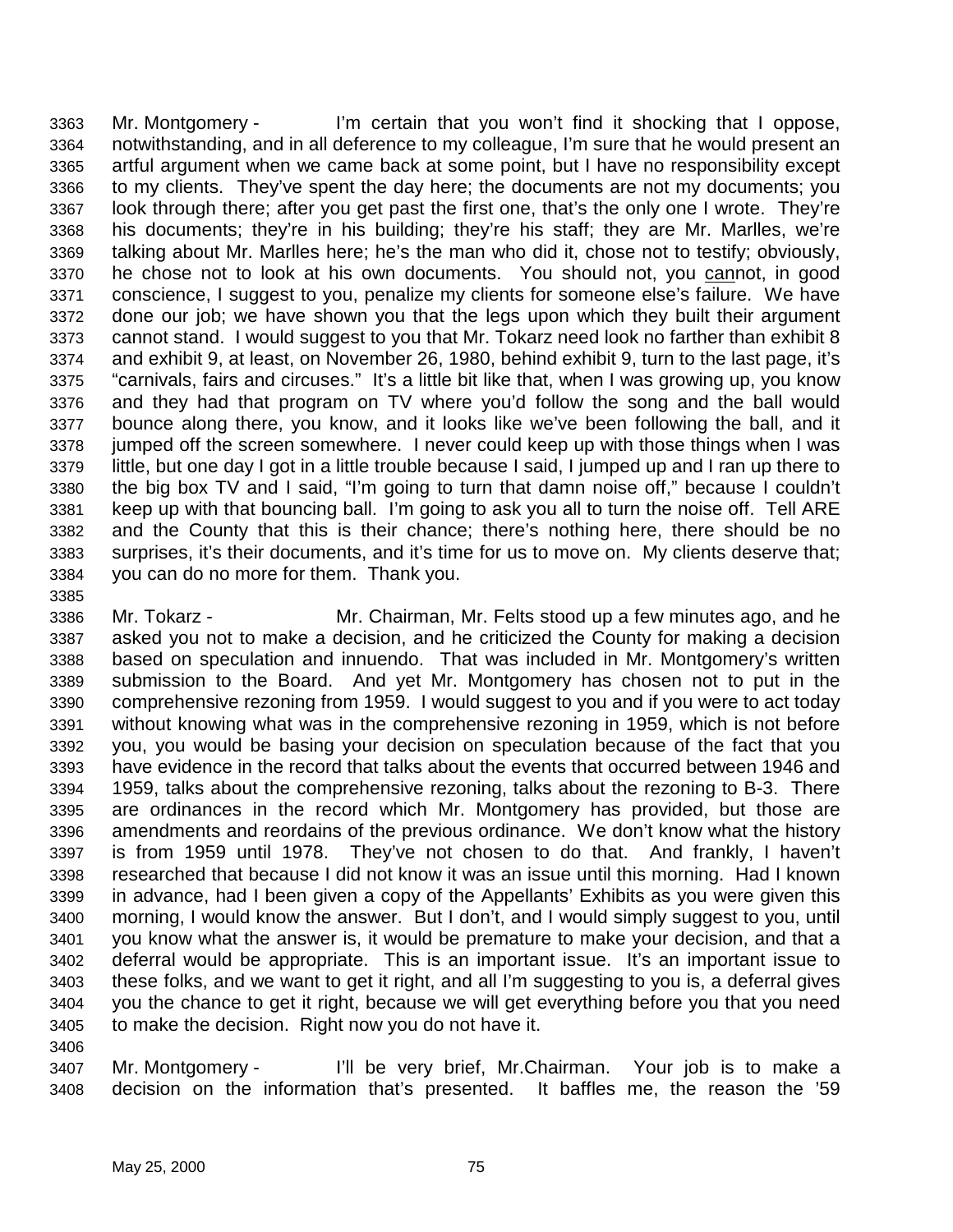3409 comprehensive rezoning is not included, is because the comprehensive rezoning in 3410 their office can't be found. All right? So what do we do? We go to 1980, 1988; it's still 3411 in there. Are they willing to make a straight-faced argument that it changed from "fairs" 3412 to "fairgrounds" and back again, in the comprehensive rezoning, and if they do, it's their 3413 documents, he just went and looked apparently. Certainly he can rely upon those. 3414 Your job is not to wait until the County decides what it is their case is to make my case, 3415 basically, and then go back and get ready for theirs; that's not what this is about. This is 3416 about you hearing the evidence presented; we've been, I think this thing's been noted 3417 over 40 days, hearing the evidence that's presented. The documents which you have 3418 Mr. Tokarz received at the same time. I'll tell you quite frankly, we pulled them together, 3419 finally, about 1:30 this morning, in this bound fashion, as you see right there. But 3420 they're from nowhere else but his office; they're from nowhere else but his colleague's 3421 office, right down the street, right down the hall, as a matter of fact. Quite often when 3422 we're there researching, he or someone from his office, or Mr. Blankinship and all, will 3423 walk by, and I'm kind of shocked, that they didn't see what we were looking at, but that's 3424 not our burden, that's not our burden, and I'm a little discouraged that we would be 3425 asked to bear that. That's not what your citizens deserve.

- 3427 Mr. Kirkland I ask the Board to defer this, due to not all the evidence 3428 being in place at the last minute. I need a motion to do this………………. Do you want 3429 to make a motion? If not, the motion fails. No motion made, we proceed with the case. 3430
- 3431 Mr. Tokarz Mr. Chairman, we respect the decision of the Board of 3432 Zoning Appeals in deciding not to defer the case, but given the importance of the issue, 3433 we believe that it is important for us to have all the information before you, and 3434 therefore, based on the authority of the Director of Planning, he will rescind the notice of 3435 zoning conformance letter that is before you today, and therefore, moot the case. He 3436 will, if requested, make another decision upon further request, as to what is appropriate 3437 for the use, but at this point the zoning conformance letter will be rescinded.
- 3439 Mr. Kirkland You don't have any further comments, do you? I assume 3440 that concludes the case.
- 3441

3446

3449

3438

3426

- 3442 After an advertised public hearing, the Board heard the **A-33-2000 appeal** of a decision 3443 of the Director of Planning. The appeal was **rendered moot** when the Assistant County 3444 Attorney, acting on behalf of the Director of Planning, rescinded the decision from which 3445 your appeal was taken.
- 3447 Mr. Kirkland If you all would exit as quick as possible, so we can proceed. 3448 We have a few more cases to go. Next case, sir.
- 3450 **A 36-2000 THOMAS M. SHAUGHNESS** requests a variance from Section 24- 3451 43(a) of Chapter 24 of the County Code to build a screened porch 3452 over the existing deck at 13105 Carriage Pond Court (Langtree at 3453 Wellesley) (Tax Parcel 46-17-A-2), zoned RTHC, Residential 3454 Townhouse District (Conditional) (Three Chopt). The rear yard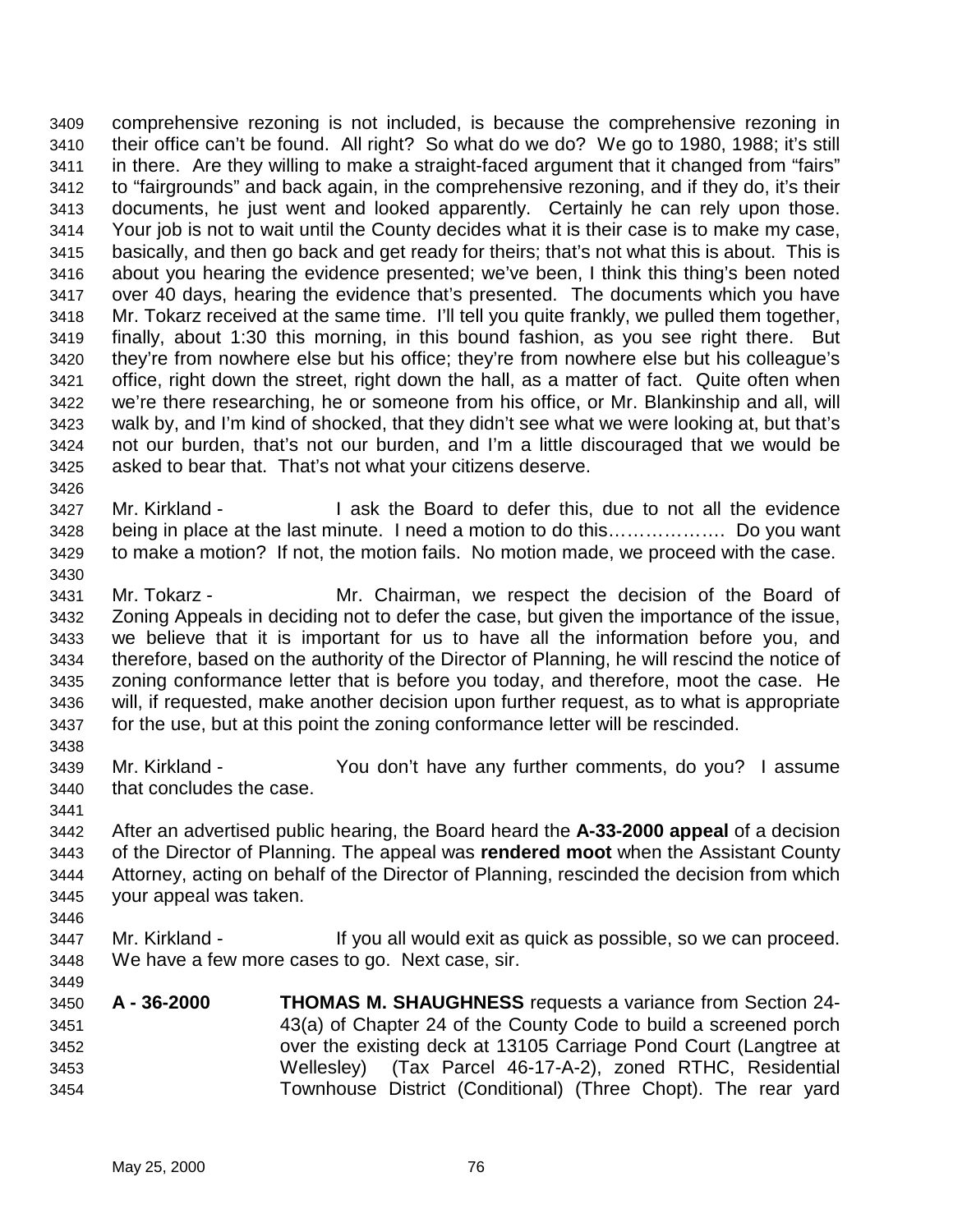3455 setback is not met. The applicant has 26 feet rear yard setback, 3456 where the Code requires 35 feet rear yard setback. The applicant 3457 requests a variance of 9 feet rear yard setback. 3458 3459 Mr. Kirkland - Does anyone else wish to speak on this case? It's starting 3460 to echo in here, it's gotten so empty. Would you raise your right hand and be sworn in, 3461 please. 3462 3463 Mr. Blankinship - Do you swear that the testimony you are about to give is the 3464 truth, the whole truth, and nothing but the truth, so help you God? 3465 3466 Mr. Shaughness - I do. And I feel that pressure too. I was nervous as heck, 3467 and when I saw 300 people, I was really dying. For my screened porch. 3468 3469 Mr. Kirkland - Have all your notices been turned in, according to the 3470 County Code. 3471 3472 Mr. Shaughness - Yes, they have. And in addition, I've personally gone to 3473 each household, and I know all my neighbors. I've showed them the plans, and nobody 3474 had any objections that they brought up to me. 3475 3476 Mr. Kirkland - If you would, state your case. 3477 3478 Mr. Shaughness - My name's Thomas Shaughness. I live at 13105 Carriage 3479 Pond Court. I bought the home a little over a year ago. What I wanted to do, in the 3480 back yard, when finances allowed, was to screen in the deck, actually expand the deck 3481 about 8 feet, not into the setback, but across the back of the house. So in the picture 3482 that you have, that the County took, the bump-out for the kitchen, that will actually be 3483 under roof, and well most likely, in order to keep light into the kitchen, we'll bring in a 3484 skylight that kind of tunnels down right into that space. The deck obviously goes into 3485 the setback; it's allowed, but as soon as you put a roof structure over it, it is no longer 3486 considered a deck. It is considered a room addition. This would be just a screened-in 3487 porch, an unheated area. I ask that you grant the variance. And I can answer any 3488 questions, obviously. 3489 3490 What's located behind this property? 3491 3492 Mr. Shaughness - There are all homes. There's a common area with the 3493 sidewalk……………. 3494 3495 How wide is the common area? 3496 3497 Mr. Shaughness - The sidewalk itself is about 6 feet; my property line is the 3498 side of, on my side of the house, the edge of the sidewalk is my property line, so my 3499 fence is about one lawnmower width inside the property line. The homes behind me are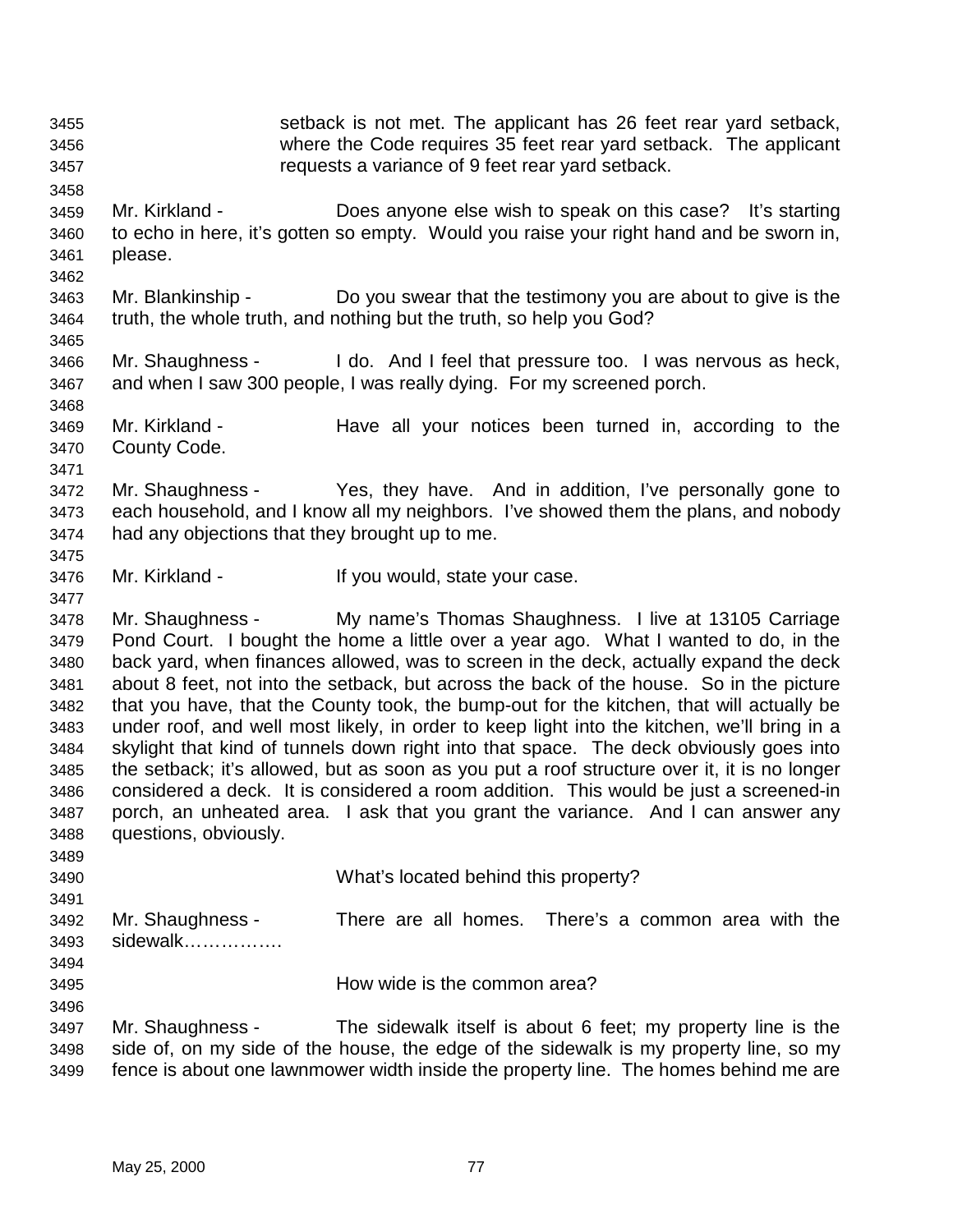3500 zero lot line homes, so there are actually 3 homes that directly, their property butts up to 3501 my property/ 3502 3503 What is the distance between the rear of your property line 3504 and the property line of the house that's behind you? 3505 3506 Mr. Shaughness - The sidewalk actually sits on their property; it's a right-of-3507 way, but it sits on their property. 3508 3509 So to their back door is how far from your fence? 3510 3511 Mr. Shaughness - There are no back doors; there are only side doors. To the 3512 back end of their house? I'm going to guess, I didn't measure that; I didn't realize, it's 3513 got to be 25-30 feet, maybe more. 3514 3515 Thank you. 3516 3517 Mr. Shaughness - The pictures, the County didn't take, I'd given them some 3518 other pictures, but both of my next door neighbors on the court to either side, they 3519 already have, one of them has a porch very similar to what I wanted to do. Is that of 3520 interest to you anyway? 3521 3522 **If you turn those in to us, we keep them for 30 days.** 3523 3524 Mr. Shaughness - I can at least show you what either side of the house, on 3525 either side they have bump-outs. Setback wasn't an issue for them, the way their house 3526 sits on their property, the wedge worked in their favor. 3527 3528 Mr. Kirkland - Any other questions? If not, that concludes the case. 3529 3530 Mr. Shaughness - Thank you very much. 3531 3532 You asked for any opposition, didn't you? 3533 3534 Mr. Kirkland - Is there any opposition? I think I asked at the beginning. 3535 3536 After an advertised public hearing and on a motion by Mr. Wright, seconded by Mr. 3537 Nunnally, the Board **granted** your **A-36-2000** request for a variance from Section 24- 3538 43(a) of Chapter 24 of the County Code to build a screened porch over the existing 3539 deck at 13105 Carriage Pond Court (Tax Parcel 46-17-A-2). The Board granted a 3540 variance of 9 feet rear yard setback, subject to the following conditions: 3541 3542 1. Only the improvements shown on the plan filed with the application may be 3543 constructed pursuant to this approval. Any additional improvements shall comply with 3544 the applicable regulations of the County Code. 3545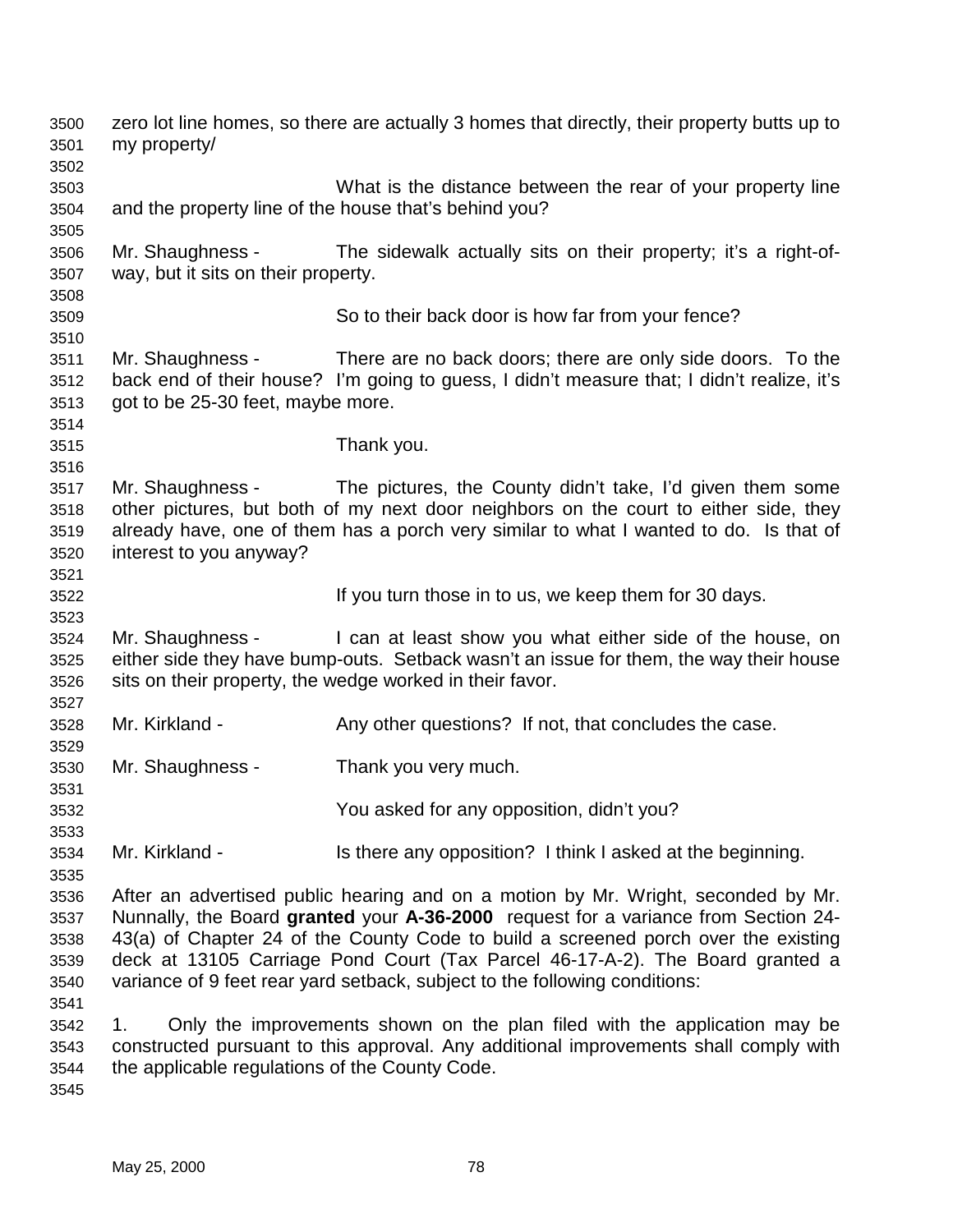3546 Affirmative: Balfour, Kirkland, McKinney, Nunnally, Wright 5 3547 Negative: 0 3548 Absent: 0 3549 3550 The Board granted this request, as it found from the evidence presented, that 3551 authorizing this variance will not be of substantial detriment to adjacent property and will 3552 not materially impair the purpose of the zoning regulations. 3553 3554 Mr. Kirkland - Next case. 3555 3556 **A - 37-2000** BYRON AND GLORIA CASH request a variance from Section 24- 3557 94 of Chapter 24 of the County Code to build a sunroom at 7408 3558 Oakmont Drive (Oakmont Hills) (Tax Parcel 72-5-C-1), zoned R-2, 3559 One-family Residence District (Brookland). The minimum side yard 3560 setback is not met. The applicants have 6.99 feet minimum side 3561 yard setback, where the Code requires 8.5 feet side yard setback. 3562 The applicants request a variance of 1.51 feet side yard setback. 3563 3564 Mr. Kirkland - Would you raise your right hand. Anyone else wish to speak 3565 on this case? Raise your right hand and be sworn in. 3566 3567 Mr. Blankinship - Do you swear that the testimony you are about to give is the 3568 truth, the whole truth, and nothing but the truth, so help you God? 3569 3570 Mr. Kirkland - Have all adjacent landowners been contacted according to 3571 Code. Have all adjacent landowners been copied? 3572 3573 Mr. Barnes - I'm Chris Barnes – I represent Melani Brothers and the 3574 Cash's. 3575 3576 Mr. Dahlstedt - Mr. Chairman, I do have a point that I'd like to bring to your 3577 attention before you actually take testimony, if I might. It involves the legal status. 3578 3579 Mr. Kirkland - Would you state your name for the record. 3580 3581 Mr. Dahlstedt - My name is Bob Dahlstedt; I'm here in support of my friends 3582 Ross and Sharon Smith, who adjoin this property, and who are in opposition. But the 3583 point that I'd like to make to the Board is that the notice, the official notice that was sent 3584 out by the County, to the adjoining property owners, indicates that a 10 foot side yard 3585 requirement is, has been opposed by the County, and that the applicants request a 3.01 3586 foot side yard setback. Also, the official application in the County's file indicates that a 3587 10 foot side yard is required by the Code, and that a 3.01 foot variance is being 3588 requested. The agenda that you gentlemen are looking at, has a different figures, 3589 indicating that an 8.5 foot side yard setback is required by the Code, and a 1.51 foot 3590 variance is being requested. I note this as a potential flaw that you may want to 3591 consider before proceeding with this case.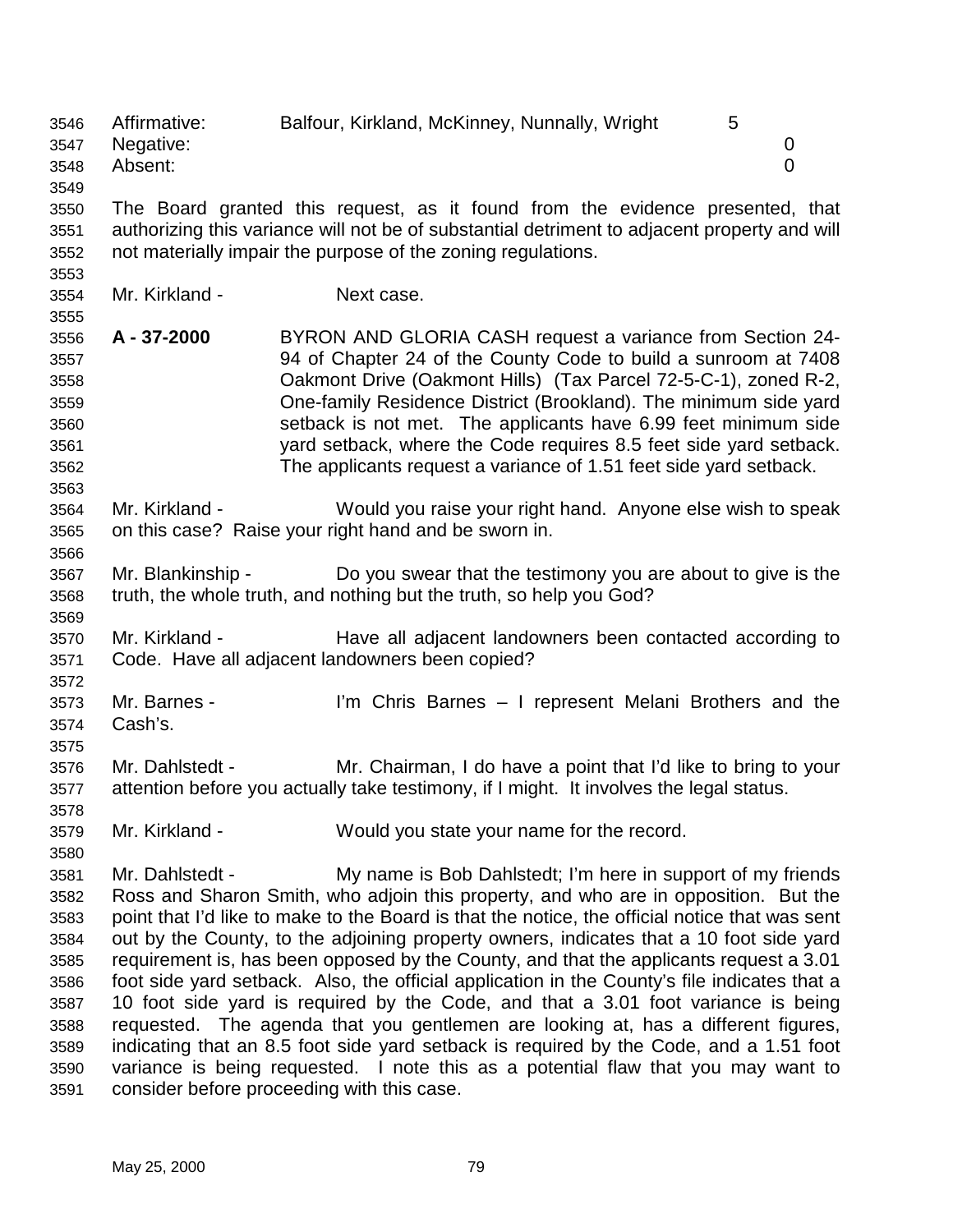3592 3593 We had – someone scratched through in the file and 3594 changed the figures.

3595 3596 Mr. Blankinship - Yes. There was some confusion over which standard to 3597 apply to this, because the house was built under the exception regulations, that is prior 3598 to 1960 the lot was subdivided, and then the street that adjoins the lot was vacated, and 3599 half of the street was added to each of the 2 properties. So there was some confusion 3600 over which, that was done after 1960, after the exception standard cutoff, so there was 3601 some confusion over which side yard requirement to apply. But the operative figure, I 3602 think, is the 6.99, the distance from the proposed improvements, or actually, existing 3603 improvements, to the property line, and that does not change. The diagram that was 3604 submitted with the application shows that as 6.99, and that does not change. The only 3605 thing that is different is which of the 2 requirements to apply, and so when you subtract 3606 that 6.99 from the one requirement, you get 3 feet, from the other you get a foot and a 3607 half. But the building is not changing; it's already there, and it's, there's no proposal to 3608 change what's there now. My personal opinion is that the notice certainly made the 3609 neighbors aware of what was going on, and there may or may not be a defect in the 3610 notice, but clearly no one has been deprived of understanding of what is being applied 3611 for and whether they need to be here this morning. And I'd also note that those 3612 numbers do not show up in the advertisement. The advertisement does not include that 3613 last sentence or 2. It's only a matter of what was in the notice, and clearly what was in 3614 the notice was enough to alert the adjoining property owners that they needed to be 3615 here this morning.

3616

3625

3628

3634

3617 What variance was stated in the notice – how much -- 3

3618 feet?

3619 3620 Mr. Blankinship - You've got the file down there that includes the notice letter. 3621 I'm not sure at what point it was changed in all of our paperwork. The notice letter does 3622 say 3 feet of variance, so actually we're suggesting granting less of a variance than 3623 what they were notified might be requested. It's certainly up to you whether you want to 3624 hear this now, or……………

3626 Mr. Kirkland - It's going to be less than what it was advertised. We'll hear 3627 it. Okay? You swore them all in, didn't you?

3629 Mr. Barnes - It's all new to me, folks. Okay, I represent the Cash's. My 3630 name is Chris Baldridge; I represent the Cash's and Melani Bros., the contractor doing 3631 the job. The work that we're doing involves enlarging this already existing structure in 3632 no way; the only thing we're expanding is the opportunity for them to use it a little bit 3633 more. I don't even understand why that's an issue with the ………

3635 Mr. Blankinship - You're going to be removing the screen and replacing it with 3636 glass, is that it? 3637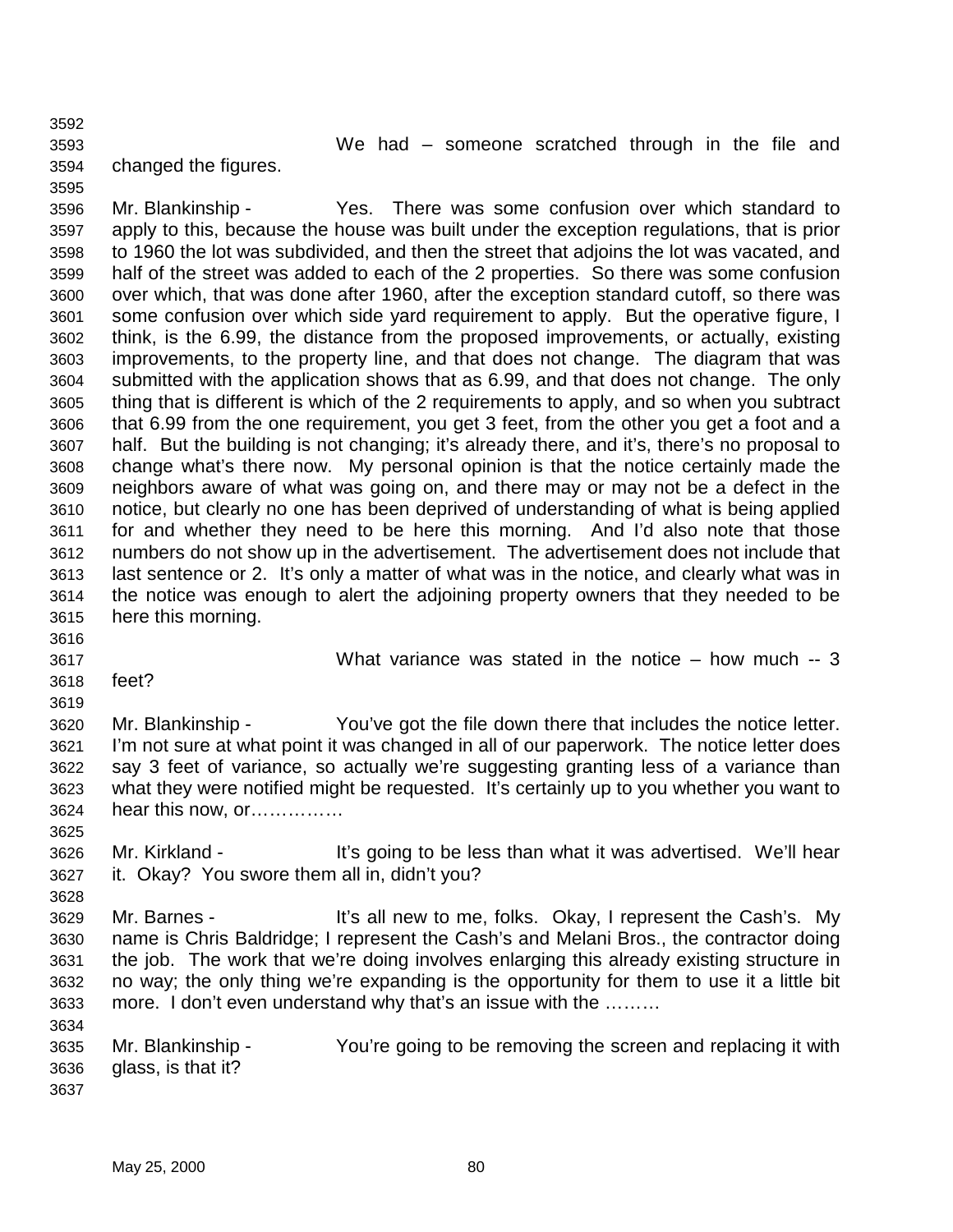3638 Mr. Barnes - Yes, and I've got a picture of it as now; I've got one of one 3639 that we've done that's very similar, if you'd like to see that picture to give you a better 3640 idea of what it would be like. 3641 3642 You're not changing? 3643 3644 Mr. Barnes - We're not changing anything other than we're enclosing it in 3645 glass. 3646 3647 Mr. Blankinship - The roof and the brick wall will not move? 3648 3649 So you want to take the screen out and put glass in? 3650 3651 Mr. Blankinship - The only reason it became an issue, as mentioned in the 3652 report, is because of the change in the lot line on the far side. 3653 3654 Mr. Barnes - That's basically what it would look like when it's finished. As 3655 you can see, there's not a whole lot of difference in the existing photograph and that. 3656 3657 Mr. Kirkland - Any questions? Any opposition? Will you stand. Okay, sir. 3658 3659 Could I see that picture first. 3660 3661 Show him the picture. There you go sir. We would like to 3662 have that back. If you would, state your name for the record. 3663 3664 Mr. Smith - My name is Ross Smith. I have been a resident of Oakmont 3665 Hills in the same house for 13 years, and I oppose the application for variance. The 3666 applicant has occupied his house for approximately 3 ½ years. Allow me to describe 3667 the relative position of the two homes. The applicant's home is situated sideways to 3668 Oakmont Drive, so that the back of his home faces the side of my house. It's very 3669 close. The back of his house is only 15 feet from my kitchen window. The screened 3670 porch that Mr. Cash wants to enclose is the same distance, only 15 feet. I have some 3671 pictures here, if I could. 3672 3673 Mr. Kirkland - We have to keep those pictures for 30 days, sir. Put them in 3674 the file. 3675 3676 Mr. Smith - These pictures show how, looking out my side living room 3677 window, and my kitchen window, that we're facing right to the back of their house, 3678 where they keep their trash cans and other stuff. The screened porch, although it is a 3679 screened porch, allows us some visibility, and also air flow through that very narrow 3680 area. If they enclose that, that is going to tend, even if it's glass, to shut off some of that 3681 visibility, especially if that glass is darkened, and also cut down on air flow through 3682 there. The second picture, it says, in contrast, the side yards of neighboring homes, 3683 you can see, those houses directly across the street, are normal for this area. There's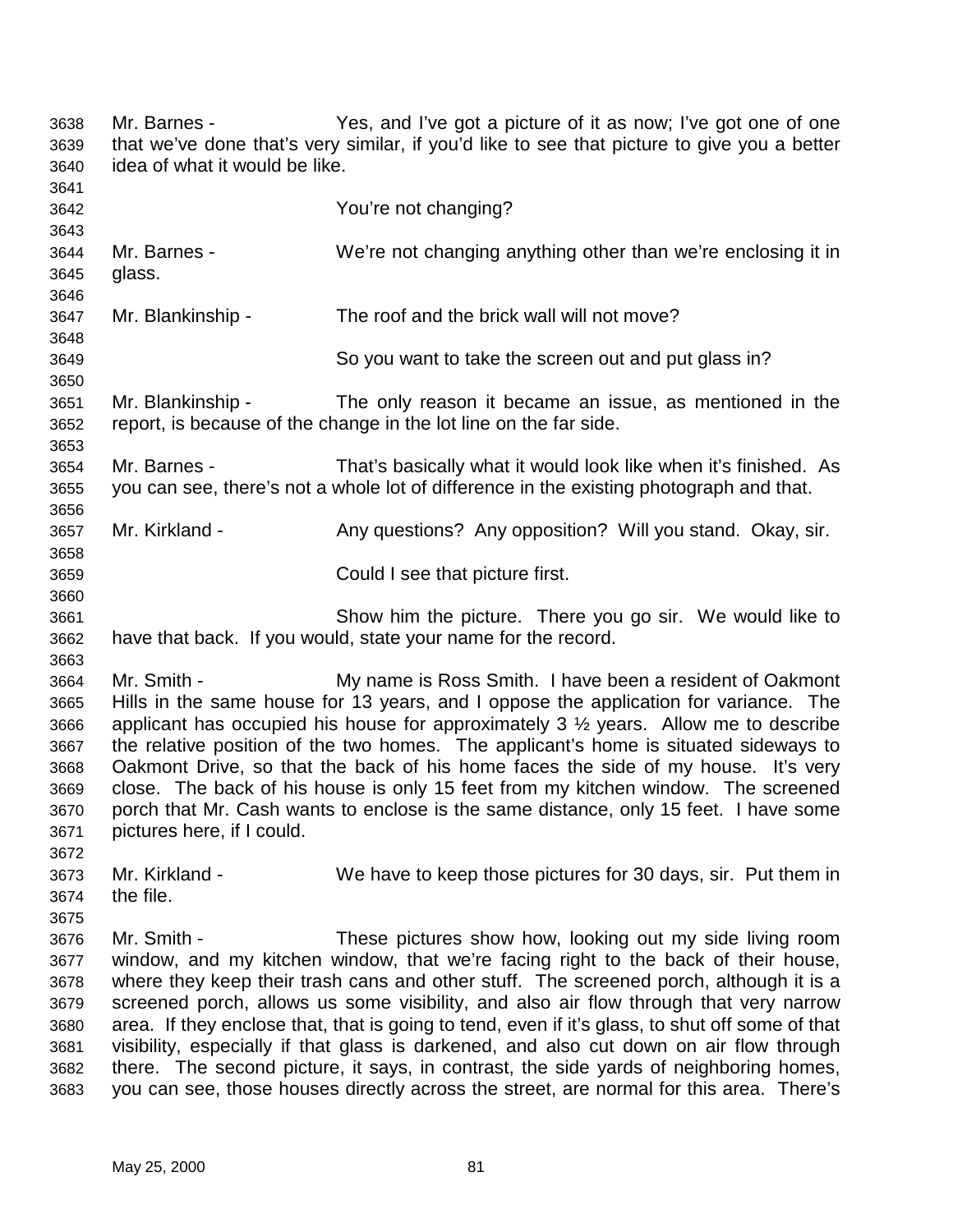3684 approximately 20 feet between all the other houses in the area; this is the only house 3685 that is that close to another house in the area. As you gentlemen know, the Henrico 3686 County Zoning Ordinance stipulates that the owner of the property requesting a 3687 variance must show that the exceptional narrowness, shallowness, size or shape of this 3688 property, or where by reason of exceptional topographic conditions, or other 3689 extraordinary or exceptional situation, the strict application of the zoning ordinance 3690 would actually prohibit or unreasonably restrict the use of the property before the 3691 variance can be authorized. Nowhere in the applicant's presentation was there 3692 evidence of these requirements being met. The Code also states that the Board may 3693 approve a variance if it finds the evidence presented, that the granting of such a 3694 variance will alleviate a clearly demonstrable hardship approaching confiscation – as 3695 distinguished from a special privilege or convenience sought by the applicant. Again, 3696 from the evidence, it is clear that no hardship approaching confiscation is involved in 3697 this instance, and that approval of this variance would actually give Mr. Cash a special 3698 privilege that would be to my detriment, and definitely not in harmony with the spirit and 3699 purpose of the Zoning Ordinance. Any questions? 3700 3701 I have one. 3702 3703 Mr. Kirkland - Anyone else want to speak? Now you can rebut what he 3704 said. 3705 3706 Mr. Barnes - I really don't understand how this is going to restrict air flow. 3707 Maybe I'm missing something. 3708 3709 Mr. Blankinship - It flows through screen and not through glass. 3710 3711 Mr. Barnes - I know, but the fact of the matter is, I mean we're not talking 3712 about that great a distance. I mean ………….. 3713 3714 Mr. Blankinship - So you're response is that you don't believe this is going to 3715 be detrimental? 3716 3717 Mr. Barnes - I just don't believe this is going to make any difference at all. 3718 I really don't. 3719 3720 Mr. Smith - That is the problem – we're not talking about that great a 3721 distance, a very narrow distance, it's only 15 feet. And if you look at the pictures, I'm 3722 standing right on the property line, as is my wife. 3723 3724 Let me ask a question. Mr. Chairman, if the homeowner 3725 decided to put blinds on the inside of this screen porch, and drop them all the way to the 3726 floor, and shut the air flow off, there's nothing you can do about it. 3727 3728 Mr. Smith - That's right; that's true, but I hope he doesn't do that. 3729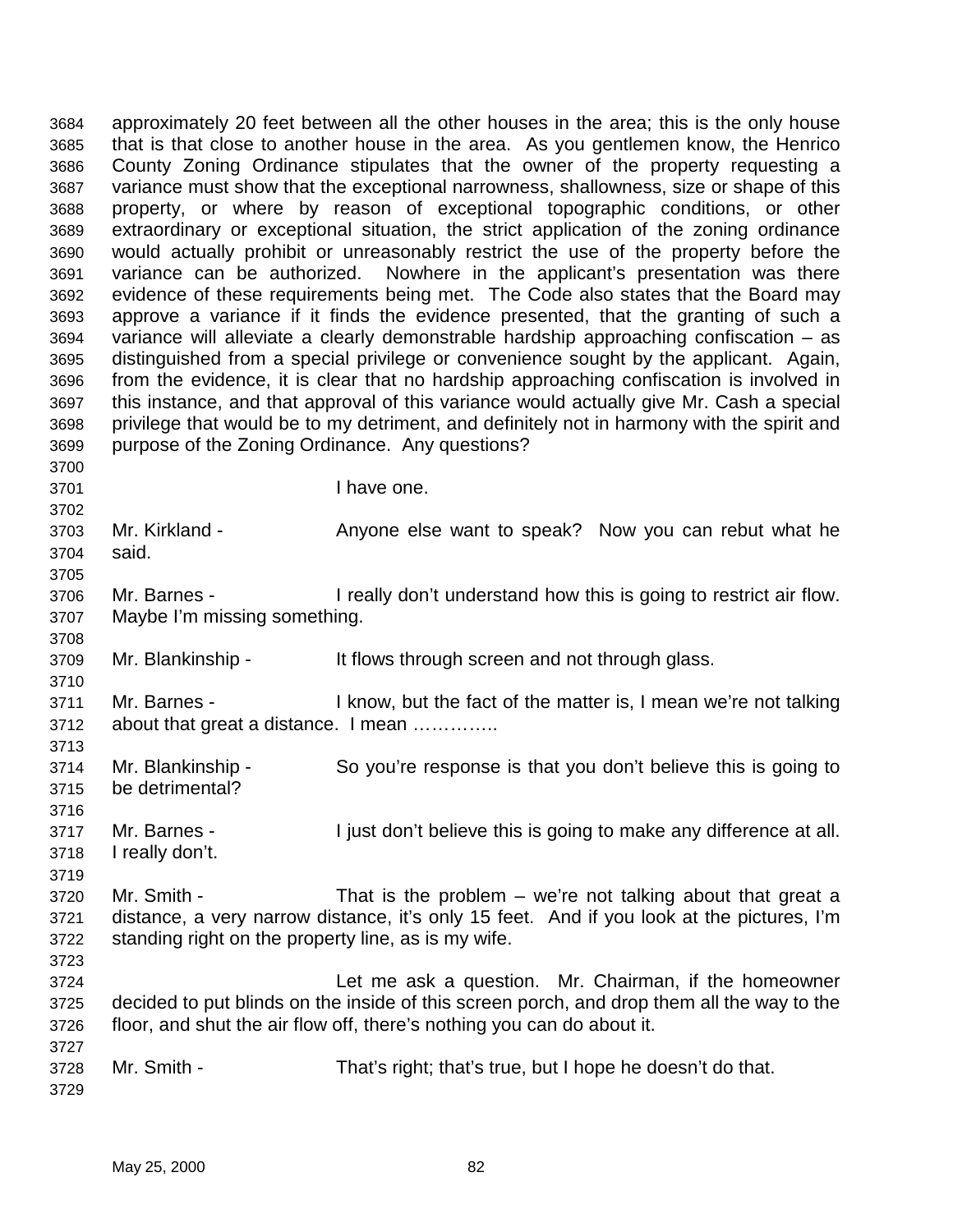3730 Mr. Kirkland - Any other questions? That concludes the case, sir. 3731 3732 After an advertised public hearing and on a motion by Mr. McKinney, seconded by Mr. 3733 Wright, the Board **granted** your **A-37-2000** request for a variance from Section 24-94 of 3734 Chapter 24 of the County Code to build a sunroom at 7408 Oakmont Drive (Tax Parcel 3735 72-5-C-1). The Board granted a variance to allow the sunroom 6.99 feet from the 3736 property line, subject to the following conditions: 3737 3738 1. Only the improvements shown on the plan filed with the application may be 3739 constructed pursuant to this approval. Any additional improvements shall comply with 3740 the applicable regulations of the County Code. 3741 3742 Affirmative: Balfour, Kirkland, McKinney, Nunnally, Wright 5 3743 Negative: 0 3744 Absent: 0 3745 3746 The Board granted this request, as it found from the evidence presented, that 3747 authorizing this variance will not be of substantial detriment to adjacent property and will 3748 not materially impair the purpose of the zoning regulations. 3749 3750 Mr. Kirkland - Next case, Mr. Blankinship. 3751 3752 **A - 39-2000 SARAH S. ELMORE** requests a variance from Section 24-41(e) of 3753 Chapter 24 of the County Code to build a sunroom over an existing 3754 deck at 10514 Red Maple Lane (Gayton Forest Townhouses) (Tax 3755 Parcel 78-14-AA-5), zoned RTH, Residential Townhouse District 3756 (Tuckahoe). The rear yard setback is not met. The applicant has 3757 18.11 feet rear yard setback, where the Code requires 30 feet rear 3758 yard setback. The applicant requests a variance of 11.89 feet rear 3759 yard setback. 3760 3761 Mr. Kirkland - Does anyone else wish to speak on this case? If you would, 3762 ma'am, raise your right hand and be sworn in by the Secretary. 3763 3764 Mr. Blankinship - Do you swear that the testimony you are about to give is the 3765 truth, the whole truth, and nothing but the truth, so help you God? 3766 3767 Mr. Kirkland - Have all your notices been turned in, according to the 3768 County Code? 3769 3770 Ms. Elmore - I do. They were all turned in, but I got a letter saying that I 3771 chose not to fill in the page on the back of the application, and it must have been an 3772 oversight, because I would have filled it out, you know, if …………. 3773 3774 ` Mr. Blankinship, do you know what's up on this? 3775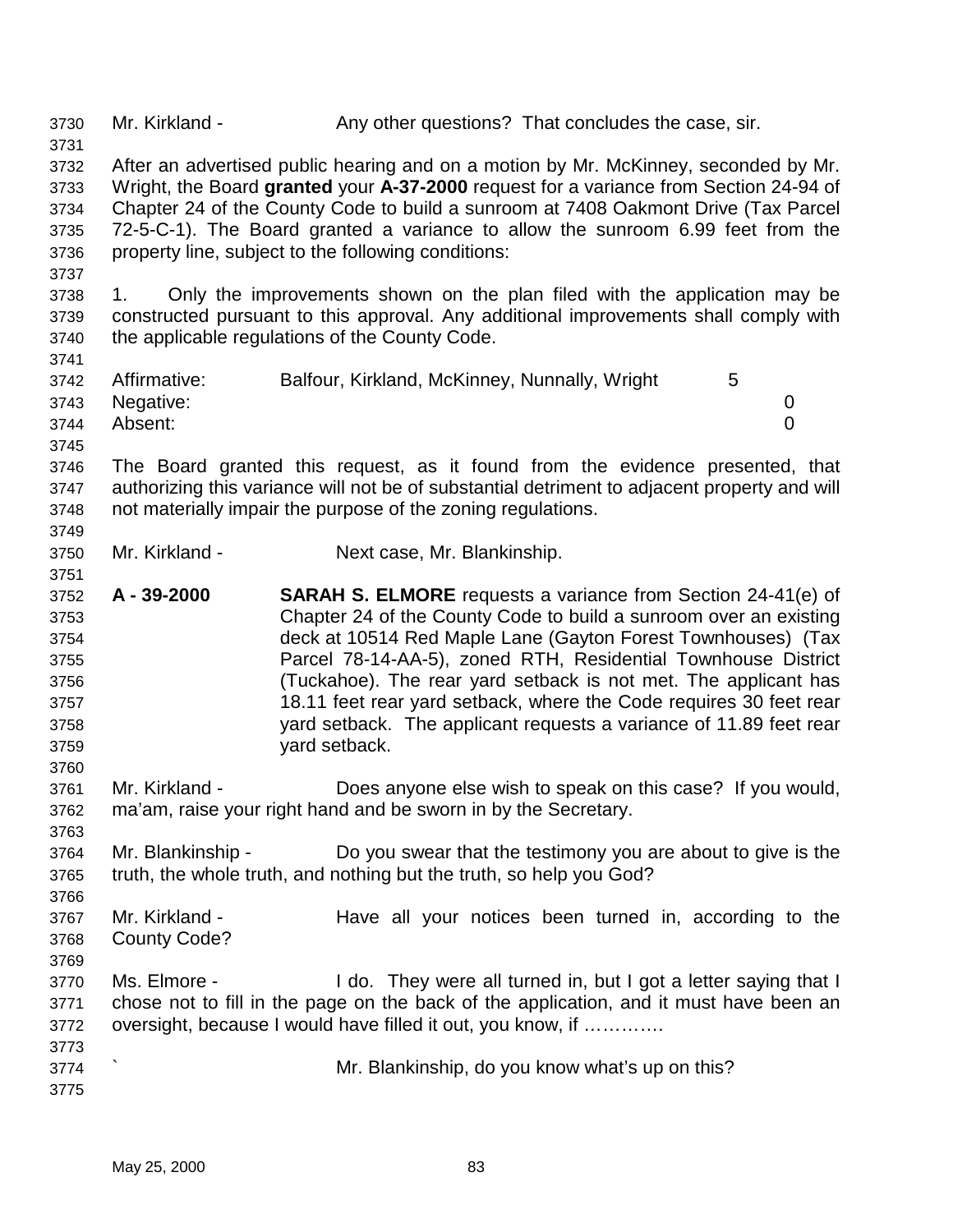3776 Mr. Blankinship - Yes, I spoke to the, I guess the contractor, on the site, and 3777 we just had a brief discussion about the manner in which the application was 3778 completed, but the notices are all complete, and I think………… 3779 3780 Ms. Elmore - Everything, all the notices and everything are in, and there's 3781 already been approved, 5 variances for this same buildings. 3782 3783 Mr. Kirkland - Okay, if you would, state your name for the record, and state 3784 your case. State your name; we have it on a recorder, and we want to make sure we 3785 tape all this. 3786 3787 Ms. Elmore - I can't see your face. Sarah Elmore. 3788 3789 Mr. Kirkland - Okay. And now, state your case. Say what you want to say. 3790 3791 Ms. Elmore - Well, I just want to say that we're building this sunporch, and 3792 we've already gotten a variance for approval for 5 of them already on my same block, 3793 and I feel that, if I had this sun porch, it would help me out a lot, because I have macular 3794 degeneration, and I need a lot of light to see, and I thought that if I had that room, I 3795 could enjoy the outside also being on the inside. And I think that's all I have to say. 3796 3797 One question – what's located behind your property? 3798 3799 Ms. Elmore - It's just, nothing, ………. 3800 3801 Open area? 3802 3803 Ms. Elmore - Open area. No houses. All of our houses are built, and it's 3804 woods in the back, over 300 feet away, from my property line. 3805 3806 Mr. Kirkland - Thank you ma'am. Any other questions? 3807 3808 Ms. Elmore - I don't have any. 3809 3810 Mr. Kirkland - Good. That concludes the case. 3811 3812 Ms. Elmore - You see, I can't see what you're doing. 3813 3814 Mr. Kirkland - I asked if there's any opposition. We're running out of 3815 people. 3816 3817 Ms. Elmore - Well, I'm telling you, all these people in here made me so; 3818 I've been sitting here since 9:30. 3819 3820 Mr. Kirkland - Yes ma'am. 3821